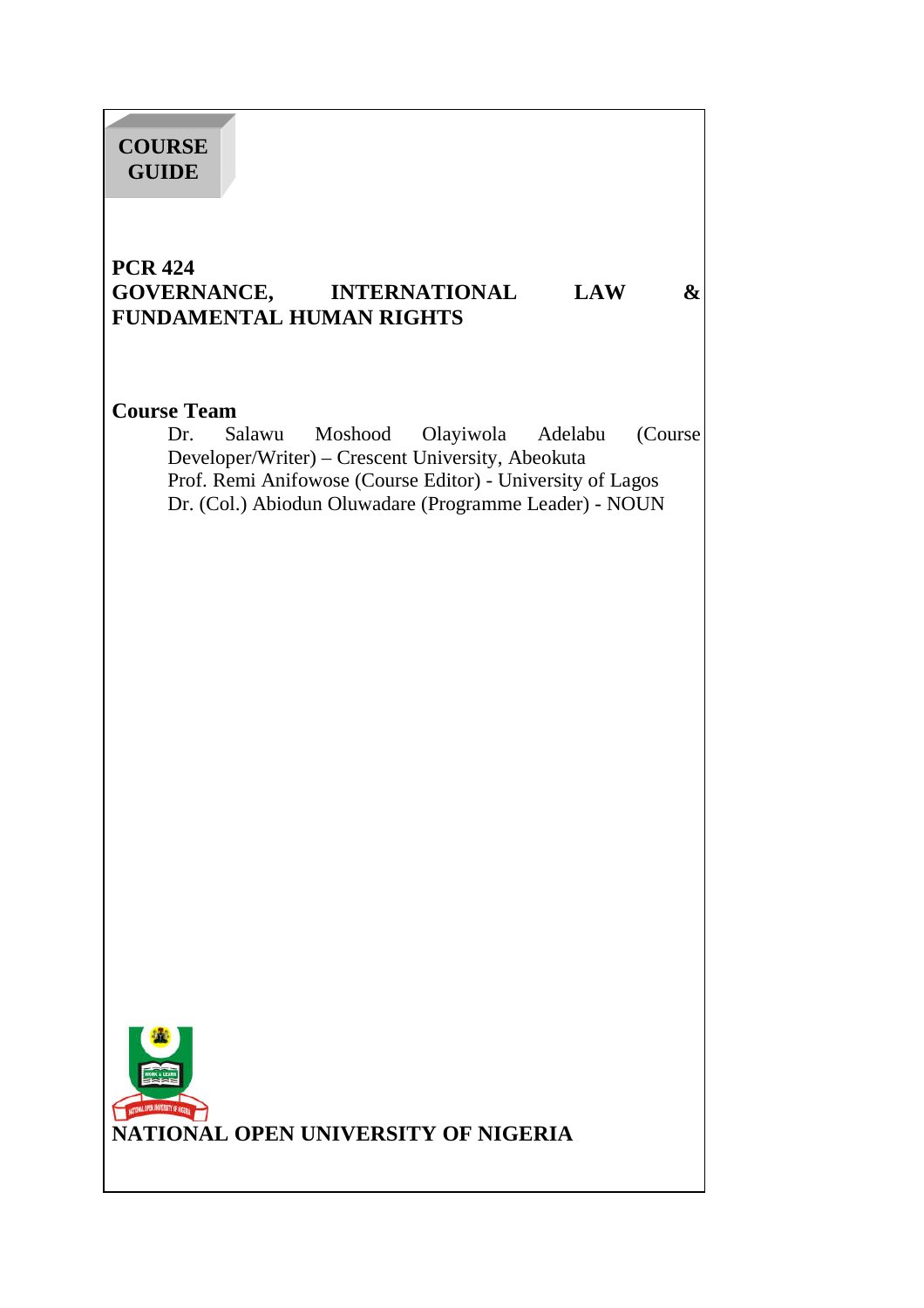#### © 2018 by NOUN Press

National Open University of Nigeria **Headquarters** University Village Plot 91, Cadastral Zone, Nnamdi Azikwe Express way Jabi-Abuja

Lagos Office 14/16 Ahmadu Bello Way Victoria Island, Lagos

e-mail: centralinfo@noun.edu.ng URL: www.noun.edu.ng

Published by National Open University of Nigeria

Printed by NOUN Press np@noun.edu.ng

Printed 2018

ISBN: 978-978-970-016-5

All Rights Reserved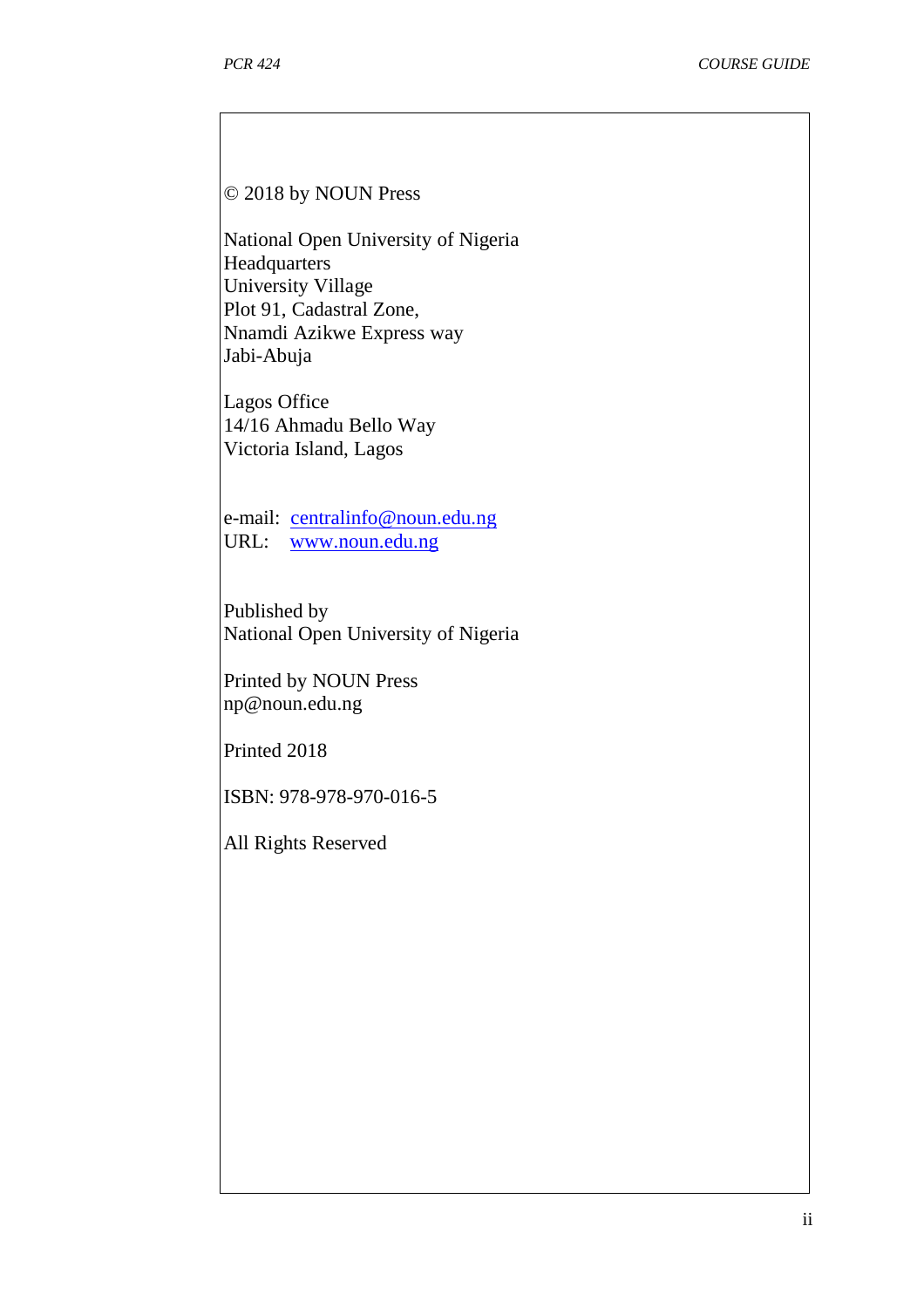# **MAIN COURSE**

| <b>CONTENTS</b>                                                            |                                                  |    |
|----------------------------------------------------------------------------|--------------------------------------------------|----|
| <b>Module 1</b>                                                            |                                                  | 1  |
| Unit 1                                                                     | Meaning of Governance and Issue of               |    |
|                                                                            |                                                  | 1  |
| Unit 2                                                                     | Good Governance, the Civil Society Organisations |    |
|                                                                            |                                                  | 12 |
| Unit 3                                                                     | Women and National/International Governance      | 19 |
| Unit 4                                                                     | Reflections on Governance Style or Roles of Some |    |
|                                                                            |                                                  | 23 |
| Unit 5                                                                     | Reflections on Governance Style or Roles of Some |    |
|                                                                            |                                                  | 27 |
| <b>Module 2</b>                                                            |                                                  | 32 |
| Unit 1                                                                     |                                                  | 32 |
| Unit 2                                                                     |                                                  | 42 |
| Unit 3                                                                     |                                                  | 49 |
| $\overline{1}$ $\overline{1}$ $\overline{2}$ $\overline{4}$ $\overline{4}$ | Conflict between International and Municipal Law | 52 |

| Unit 2          |                                                    | 42  |
|-----------------|----------------------------------------------------|-----|
| Unit 3          |                                                    | 49  |
| Unit 4          | Conflict between International and Municipal Law   | 53  |
| Unit 5          | The United Nations Structure and International Law | 57  |
|                 |                                                    |     |
| <b>Module 3</b> |                                                    | 61  |
|                 |                                                    |     |
| Unit 1          |                                                    | 61  |
| Unit 2          |                                                    | 65  |
| Unit 3          |                                                    | 69  |
| Unit 4          | Politics Surrounding Promotion of Rights           | 75  |
| Unit 5          | Invocation of the Fundamental Human Rights         |     |
|                 | Principles as a Panacea for Conflict Resolution    | 79  |
|                 |                                                    |     |
|                 |                                                    |     |
| <b>Module 4</b> | <b>Contrasting Governance, Global Law, And</b>     |     |
|                 |                                                    | 87  |
|                 |                                                    |     |
| Unit 1          | Governance and Human Rights                        | 87  |
| Unit 2          | Democracy, Party Formatting and Constitutional     |     |
|                 | Evolution<br>.                                     | 94  |
| Unit 3          | Global Governance and Territorial Sovereignty      | 102 |
| Unit 4          |                                                    | 117 |
| Unit 5          |                                                    | 126 |
|                 |                                                    |     |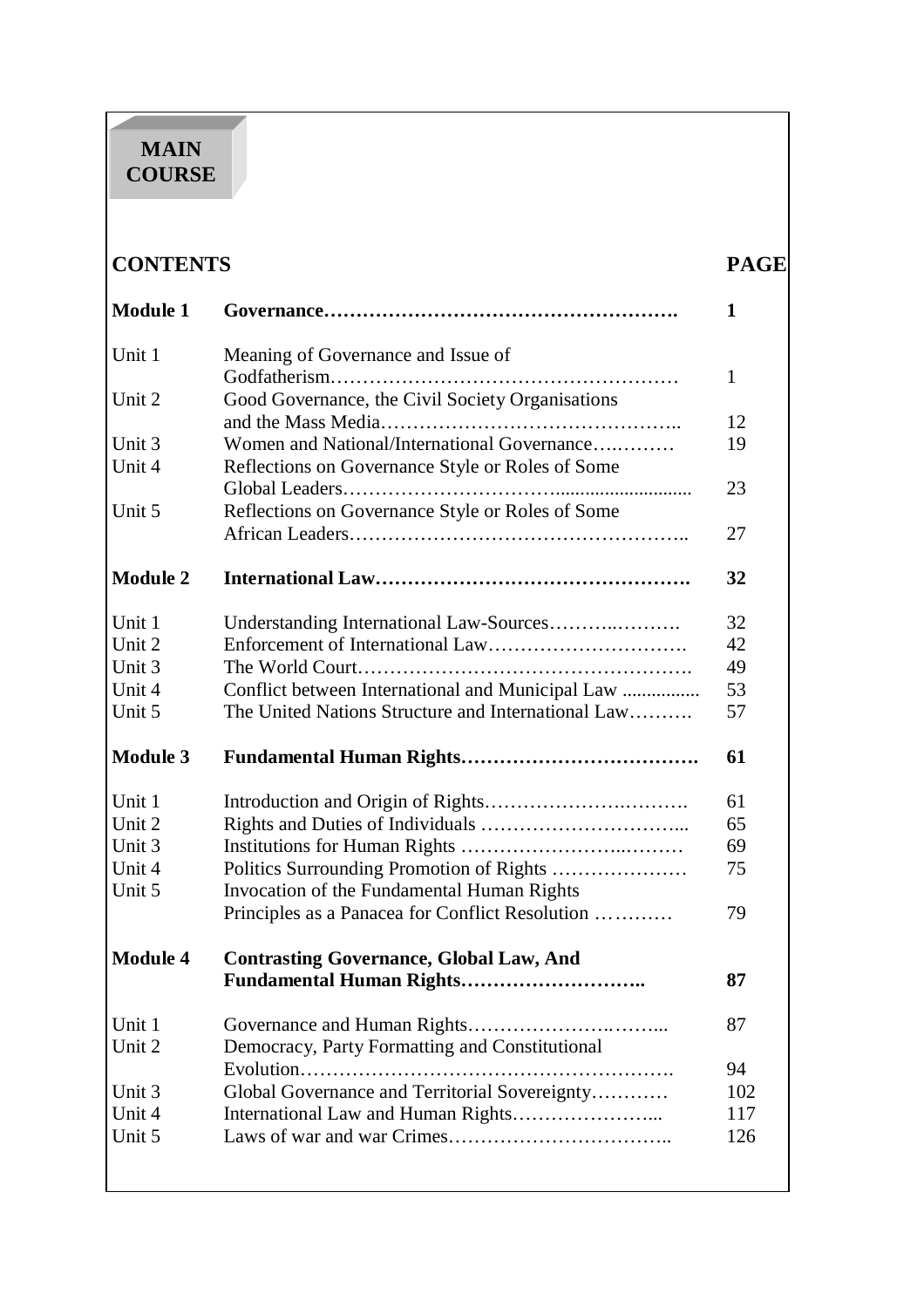# **MODULE 1 GOVERNANCE**

- Unit 1 Meaning of Governance and Issue of Godfatherism
- Unit 2 Good Governance, the Civil Society Organisations and the Mass Media
- Unit 3 Women and National/International Governance
- Unit 4 Reflections on Governance Style or Roles of Some Global Leaders
- Unit 5 Reflections on Governance Style or Roles of Some African Leaders

# **UNIT 1 MEANING OF GOVERNANCE AND ISSUE OF GODFATHERISM**

# **CONTENTS**

- 1.0 Introduction
- 2.0 Objectives
- 3.0 Main Content
	- 3.1 Definition of Terms
	- 3.2 Governance in Phases (I)
	- 3.3 Governance in Phases (II)
	- 3.4 Godfatherism and Impact on Governance
	- 3.5 Governance and the Problems of Development
- 4.0 Conclusion
- 5.0 Summary
- 6.0 Tutor-Marked Assignment
- 7.0 References /Further Reading

# **1.0 INTRODUCTION**

This unit will introduce you to the concept of governance generally and the interconnectedness of godfatherism in both its positive and adversarial form. Governance, whether at local, state or global level, is all about superintending certain institutions and it is the outcome of the style adopted by the Governor that takes us into the realm of good or repulsive governance. The complex nature inherent in governance involves those non-state actors including those called godfathers-in the contemporary political discourse.

The objective below will specify what you are expected to learn and internalise after going through the unit.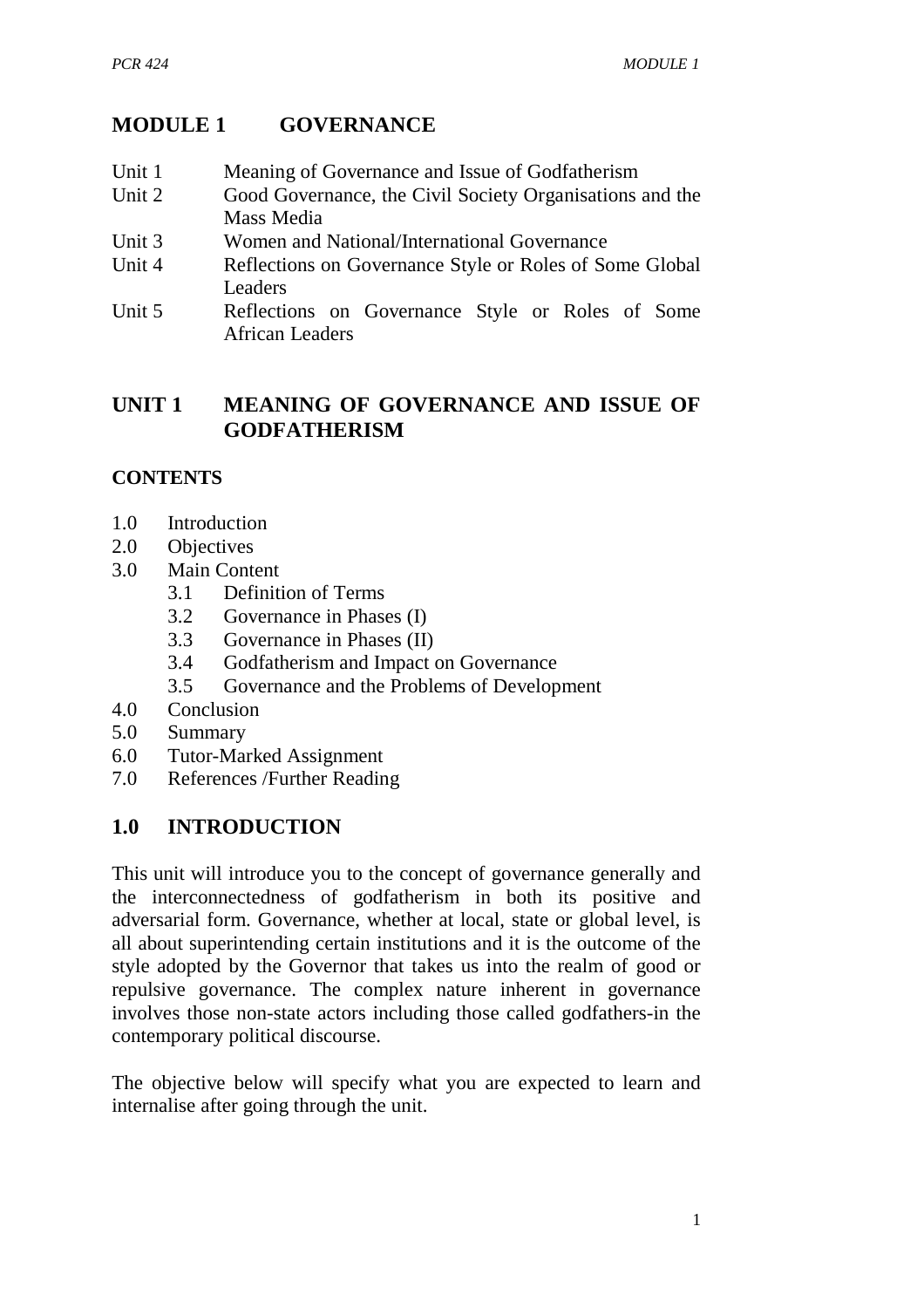# **2.0 OBJECTIVES**

At the end of this unit, you should be able to:

- examine a scholarly presentation of the concept of governance distinctly
- explain the role of a godfather in a community
- analyse the implication of godfatherism on citizenship and democracy.

# **3.0 MAIN CONTENT**

# **3.1 Definition of Terms**

Governance is a more encompassing phenomenon than government. It embraces governmental Institutions, but it also subsumes informal, nongovernmental mechanisms whereby those persons and organisations within that purview move ahead, satisfy that needs, and fulfill their wants. (Rosenace, J. in Mingist, K. 1998:253).

You must be inquisitive as regards why the term is usually mixed with or qualified with an adjective – 'good'.

This may not be unconnected with series of dictionary meanings which link it up with governmental activities and an example which will aid our further understanding of the concept is the meaning given by the Oxford Advanced Learner's Dictionary,  $6<sup>th</sup>$  Edition thus: Governance is the activity of governing a country or controlling a company or an organisation; the way in which a country is governed or a company or an institution is controlled. Borrowing from Olurode and Akinboye (2005) "governance as a term is broader than the concept of Government, even though, it has the same etymological roots as the latter term. Actually, the term, governance and Government are derived from the word "to govern". In order not to be lost in the mist of definitions, the above definitions were corroborated by Yaqub, (2005) when he opines thus. "..Governance is the totality of the process of constituting a government as well as of administering political community. It is the umbilical cord that links the governor and the governed. The others are involved especially in the way a particular regime is to be constituted".

#### **Godfatherism**

Arguably, a major problem of Democratic Governance in Africa and the developing countries of the world in this contemporary era is the headache of godfatherism. A godfather in the developing or undeveloped nations of the world is seen as "a segment of the political process as well as the figure, standing against the intellectual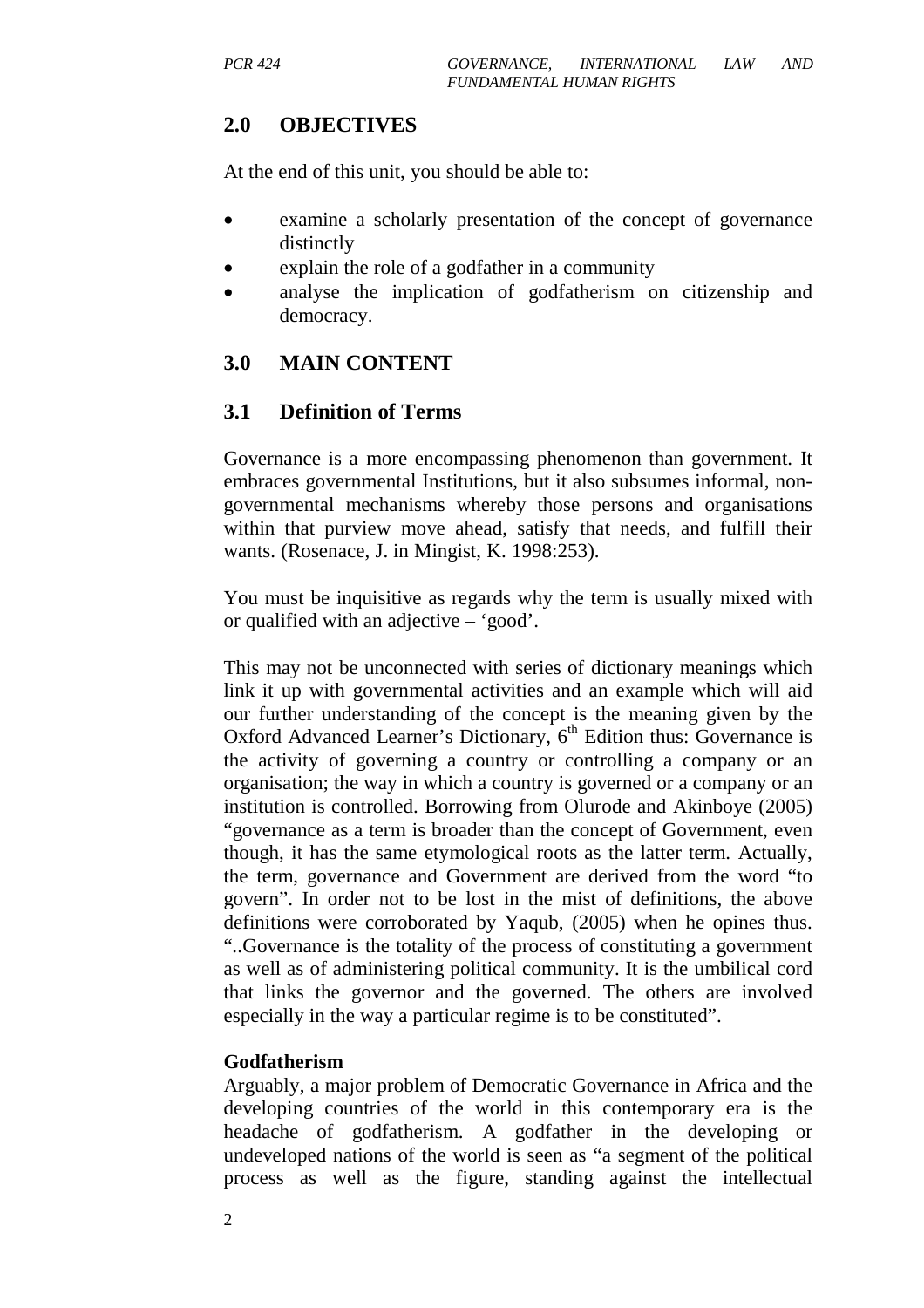extrapolations originating in, and also sustained by, the media". (Nnamani, C. 2004) Laguda (2004:44) describes a god-father in Christian parlance as a person who gives a name to a child at baptism or during confirmation. He cites the Oxford Talking Dictionary of words as defining god-fatherism in both positive and negative terms. He opines that it could refer to a person who sponsors or provide care or support for a person or project, or a person directing an illegal and criminal organisation. What the interpretation connotes is that a god-father is not a ghost but an identifiable person who plays god to his people. He makes available the wherewithal necessary for his protégés to live a fulfilled life, and if in crime or mafia; it could be an investment requiring some returns from the god-father. In summary, Laguda is cautioning that the meaning could not be a straight yes or no as it could impact positively or negatively, depending on the personality of the godfather. (taken from Salawu (2009). Further, in the view of Ukhun (2004), strictly, the godfather is simply a self-seeking individual out there to use the government for his purposes. The cost of this incidence is enormous to the state as what usually obtains is that when the incumbent godson is at pains to satisfy the whims and caprices of the godfather among other competing demands on the scarce resources of the government, the interest of the larger number is savagely undermined.

# **3.2 Governance (Phases 1)**

As discussed in the introduction to this unit, Governance manifests at two major formal phases. What this translates to, is that governance manifests at both national and international phases and from these, issues of delegation or devolution of authority, pre or post colonial experience, could be contemplated.

The concept of governance gained prominence when African nations were largely independent but were found unable to recognise the need for responsible and responsive governance. Political independence was what mattered at the expense of economic independence. Ironically, the independent African States, felt more comfortable to interract with their colonial overlords while the economic spring boards left by the colonial masters were jettisoned by the new African leaders. Indices of states' failure were staring African leaders in the face, immediately after independence. The dreams of the founding fathers of African nationalism, like Dr. Nnamdi Azikwe of Nigeria, Dr. Kwame Nkrumah of Ghana, Julius Nyerere of Tanzania, Jomo Kenyatta of Kenya, Kenneth Kaunda of Zambia, Emperor Haile Sellaise of Ethiopia, many of whom went to jail, for the African continent were ready to take their stand amongst the community of nations. They kept raising their voices against the colonial masters until 1963 when many of the African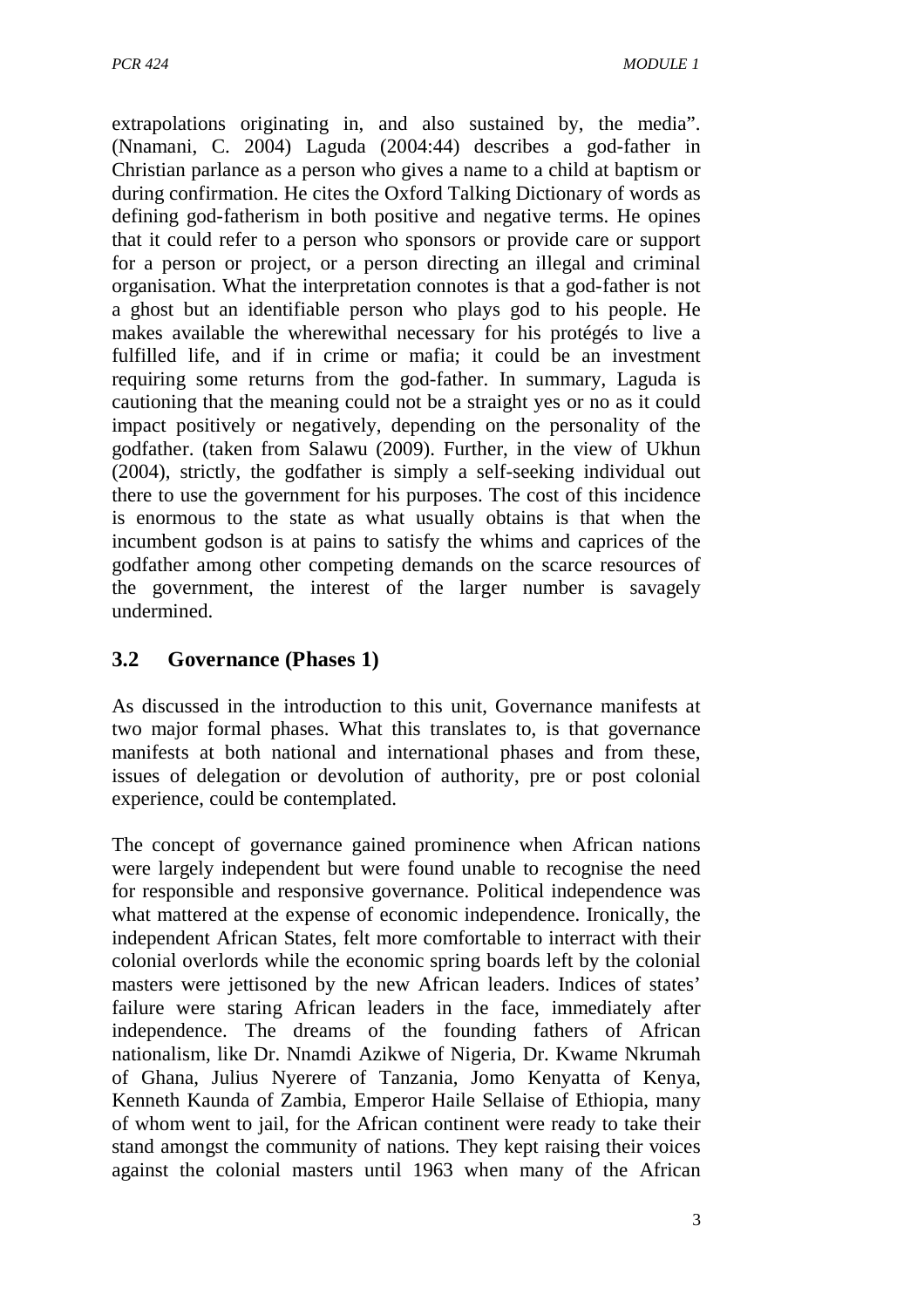countries gained independence. However, as opined by an Islamic Historiographer the birth of a nation has in it the seed of its destruction. 1963 was called Africa's year of unity because the leaders of the thirty one independent African States then established the Organisation of African unity, which served as the instrument used to lay the foundation for a continental union or at least lead to a degree of economic and political unity to salvage the most balkanised continent in the global community.

You will recall the Berlin conference of 1884/1885, presided over by Otton Von Bismark, where African nations were just distributed like a group of people without any voice of protest, among the European nations? Ponder, and imagine the seed of discord that emanated after the departure of the colonisers to the permial parochial governance in the first phase and its effect thereafter. The year 1963 signaled the metamorphosis of major divisions within African states – three main political groups emerged: - The Casablanca group, the Monrovia group, and the Brazzaville twelve. Besides the eradication of colonialism, racial discrimination, and apartheid policy, African national governments were never united on issues of internal cohesion to advance the course of their indigenes. Democratic rule in their various countries witnessed horrible governance style, mismanagement of resources and propagation of selfaggrandisement. Principles of fundamental human rights were not honoured while individual's ideology, partisan or even labour dissent was strongly stamped out.

The result was regimes' collapse either internally or externally between 1963 and 1966 and this attracted international outcry against the governance style of post independent Africa-Leaders.

#### **SELF-ASSESSMENT EXERCISE I**

- i. How do you assess the governance style of the post-independence African States-between 1957 and 1966?
- ii. In spite of the short comings of African Leaders, they reversed the Europeans' decision on Africa in the Berlin conference of 1884/1885. Do you agree?

# **3.3 Governance (Phase II)**

After the collapse of many independent African governments and the emergence of various military regimes in almost everyAfrican region, there was an urgent need to re-appraise the governance style of any incumbent regime. The world community too could not keep along as wars, famine, and strife of terrible dimension were spreading. Odion-Akhaine (2004; 3), echoing the 1997 World Development Report, with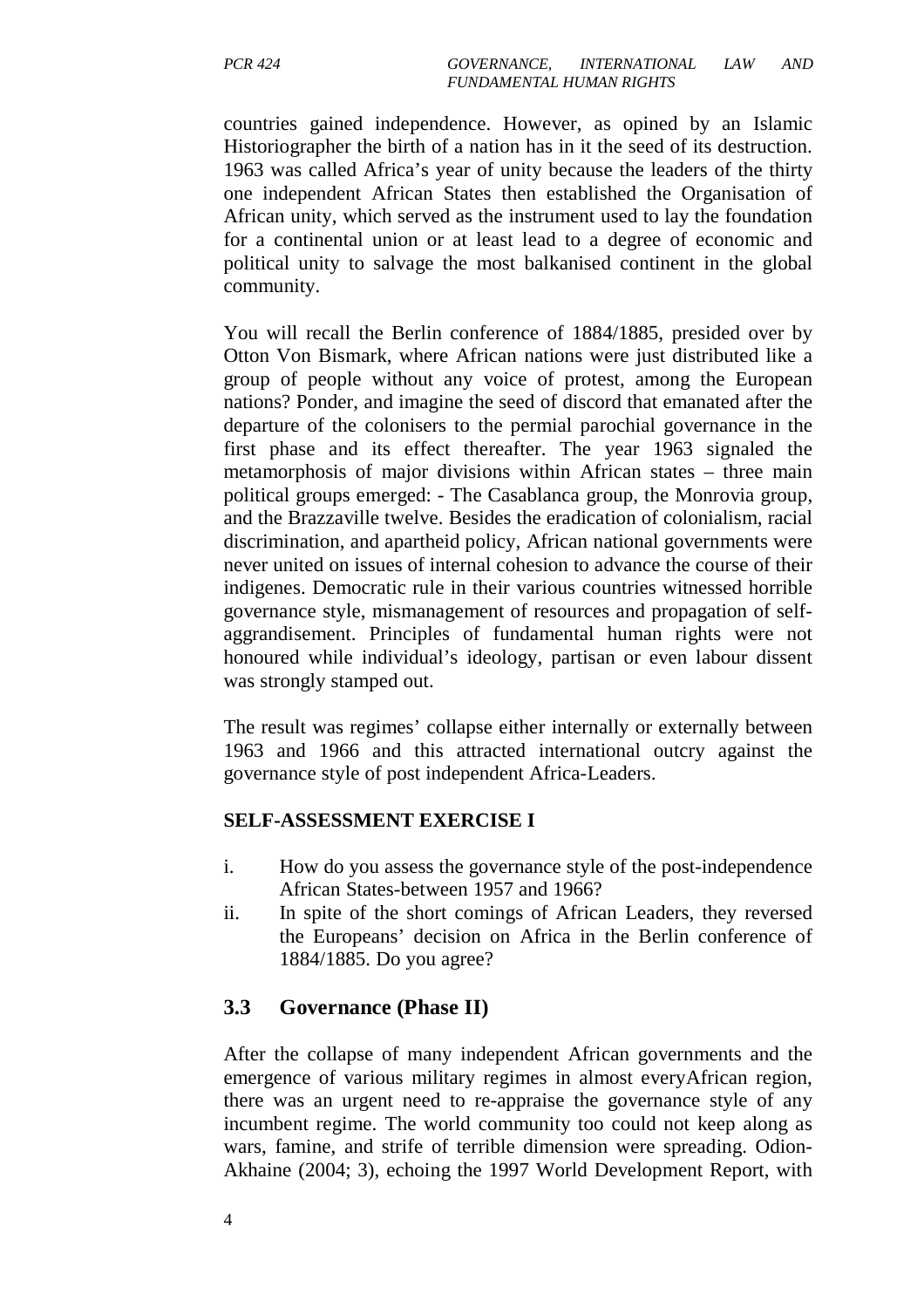emphasis on *"The State in a Changing World", argues that the role of the state is simply to provide the favourable environment for the interplay of market forces in which private enterprises would flourish. The underlying causation of the crippling economic crisis in sub-Saharan Africa (SSA) is hinged on the authoritarian path to development, underlined by dirigiste or etatist policies of nationalization of commanding heights of the economy, financial repression, subsidies and sundry autocratic policies which distort macro-economic balance"*

Many third world-countries and those dubbed fourth world or collapsed states could not be abandoned as they still form part of the global community.

In this vein, rescue economic missions are usually undertaken particularly by the first or second world nations. Usually and inevitably, such rescue economic missions are usually tied to economic reforms of the needy states which in the first place are accused of ineptitude form of governance. Before any form of aid, loan or grants are granted to a failing, failed or collapsing state, the lender will advise the receiver to reform its governance style in those areas found to have aided the bankruptcy of the receiver, whether through poor leadership, corruption, or other vices. It is usually not out of place for the lender to admonish the bankrupt state on the need for collaboration with other non-state actors, the civil society organisation the mass media and those agencies that could advance the cause of responsible and responsive governance.

#### **SELF-ASSESSMENT EXERCISE 2**

Do you agree that the role of a state is to provide a conducive atmosphere for the interplay of market forces with private enterprises?

# **3.4 Godfatherism and Impact on Governance**

As a result of your eagerness to learn, please check to the definition of the concept in the introduction. You were taught that the concept could either serve the purpose of positivity or negativity on governance, depending on the personality involved. Now, as defined by Paul (2004; 98), the word godfatherism is from godfather, which in turn is derived from the concept – god and father. God (note the big G) means a Being worshipped in the Jewish, Christian, Islamic and some other religions while god (note the small g) refers to a title held by some people as the maker or sustainer of an aspect of reality; a person to whom great importance is attached. He postulated on the analogy between godfather and god-child meaning the person for whom one takes responsibility by making to help grow in a sphere of life while a godfather means one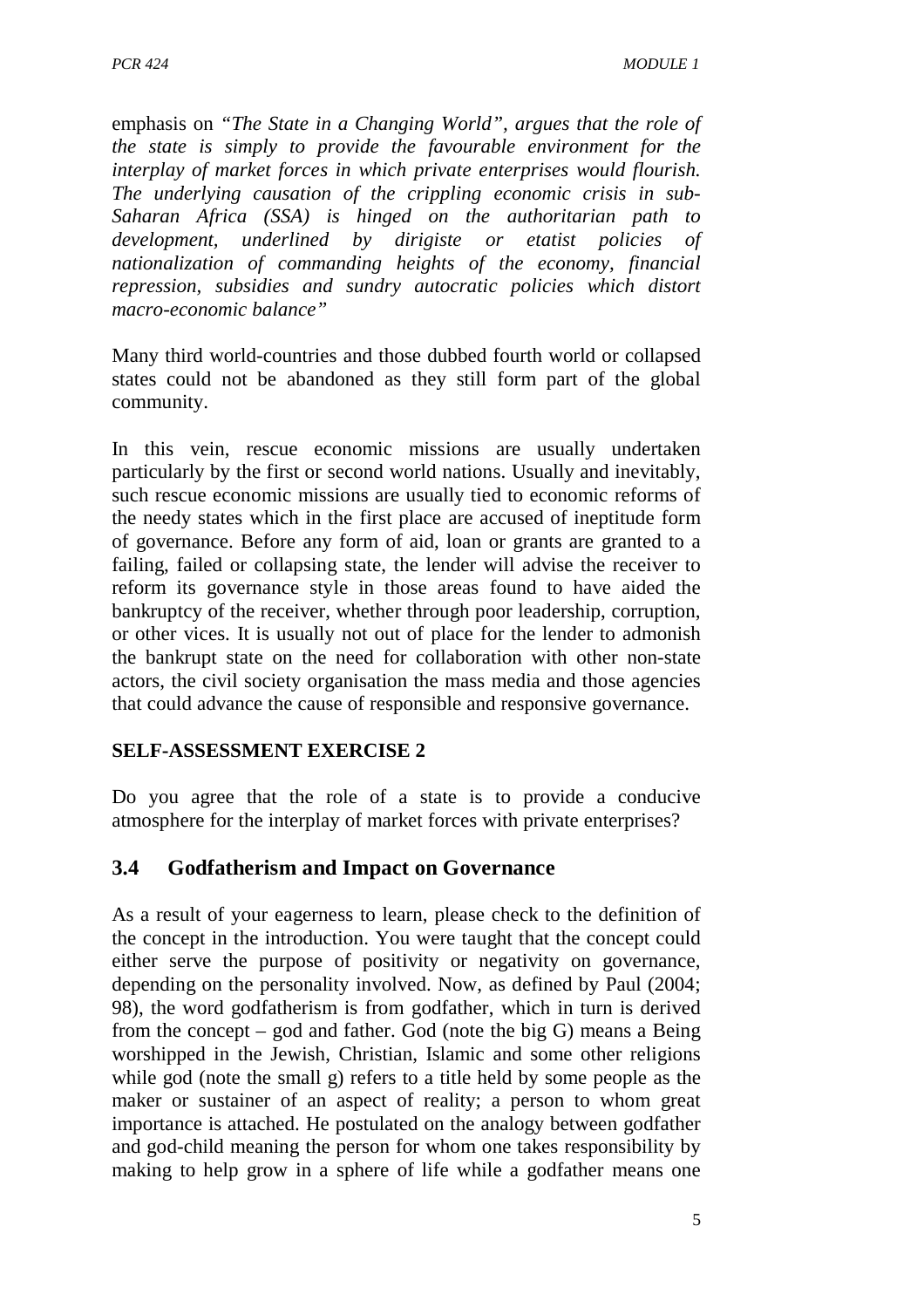who makes a promise to see the godchild grow and mature in an aspect of life like religion, politics, and other endeavours. He is further of the opinion that the idea of godfather connotes importance, notability, eminence, prominence, significance, weightiness, reliability, greatness of somebody as well as driving home to the godchild the idea of capability, experience, pragmatism, and resourcefulness. Its adversarial or positive impact depends on the personality of the godchild.

 The above explanations only tells you further that under normal circumstances, the role of a godfather in governance could advance alleviating problems while on the other hand, it could aggravate an existing problem. For example, "Abraham Lincoln's political adversaries once accused him of being an infidel because he belonged to no church, and denounced him as a tool of wealth and aristocracy because he had affiliated himself, through marriage, to the 'haughty' Todd and Edward families of Springfield Lincoln realised they might hurt him politically, because they were accusing him of fraternising with negative political godfatherism. He responded that only one of his relatives had ever visited him since he came to Springfield and before he got out, he was accused of stealing a Jew's harp. His reaction was that if they can prove that he was indeed a member of a proud aristocratic family fraternising with negative godfatherism then, he could be pronounced guilty. Salawu, (2009).

Although, his target audience was satisfied, with his response, others who were skeptical hinged their conclusion on what he could do if elected into office.

After he became the U.S. President in 1860, he justified the confidence reposed on him through his actions which pointed to the view that godfatherism may be inevitable in politics but it did not obstruct positive achievement if one meant well.

The diplomacy with which he prosecuted the civil war, the  $13<sup>th</sup>$ amendments of the American constitution, which initially protected the slave owners and the eventual 1862 Emancipation Proclamation, setting all slaves free, the  $14<sup>th</sup>$  and  $15<sup>th</sup>$  Amendments which allowed all slaves to vote as well as contest for Political offices, were issues which godfathers attempted to subvert but which the occupier of the highest political office in the United States of America could not compromise. Abraham Lincoln's place in American history is a hallowed one.

Conversely, some leaders have been orchestrated into office through godfatherism, only to use the same trust to destroy their states and hopes reposed on them. The cold war affected the destiny of many third world countries and an example is the Democratic Republic of Congo which swallowed a bitter pill of godfatherism. Although, there were many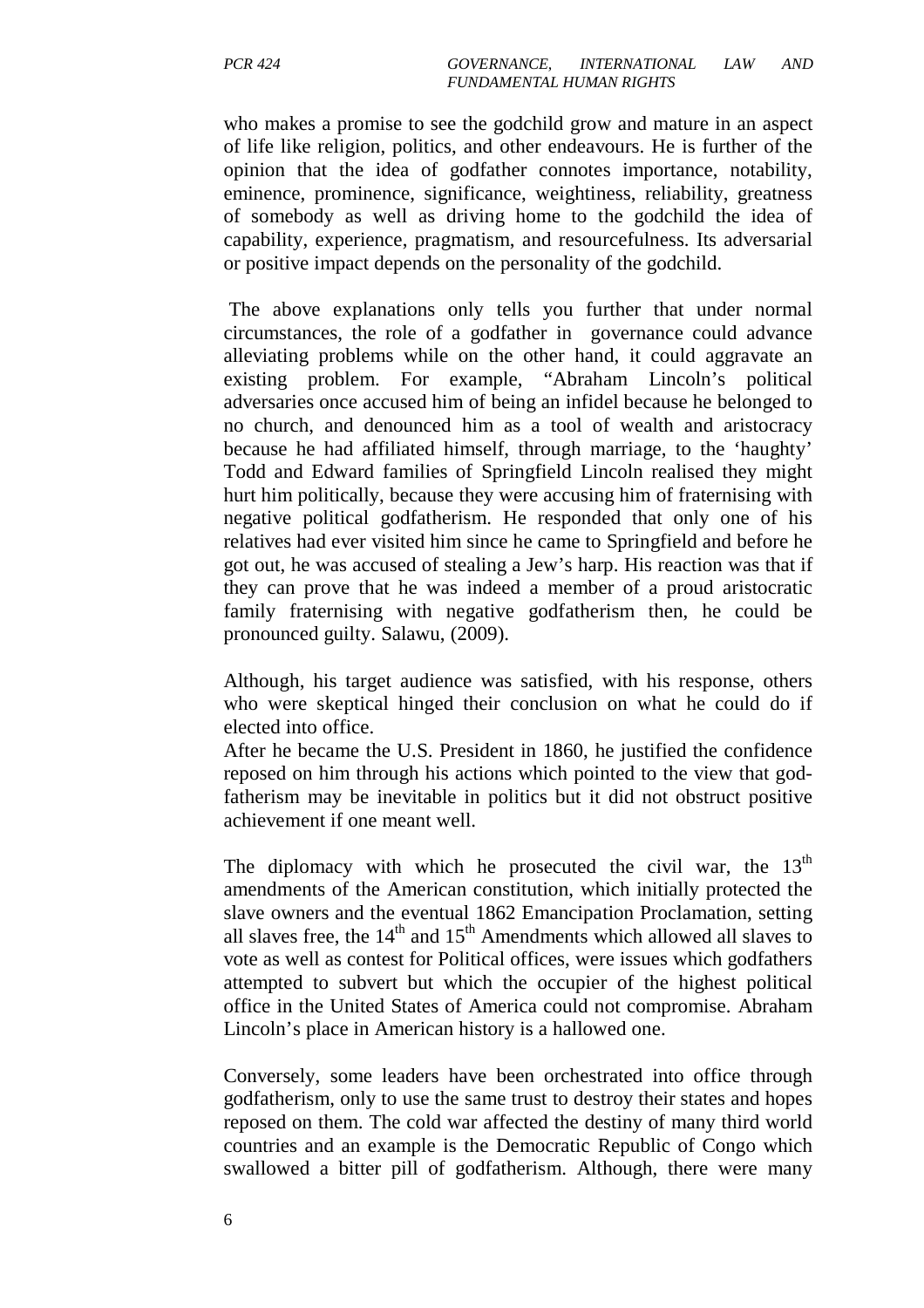leaders who have bastardised godfatherism in the Congo, the role of Mobutu Tsetse Seko in playing the super-errand boy for his godfathers in the West was damnable. He aided his god-fathers to empty his country's treasury while equally helping himself through corrupt enrichment into his foreign accounts. When his godfathers sensed dangers in their continued fraternisation with their godson and the exposure of their unholy alliance, he was forced into exile where he died ignominiously.

You need to know that back home in Nigeria, godfatherism had its successes and woes. Chief Obafemi Awolowo led a government in the Western Region of Nigeria between 1954-1959 and while there, he was not unmindful of leaving a legacy of continuity. He was aware of the African proverb which says that "factory grows as man grows, but it is man that should grow first, after which he will use the knowledge gained to improve the factory's development in its totality". He left behind astounding legacies of institutional structures and men. Those he nurtured as a godfather are those offsprings manning the length and breadths of the Old Western Region, Spanning over six states in Nigeria's 36 State structures. No government since 1960 has equaled his legacies. They are solid and imperishable and now serve as a reference points for the Nigerian generation.

Dr. Nnamdi Azikwe in his end of year message to the nation as President and Commander-In-Chief of the Armed Forces of Nigeria in 1964 emphasized the impact of godfatherism on Nigerian politics. He admonished Nigerians to dare to ombudmanise so as to expunch from the Nigerian body politics those parochialisms whose souls are dead, and whose hands are stained with the blood of the innocent, in their mad ambition to introduce genocide and fratricide into our beloved nations". Salawu (2009).

He was quite uncomfortable with the utterances of those who were catapulted into office through extraneous methods but regularly kept swimming in troubled waters. He was of the opinion that irrespective of how an individual got into a political office, decorum and accountability should be the guiding principle. In a similar vein, the adversarial side of godfatherism manifested glaringly between former Governor Rashidi Adewolu Ladoja of Oyo State and the Late Lamidi Ariyibi Adedibu, a non-state but very powerful actor which sent very sour signals about the dangers inherent in the present-day African political godfatherism.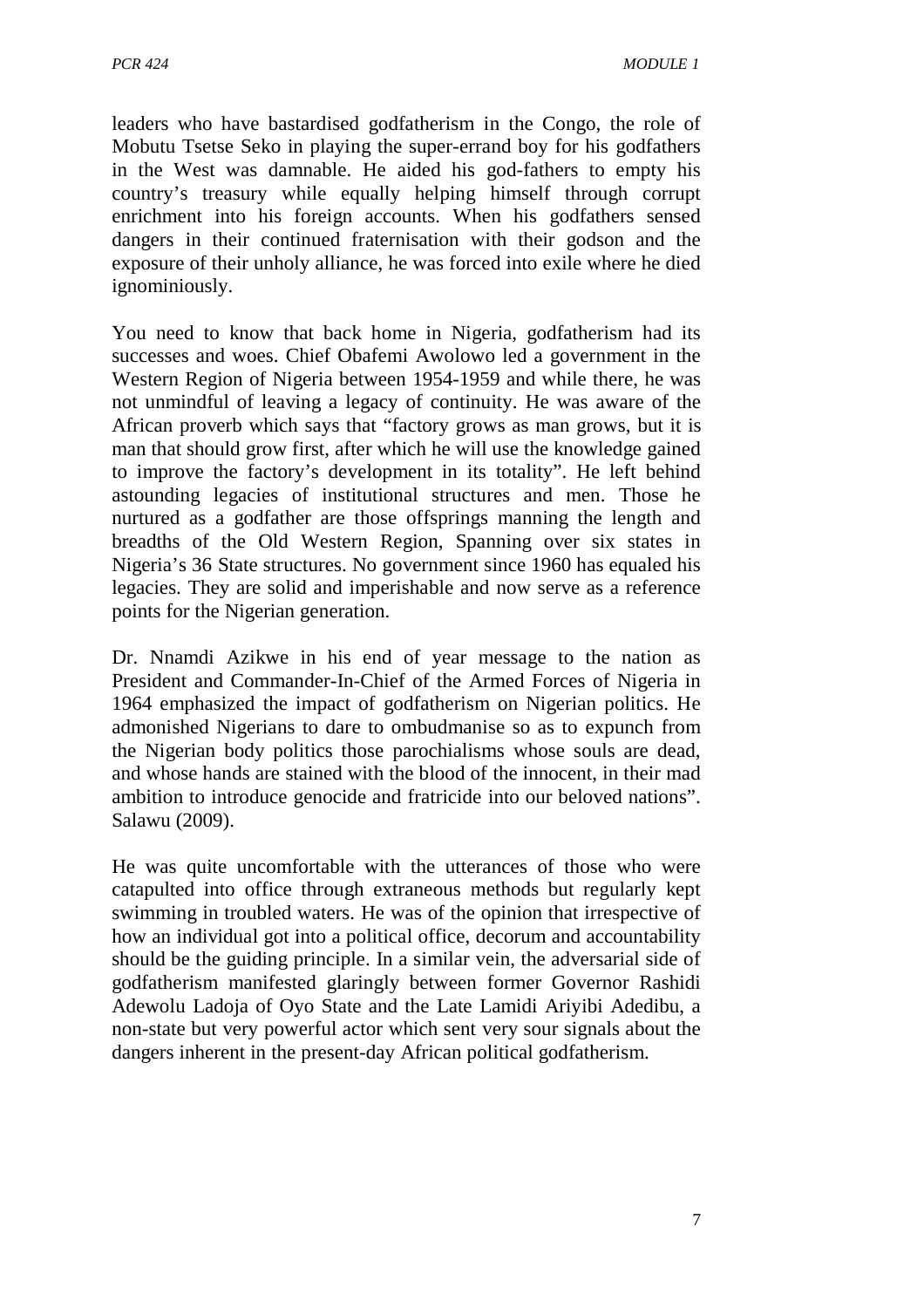By and large, godfatherism will continue to trail us both nationally and globally and the activities of those who benefitted through it will always be the barometer to measure its successes or failures in governance.

#### **SELF-ASSESSMENT EXERCISE 3**

Is godfatherism evil or not? Discuss with case studies

#### **3.5 Governance and Problems of Development**

Throughout the third world countries, especially Africa, the problem of development is beyond a parochial discussion. It embodies every facet of human development particular those basic economic, political, and social conditions of human life. The infrastructure for dealing with economic improvement and the development of those much needed social and political institutions which will enable the effective tackling of poverty, disease, illiteracy, mass unemployment, infant mortality and other ills, must be built.

The prevalence of myriads of problem in developing countries not withstanding efforts at least palliatively is showing signs of improvement in certain areas. We are witnessing progress in adult literacy, urbanization, (though, many are lacking adequate planning beyond colonial legacy, increase in life expectancy, and other indicators.

Between 1970 to 1997, average life expectancy in developing countries as a group increased by almost 10 years and even the least developed ones have averaged not lower than eight years. According to the law of physics, for every action, there is an equal and opposite re-action. In the process of these improvements, new dangers are creeping in. In urbanisation, movement from the rural communities to the cities has created hazardous slums and shanties due to over-stretched facilities. Lack of good drinking water, disposal of wastes is not following the rules of hygiene, inadequate transportation and mass unemployment. The mainstay of the economy of majority of African States is agriculture which is neglected for nothing visible in the urban centres. With mass unemployment, crime rate is reaching an unprecedented level, and overstretching governance capabilities.

Perhaps, to compound the woes of developing nations, is the debt crisis they are into due to the mismanagement of their economy and complete lack of prioritisation due to bad planning. The weight of the international debt incurred, in relation to their economic size has constituted serious bane to their economic growth. While the previous governments in the past incurred those debts, the principle of "continuum" in governments of states makes the actions and inactions of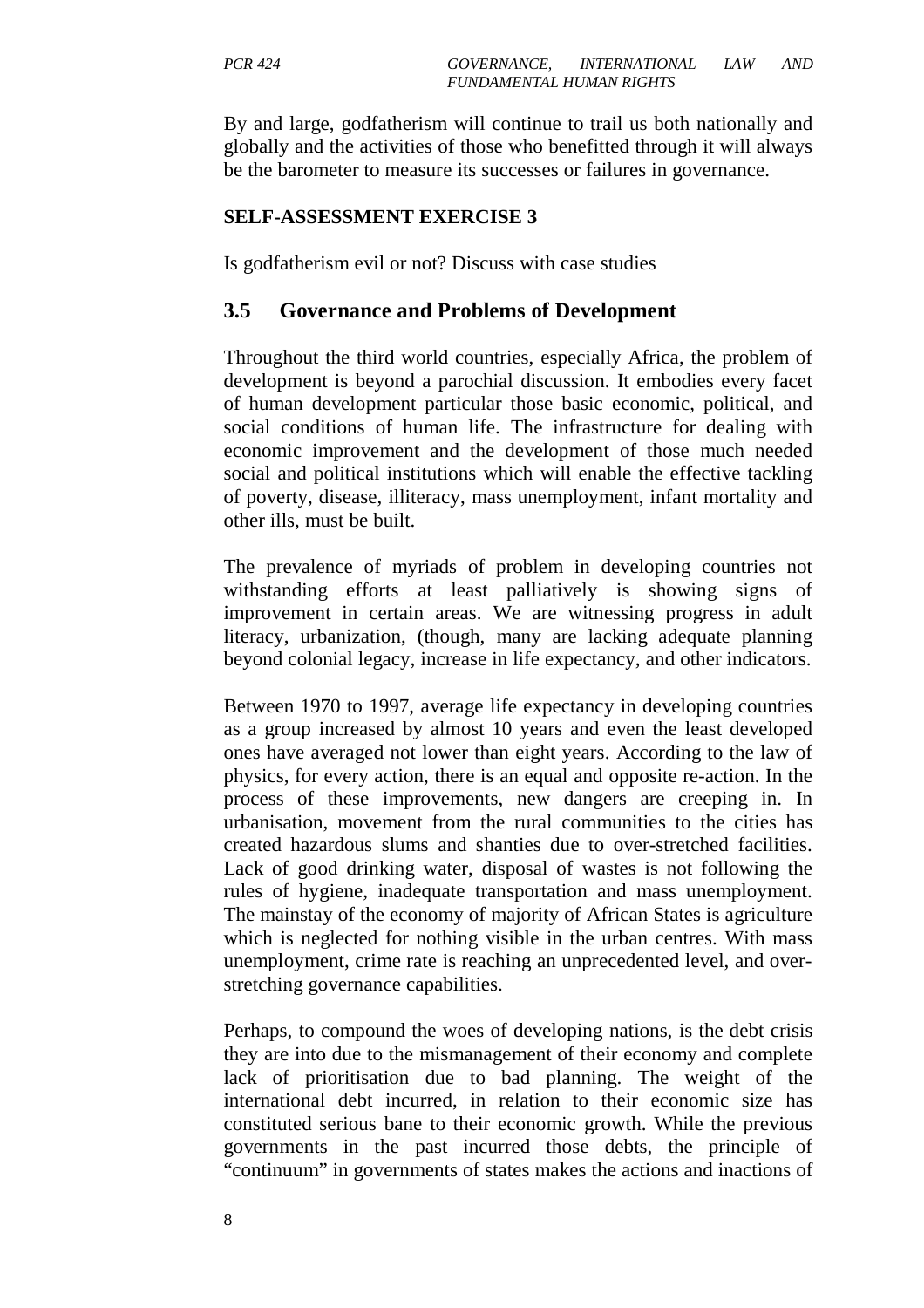a preceding regime bounding on whichever regime was in power irrespective of the rejection of the actions of those previous leaders. Their position became so bad that the foreign lenders are emphasising on seeking ways to soften our hardship in order to motivate us to tow the path of good governance.

In the 1970s, especially in the era of oil glut, a lot of developing countries resorted to heavy external borrowing particularly from international institutions in the West. The irony of this is that majority of the developing nations kept their foreign reserves in the West-based financial institutions where most of their borrowing was concentrated. In order to exhibit the financial prolificacy of the developing countries, money borrowed to revamp their infrastructure like high ways, airports, seaports, medical structures, electricity, and industrial developments ended in private hands. Borrowing was not by itself bad as the lender must have considered the borrower credit worthy before parting with their money but the irony of it is that most developing countries diverted this money from the original course to ridiculous matters which does not aid economic growth. Or how do you account for food importation like rice when our land is so fertile to produce the product for export? It is always when foreign loans are secured that various terminologies to invoke public sympathy towards diverting fund emanates. Outright corruption, capital flight, and outrageous actions would dominate, after which we would be back, not just to the level we were before the huge debt, but deeper in the abyss.

By the 1980s, the Western Lenders, realising the rising profile of debt incurred by the developing nations and the declining price of oil which they often project as making them credit worthy became reluctant to grant further loans.

The effect of that action, capable of making the developing nations tow the bath of moral rectitude was compounded by population growth while external factors like recession, unstable prices of commodities and high interest rates added to their woes. With these indices, economic growth could not be expected and unemployment was rife. The basic indicators of both failed and collapsed states appeared especially in Africa without masking its face.

As the developing countries of the world are also members of the global community, the World Bank and the I.M.F. introduced the concept of "Heavily indebted poor countries Initiative (HIPC) to refer to their debtors for the purpose of chatting lines of action. The debt relief, and debt cancellation campaign was spearheaded by notable Africans like President Olusegun Obasanjo of Nigeria and found support in the group known as G7, an international organ of developed Western Nations and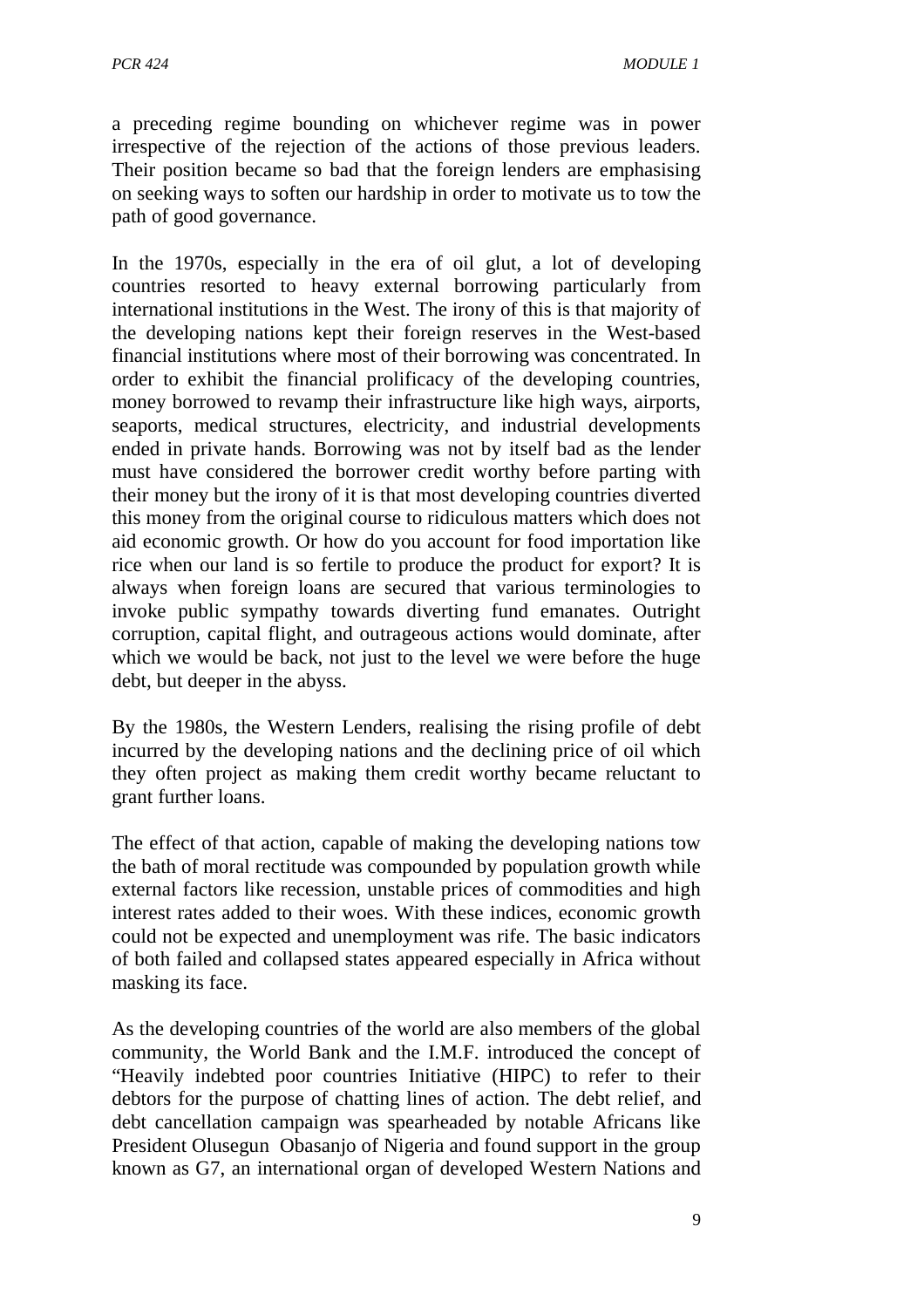Japan. Many third world nations enjoyed one form of debt relief or another.

One issue paramount to the scenario is that the effects of the debt relief may not be seen if the African leaders of developing nations refuse to tow the line of financial responsibility. An African proverb asks rhetorically. "If we take our hands to aid the mating of a hen, it won't lay more eggs than its endowment can cope with" and can a leopard change its skin?" Time will tell.

As opined by Lieber, R.J. (2001:11) debt relief and foreign aid more broadly, are not effective without the recipients implementing domestic policies that promote, rather than discourage development. Among the key issues are the rule of law, stable and effective governmental institutions, corruption, and excessive state control of economic activity.

# **4.0 CONCLUSION**

This unit has explained the phases of governance, drawing examples from the pre and post colonial system of governance up to the phase where African States fell into military style of governance. The inevitability of godfatherism was also discussed, stressing that the actions or inactions of those who profited by it will dictate whether it is a curse or grace to any given community.

# **5.0 SUMMARY**

The concept of governance is fluid encompassing not just the often repeated arms of government, the Executives, Legislative and the Judiciary but equally accommodating the G.Os, N.G.Os, parastatals and other nongovernmental mechanisms for the satisfaction of human needs and fulfillment of wants.

Equally, godfatherism is an age-old phenomenon which has percolated our cultural system and its success or failure is dependent on how any beneficiary of the concept conducts himself or herself while in office.

# **6.0 TUTOR-MARKED ASSIGNMENT**

- 1. Define governance and cite a case study considered worthy of our attention in an African State.
- 2. Is godfatherism an African concept? Discuss
- 3. Differentiate between governance and government and cite examples.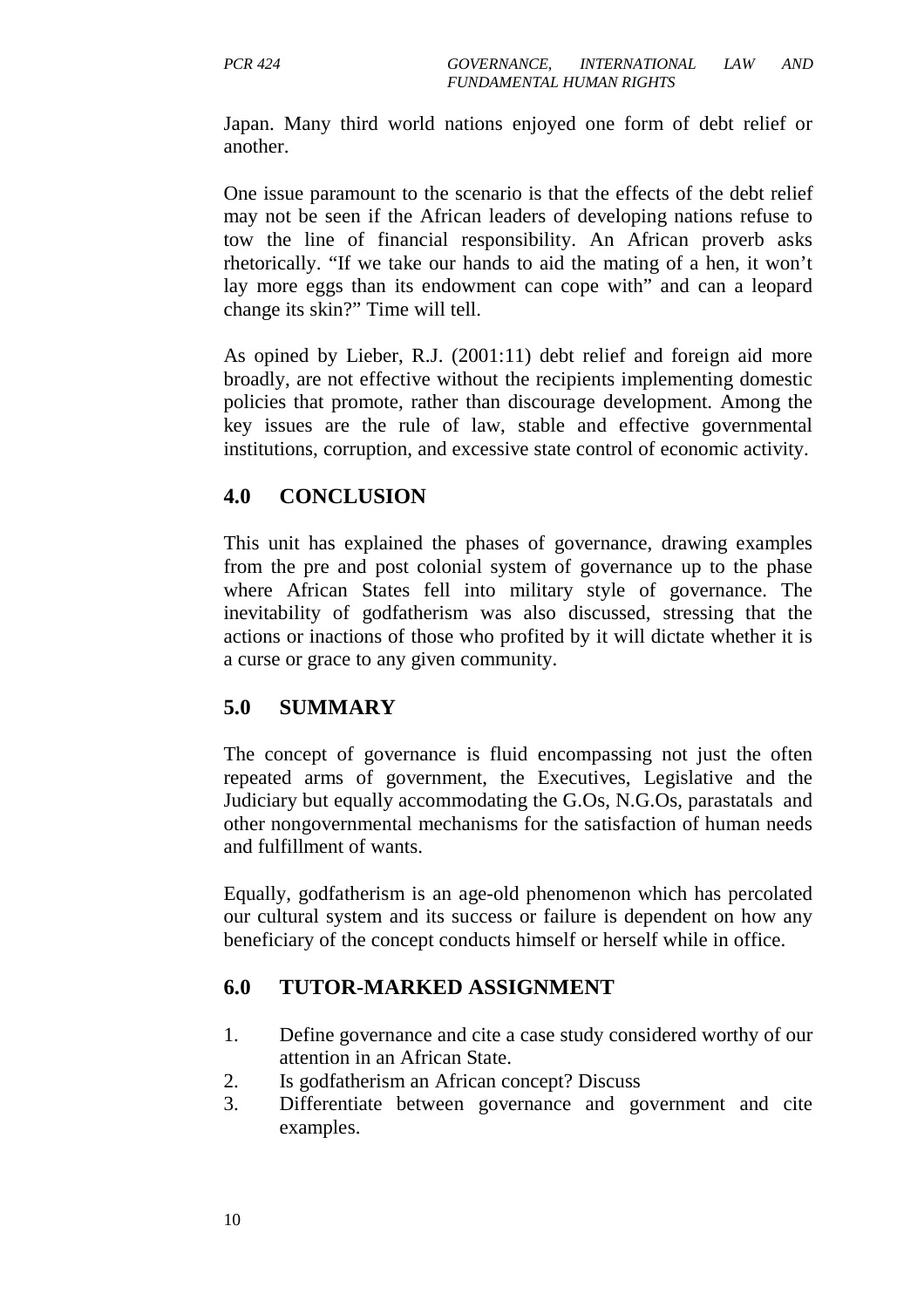# **7.0 REFERENCES/FURTHER READING**

- Cervenka, Z. (1968). *The Organisation of African Unity and its Charter*. London: C. Hurson & Co.
- Lieber, R.J. (2001). *No Common Power-Understanding International Relations*. New Jersey: Prentice Hall.
- Mingst, K. (1999). *Essentials of International Relations*; London: w.w. Norton & Company.
- Odion-Akhaine, S. (2004). *Governance, Nigeria and the World Lagos, Centre for Constitutionalism and Demilitarisation*
- Salawu, M . L. A. (2009). Electoral Violence in Oyo State of Nigeria 1979-2007. An unpublished Ph.D. Thesis, Institute of African Studies, University of Ibadan.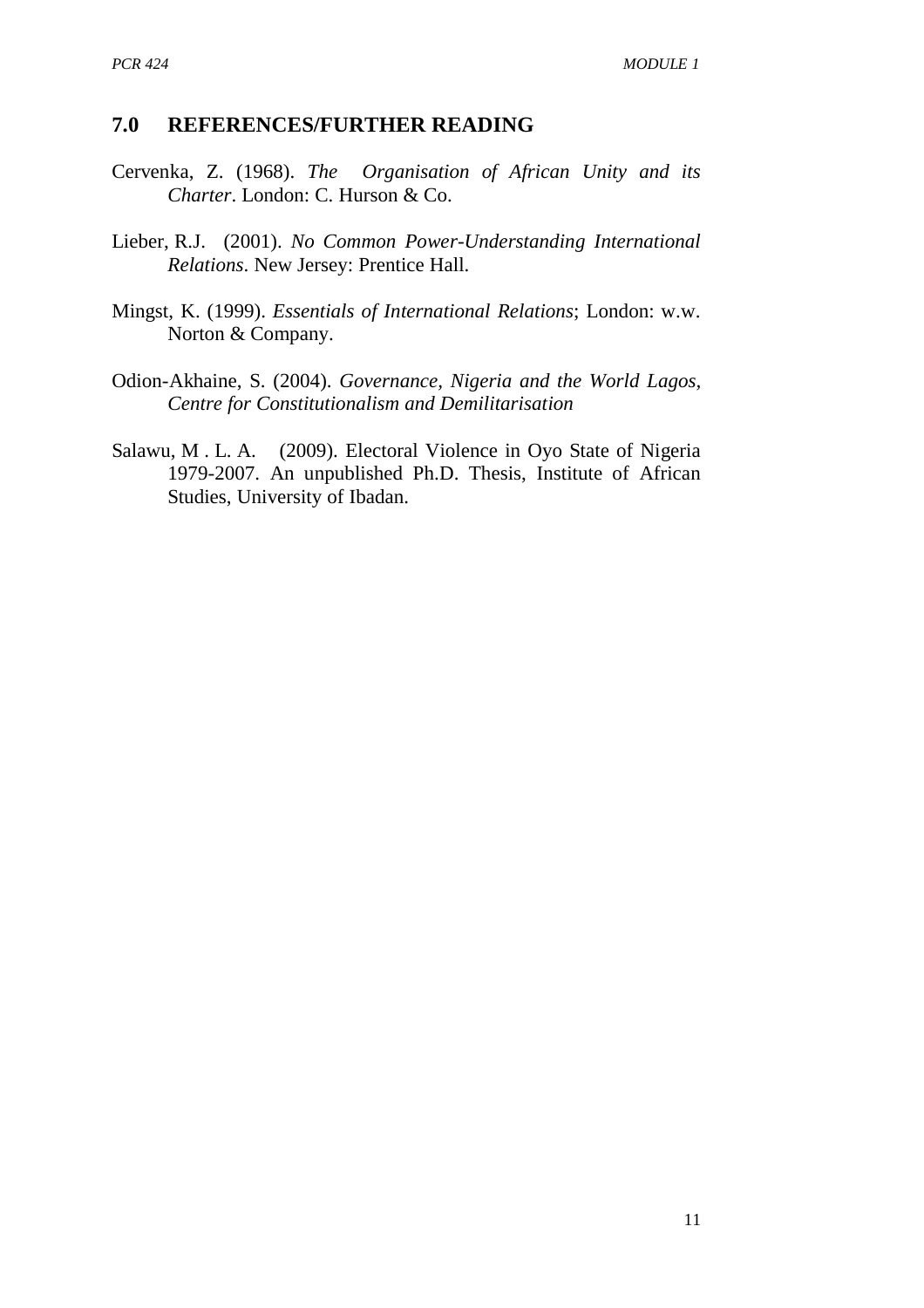# **UNIT 2 GOOD GOVERNANCE, THE CIVIL SOCIETY ORGANISATIONS AND THE MASS MEDIA**

#### **CONTENTS**

- 1.0 Introduction
- 2.0 Objectives
- 3.0 Main Content
	- 3.1 Good Governance
	- 3.2 The Civil Society Organisation
	- 3.3 The Mass Media
- 4.0 Conclusion
- 5.0 Summary
- 6.0 Tutor-Marked Assignment
- 7.0 References/Further Reading

# **1.0 INTRODUCTION**

It is an incontrovertible fact that good governance is a by-product of democratic culture in the civilised communities of the world. We need to emphasis that the concept is not peculiar to a state or government but also involves any or all the organisations having contact with the generality of the people. It has to do with those activities bounding those who govern as well as the governed, while not leaving behind civil society organisations and all non governmental organisations as well. It is an all-inclusive phenomenon for the maintenance of sustainable development.

# **2.0 OBJECTIVES**

At the end of this unit, you should be able to:

- explain the concept of good governance, the civil society organisation, and the mass media
- explain how the collaboration between the civil society organisation and the mass media could advance the course of good-governance
- describe those issues that could serve as banes to good governance.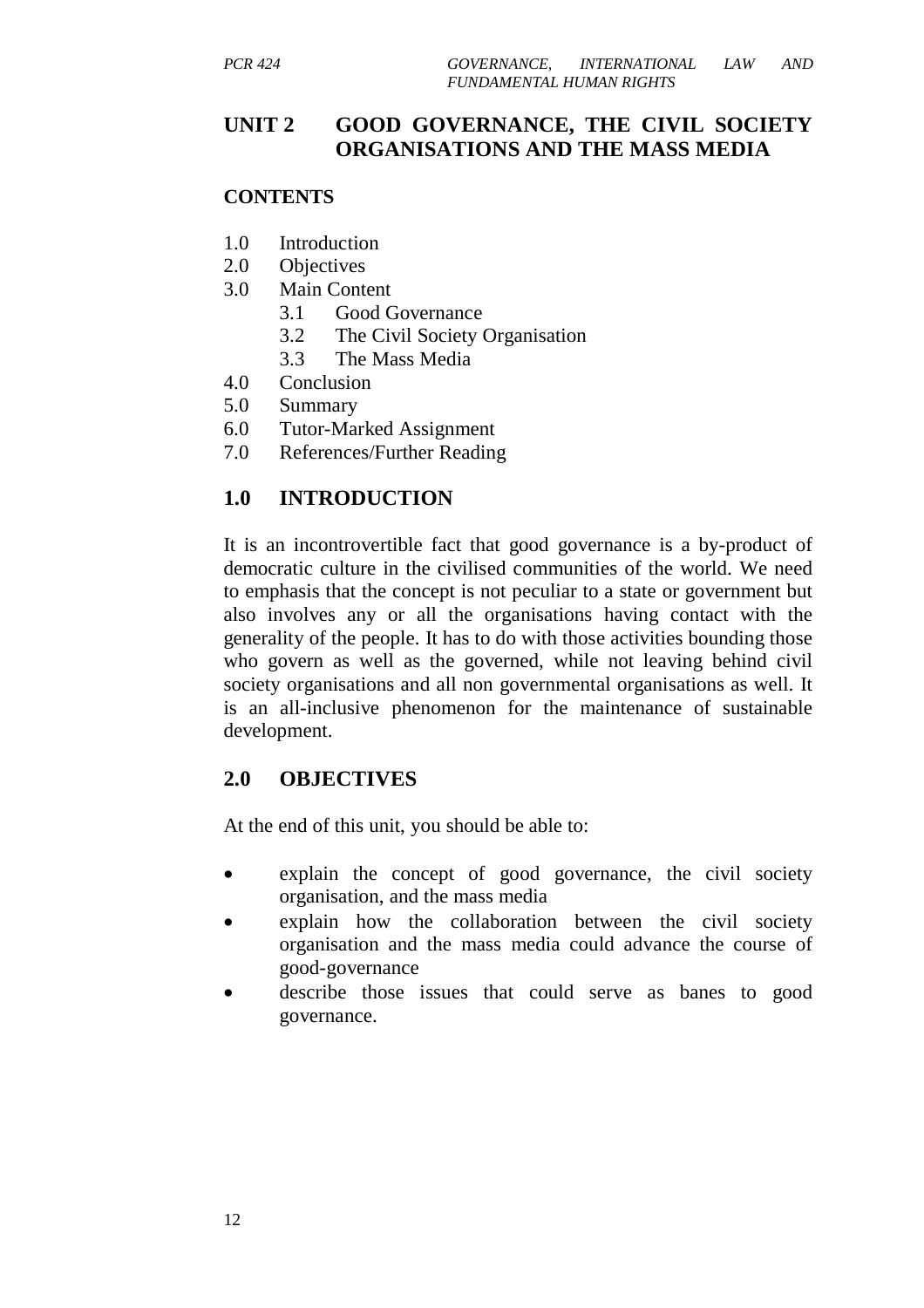# **3.0 MAIN CONTENT**

#### **3.1 Good Governance**

Inevitably, the concept of good governance is derived from that of governance. It is noted that in a given society are sets of rules and norms. When whoever oversees that society administers it according to the societal set rules and norms, the constituents will describe such an administration as that enjoying the tenets of good governance. Good governance, therefore, becomes a barometer for measuring the achievement that a governor meets in the standard or target set for him by the people.

It follows then that a form of political arrangement conducive to meeting the standard for attaining good governance must be put in place and it must follow the structure of a square peg in a square hole.

From the series or forms of government considered desirable to usher in good governance to meet the aspirations of the people, democracy, either liberal or social is considered compatible because of its interconnectedness. It accepts the notion of political rights, civil rights, political representation and all enabling rights, as members of a free society subject to the strict observance of the rule of law. In tune with the above for liberal democracy to rake in bounties of good governance, constitutions and constitutionalism are its essential ingredients. It is within those concepts that organisational structures will be spelt out. Issues germane to sequence and nature of interactions in a political community as well as among individuals in accordance with the rule of law, are plainly explained and spelt out to avoid ambiguity. Once rules are laid out and those that could stall progress are spelt out any other issue that could impede smooth running of the society can be identified and sorted out.

In Africa, there are some constraints on the path to constitutionalism due to some reasons like historical perspective involving our colonial past. Constitution rarely exists due to rule by colonial domination. Africans were not consulted as power was in the hands of the colonial overlords while our traditional chiefs only served as errand agents to ensure compliance of their subjects. Ironically the second identified constraint was in the area of the decolonisation of the continent where deliberate policies of preparing their subjects were rarely contemplated. As if Africans did not learn from history, instead of embracing themselves to get set for good governance on the attainment of independence, their immediate task stemmed for conflict between development and democracy. Instead of developing democratic tenets, rooted in constitutionalism, they opted for developmental issues, hoping to tackle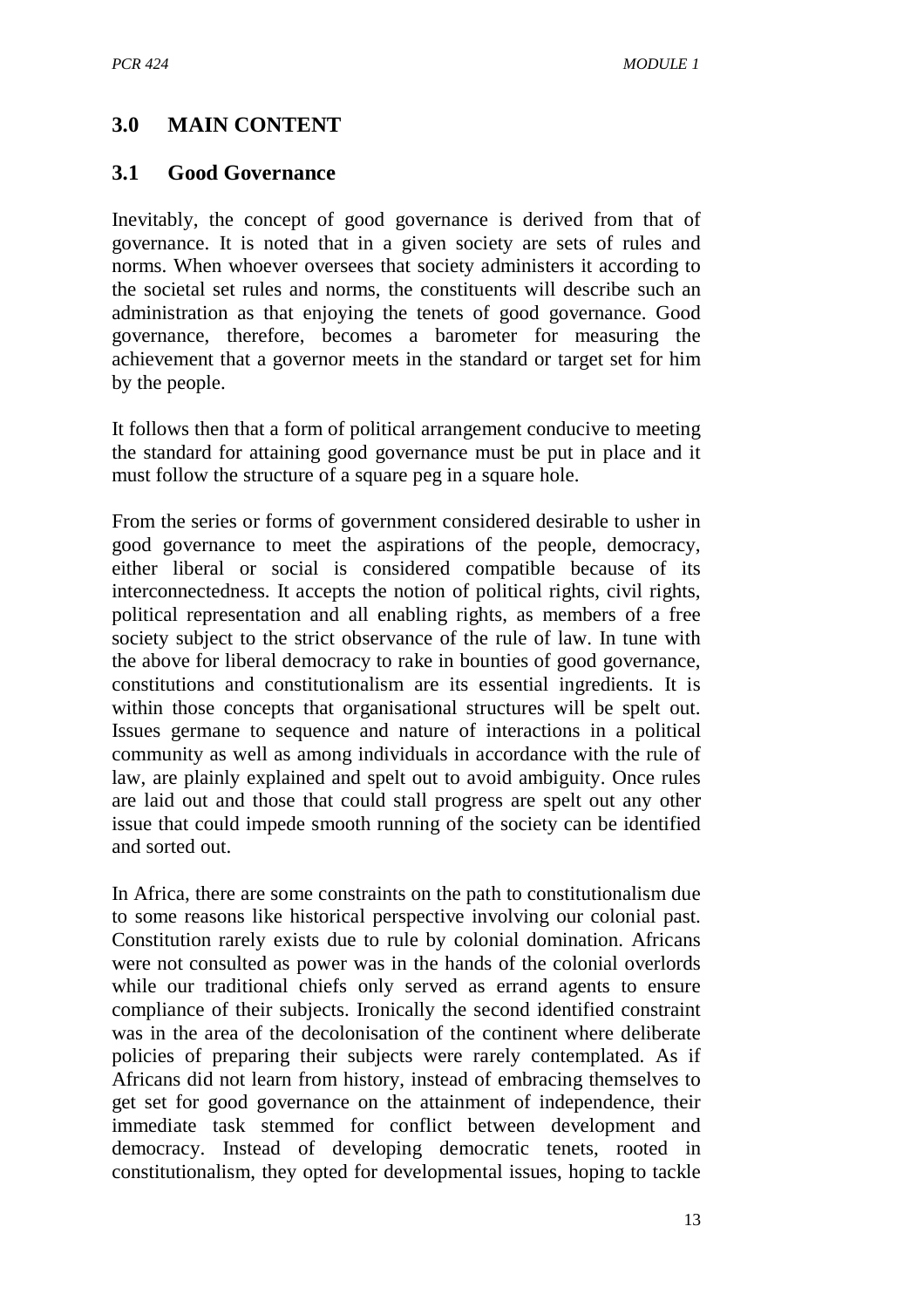the problem of needs, poverty, malnutrition, disease. That was with a view to quickly taking their citizens into an Eldorado they viewed the development of democracy and constitutionalism as issues capable of delaying passage of bills and so on. What followed was autocracy and regimes collapse. The fourth reason was that Africa was caught in the mist of Cold War tussle. It was a period of ambivalence for Africans as they either moved to the West at a time, while at the other time, they were embracing the East.

The last point, for now on Africa's poor democratic and constitutional culture had to do with the in-road of coups, counter-coups, insurgencies and military rule. By tradition, military rule is aversed to any issue of constitutionalism as the immediate task of any military government is the suspension of the constitution, and centralizing authoritative powers of the state. The suspension of Nigeria's Republican constitution by General Aguiyi Ironsi in 1966, and the introduction of a fiat replacing a Federal structure with a unitary structure, is a good case study because of its chains of events.

However, African and the third nations of the world are beginning to realize the importance of economic development which only a conducive political atmosphere could usher in. By implication, it is only in those societies where democracy is situated, strict observance of the rule of law is in vogue and constitutionalism well spelt out could be on the road to imbibing the culture of good governance. The World Bank's concept of good governance which is the manner in which power is exercised in the management of a country's economic and social resources for development should be our watchword.

#### **SELF-ASSESSMENT EXERCISE 1**

Why is Democracy and Constitutionalism not well grounded in Africa?

#### **3.2 The Civil Society Organisation**

Ogbedi (1997) contended that there was no universally acceptable definition of the phrase "Civil Society" but has been used with various …conflicting meanings… from working towards the same end or goal with the state, to being in opposition to the state, especially, as it relates to fighting state despotism. Fashina (1998) noted that G.W.F Hegel sees the civil society as a set of unique economic relations between individuals where we are just seen as "persons, not workers, or capitalists, not Christians or Muslims, not lawyers or teachers, not of this or that nationality but just persons, as bearers of rights".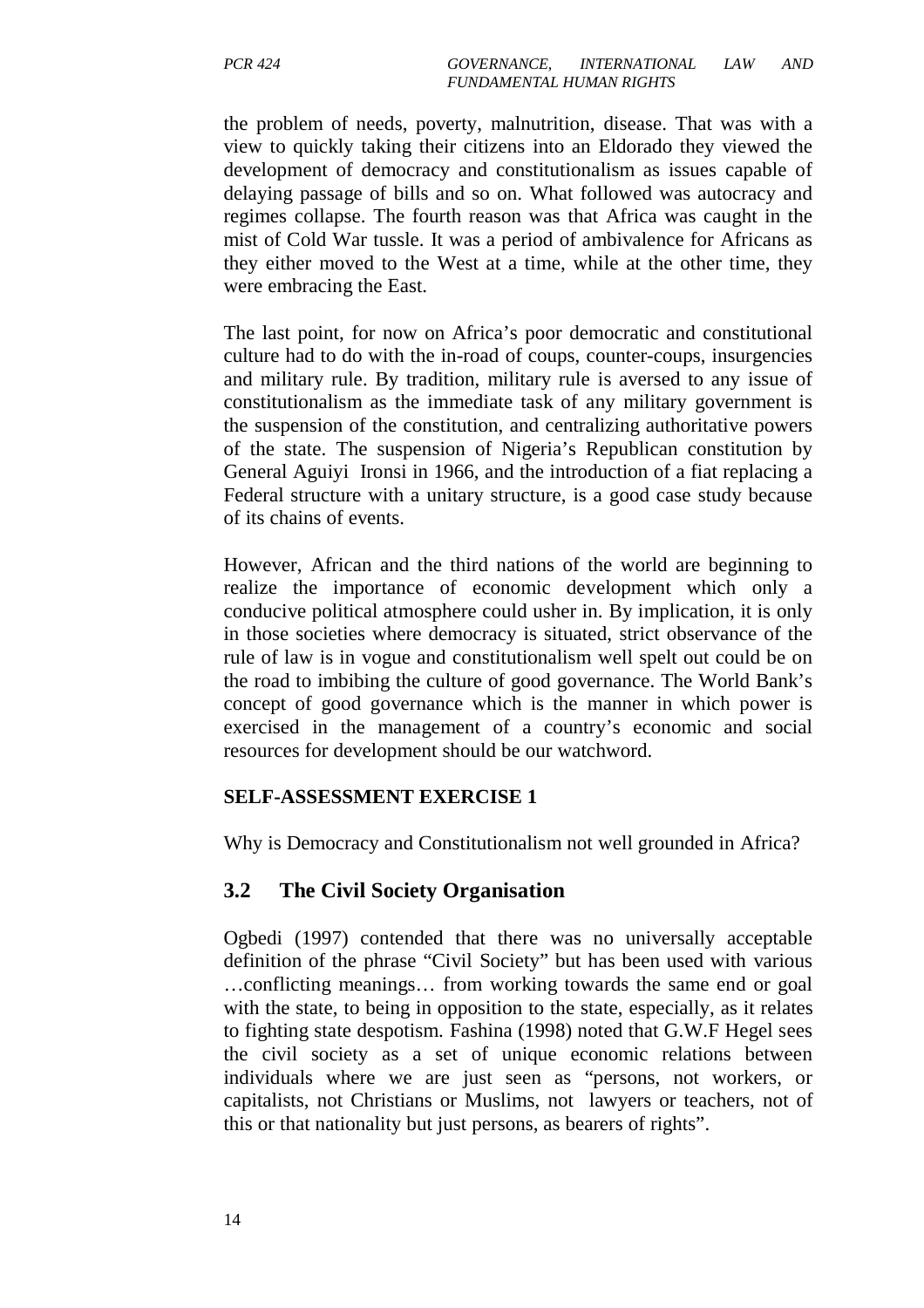Yet, Uyo (1996) opines that the civil society evolved from the word 'UVIS' meaning citizens. In his views, a citizen is seen as a free person and by implication the civil society is composed of free citizens of a state. The inference from the above definitions is that a state practicing democracy allows freedom of association, freedom of speech, press freedom, political rights, civil and economic rights and all enabling rights, subject to the rule of law. Further, in a credible democracy, the government is accountable to the people. There have been instances in the global community as well as within a state structure where a government has remained recalcitrant and kept going on the path of tyranny. In such a situation the civil society will demand for an immediate accountability to avert the derailment of democracy and good governance. It is the nature of the civil society in a state that denotes the course of the administration there. The civil society is equipped with strategies to alter the downward recourse of a state towards anarchy, and redirect it towards the course according to the people's wish because there can only be a government where there are people to be govern.

The civil society activities in the political climate of Nigeria during the military era especially Ibrahim Badamosi Babangida's were praise worthy. In spite of enormous constraints, they braced up to those challenges successfully irrespective of the raging military dictatorship and authoritarianism. What the global community is witnessing in the Maghrebian countries of North Africa and Syria is the re-awakening of the civil societies in that part of Africa which are fed up with the governance style of the mediocres who have been found to have outlived their usefulness and have nothing move to offer their people than adversarial forms of governance. Civil Society organisations have a lot of initiatives to employ in sensitizing the citizens towards active participation in the democratic practices of their various countries with a view to promoting democratic culture and development. It must always be noted that sitting on the fence is a way to promoting dullness in governance, as the survival of democracy depends on the virility of the civil society. The political class too should accept the civil society organisations as partners in progress in our collective match towards consolidating democratic tenets, and furthering good governance.

#### **SELF-ASSESSMENT EXERCISE 2**

The civil society organisations are the watchdogs of any state government. Discuss.

#### **The Mass Media**

How can sovereignty belong to people if they have no control over the people who are elected to represent them? And the only way they can have control is to be able to say at anytime, "If you are acting on my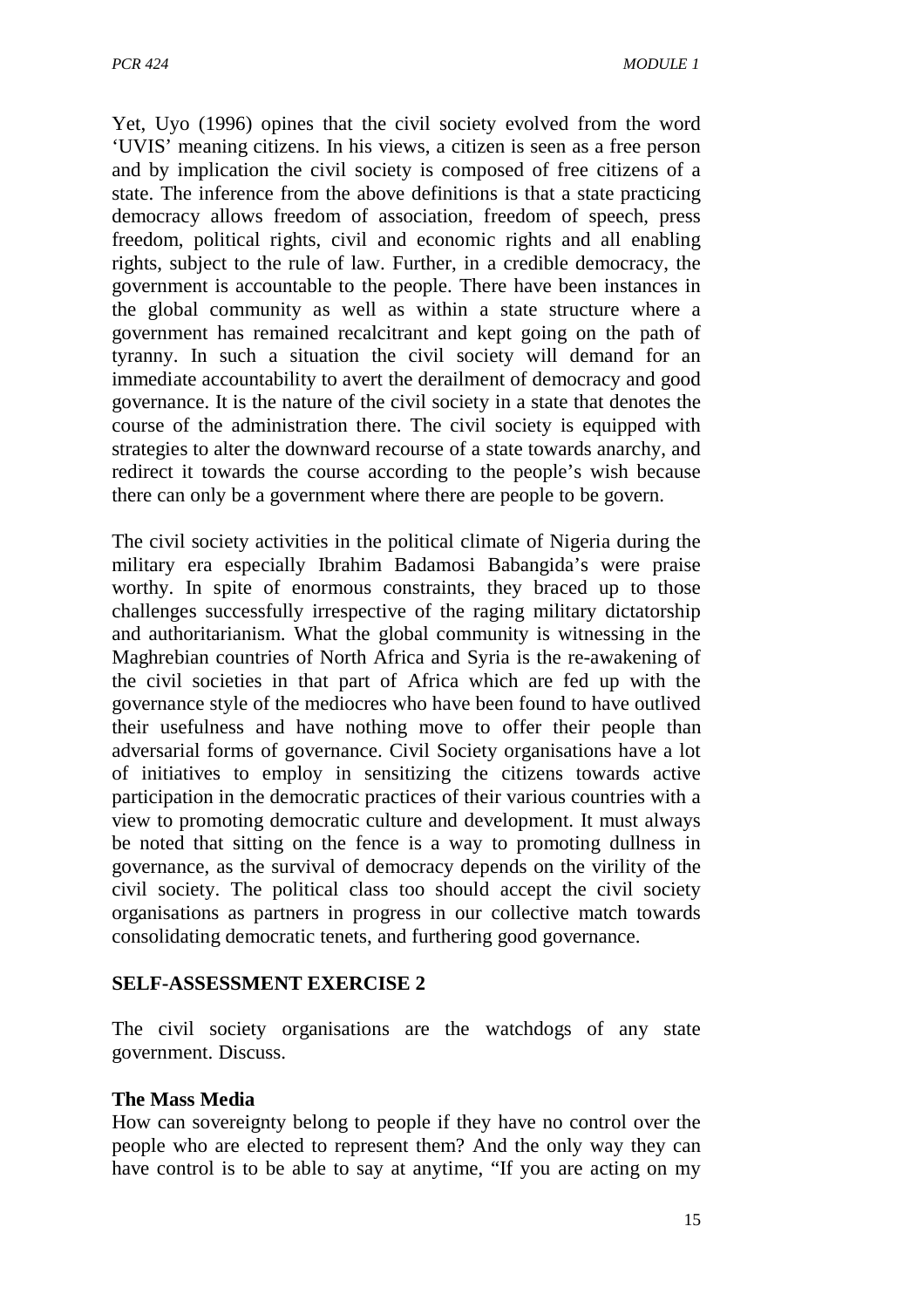behalf or my interest, let me know what you are doing on my behalf". (Edetaen, O. (2004). on *Media, Culture and Democratic Process in Odion-Akhaine, S. Governance,* Lagos*. Centre for Constitutionalism and Demilitarisation.*

The above statement is drawing our attention to the role of the mass media in ensuring and engineering political consciousness and awareness in order to usher in good governance. Quite often, particularly under repressive regimes, the mass media have been kept off this noble role of adequately sensitising the populace about the roles of the government, either where the government is shirking its responsibility to the people or in areas where the people need to know certain beneficial actions of the government.

The development of "mass media" in modern times could be traced to 1859 when Henry Townsend began the publication of "*Iwe Irohin*" in Nigeria. (Obasanjo & Mabogunje 1992) followed by *Anglo-African Tempo* in 1863 by Campbell, R. However, between 1880 and 1837 the newspaper industry grew in number. Some of these papers included *Lagos observer, Nigerian Chloride, Nigerian Times, Lagos Times, The Weekly Records, Nigerian Pioneer, and Lagos Critics. Equally worthy of mention were the West African Pilot, Daily Times, The Outlook, Gaskiya Tafi Kabo, Nigerian Citizen and the Nigerian Tribune.*

As to be expected, most of these newspapers were polarised along ethnic and party lines in their news dissemination, but one major role they served and still serving is that of sensitizing the citizenry about activities of Government and what roles the civil society must play to bring about the concept of good governance.

Various anti-corruption wars were successfully waged by the press at various times, both nationally and internationally. Successive military regimes are Nigerians were never spared, much as the mass media never spared the Civilian administration of Nigeria since 1999. They have lent credence to the activities of the Anti-corruption crusaders like Nigeria's Economic and Financial Crime Commission (EFCC), and that of the Independent Corrupt Practices (and related offences) Commission. It was the British Press that waged war against the British Prime Minister. Sir Alex Douglas Home in a sex scandal called Prufomo Scandal. The mass media never spared the U.S. President Bill Clinton in a sex scandal case while the mass media was informing the public when the I.M.F. Boss was accused of a misdeamenour. What the mass media in the global community should equally be commended for is the instant reportage of issues bothering on health, technology and market opportunities. These laudable activities informed the view of Edetaen Ojo (2004) once more to say that: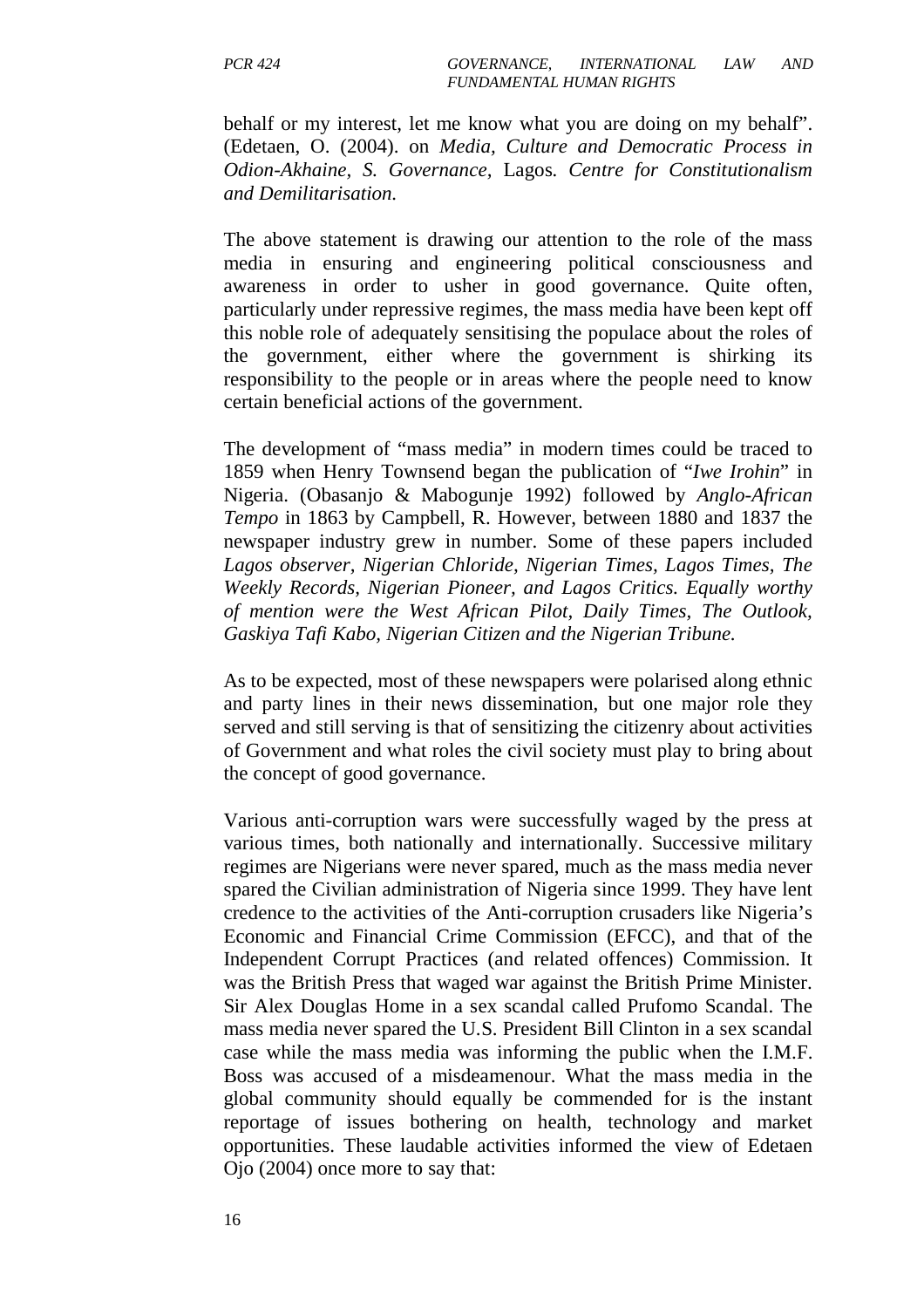*"The press everywhere in Africa seeks to play a genuine development role, development here defined broadly as the needs and aspirations of the people, and not normally as designs of regimes who want to prolong their rules by all means possible".* Since one of the primary aims and expectations of the mass media in modern times is the galvanisation of the civil society to play their role in seeking accountability from the government to usher in good **G**overnance, and to ask the people as well to perform their civic duties, many methods could still be tapped to complement the activities of the mass media. We must increase the involvement of Theatre Artists as they are quite effective in raising public awareness in all the nooks and crannies of Nigeria particularly. An era where electricity is a luxury and the reading culture is dwindling recourse to our Theatre Artists will sensitize our people on sensitive attempts or innovations the government intends to introduce, as well as invoking an immediate response in order to assure an enduring democratic learning process and equally attract indices of good governance.

# **SELF-ASSESSMENT EXERCISE 3**

The mass media has been accused of insensitivity to the plight of the ongoing conflicts in the global community. Do you agree?

# **4.0 CONCLUSION**

There is an urgent need to enhance the capacity of the mass media not only in Africa but in the global community if war against ignorance, deceit and other unwholesome activities of illicit regimes are to be exposed and curbed.

# **5.0 SUMMARY**

This unit has briefly touched the embryonic stages of Mass Media establishment in Nigeria and proffered areas of improvement in order to reap the dividends of democracy and put us on the path of good Governance.

# **6.0 TUTOR-MARKED ASSIGNMENT**

- 1. Define the roles of the mass media in a liberal democracy
- 2. What do you consider could enhance the performance of the mass media towards their roles?
- 3. What do you understand by the mass media being kept under check by repressive regimes? Support your answer with a case or case studies.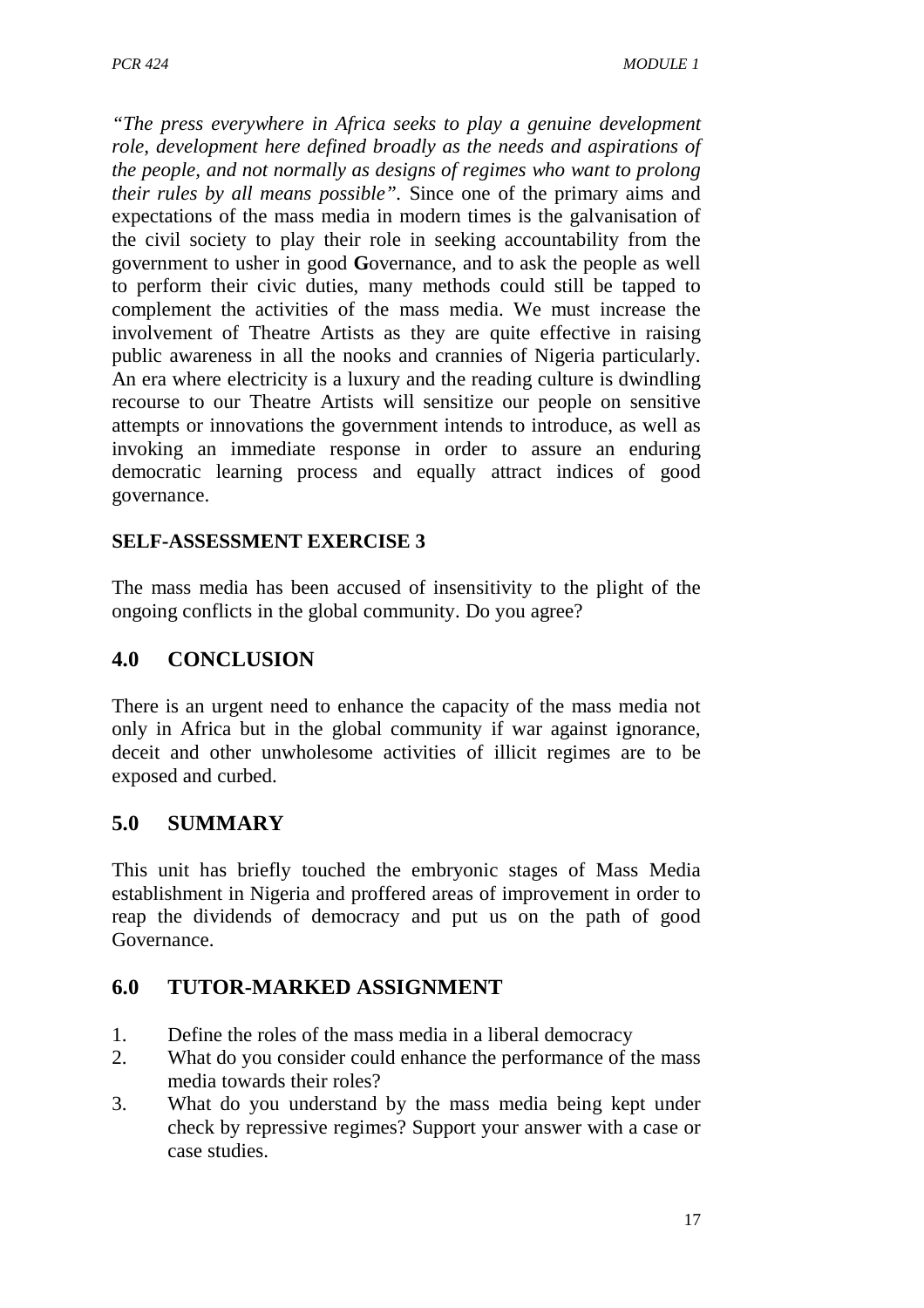#### **7.0 REFERENCES/FURTHER READING**

Detunmobi S. & Abubakar, M. (1995). The Political Economy of Nigeria under Military Rule 1984-1993. Harare: SAPES Books

Olorode, O. (2001). Demilitarization of the Polity. Lagos: CDHR.

- Olukotun, A. (2002). State Repression, Crisis of Democratization, and Media Resistance in Nigeria. 1988-1999. Ibadan: College Press.
- Tomoloju, B. (2004). Media, Culture, and the Democratic Process in Odion-Akhain, S., Governance. Nigeria and the World: CENCO.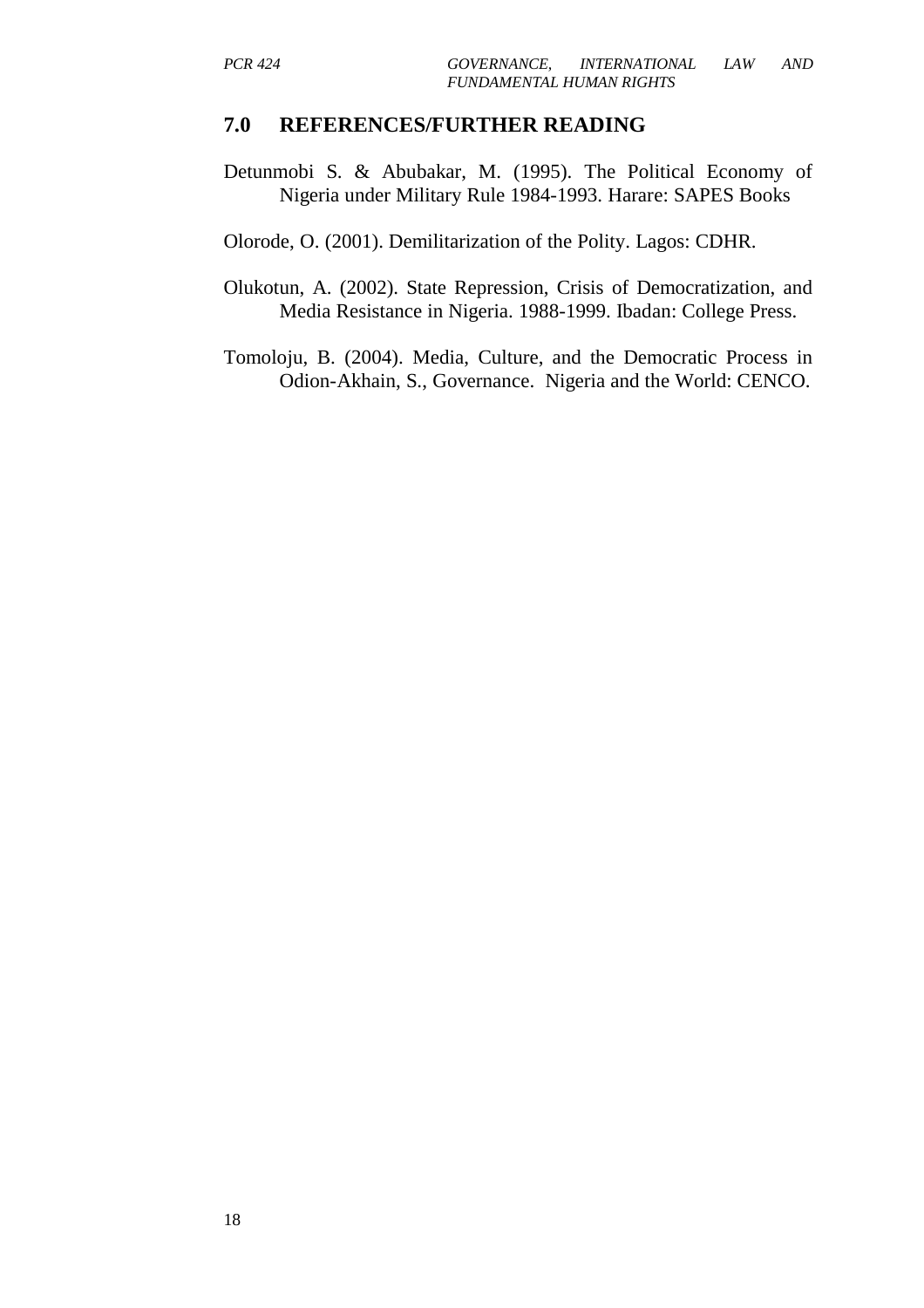# **UNIT 3 WOMEN AND NATIONAL/INTERNATIONAL GOVERNANCE**

# **CONTENTS**

- 1.0 Introduction
- 2.0 Objectives
- 3.0 Main Content
	- 3.1 Women and National/International Governance
- 4.0 Conclusion
- 5.0 Summary
- 6.0 Tutor-Marked Assignment
- 7.0 References /Further Reading

# **1.0 INTRODUCTION**

As a human being one is either born a man or a woman. Governance either on the national plain or global terrain has been largely dominated by men. Although, definitions of governance has been attempted in the first unit of this module another working definition will be given in this unit. Further, while governance manifests at various levels of human state the type or concept under reference is 'Political Governance.' Hence, Easton (1959) and Laswell (1958) definitions became pertinent, as they intuitively linked the concept of politics to that of governance thus; politics is the authoritative allocation of values; and (b) as who gets what, when, and how. In clarifying these definitions, Kingsley, S. Agomor (2004;272) in Odion-Akhaine, S*. Governance.* Lagos*:* ENCOD), elucidatively narrated the almost gender specific implication of the concept as it involves authority, governance, allocation, values, access, time and means. You have to break this concept down further to be convinced that, in the African continent, there are functions that are male-dominated, and the number of male Heads of State to women, attests to this. With this in view, this unit will look into the political behaviour and governance style of women in Africa.

# **2.0 OBJECTIVES**

At the end of this unit, you should be able to:

- describe politics of modern development
- analyse the negative effect of discriminating against women
- explain the need for greater investment in the education of the girl-child.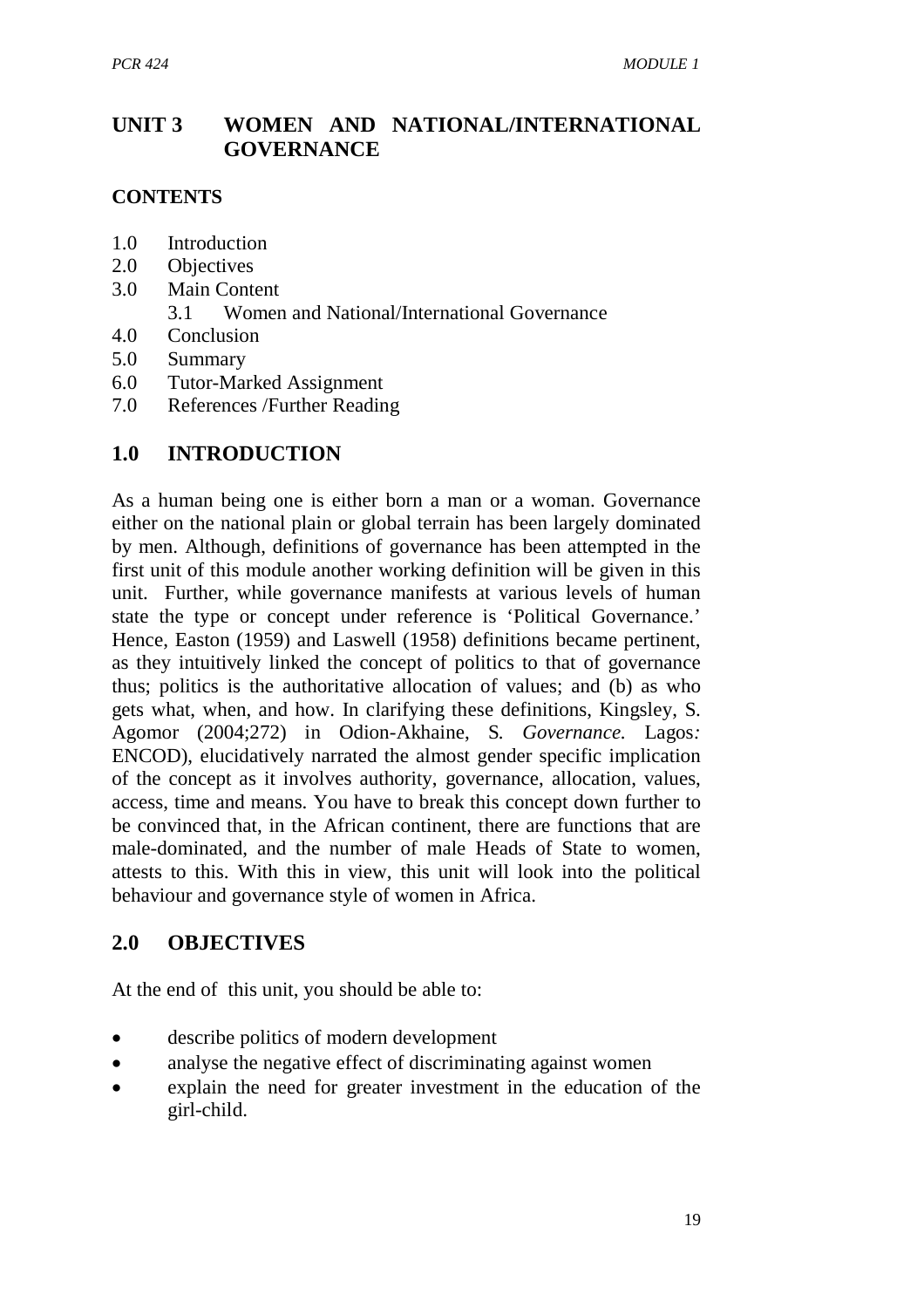# **3.0 MAIN CONTENT**

#### **3.1 Women and National/International Governance**

The unabated call for good governance in the length and breadth of Africa has compelled scholars and researchers to go back into both the achieves as well as to have a second look at the perennial rebuke accompanying governance style of African leaders in a largely maledominated partisan politics of Africa. While several factors have led to the wide gap between male and female partisan political actors, series of building-gap activities are in progress. It is however gratifying that women are moving fast in almost hitherto male dominated professions with a view to equipping themselves adequately so as to be forces to be reckoned with in the political arena, should they opt for it.

African women in the pre-colonial and colonial era, though in infinitesimal number, distinguished themselves in many spheres, and registered their names in the ever green books of record for ever. In West Africa were women like Mrs. Funmilayo Ransome Kuti of Egba Kingdom, Efunsetan Aniwura, the Iyalode of Ibadan, Madam Tinubu, a relation of Eko Dynasty, and Moremi, the legendary Ife Princess. We could devote volumes of pages, writing theses on them without exhausting the effects of their exploits. Others in that sphere included but not limited to Queen Amina of the Legendary Zazzau in Sokoto Caliphate, an illimitable reverence point in the history of Empires, as well as Mable Dove Danquah, the wife of the political giant of the Gold Coast, Later Ghana.

The list of those within the modern-day setting whose roles remain green and fertile included flora Azikiwe, Margret Ekpo, Wuraola Esan Gambo Sawaba, Serah Jubril, and Mrs Kujoe, H., Mrs. F. Nkruma, Leticia Quaye, while very close family members of those within the bracket of political scions of the Gold Coast were equally involved.

The above list is inexhaustible if we are to concentrate on it but we may lose focus because it is seen that women are now galvanizing efforts to seek, through constitutionality, power, not only on the premise of what a man could do, a woman could also do the same, but that they are out to correct the lopsidedness in governance, and put zero tolerance on corruption which is regarded by scholars and the international community as the bane of progress in the political scene of Africa, largely dominated by males. This stance is equally helped by the United Nations' series of conventions to galvanize support for women like the 1979 convention of the elimination of all forms of Discrimination Against Women and the 1993 World Conference on Human Rights which laid emphasis on the indivisibility of women's rights as part of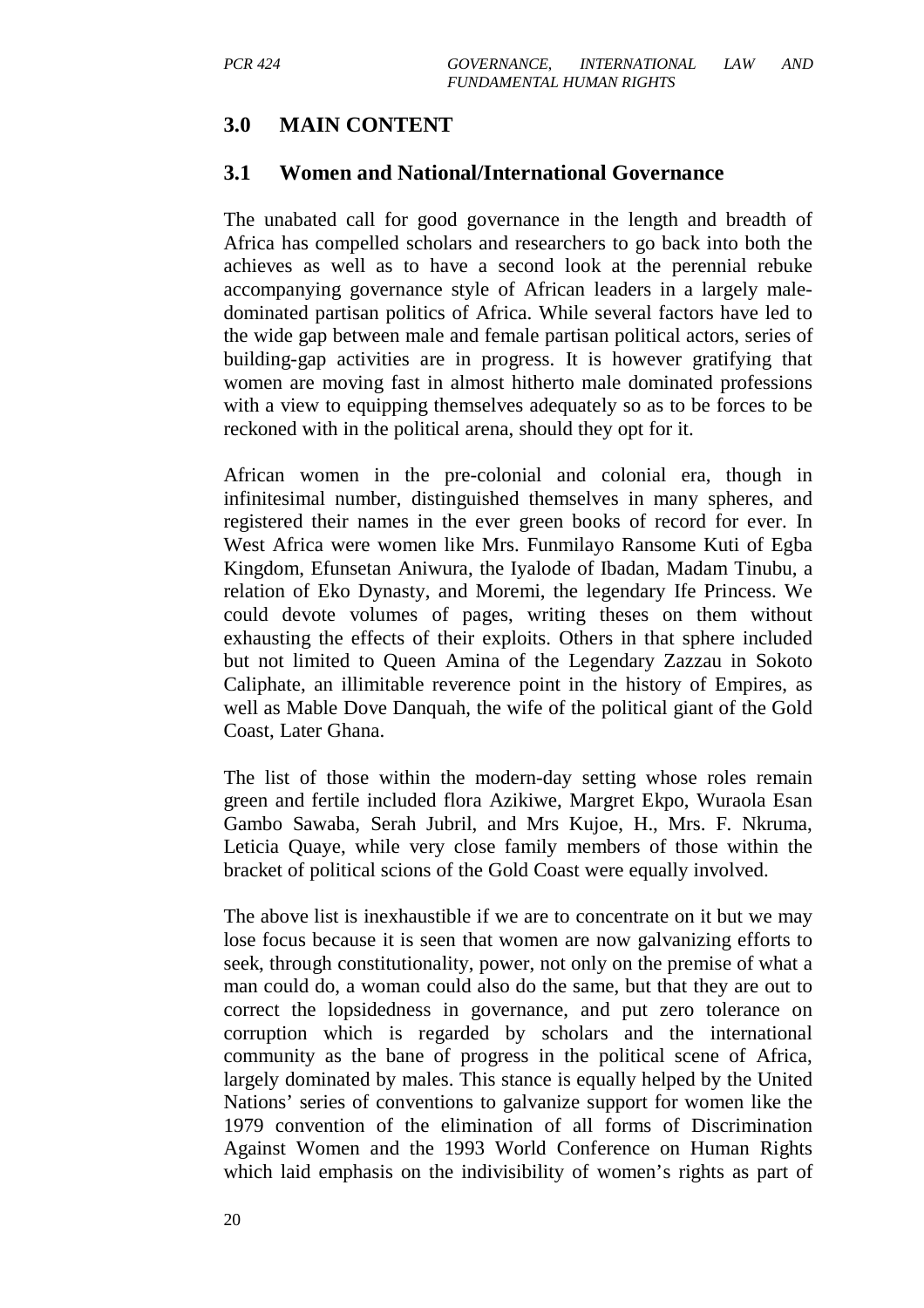the universal human rights. We equally need to remember the exploits of African nationalists who were quick to recognize the role of women in governance like Dr. Kwame Nkrumah and members of his party. They were perhaps motivated by the syndrome of desirable continuity started in earnest encouraging African women in all the hooks and crannies of the continent to mobilize and move up to the political area.

In all human endeavours, there must be challenges. As a student, be intimated that the challenges which drew back our women folk initially like education, finance, and cultural assumption which saw them as best only for the kitchen are almost put behind us while, the savagery of male folks and inducement of lay-about to obstruct them, cannot be glossed over. It is in the midst of these uncertainties that in the African continent, only a woman, Mrs. Ellen Johnson Sirleaf, marshaled courage, education, enlightened and track-record, both at home and internationally to face what appeared on herculean task and with the support of the good people of her country, won the presidential election of her country, Liberia. History was made having her as the first woman African President and her style of governance had been applauded progressive, reconciliatory, with zero tolerance for corruption, and above all, healing at a fast rate the wounds of several years of a costly internal war. For doing these, for not betraying the confidence reposed in her by both her people and the international community, she was honoured with the Nobel Price for Peace in 2011.

# **SELF-ASSESSMENT EXERCISE**

What quality do you expect from a woman aspiring to the political leadership of your state or country?

# **4.0 CONCLUSION**

Although, series of activities have been put in place to aid women's upliftment in partisan politics their success depend on how the woman too is prepared to face the challenges. Political terrain is mucky and requires courage and determination to succeed.

# **5.0 SUMMARY**

This unit discussed the role of women in governance and reminded us of those women who have imparted positively into the governance of some parts of Africa much earlier. It was also emphasised that despite series of conventions and campaigns for women emancipation they too should avoid compromising with the agents suppressing their emergence.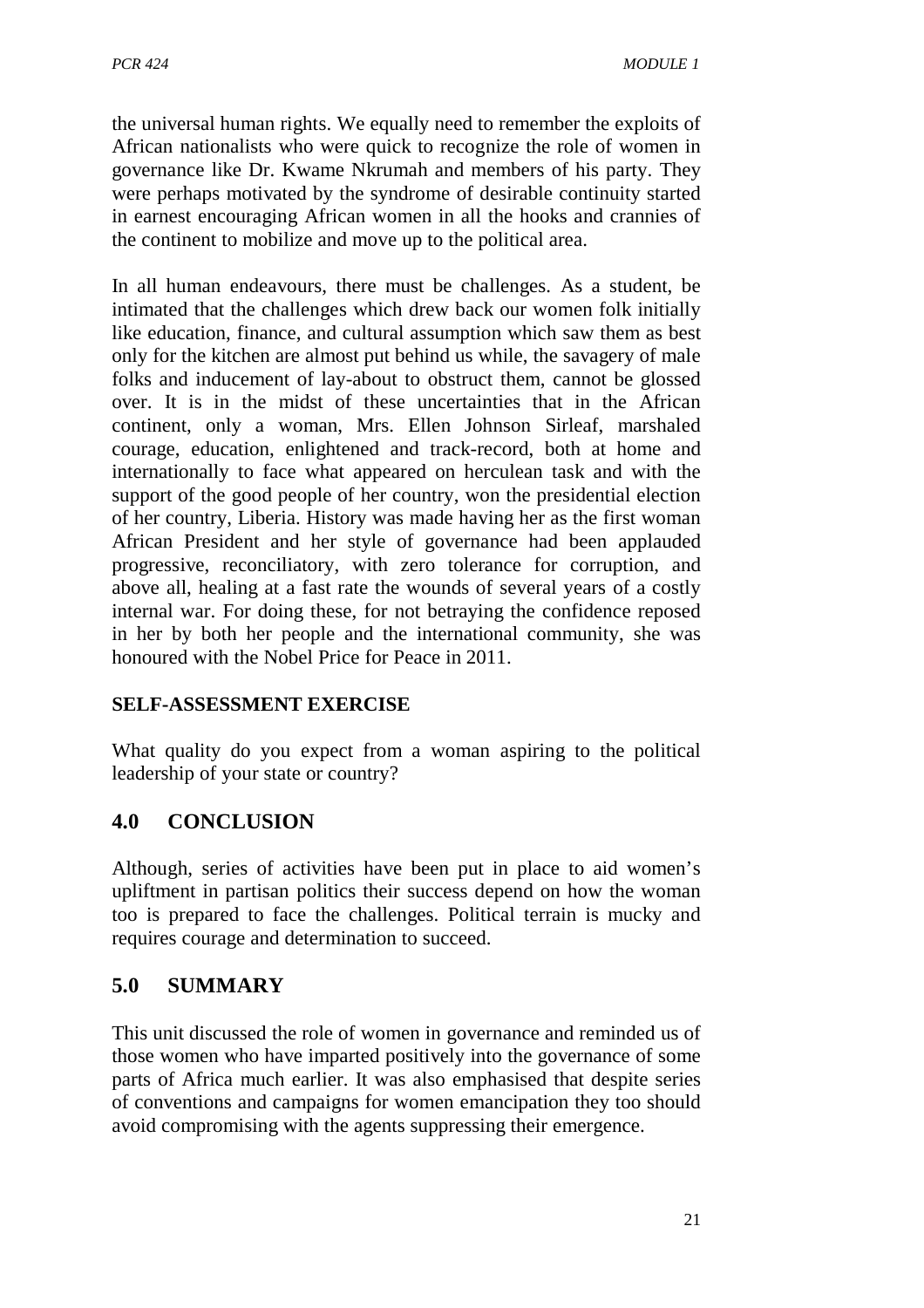#### **6.0 TUTOR-MARKED ASSIGNMENT**

- 1. What prompted the call for women participation in politics?
- 2. What qualities enhanced the selection of Dr. Hellen Sirleaf as a Nobel Peace Prize Receiver?
- 3. Do we need a deliberate legislation to fix the ratio of male and female in African Legislative Chambers?

### **7.0 REFERENCES/FURTHER READING**

- Agonor, K.S. (2004). The role of women in politics in Nigeria, in Governance. Lagos: CENCOD.
- Easton, D. (1959)**.** The Political System. New York: Knolf.
- Lasswell, H. (1985). Politics Who gets what, when, and how: Cleveland: The World Publishing Company.
- U.N.D.P (2000). Women's Political Participation and Good Governance.
- World Bank (1989). Sub-Sahara: From Crisis to Sustainable Growth. Oxford: Oxford University Press.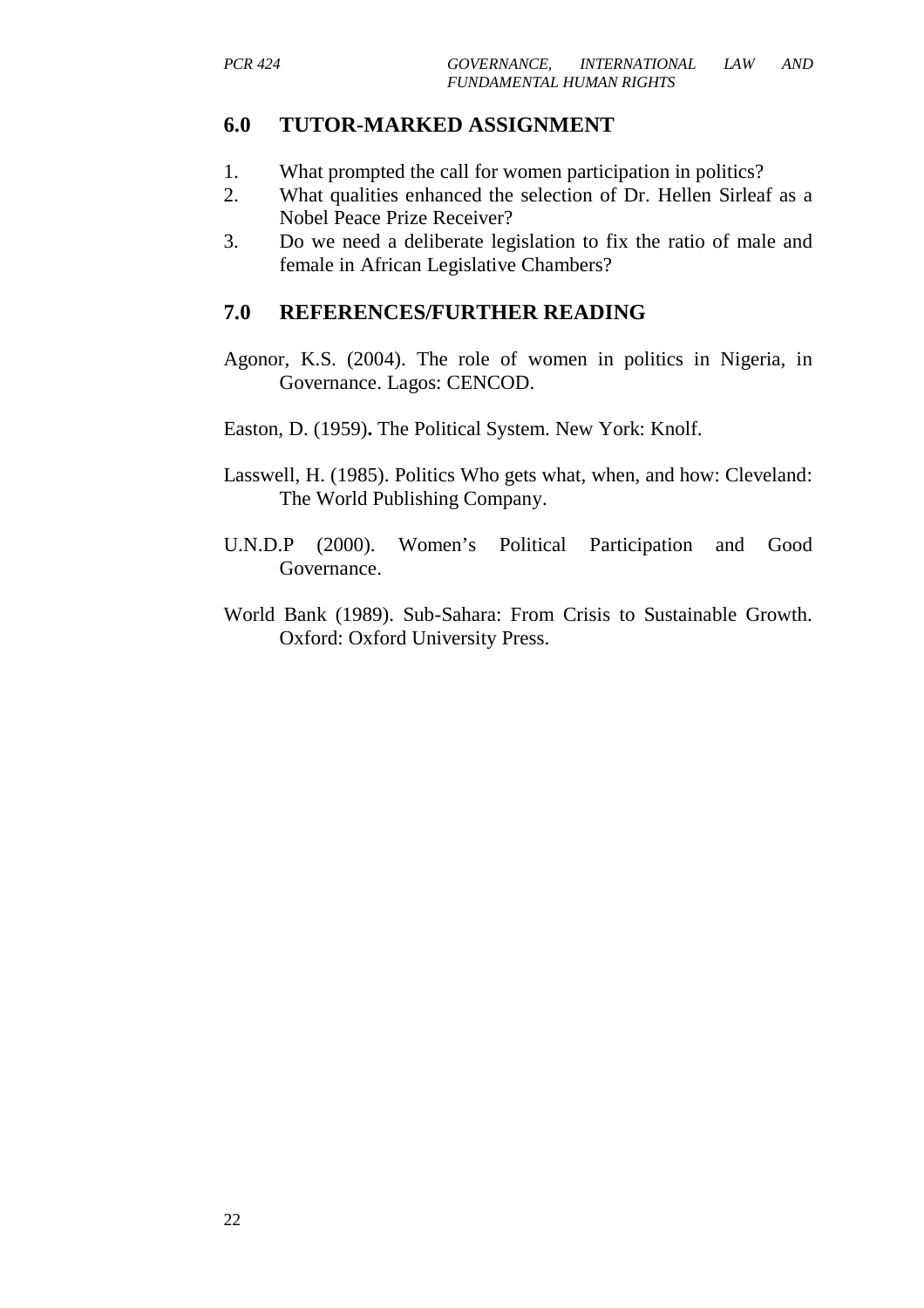# **UNIT 4 REFLECTIONS ON GOVERNANCE STYLE OR ROLES OF SOME GLOBAL LEADERS**

# **CONTENTS**

- 1.0 Introduction
- 2.0 Objectives
- 3.0 Main Content
	- 3.1 Governance Style or Roles of Some African Leader
- 4.0 Conclusion
- 5.0 Summary
- 6.0 Tutor-Marked Assignment
- 7.0 References/Further Reading

# **1.0 INTRODUCTION**

This unit intends to peruse the governance style or roles of some African Leaders. We also wish to look into why Africa is said to have degenerated into a continent where there is declining confidence in the practice of democratic governance.

# **2.0 OBJECTIVES**

At the end of this unit you, should be able to:

- explain the import of democracy and liberal democracy
- narrate why there is dealing confidence in the rule of law
- and point out the role of internal and external forces in the governance system of African States.

# **3.0 MAIN CONTENT**

# **3.1 Governance Style or Roles of Some African Leader**

We are regularly inundated with lampoons and polemis by the Western media about the effect of bad governance in almost all African countries. Africa is seen as a continent where the opposite of those good things occurring in the West are regularly happening. Our various leaders have been labeled as surveyors of violence, greed and always seeking vengeance. One now wonders whether we deserve these negative references or not. It is not a matter of yes or no. As a student, have you ever heard of a state in Africa where any presidential election is not disputed? Have seen any State in Africa where foreign debt with interest repayment is not often more than their annual budget? The international media had to cry out in the spirit of globalization of world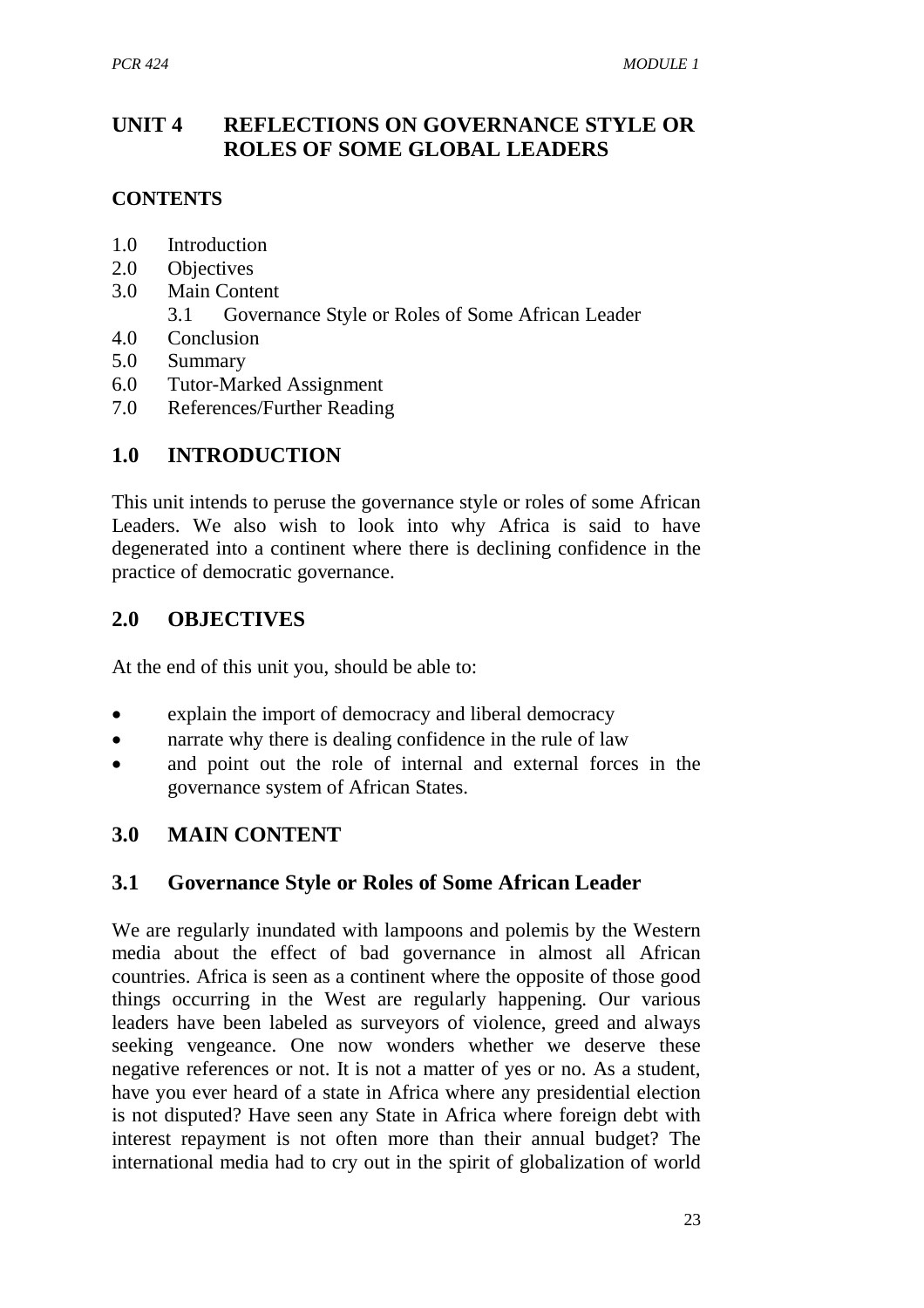politics because the assumed humanitarian tragedy that could accompany an unchecked bad governance could be too grave to contemplate.

The Congo, since the inglorious assassination of Patrie Lumumba, has been in the woods. Election after elections since 1960 never produced an acceptable leader. The Cold War which wrecked havoc there has, since 1989, subsided and despite the availability of rich numeral deposits, fertile land, the DRC is running to a failed state. In the Maghreb, since the assassination of Ahmed Ben Bentla in the 60's, has been in shambles due to bad leadership. The Syrian leader has failed to heed the call to quit after over three decades in office and is now resorting to the persecution of those he swore to protect. Many are dying and yet, he remained recalcitrant, just as the Libyan leader, Mohamar Ghadafi rejoiced at seeing drops of blood. At last, he lost his life and Libya's life continues. He is today, being remembered with sighs and bitterness for sponsoring terrorism.

In the East and Central Africa, Besides Julius Nyerere who relinquished power voluntarily, and the Zambian leader who honoured the wish of his people to quit, all the others are fumbling and turning governance into a family affair. Our West African leaders are not spared either. The elections in Ivory Coast and Togo resulted into violent conflict, claiming lives and drawing external intervention before a relative resolution was put in place. However, there is a salutary effect from the Nigeria example as the election there was umpired by an electoral body, led by an acknowledge political scientist who combined the theory and practice of his calling to handle the election. Although, challenged in court, the result of the court action which exonerated the commission and the party in power brought about a calm reception by all parties. Whether this is the end of it or not depends on the petitioner. It could, however, be said that sanity is being brought to the electoral system in Nigeria.

One is now compelled to see the logic between the concepts of democracy, liberal democracy, and social or socialist democracy.

Ake (2000) sees democracy, in its traditional sense, as seeking the realization of human potentialities through active participation in rulership while liberal democracy offers only protection. In the latter, (liberal, democracy), it is a passive acceptance of immunity. The former enables and empowers. The contention here is that since the end of the cold war till date, the concept of liberal democracy is what African countries are adapting to in their governance style. In order to have a clearer view of the above, as a student, you will discover that liberal democracy actually, targets individuals at the end of electoral processes, and substitutes peoples government with peoples' consent. Invariably,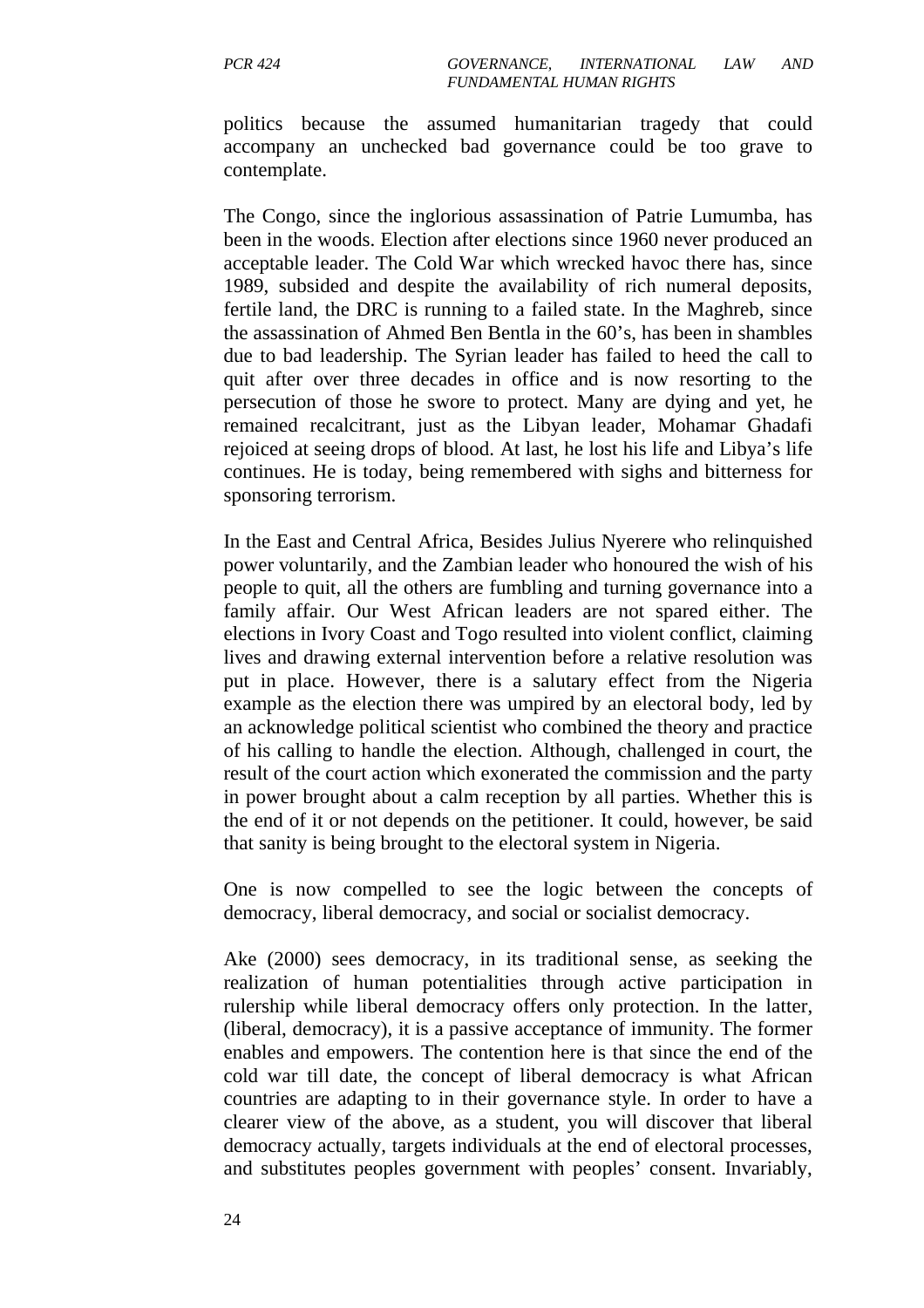peoples' sovereignty is replaced with the sovereignty of the law. Under this situation, what follows is the submission of your grievances to a select few judges. May be 5 or 10 as the case may be but can you see the root to the inroad of corruption and jaundiced governance in Africa? Let's quote Eldius Ake for a clearer view of this message.

*"Instead of the collectivity, liberal democracy focuses on the individual whose claims are ultimately placed above those of the collectivity. It replaces government by the people with the government by the consent of the people. Instead of the sovereignty of the people, it offers the sovereignty of law. In the final analysis, liberal democracy repudiates popular power."* (Ake, 2004:14)

You should, know that under normal circumstances in a civilized country, rule of law works. Further, where there is a strong adherence to the philosophies of life, especially as contained in our Holy Books, the Quran and the Bible, a contestant accepts the outcome of an election. However, if the circumstances are abnormal, and poverty keeps ravaging the land, will someone not offer to play the spoiler by, after an undercurrent, switching victory over to the highest bidder? What sort of governance style do we expect will follow? Corruption has been difficult to unravel but who is deceiving who?

When the colonial leaders discovered that poverty, violence, desease and series of vices have enveloped Africa; they came to salvage us through various methods, especially, the IMF's dose of structural adjustment. At the end, we kept repaying debt beyond main debt. We are now in an era of globalization. Africa must seize the opportunity to braze up to the reality of sincerity and honesty among themselves. The era of seeking the adversarial loophole in a system to install a regime that the people never wished is over. Since it is the liberal system of democracy that has been in vogue since 1945 in the West, and has never attempted to subvert their systems, nothing prevents us from making it work yonder. Let's all resolve to stop subordinating meritocracy to mediocracy.

#### **SELF-ASSESSMENT EXERCISE**

Who is to blame for Africa's woes?

# **4.0 CONCLUSION**

Let's all unite to salvage Africa. The future is full of ambiguities because we are deliberately exalting bad governance through our insincerity. We must look inwards to reappraise how our electoral system is tailored as it is at the bedrock of our accentuating bad governance. Responsible and knowledgeable people, who have a lot to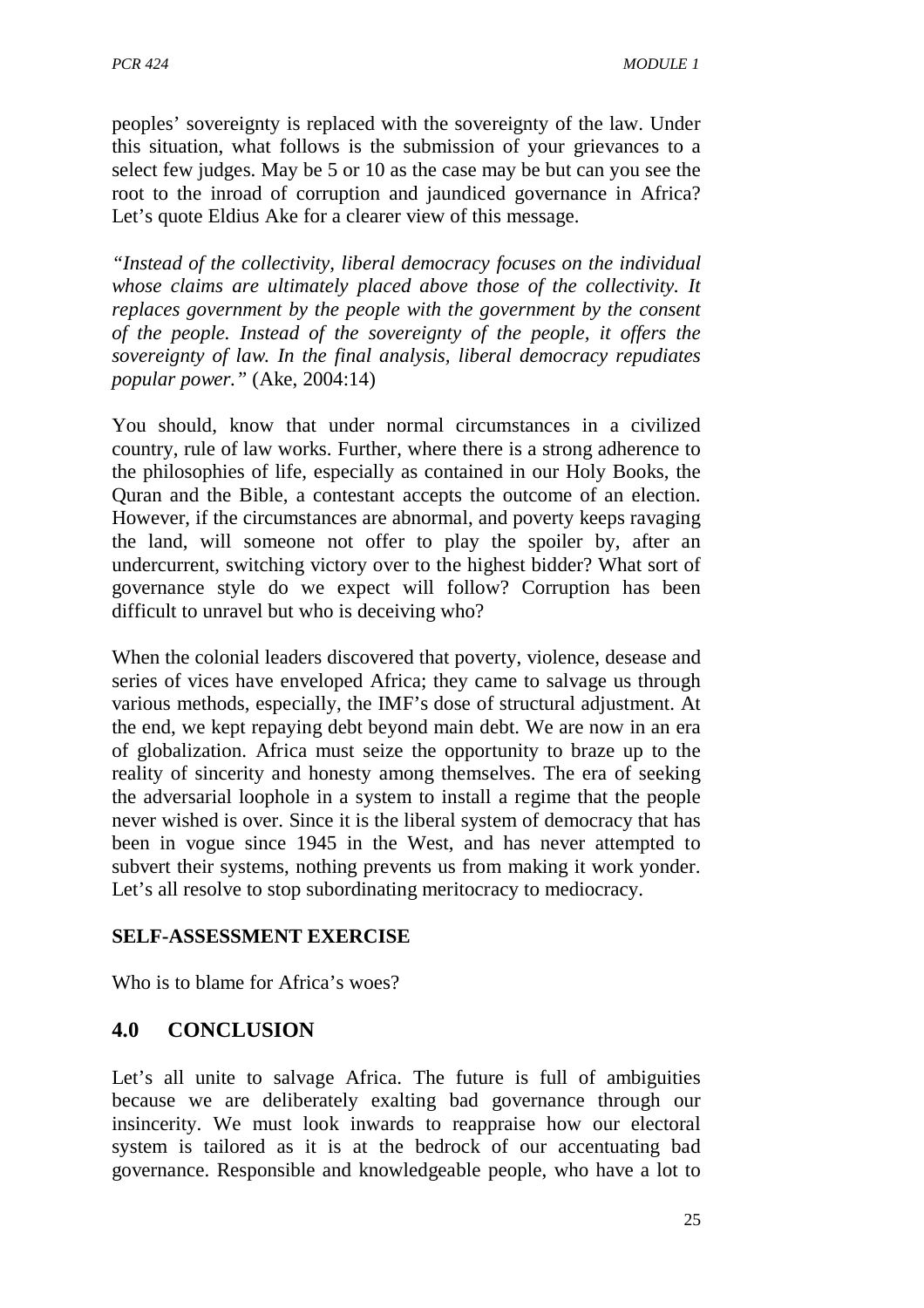offer, are scared while those who have "arrived suddenly" are governing us at various levels of governance. What do we expect then? For how long do we keep blaming the international community for our woes? Let us put ourselves back on the path of nurturing good governance which is the most cogent point for a sustainable development.

# **5.0 SUMMARY**

This unit discussed the governance style of some African Leaders and explores the need to decipher democracy from liberal democracy. The role of the international community was also mentioned while ways out were equally proffered.

# **6.0 TUTOR-MARKED ASSIGNMENT**

- 1. What do you think stunted the growth of democracy in Africa?
- 2. Why is it that African Leaders are beings accused of insensitivity to the plight of their citizens?
- 3. Democracy gives freedom, why liberal democracy repudiates popular power. Discuss

# **7.0 REFERENCES/FURTHER READING**

- Adejumobi, S. (2004). Democracy, Good Governance and Constitutionalism in Africa, in Governance, Nigeria and the World; Lagos, CENCOD
- Bratton, M. & Waller, N. (1997). Democratic Experiments in Africa: regime Transitions in Comparative Perspective. New York: Cambridge University Press.
- Pierre, J. & Guy, B. (2000). Governance, Politics and the State London: Macmillan Press.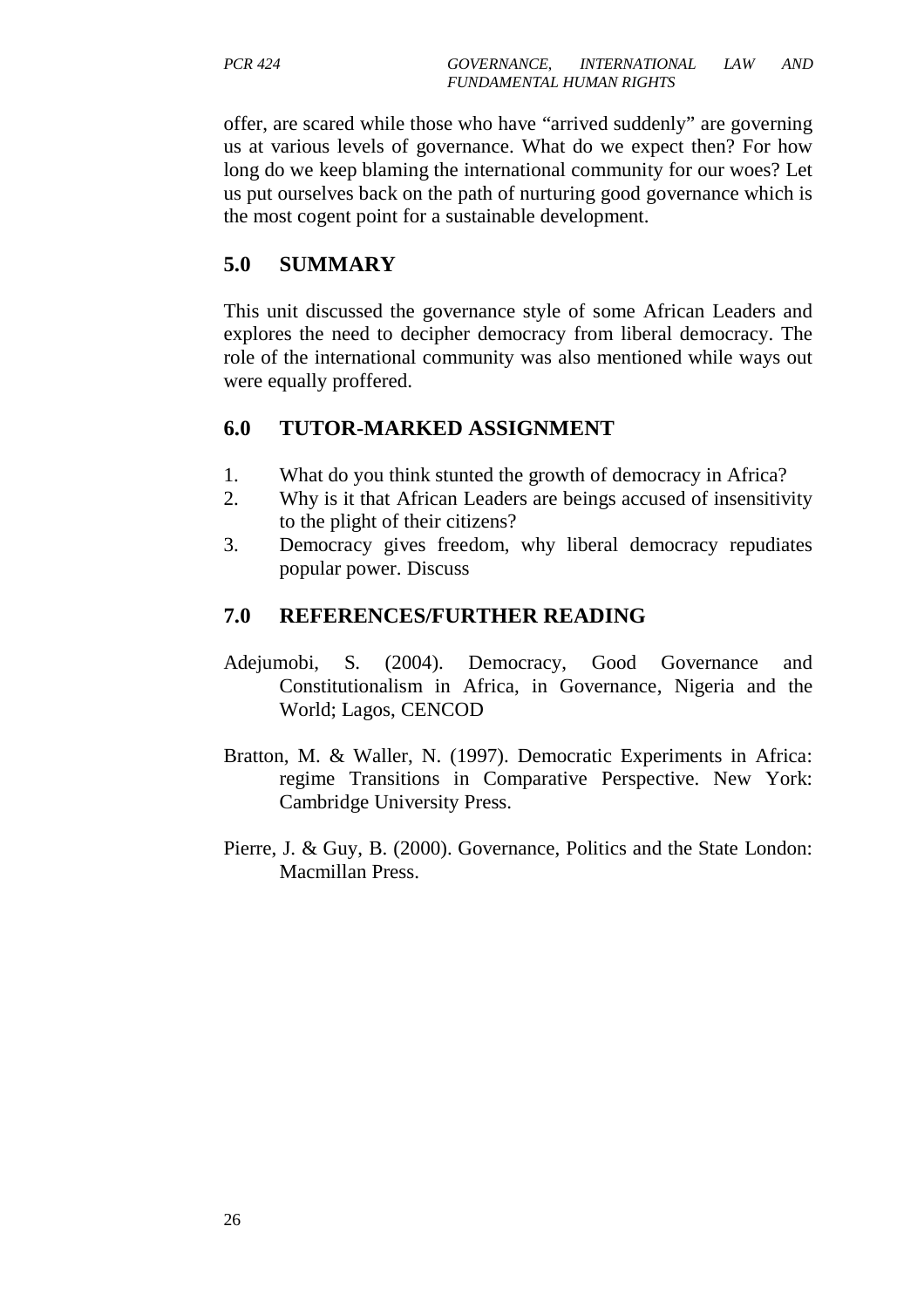# **UNIT 5 REFLECTIONS ON GOVERNANCE STYLE OR ROLES OF SOME AFRICAN LEADER**

# **CONTENTS**

- 1.0 Introduction
- 2.0 Objectives
- 3.0 Main Content
	- 3.1 Reflections on Governance Style or Roles of Some Global Leaders
- 4.0 Conclusion
- 5.0 Summary
- 6.0 Tutor-Marked Assignment
- 7.0 References/Further Reading

# **1.0 INTRODUCTION**

Reflections often invoke hidden feelings, especially, when one is compelled to compare a given situation in a particular setting to another one in a similar setting. We will be asking if an issue is a punishable offence in a state and those who flout it are punished accordingly, why is a similar thing going on in our mist here condoned? To compound it, the perpetrators often go scot free. It is in this context that we wish to reflect on the style of governance of some Global Leaders or the roles they play to bring about good governance to a country. Those that capture this brief analysis are some Western and Eastern Leaders.

# **2.0 OBJECTIVES**

At the end of this unit, you should be able to:

- explain the spirit of patriotism in our duties and expectations to our state
- explain what made those characters in the unit unique global personalities
- explain what is meant by buck passing by our Leaders.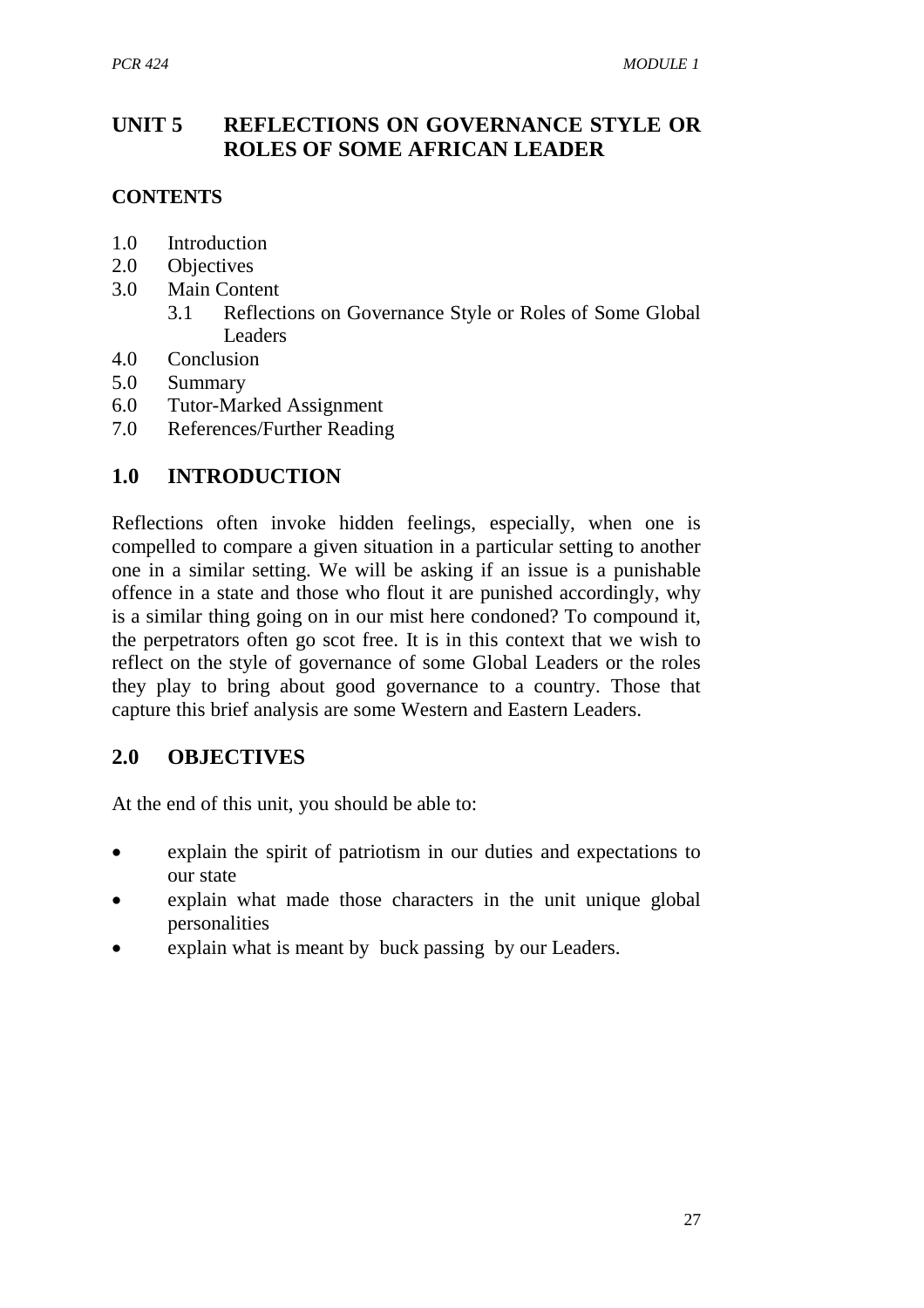# **3.0 MAIN CONTENT**

# **3.1 REFLECTIONS ON GOVERNANCE STYLE OR ROLES OF SOME GLOBAL LEADERS**

In the recent past, a state in the global community was either pro West or East. The reasons are not far-fetched. They emerged out of a system called multipolarity and effectively, canvassed for emulation. Although, by 1989, the dividing line between the two grumbled, giving way to mono-polarity in favour of the West, a brief analysis of the actors is desirable.

That the United State of America became a world power was not by design but by dint of hard work, perseverance, dedication and patriotism.

When they declared themselves independent of Britain in 1776, they accused Britain of many misdeeds, and were determined that if they had their independence, they would protect it to be the envy of the world. The declaration of independence was authored by Legendary Thomas Jefferson in the American Congress on July 4, 1776.

In it, he made it clear that *"in the course of human events, when it becomes necessary to part ways with an old friend, a decent respect to the opinion of mankind compelled them to let them know the reasons of the separation"*. What actually came out as a lesson to mankind was that once you determine to pursue a course, hold it with all honesty. He wrote further.

*"We hold these truths to be self evident that all men are created equal, that they are endowed by their creator with certain inalienable rights, that among these are life, liberty, and the pursuit of happiness"* 

By 1823, their President, Monroe, was pursuing a policy of flourishing economy for the colony when, in his annual message to the congress, delivered on December 2, 1823, announced an American foreign policy that came to be known as the Monroe Doctrine. This was an extension of the policy started by George Washington in his farewell address, and corroborated by Thomas Jefferson, in their statements on foreign policy respectively. He asked the Quadrupple Alliance of Great Britain, Russia, Prussia, and Austria to keep off, keep away from the New world and confine their activities to the old world or else… you see how consistency in the policy of succeeding administrations helped the United States of America? They did not give room to recrimination, neither did the allow sentiment. *U.S.A is one; and for the whole; not East, West, North or South*. (Todd & Curti, 1966: 252). African nations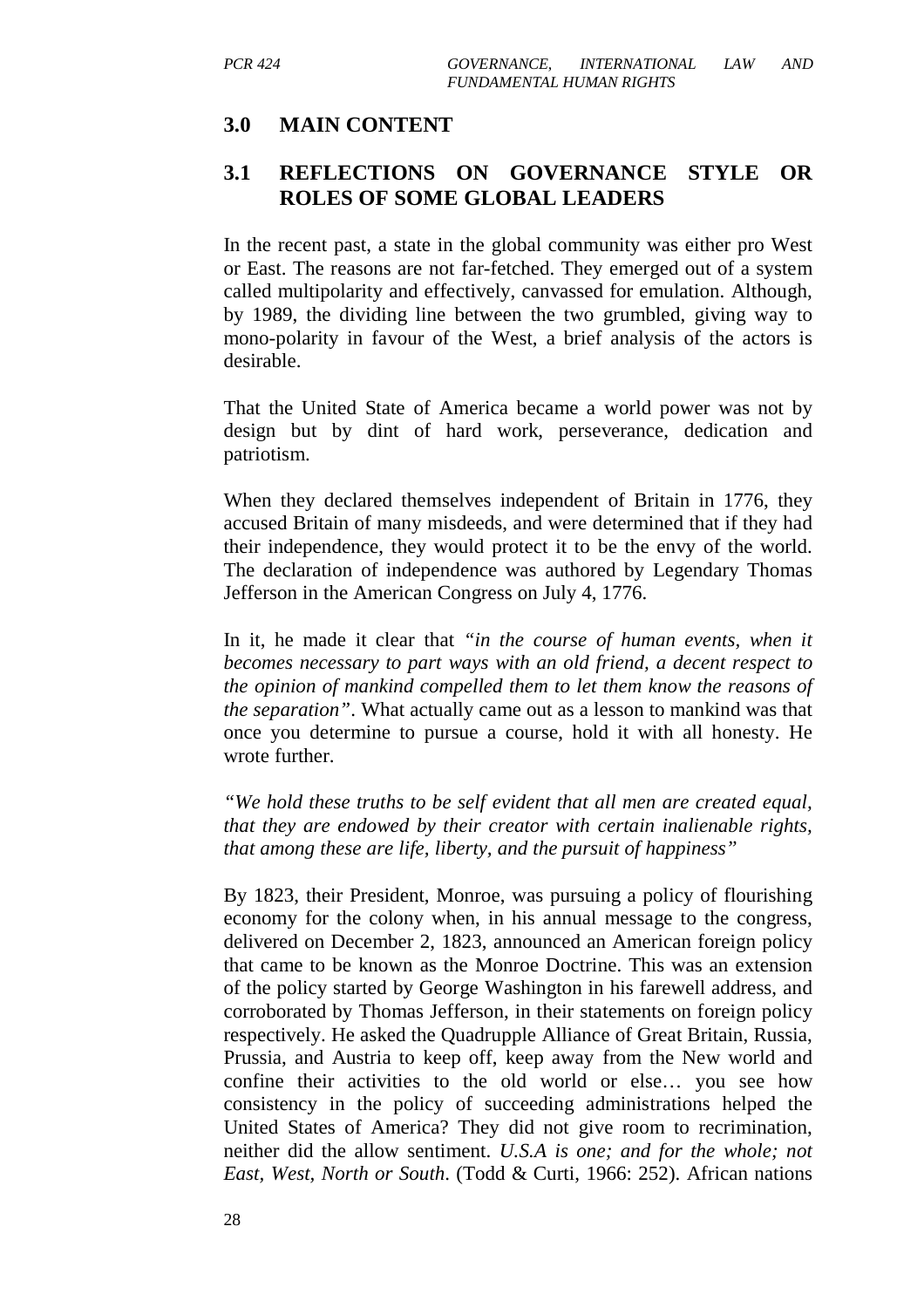are still busy condemning a policy of past administrations and when another comes up, the step is the same. Abraham Lincoln, through  $13<sup>th</sup>$ ,  $14<sup>th</sup>$  &  $15<sup>th</sup>$  constitutional amendments, freed the black and coloured slaves, allowed them to vote, and later to be voted for. These actions were consistent with the living American documents, in order to enable them engage in the pursuit of happiness. Although many freed blacks abused the privilege in their electoral fraud, they soon towed the line of decency. Succeeding American leaders have always struggled to make a mark either when in the saddle of power or when no more and the exploits of President John F. Kennedy and the Soviet premier, Kruschev, is worthy of a revisit, especially, how they saved the world from the scourge of the third World War. The manner in which they had rapport to end the cold war could not escape mention. With the end of the Cold War, liberal democracy has taken a firm root and globalization of world politics is on cause. African leaders need to re-appraise holistically those issues that could aid good governance and overall happiness of their people, instead of being lackeys to their imperial leaders. Happily, Africa too is not entirely lacking in men of dignity.

What we lack is continuity for which a solution must be found. In the colonial days, Africa had people like Dr. Nnamdi Azikiwe who left his American base, despite overtures to found Newspapers for the political education of his people, Obafemi Awolowo, Sir Ahmadu Bello, whose legacies are a delight to watch. Also are Jomo Kenyatta, who became a thorn in the Colonial Master's flesh, and a happy memory was when Dr. Azikiwe's N.C.N.C sent a defence team to Kenya for the defence of Jomo Kenyatta accused of managing Mau Mau dubbed an illegal organisation, Julius Nyerere of Tanzania, Kenneth Kaunda of Zambia, Dr. Kwame Nkrumah of Ghana and Ahmed Sekou Toure Guinea; while Emperor Haile Salaise was not left out. Equally worthy of mention are Sylvanus Olympio of Togo who was assassinated in 1963, and William Tobbert of Liberia.

Despite an array of these fine nationalists who clamponed the cause of Africa, people like Hastings Kamuzu Banda of Malawi and the emergent leaders did a lot of damage through their lack of direction in their style of governance.

It is now a great irony that African states lack a culture of continuity. The former Africa leaders in the dark days of African nationalism fought and won independence for the present generation while many went to jail. They fought against lack of education and now, several institutions are in the continent. They fought against banking monopoly. We are inundated with them at the moment. They fought against lack of physical, human, and aggrararian development. They laid a sound foundation which the present African leaders are mismanaging. As a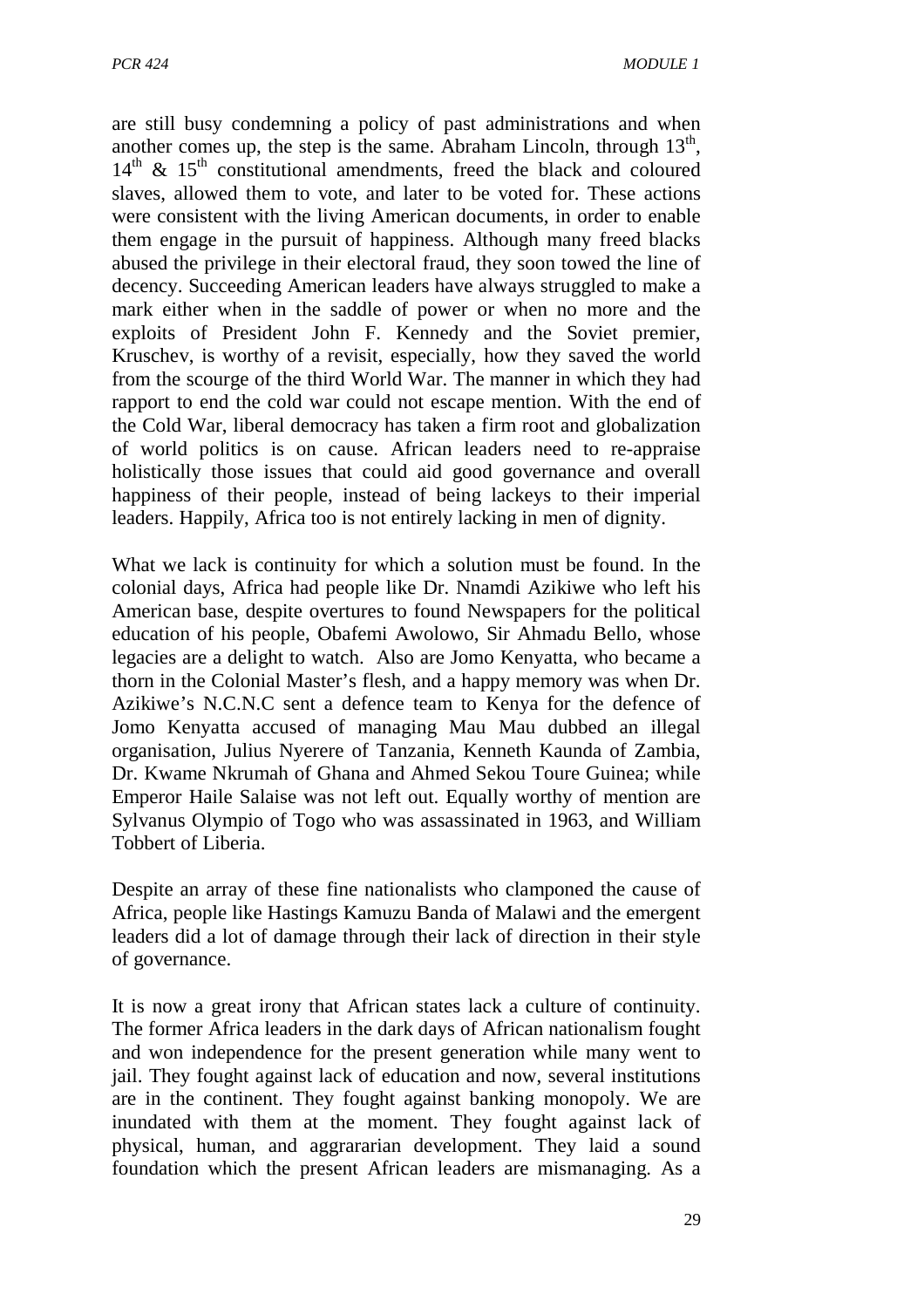student, if since 1776, American succeeding administrations kept improving, without wasting time on what the past did as their activities were transparent, cant our African leaders borrow a leaf from them?.

Elections are conducted every four years in America and five years in the defunct Union of Soviet Socialist Republics' thirteen independent republics. They are based on the same Liberal Democratic tenets. No hitch, no cry. Why, beloved Africa?

#### **SELF-ASSESSMENT EXERCISE**

What advice do you have for African states to have hitch-free elections?

# **4.0 CONCLUSION**

The road to changes attained by the developed nations was by no means easy but efforts to eliminate corruption and bureaucratic paralysis must be found. We know African leaders may be facing accumulated deficiencies of several years.

They must not be weighted down by them. With determination, patriotism and resolve to make a name like those in the global community, the sky is the limit.

#### **5.0 SUMMARY**

This unit has examined the style and role of governance of some global leaders in comparison to the African leaders. Having discovered the continuum syndrome of the civilized regions of the world, and the extraordinary disconnection in the style of governance of African states, suggestions for ways-out were proffered.

# **6.0 TUTOR-MARKED ASSIGNMENT**

- 1. If you were an African Head of State, what would you like to be remembered for when you quit office or when you are no more?
- 2. The American Living Records-the Bill of rights have been directing American policies over the years. Discuss.
- 3. Both President Kennedy of America and Premier Gorbachev of the USSR employed strong peace building tenets to avert the  $3<sup>rd</sup>$ world war. Do you agree?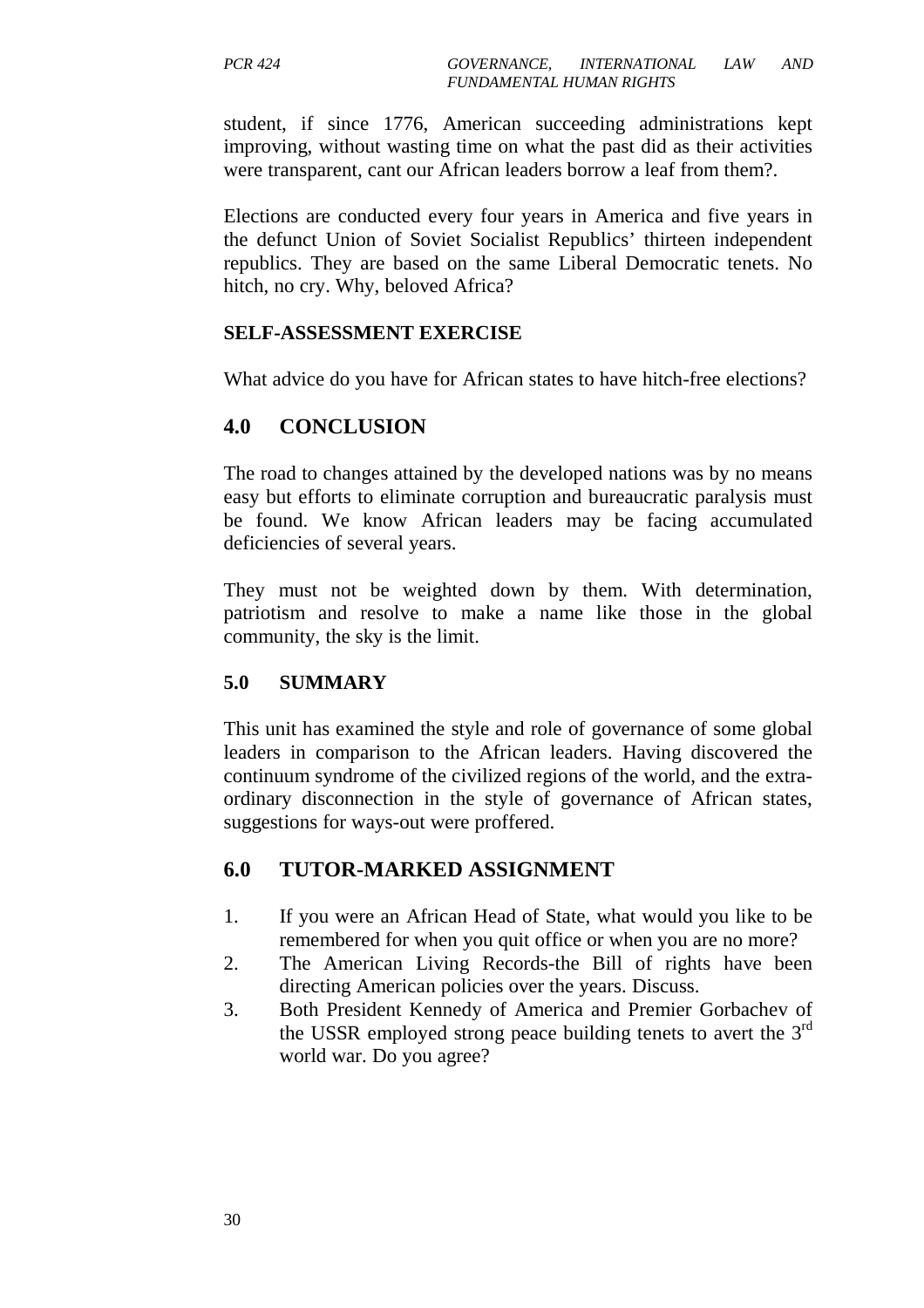# **7.0 REFERENCES/FURTHER READING**

- Baylis, J. & Smith, S. (2001). *Globalization of World Politics*. Oxford: Oxford University Press.
- Lieber, R. J. (2001). *No Common Power*. Toronto: Prentice Hall-Inc.
- Todd, L.P; & Curti, M. (1966). *Rise of the American Nation*. New York City: Harcourt, Brace & World Inc.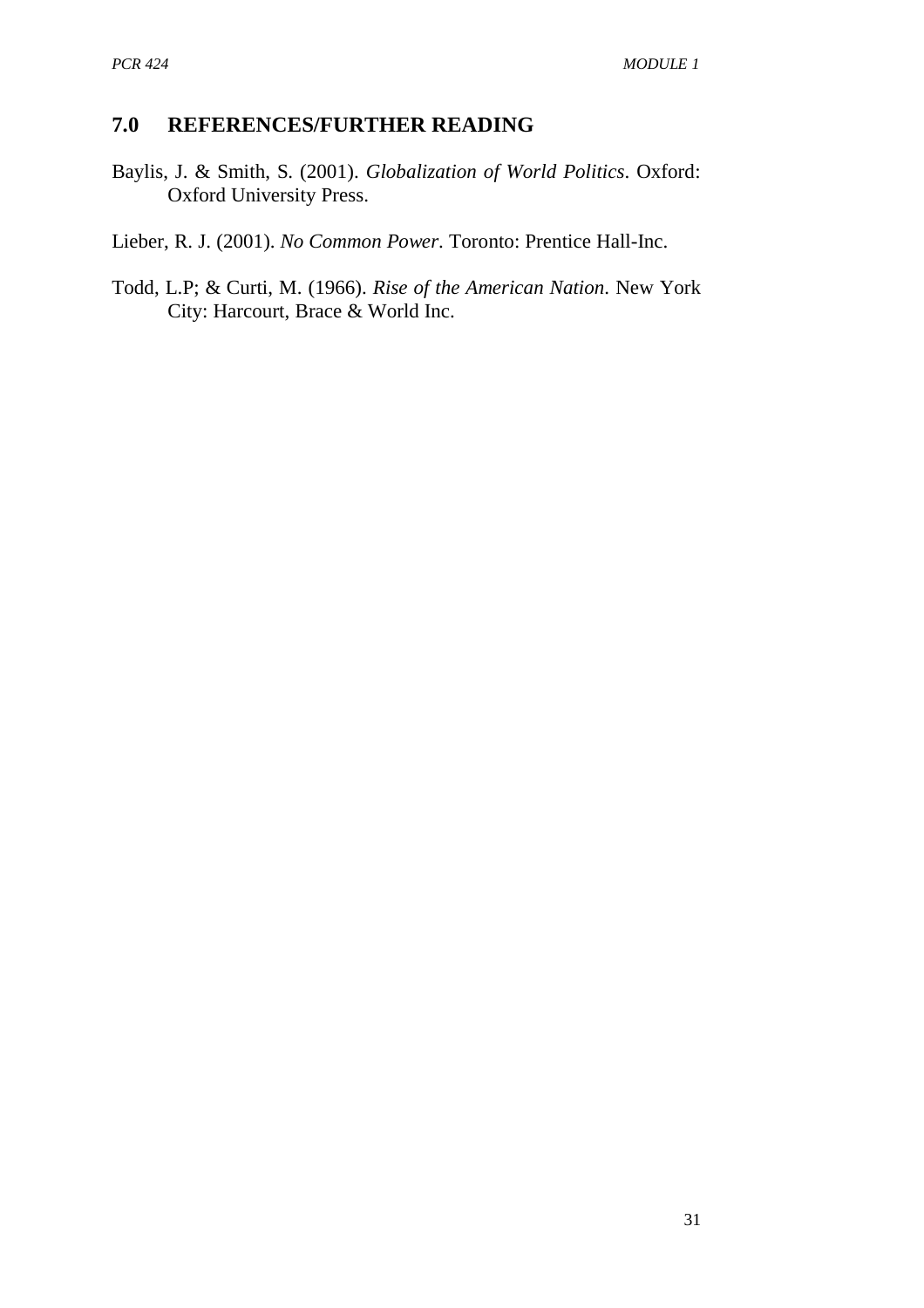# **MODULE 2 INTERNATIONAL LAW**

- Unit 1 Understanding International Law-Sources
- Unit 2 Enforcement of International Law
- Unit 3 The World Court
- Unit 4 Conflict between International and Municipal Law
- Unit 5 The United Nations Structure and International Law

# **UNIT 1 UNDERSTANDING INTERNATIONAL LAW-SOURCES**

#### **CONTENTS**

- 1.0 Introduction
- 2.0 Objectives
- 3.0 Main Content
	- 3.1 Definition of Terms
	- 3.2 Understanding International Law Sources I & II
	- 3.3 Distinguished Writers and Their Contribution to International Law
- 4.0 Conclusion
- 5.0 Summary
- 6.0 Tutor-Marked Assignment
- 7.0 References /Further Reading

# **1.0 INTRODUCTION**

The evolution of International Law is principally predicated on the axiom that "If you want peace, prepare for peace". Democracy guarantees freedom from restrictions and if we are so free to do as we like, the likelihood of creating an obstruction to other peoples' freedom could emerge. In order to forestal this, the concept of Liberal Democracy comes in, which invokes sovereignty of the people through the rule of law.

Since conflict, according to Albert (2001) is a product of interaction between two or more groups; a struggle over values or claims to status, power and scarce resources, in which the aims of the groups or individuals involved are not only to obtain the desired values but to neutralise, injure, or eliminate rivals (Coser. 1956) and a situation where two or more interdependent groups or systems of action have incompatible goals (Diller, 1997) conflict therefore, between state A and B or a state and others could not be ruled out. Equally worthy of note in this context are issues of international nature that may be occurring within any sovereign state. In order to come to a reality that though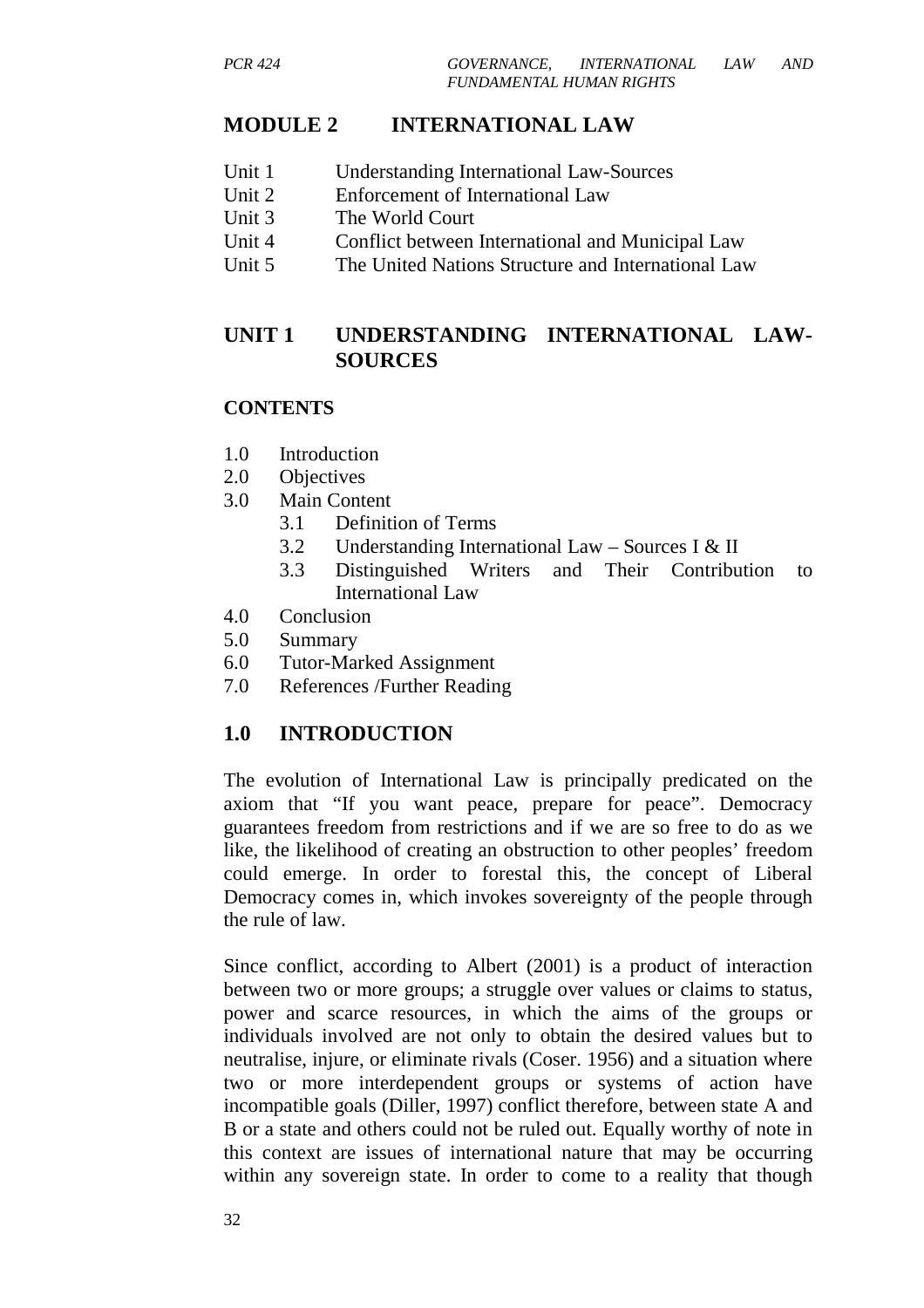states are divided by human structures several issues of commonality exist which deserve a collective protection for the overall harmonious existence of mankind. International Law serves that purpose in spite of its constraint.

# **2.0 OBJECTIVES**

At the end of this unit, you should be able to:

- explain the sources of International Law
- explain the analogy between the sources and assumptions
- differentiate between the definition of International Law as given by a scholar from the West to that of a scholar from the East.

# **3.0 MAIN CONTENT**

#### **3.1 Definition of Terms**

Several Scholars of various schools of thought have attempted to define the concept of International Law in tune with their orientation.

Oppenheim (1905) defines it as "the name for the body of customary and conventional rules which are considered legally binding by civilized states in their intercourse with each other." He expatiates that it is a law, not for individuals, but for the intercourse of states with one another. Further, he sees it as a law operating within, not above single states. Following this is another Scholar, Ellery (1931) who offers to be different and says that "International Law embodies certain rules relating to human relations throughout the world, which are generally observed by mankind and enforced primarily through the agency of the governments of the independent communities into which humanity is divided.

Phillip (1948) also opines that "International Law is generally defined as law applicable to relations between states" and equally offers a proviso that "there has welled up through the years a growing opposition to this traditional concept. His view is not unconnected with the transformation the concept has attained which recognizes individuals as becoming increasingly subject to International Law and from this, he offers another definition that a modern law of nations rests on the hypothesis that the law of nations is applicable to individuals in their relations with states as well as to certain interrelationship of individuals. We are also reminded of the growing importance of transnational law due to what he refers to as the proliferation of agencies of an official and non-official nature and of practices cutting across national lines.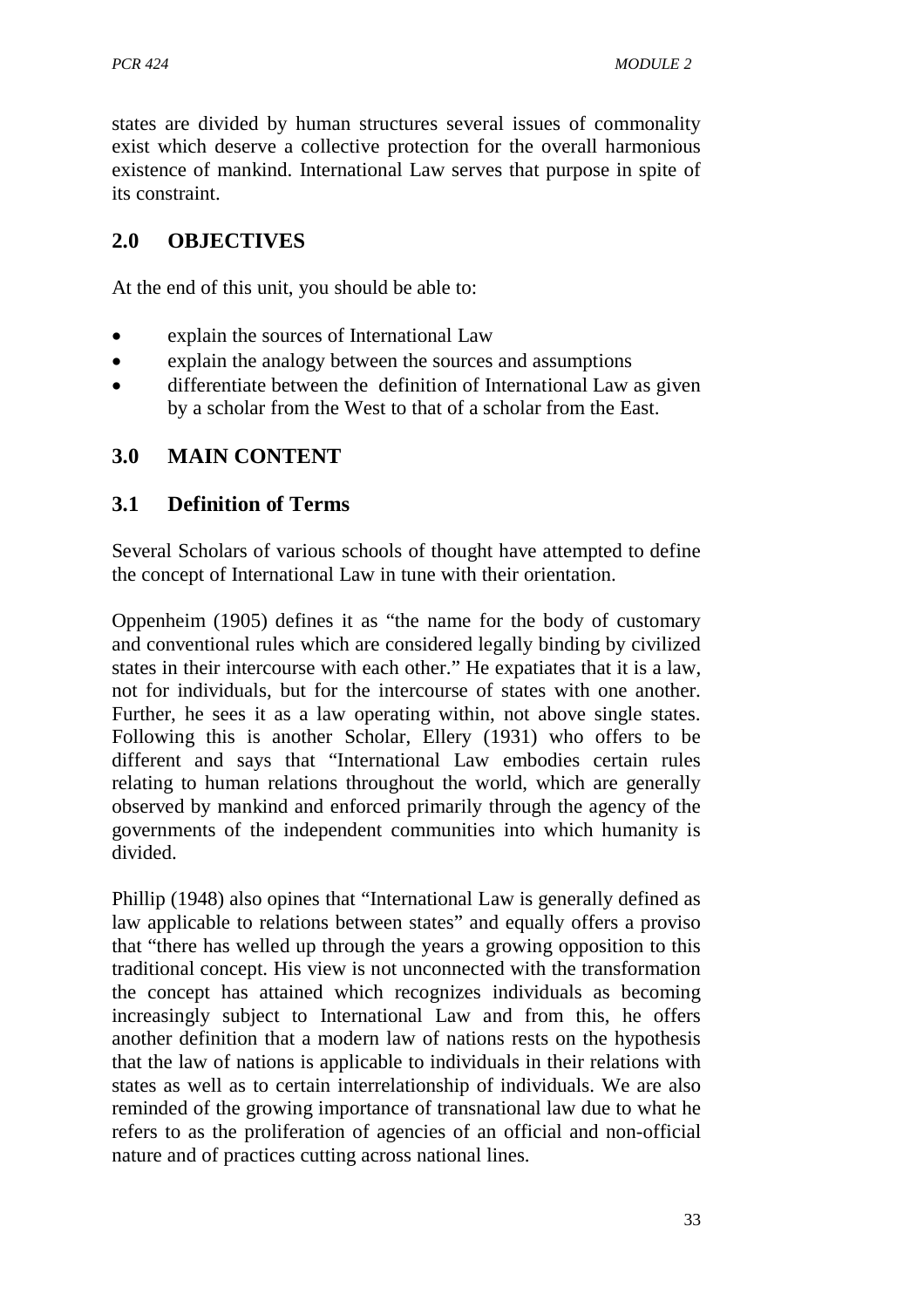However, as a student, you need to have it in mind that irrespective of the difficulties or wordings they might be shaped in, what the law seeks to achieve is to serve primarily as a safeguard and a "body of rules accepted by the general community of nations, as defining their rights and the means of procedure by which those rights may be protected or violations of them redressed. (Fenwick, C.G. 1924).

In the mist of definitional explanations comes that of McDougal (1960) who says that law is a process of decision into which all relevant factors, and not merely technical norms, enter. From this definition, law is seen to be synonymous with policy and goes ahead to situate the study of law with the study of a policy science."

The aforementioned definitions would have sufficed but for the polarity into which the global community has been split. One is either pro West or East. The above definitions, as an inquisitive student, are regarded as traditional International Law, and a by-product of the West, viewed with great suspicion in communist countries and with significant reservations in the developing countries of Asia and Africa.

A soviet writer, Vyshinsky (1948) defines it as "the sum total of the norms regulating relations between states in the process of their struggle and co-operation, expressing the will of the ruling classes of these states and secured by cohesion exercised by States individually or collectively.

Mezholunarodnoie (1948) corroborating this communist definition was through a publication by the Institute of state and law of the Soviet Academy of Sciences in 1957, which added the phrase "peaceful coexistence", equally re-quoted for the sake of emphasis by Korovin (1961) as thus: "Contemporary International Law may be defined as the international code of peaceful co-existence. Not done with the disparity between the West and East over the definition of International Law, Tunkin (1962) head of the Treaty and Legal Department of the Society Ministry of Foreign Affairs reaffirms the typical soviet view that it reflects "The struggle and co-operation of states, and first of all, of states of the two systems. (KPSS; Zadachi Nauki 1962).

Anthony R. Dicks (1964), commenting on the series of interpretations of International Law, says that attitude towards it appears to reflect differences in the ideologies and policies with various ideologies. For example, the Chinese follows the Marxist/Hemnist approach, laying emphasis on class struggles and when convenient, adapt the use of the West traditionally accepted international rules. One basic fact about the purpose and intention of International Law is its clarity which gives equal attention and treatment to all nations and international personalities. However, the communist states often place emphasis on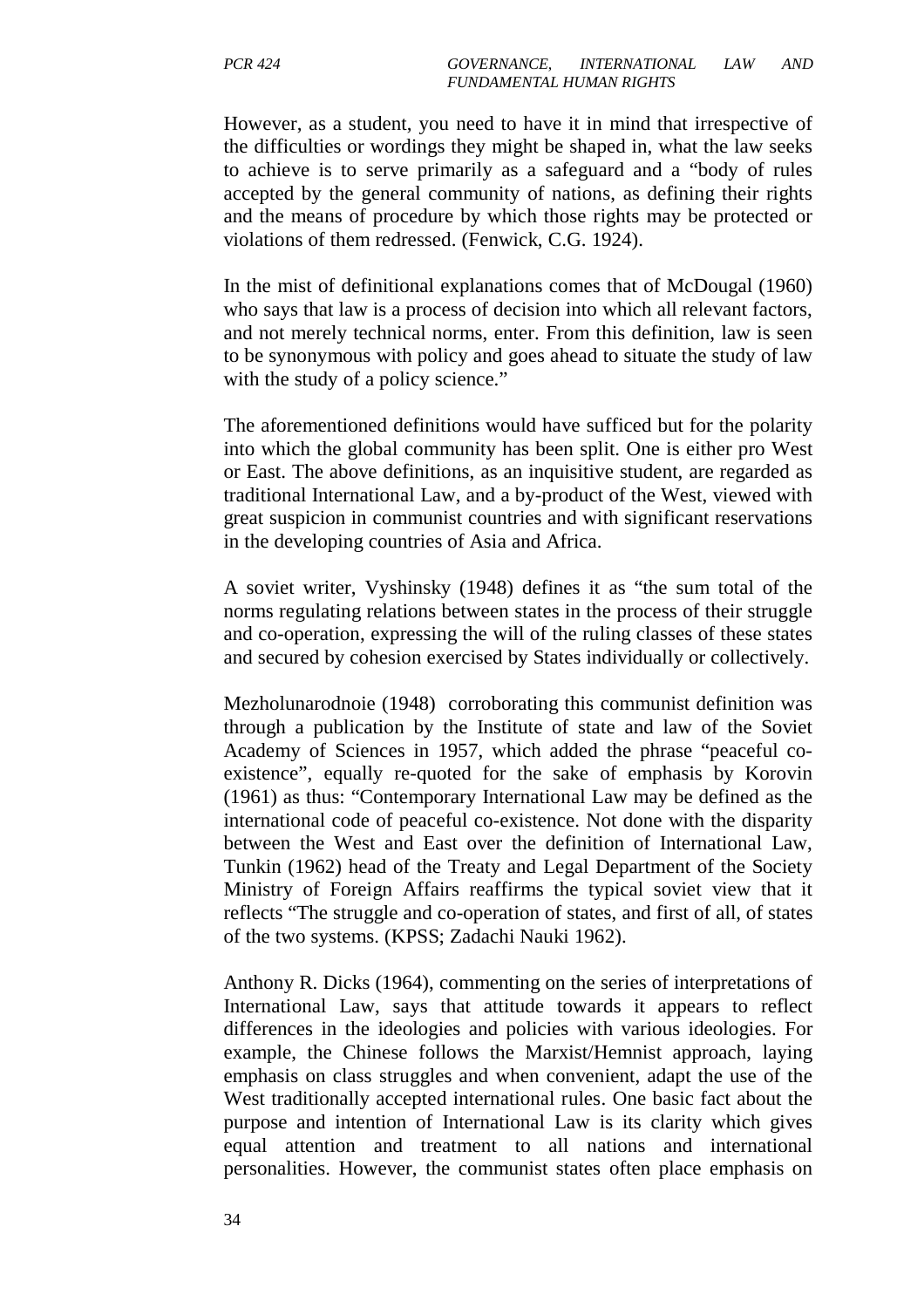intentions, rather than obligation, construing rules on political issues, all of which are considered a deliberate assault on the intention, and principles of International Law. Also, sourced from en.wikipedia.org/wiki/International law 12-12-11 is the definition that "International Law is a set of rules, generally regarded and accepted as binding in relations between states and nations. It differs from national legal systems in that it only concerns nations, rather than private citizens. National law may become International Law when treaties delegate national jurisdiction to supranational tribunals such as the European court of Human rights or the International Criminal Court. Treaties, such as the Geneva conventions may require national law to conform.

## **3.2 Sources of International Law (1)**

It is pertinent to first mention that the contemporary International Law is put in place by the United Nations to provide the framework of international order that would significantly alleviate conflict. However, emphasis needs be made that the phenomenon itself has been in existence among various types of civilizations and predated the actual formation of the United Nations.

Arguably, the contemporary International Law rests on a long Western tradition, having its root in the ancient Roman civilization. As a student, as earlier mentioned, in the ancient era, regarded as antiquity, two concepts are desirable. The first is natural law (jus naturale), an assumption that by virtue of the peoples' common humanity, there are certain, pre-determined natural order of things they share together. Form the above assumption comes the believe of the Romans that natural law was in vogue among the various peoples they ruled and the same should be applicable across various cultures. The other concept, called the law of the people (jus gentium), was developed by Rome to regulate trading and commercial activities throughout the Roman Empire.

The Roman natural law, patterned along Western International Law model, became codified in the  $17<sup>th</sup>$  C and a Dutch jurist, Hugo Grotius, invoked that tradition during the 30years war, basing much of his conclusions on a common human nature and a self-evident law stemming from it. His arguments were corroborated by the 1648 West phalia Peace Treaty with the emergence and spread of the contemporary nation-state system, which added impetus to Grotius' concepts of International Law, Sovereignty, and Law of War.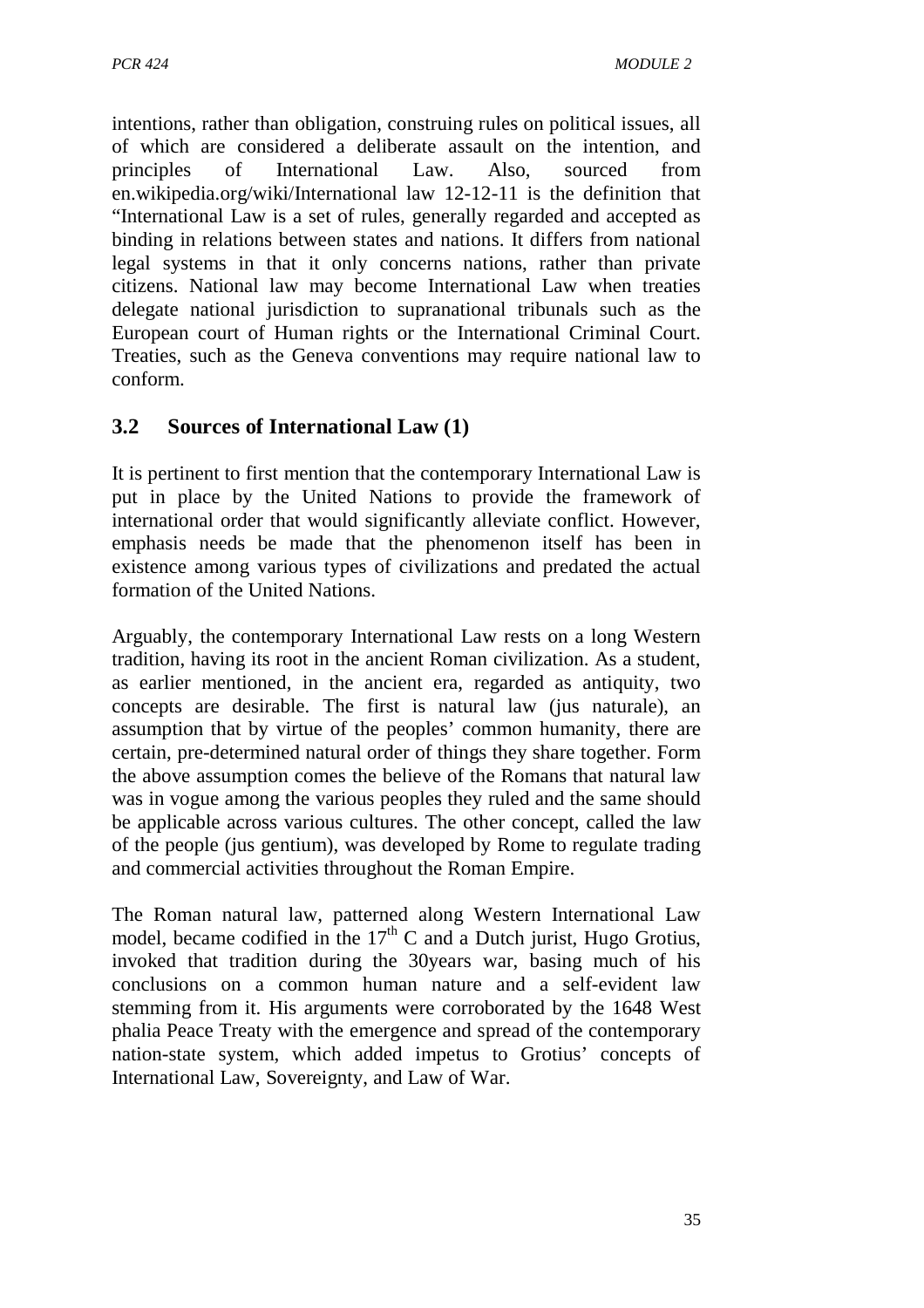Series of scholarly writing of Western jurists and philosophers in subsequent centuries who further elaborated on the concept of International Law led to the growth of process of distinction between those who emphasized what states should do and what states were in practice, doing. The influence of those in the school of thought of "natural law" went down considerably in the 19thC, but due to the 20thC horrors, regained prominence. These could be attested to by the Nuremberg trials of Nazi war criminals and the U.N. Genocide convention of 1948 and the International Court of Justice.

Summarily, International Law, tailored along Western system of higher law, was given a top emphasis from the 17thC and received a great impetus during the 19thC due to the Western countries' growing global influence. From the aforesaid, the foundations of International Law are diverse and this characteristic actually differentiates International Law from municipal law. International Law does not come into existence from actions of a legislative or any other authority but from tradition and agreements signed by states. In a nutshell, the sources of International Law include the following:

- Treaties and conventions
- Custom and expectations
- General principles
- Judicial decisions
- Opinions of text writers

**Treaties and other conventions** A principle in International Law states that treaties, once signed and ratified, must be observed. Treaties and all over international obligations like debts are binding on successive governments, irrespective of how such government assumes power.

**Custom and Expectations** Mutual and long standing behaviour between and among states may be generally accepted as having the status of law.

**General Principles** Actions regarded as criminal or civil wrong in most legal systems tend to have equal effect in an international context.

**Judicial Decisions** Written arguments of judges and lawyers around the world on vital global issues. These involve writings from highly qualified and reputable legal luminaries who could be classified to fall within the context of sources of criteria for identifying social problems However; recourse to this source only becomes applicable if the aforesaid three sources of International Law could not resolve the conflict.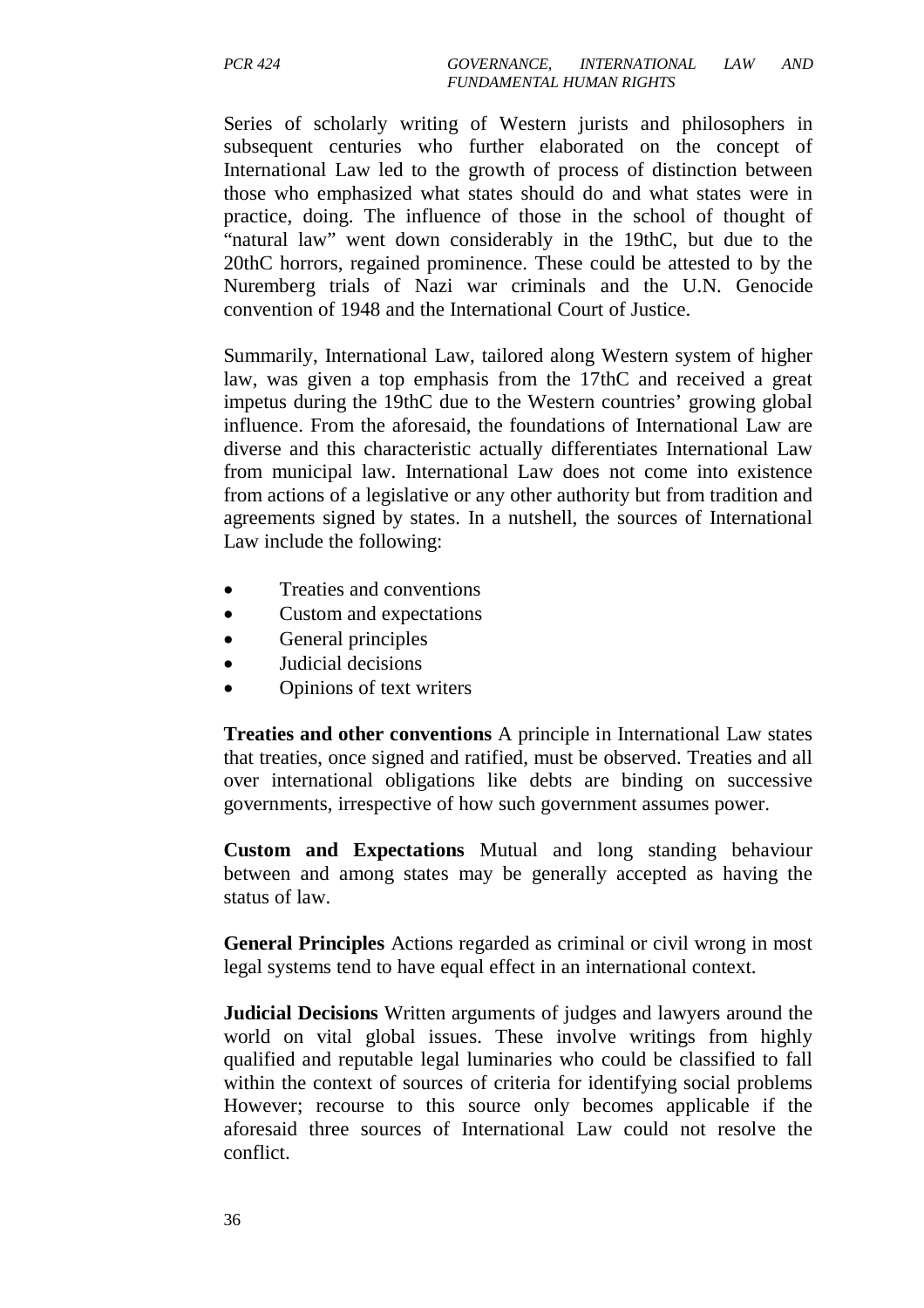#### **Opinions of text Writers**

This involves well articulated writings and opinions of philosophers. Among these were Hammurabi of Babylon, Alfred of England and Lycugus of Sparta.

### **3.3 Sources And Development Of International Law II**

As it is with many other institutions of this modern era, the beginning of International Law could very well be linked to that period, regarded as prehistoric era. From the views submitted by historians, tribal communities must have been prompted to some assumptions about the thought and spots of abode, water holes, substances for sustenance, hunting areas, possible conflict of co-habitation, leading to warfare, without leaving out issues of intermarriage. These intergroup relations were carried out with a view to assuming that war and conflicts of interest are part and parcel of a community life and that through an express agreement, peace would evolve. Paradoxically, tribal groups often exhibit hostile relationships in the past, and as states emerged in the ancient world, certain people brought out the idea of the concept of justice and order. That spurred the Hebrews and the Hindus to bring out increased personal interest in law and order which contributed to peaceful relations among those people engaged in trading. Efforts will be attempted to briefly trace those prehistoric sources.

#### **Pre-Grotian International Law**

According to Fenwick (1965),…, "the distinctive feature of the political organisation of ancient Greece in the time of its greatness was the supremacy of local loyalties and law". We are then reminded that it was in the interactions among the city-states that the Greeks manifestly exalted their belief that the interactions should not be devoid of specific rules. Subsumed within the interactions were matters about warfare, diplomatic immunity, maritime law, and issues of arbitration. The Romans, basking on their ingenuity in the process of governance and administration, extended their authority in the middle ages which they held on tenaciously, until the evolution of the concept of world-state.

Invariably, like the Greek, Rome's addition to the beginning of International Law developed from their attempts to moderate interactions within peoples of different cultures, particularly in areas not qualified as states. Indeed, the concept of a common citizenship and impartial justice which has universality these days, the idea of a universal law, and the breaking down of the old isolationism as well as the old contempt for foreigners, were Romans contributive legacy to International Law. In order to assist them in the governance of their conquered territories, Roman jurists developed law of peoples or jus gentium, which is predicated on the body of rules and usages believed to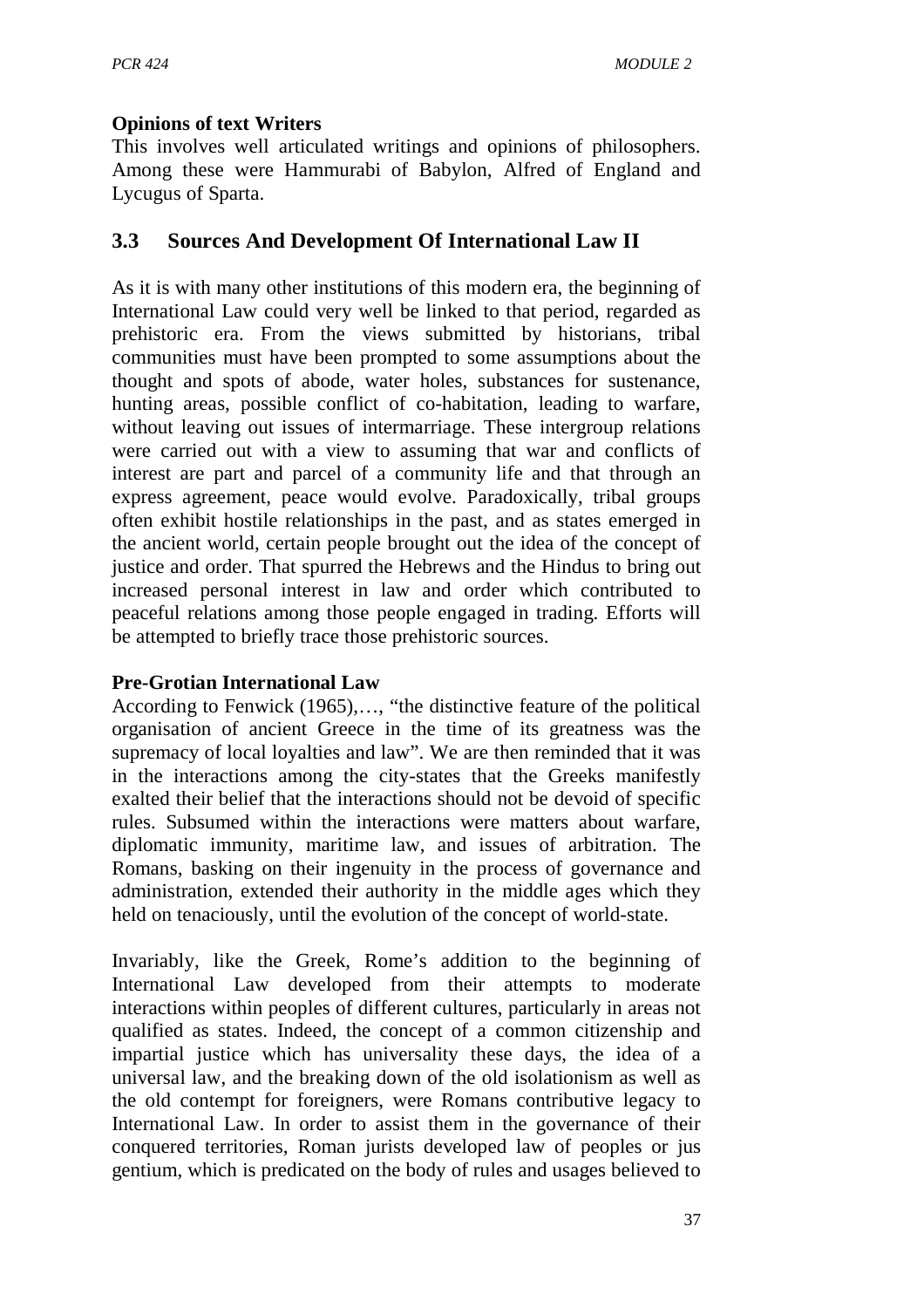be applicable to all peoples and resting upon natural justice. The fall of Rome regardless, the principles of law of peoples survived the centuries that followed it and were accepted as part of the emerging International Law. Without doubt, the strong belief that only well set out legal principles should direct the relations of states, evolved from the constitution of the Romans.

As opined by Bishop (1953), international relations in the modern sense began to develop with the rise of Britain, France, Portugal, and Spain. It then became expedient to regulate the conduct of war, neutrality preservation, the use of the seas in both peace and war time, and the identification of boundaries in colonial claims. Treaty and conference became the force and yardstick for concluding agreements while in sequence, a law of neutrality, principles of Roman law respecting private property, applicable to boundary lines and colonial claims, together with a law of war systematically evolved. Evidence was also adduced that "there was a growing body of rules of conduct that states were approving by obedience and commitment, usually called natural law, which manifested in practice, and custom. In conclusion, it was declared that while International Law was made by the actions and agreements of rulers, it was collected and systematized by scholars through researches in the past and current relations of states.

### **3.4 Some Writers who have Contributed their Quota to the Origin of International Law**

Legnano, an Italian, whose study of the rules of war was written in 1360, and published in 1477 was perhaps the first of the important writers on International Law. It was in the 16 BC that at least, six legal scholars produced notable works on International Law and the most important of these were Victoria, a Spaniard who, according to Fenwick (1965), laid down the principle that the nations formed a community, based upon natural reason and social intercourse. Eagleton (1948), identifies Suarez, also a Spaniard, as the first writer to distinguish between reason and custom as sources of International Law which has been the distinction followed ever since. Following Suarez was Gentilis, a British subject, of Italian extraction, reputed to have added historical and legal precedents to natural reason and natural law as sources of International Law. Gentilis is in reckoning today for his De jure belli as well as being the direct forerunner of Hugo Grotius, the character destined to be referred to as the "father of International Law, who deserves a piece in this unit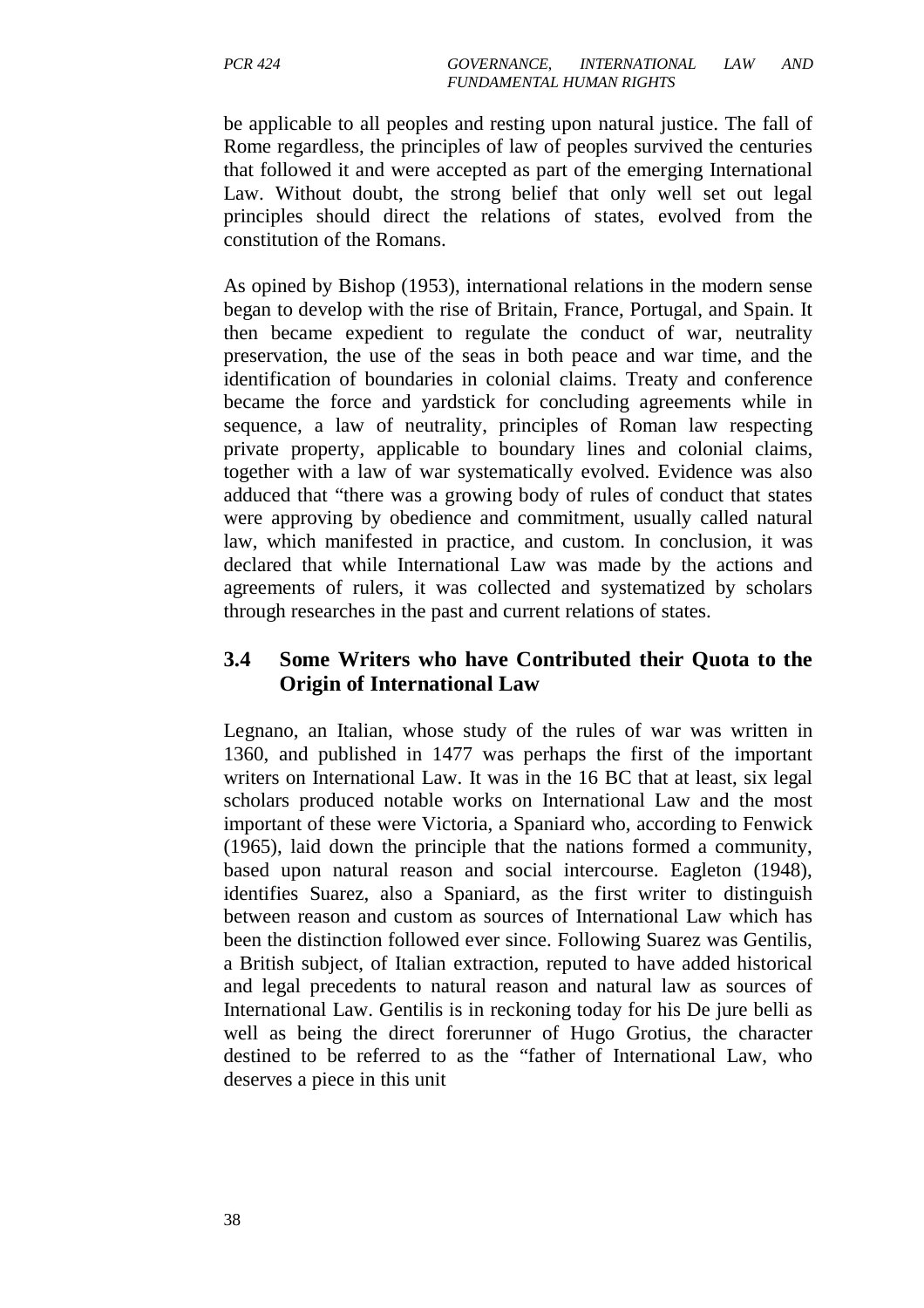#### **Grotius and Natural Law**

Oppenhein (1952), who writes fluidly on Grotius, says he was born in Holland in 1583, and at the age of 15, he bagged the degree of doctor of laws at the University of Leyden. His published book, titled "Mare Liberum", in 1609, dealt with his pleas for freedom of the seas, which was a novelty then. His book, titled D*e jure belli ac pacis* or on the *Law of War and Peace*, published in 625 and which appeared during the bloody thirty years war, gave him an enduring fame. An enlarged and revised edition of it was published in 1631 and by 1928; a total of sixty four editions had been issued.

Oppenheim eulogizes his intellectual fecundity on the premise that with *De jure belli ac pacis*, particularly part II "the science of the modern law of Nations commences….. because in it, a fairly complete system of International Law was for the first time built up as an independent branch of the science of law". As equally qualified by other authority, it contains four main characteristics. First, the Author holds states to the same rules regulating the laws of individuals and making the violation of them a crime, subject to punishment. The second characteristic is that he based his Judgement upon researches in the scriptures, ancient history, as well as the classics while he formulated the "Law of peace" which became the foundation of his whole system. The third characteristic is unchored on the argument that states may properly punish other states which violate the law while the fourth is based on the acceptance of natural law, or right reason, as the primary basis for determining rules for the rightful conduct of states.

The admiration for Grotius these days stems from his efforts to sensitize nations to accept the principles of humanity. Indeed, human race will be moving closer to the dreams envisioned by Grotius than were those of  $19<sup>th</sup>$  century, with their glorification of sovereignty. Essentially, we are advised to keep to the international conduct, based on moral principles and in our growing conviction that law abiding states must be courageous enough to deal decisively with lawless states. Grotius relied heavily on the risks which evolved from efforts to deeply cogitate, putting human beings and states in a homogenous and happy environment which according to Vollenhoven (1937) is "the dictate of right reason. That then points out that a given act, because of its opposition to or conformity with man's rational nature, is either morally wrong or morally necessary and accordingly forbidden or commanded by God, the author of nature". His theory sought to assert what the law ought to be, rather than emphasize those rules which human beings and states had committed themselves to by custom or agreement. He also kept a distinction between what was called positive law from natural law. He never originated the concept of law but his formulation of the rules of state conduct, which he felt rested on natural law, was accepted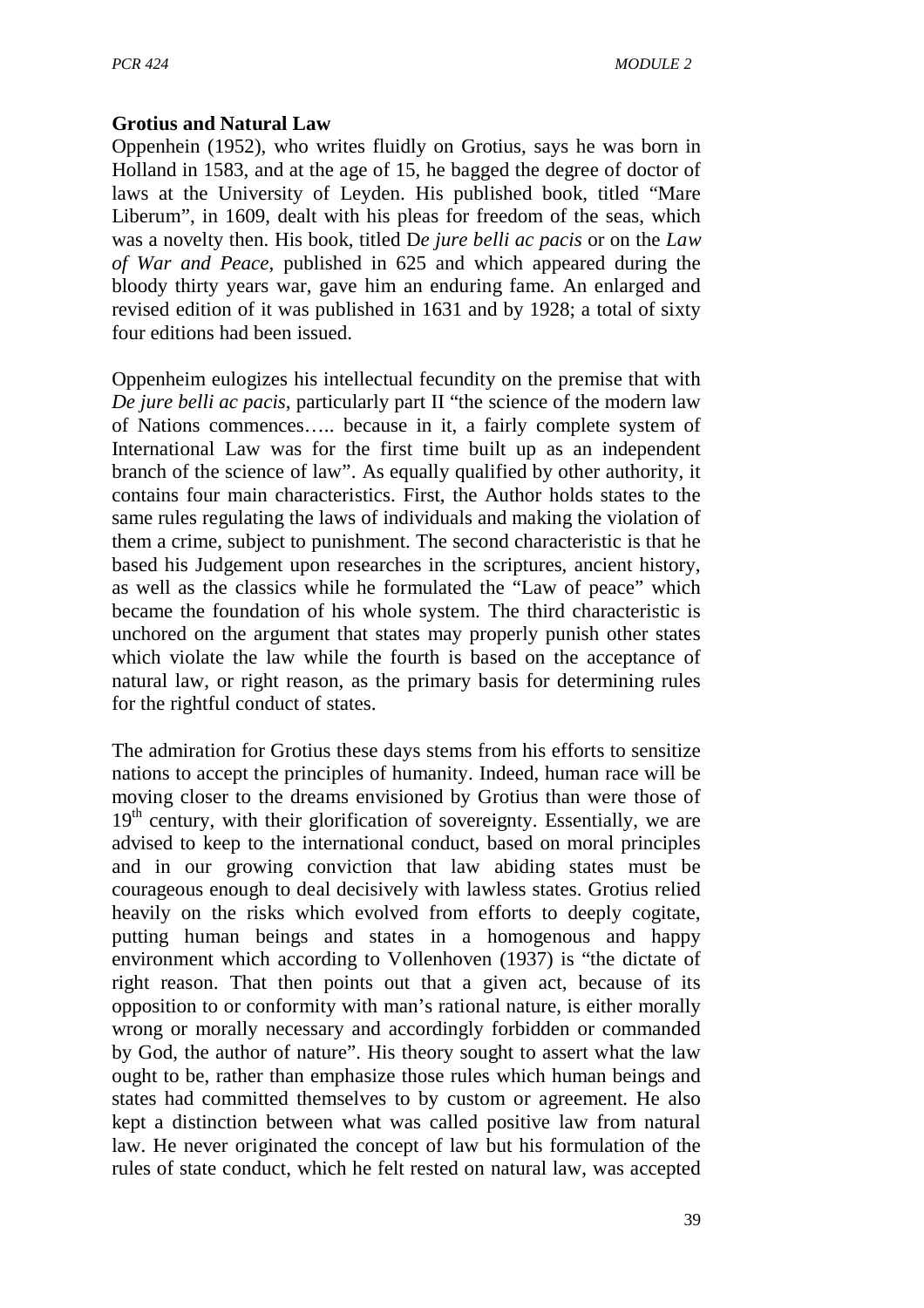by legal writers to an extent that it generated regular debates on International Law for two centuries.

#### **SELF-ASSESSMENT EXERCISE**

Discuss the significance of International Law to the economic structure of the third world countries.

#### **4.0 CONCLUSION**

International Law has been used to settle many cases in the past and its very existence has served as deterrence to crime and aggression among state-actors and many highly mobile non-state actors. It also reinforced respect for the principles of fundamental human right, among many areas of its usefulness.

#### **5.0 SUMMARY**

This unit has discussed the sources of International Law with a brief note on each of the identified sources.

#### **6.0 TUTOR-MARKED ASSIGNMENT**

- 1. International Law is a body of rules derived from some sources. Itemize and discuss them.
- 2. The various definitions of International Law, by Western and Eastern scholars are conflictual. Examine this within the context of the Cold War.
- 3. What is your opinion about the attitude of the Chinese to the concept of International Law?

- Fenwick,C.G. (1965) *International Law*. New York: Appleton-Century-Crafts.
- Goldsmith J.L. & Posner, E.A. (2006). *The limits of International Law*. Oxford: Oxford University Press.
- Goldstein, J.S., & Pevehouse, J.C. (2011). *International Relations*. New York: Longman.
- Joyner, C.C. (2005). *International Law in the 21st C: Rules for Global Governance.* Rowman: Cambridge University Press.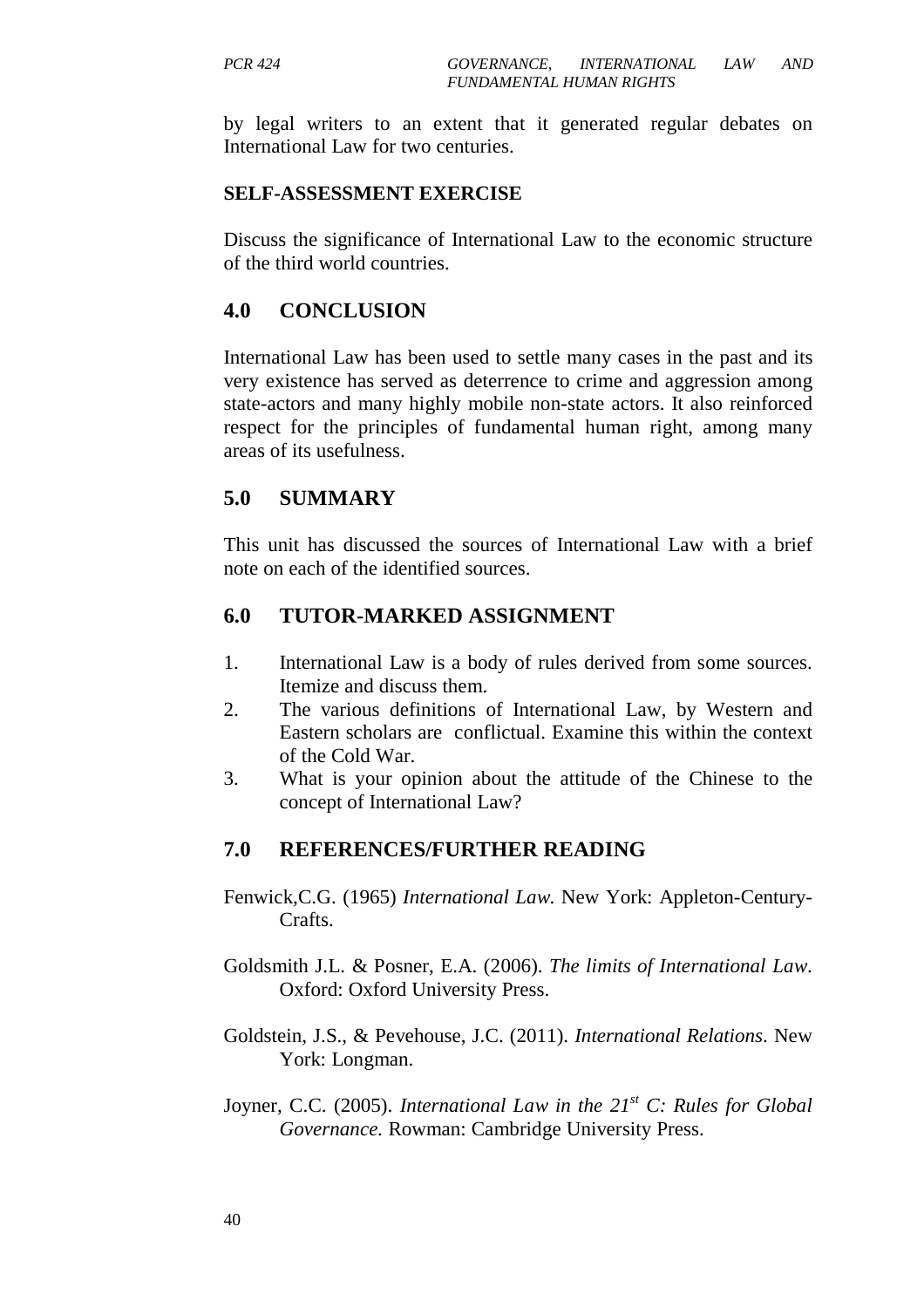- Mingst,K. (1999). *Essentials of international Relations*. New York: W.W. Norton & Company.
- Oppenhein, L. (1905). *International Law*. New York: Longmans Green & Co.
- Shaw, M.N. (2003). *International Law*. Cambridge: Cambridge University Press.
- Stowell, E.C. (1931). *International Law*. New York: Holt.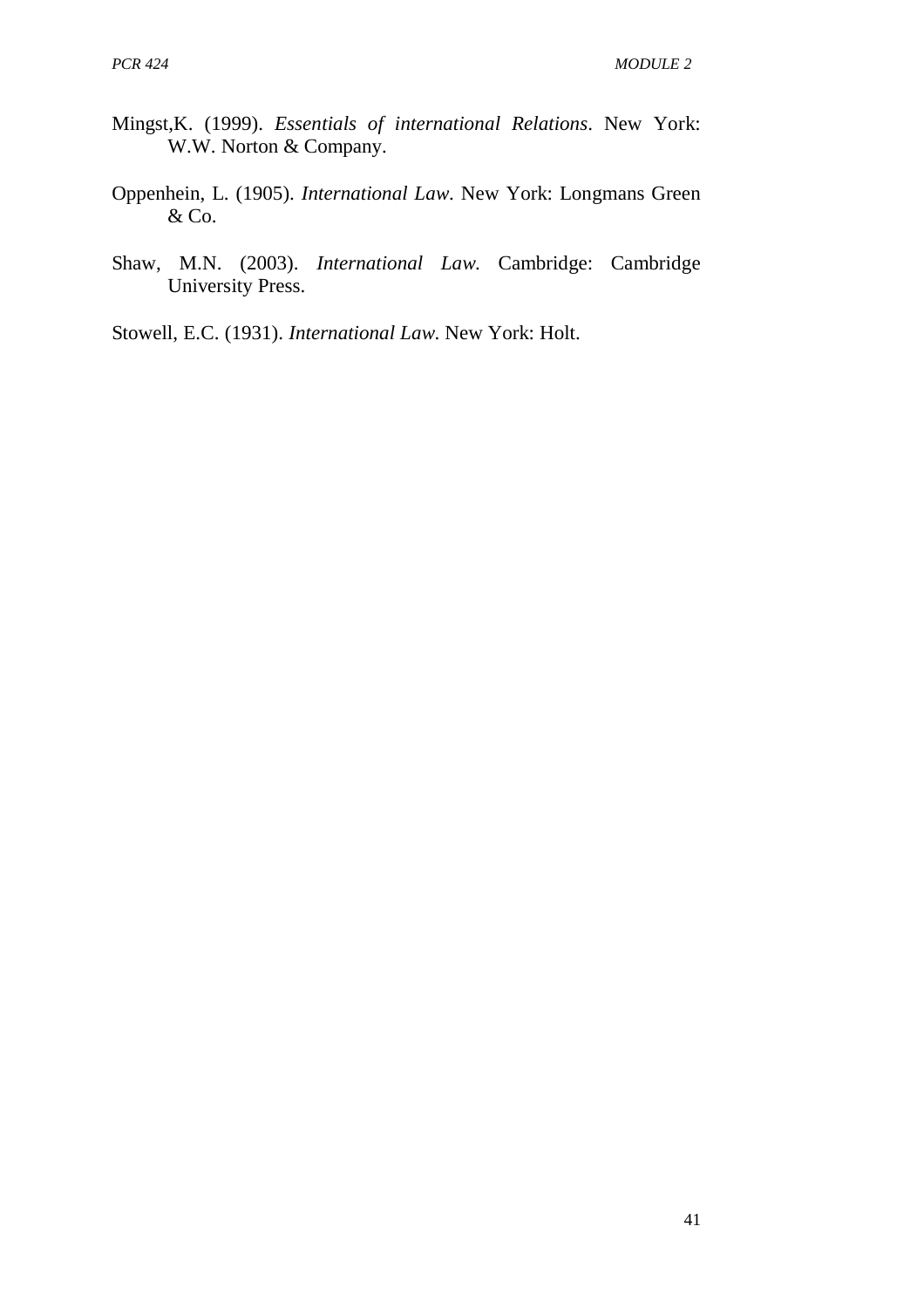#### **UNIT 2 ENFORCEMENT OF INTERNATIONAL LAW**

#### **CONTENTS**

- 1.0 Introduction
- 2.0 Objectives
- 3.0 Main Content
	- 3.1 Enforcement Of International Law I & II
- 4.0 Conclusion
- 5.0 Summary
- 6.0 Tutor-Marked Assignment
- 7.0 References/Further Reading

### **1.0 INTRODUCTION**

The absence of a central government with its paraphernalia makes the enforcement of International Law a bit difficult. Further, it is within the organs set up to moderate international conflict that asymmetry of states occurs and which shows that egalitarianism is an elusive word in international politics. The existence of the Security Council, composed of five permanent and ten rotational members, is a good reference point. Issues of a power block vetoing a decision of a general assembly composed of states in the global community are case studies. However, the salutary effect is that despite the conspicuous identification of inherent hegemonic disparity within the first, second, third, and arguably fourth worlds, the sing-song is the enthronement of international peace which is manifest in the globalisation of world's political, economic, social and cultural spheres.

### **2.0 OBJECTIVES**

At the end of this unit, you should be able to:

- identify those cogs in the wheel of enforcement of International Law among states
- itemise issues that could mitigate those obstructions
- explain the necessity for a peaceful co-existence.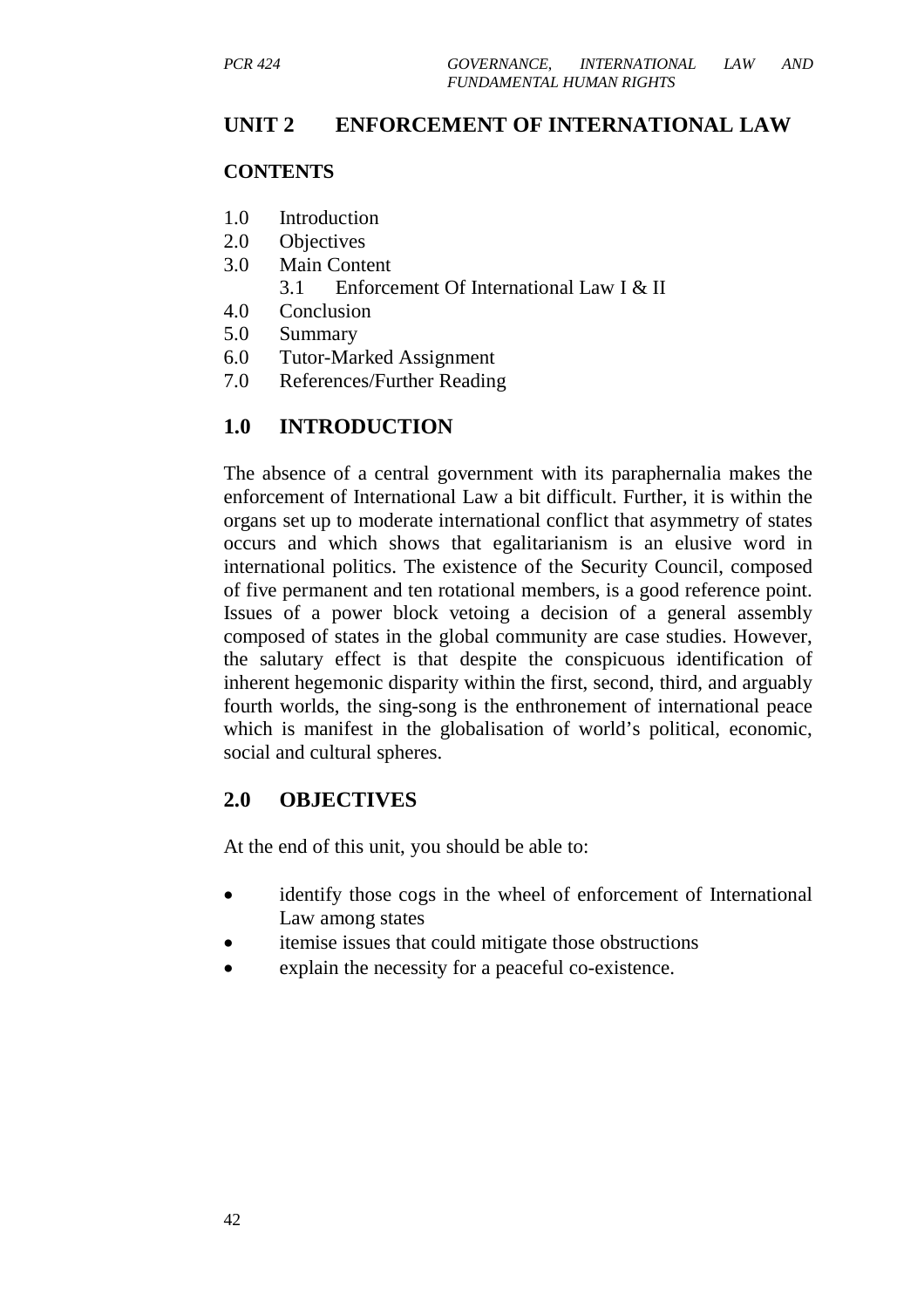### **3.0 MAIN CONTENT**

#### **3.1 Enforcement of International Law I & II**

From the sources of International Law, earlier discussed, the distinction between it and national law is mentioned. Further, the absence of a world police or standing force makes the enforcement of International Law pretty difficult. The absence of a standing force makes it mandatory for the United Nations to rely on member states for enforcement. This enforcement depends so much on the principle of reciprocity of states.

According to Gardiner (2008), states follow International Law most of the time because they want other states to do so. He elucidated the above by referring to the events of the World War 11 in which the contending powers could have resorted to the use of chemical or atomic weapons but resisted from doing so, because they wished to send signals to other powers to exercise restraint, even, at the most expensive provocation.

Although, International Law recognizes the legitimacy of reprisals under certain circumstances, yet the effect on the user themselves and the larger international community must not be scarified on the altar of egotism. The fear of a collective action against a defying state was a strong deterrence to turning deaf ears to the yearning of restraint by the international community. A good reference point is the case of the United States of America in 2002 where it constrained its behaviour in order to adhere to International Law. The issue was when a Northern Korean seafaring vessel was caught voyaging to Yemen, with a hidden load of 15 scud missiles and it was a trying period for U.S which is ferociously fighting terrorism anywhere it manifests, particularly with the reverberating memory of September 11, 2001 attack on the World Trade Centre, New York. The U.S wished to hide under the canopy of National interest to prevent its further voyage, but when government lawyers discovered the shipment did not violate International Law, the U.S government piped down and allowed the freighter to continue its journey, while its deployment was being monitored.

A state that breaks International Law may be collectively sanctioned by a group of states. States may impose penalties aiming at making such state to conform and deterrence actions normally applied include imposition of sanctions through concerted agreements among other states to stop trading with such country or do away with a particular product known to serve the economic needs of the recalcitrant state. If such state refuses to reverse its steps, it could become isolated in the community of nations, leading to a break in diplomatic relations. Libya is a state in Africa that suffered that condition under Muhamar Ghadafi, and it was not until 2003 when Ghadafi decided to respect the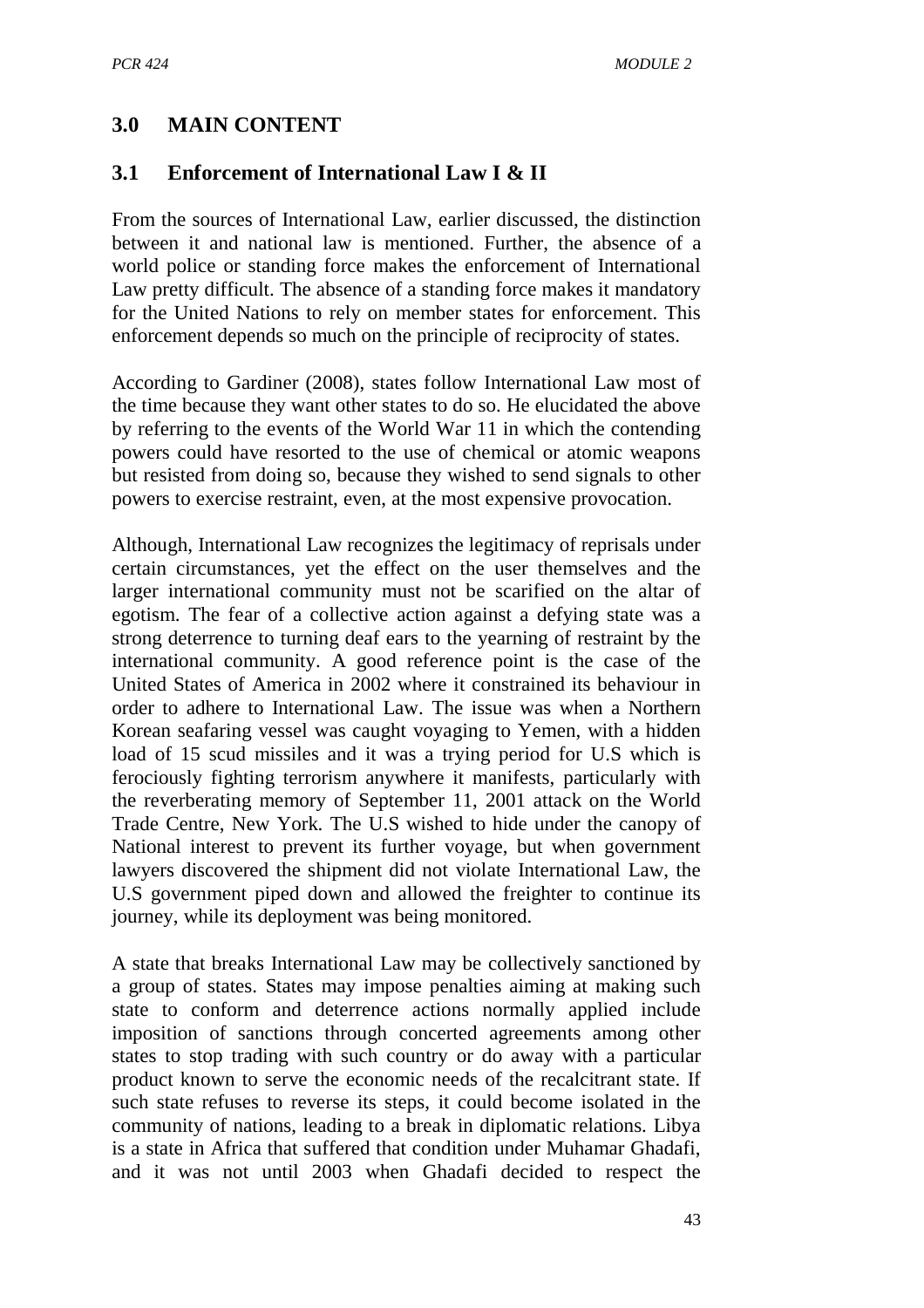International Law before his country regained normal status. Libya went further to admit responsibility for past terrorism, started compensating victims of his country's dastardly acts, and followed these up with agreeing to disclose and dismantle its nuclear, chemical, and biological weapons programmes There is one major and inherent weakness in this enforcement of International Law. The invocation of enforcement through reprocity and collective response depends entirely on national power, as the idea works only where the aggrieved state has the power to inflict costs on the aggressor while collective response becomes effective if the states working in concert against the aggressor have a clear knowledge of the contending issue, to enable them give it an adequate and a pertinent response. There are also ambivalent attitudes on the part of collective states against an aggressor too, particularly, if the aggressor has so many friends within the international community.

As a student you need to recollect how Mussolini, the Italian Emperor made non-sense of the League Charter, and bounced, with impunity on hapless Ethiopia, moving the world closer to the  $2<sup>nd</sup>$  W.W. Further, the awesome power at the disposal of the U.S gave one some worries if they will not introduce assertive and aggressive thrust into their foreign policy and act in an imperial fashion. The gulf war episode when the U.S defiled the U.N is still fresh in peoples' mind.

By these acts, it is usually easy for big states to cheat on small nations, on any issue.

#### **Enforcement of International Law II**

Taking a Cue from O'Brien (1981) and corroborated by McDouglas and Feliciano (1961), International Law is less a matter of what jurists' term formal or "Black letter" law than it is a matter of custom and expectation – a rudimentary international common law. The consequence of this assertion is that the impact and effective capability of International Law on a subject such as diplomatic immunity is relatively high, although, occasional hick-ups, such as the hostage taken of Iranians, when the American Embassy was beseeched, could be a dark dot on the landscape. It is equally found that it will be in the interest of all parties to invoke, as a matter of mutual interest, a great deal of regularity and adherence to International Law as a routine, in such areas as communications, laws involving innocent, passage of air and sea routes, and issues of legal jurisdiction. Morgenthau (1954) observes that "it is generally in the interests of countries to comply voluntarily with International Law. For example, the rights of foreign diplomats in a country's capital and its obligations under commercial treaties carry reciprocal privileges, and states may lose more than they gain by failing to comply. Voluntary compliance is frequent and commonplace as confirmed by Morgenthau that the great majority of the rules are not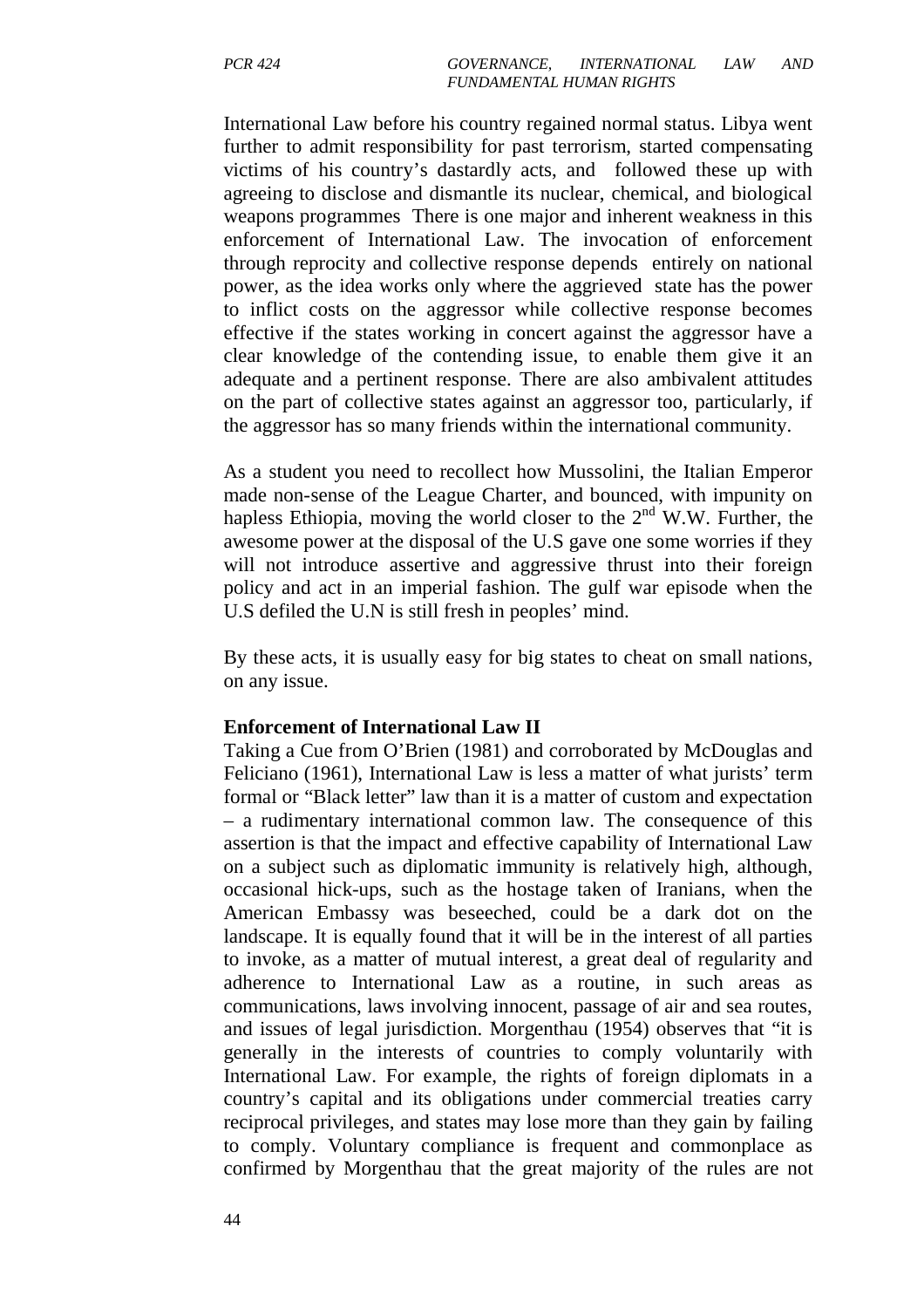affected by the weaknesses of the enforcement system. Nonetheless, in a limited, but important and generally spectacular number of cases, criteria of national power and interest prevail over those laws" – Morgenthau (1954).

Invariably, what is to be drawn from above is the likelihood of low adherence to International Law on issues dealing with the sovereignty of states especially on matters relating to war and peace, but doctrines of morality about war still exist as they are rooted in the just – war doctrine illustrated by scholastic writers, such as St. Augustine and St. Thomas Aquinas. The primary concern, as explained by these Scholars emphasizes recourse to war, jus ad bellum, based on laconic authority, just cause, right intent, and peaceful end. Closely following these is the doctrine concerning prescriptions for the intent, and peaceful end. As opined by Johnson (1975) and corroborated by Walzer (1977) and O'Brien (1981) a closely related doctrine concerns prescriptions for the actual conduct of war, jus ad bellum. The criteria here include proportionality, discrimination in means and prohibited means, among others.

It could then be adduced that the absence of an international authority represents a lacuna in the effectiveness of International Law on high profile political and security issues. On the other hand, it could be concluded that states have no difficulty to adhere to certain types of rules and regimes on those technical and routine aspects of their relations considered to be in their mutual interest. When under normal circumstances, states adopt patterns of order and restraint; it is because they consider it beneficial for states not to co-exist in a condition of perpetual hostility with their neighbours. As observed by Brierly (1963), "It is a principle of nature that this world should be a system of order and not chaos, and that therefore, states, despite their independence, can be no exception to this universal rule."

Prior to the end of the Cold War, the percolating effect of the aforementioned established practice and the multiplier effects of International Law as known in its Western interpretation, are quite unhidden from the standpoint of view of communist countries as well as that by the developing countries of the global community. The above postulations stemmed from the previously known stand of the communist regime which has been projecting an orthodox Marxist-Lenimist approach which would have adamantly ruled out any generalized International Law, at least from their stand point that law, was postulated as reflecting the economic substructure of society. Further, it had been the contentions of the communist block that if countries had different sub-structures (capitalist, state-socialist etc), it would be unreasonable to adopt a uniform set of International Law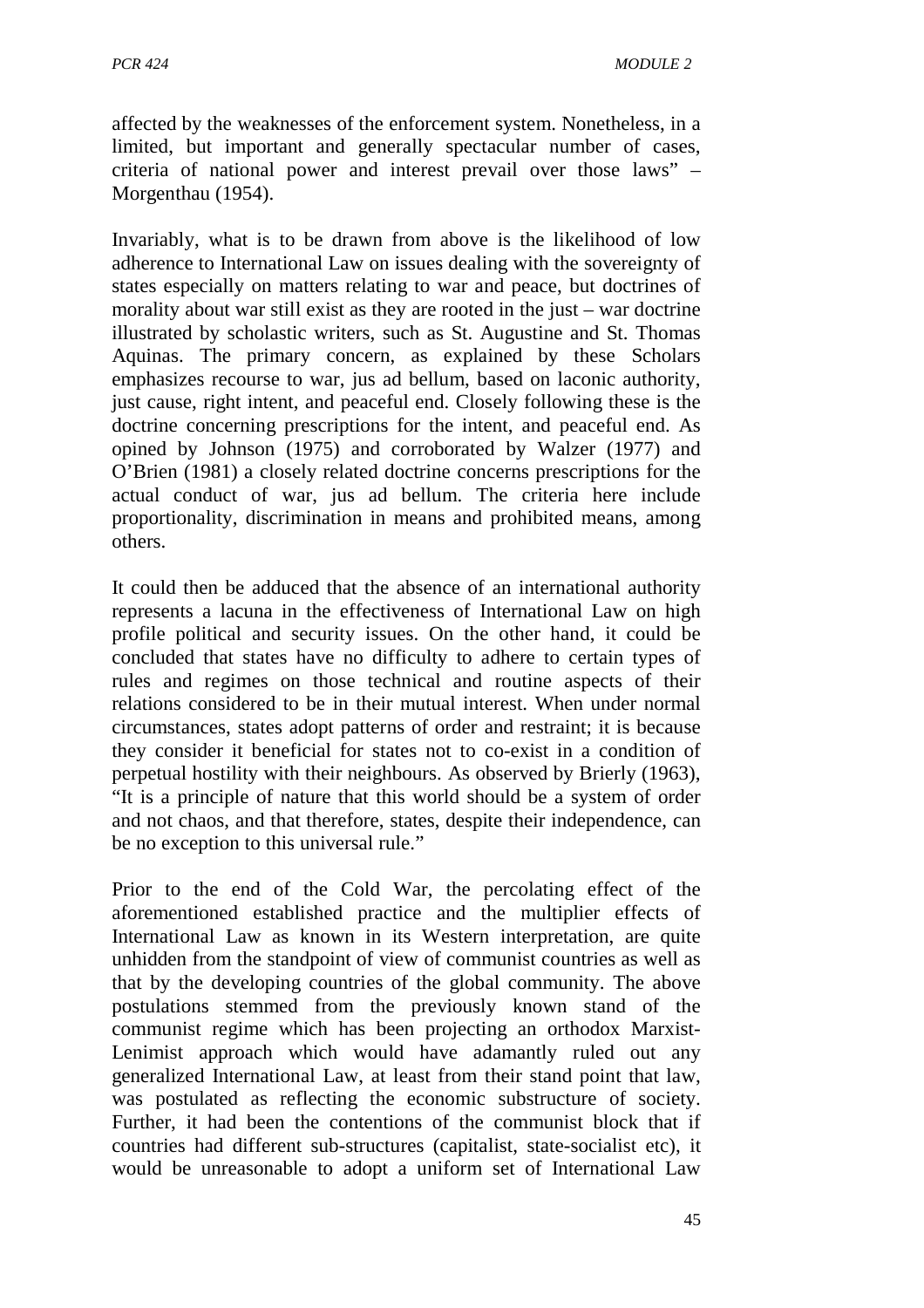because there was no analogy in their superstructure. However, as an African proverb says that "last year's wisdom, may be this year's acrimony the Soviet approach became more pragmatic. It could also be recalled when Stalin, before his demise in 1953, perceived International Law as just a means to deal with outside pressures at a time of Soviet weakness.

Empirical instances of Soviet's intransigence on the enforcement of International Law abound as they made use of it for a variety of purposes. Where convenient for them, they applied the nineteeth-century conservative state-oriented approaches which emphasized custom, legality, state sovereignty and diplomatic immunity, and when they wish to enlist any political lacuna, the soviets will be harping on general principles, such as non-interference in the internal affairs of member states and recalling UN Charter's Article 2(4) on denunciation of threats to peace. Another aspect of these problems of enforcement could be seen in the soviet's penchant for legalisms. The dictates of International Law, advising states to submit their complaints to the relevant body regardless the rudiments of International Law, did not stand in their way when they regarded their greater interests are at stake. In 1956, the Soviets invaded Hungary, Czechoglovakia in 1968, and Afghanistan followed in 1979. These Soviet's actions were all acts of transgressions against International Law.

"These invasions were justified, either by a contrived fraternal request for assistance, (as asserted in 1979) or through invoking the Brezhnev Doctrine, which, until Gorbachev abandoned it in the late 1980s, was essentially a unilateral Soviet assertion that countries with pro-Moscow Communist regimes would not be allowed to change their form of government. However, the reorientation of foreign policy under Gorbachev led to an increasing soviet emphasis on the importance of International Law in the relations among states." – Brien, O. (1981).

Equally worthy of a recollection was the ambivalence displayed by the developing countries of the world to International Law. Some hide under the assumption that International Law is for an imperialist or neoimperialist system or better still, International Law is so created to serve the interest of the rich at the expense of the poor. It was equally held that International Law emphasizes order endlessly while being lukewarm about justice. These denigrating assumptions of International Law by the developing countries notwithstanding, they have frequently succumbed to the use of the dictates of International Law. Nevertheless, there remain instances where less powerful states often invoke the principle of non-aggression or non-interference in their internal affairs when faced with criticism for activities within their states that are inimical to the principles of human rights. They are also known to resort to launching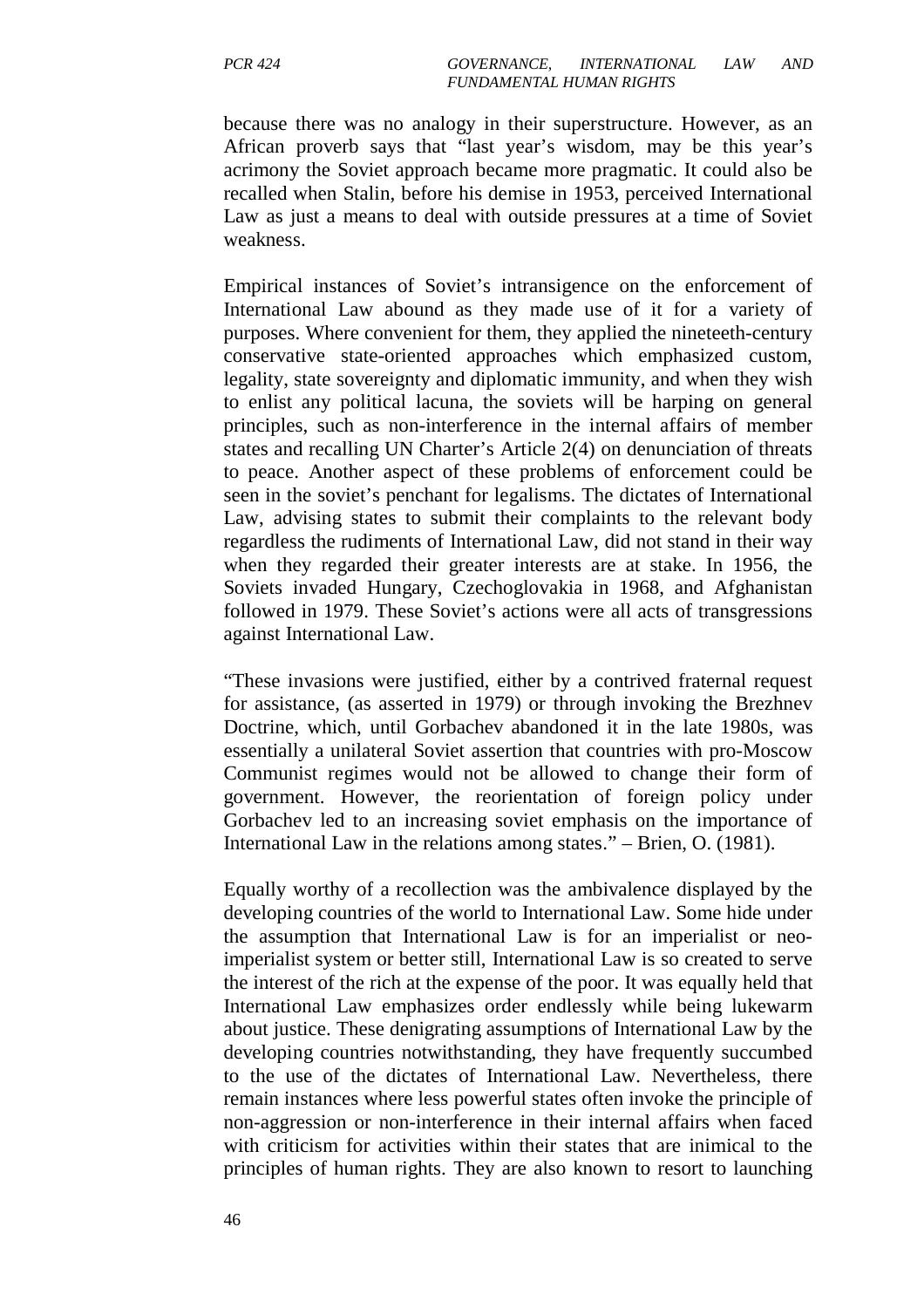campaigns against interference in their internal affairs through the United Nations General Assembly or Commonwealth of Nations or other international bodies to keep off prying eyes from their nefarious activities.

However, since International Law provides a degree of regularity in relations among states, it must be seen that the arrangement is not due to any written stipulations, neither is it as ordered by the World court. Rather, it is from custom and tradition, as well as to the everyday activities of interchange, globally. Above all, the practices of states besides being beyond codifying treaties and agreements constitute the most basic body of International Law.

### **SELF-ASSESSMENT EXERCISE**

What is the analogy between sources and enforcement of International Law?

## **4.0 CONCLUSION**

Diplomatic and economic pressures serve greater purposes than reprisals or war in bringing recalcitrant nations to their knees. It leads to a winwin situation and minimises pains of the innocent members of such states who have no say in the government of their states.

### **5.0 SUMMARY**

This unit has discussed issues pertaining to the enforcement of International Law. It also cited some case studies and proffered some solutions that could enhance a win-win situation.

### **6.0 TUTOR-MARKED ASSIGNMENT**

- 1. The composition of International Law simplifies its enforcement. Do you agree?
- 2. Lack of respect for International Law led to the collapse of the League of Nations. Discuss
- 3. Could an outright war resolve the stand of an aggressor state?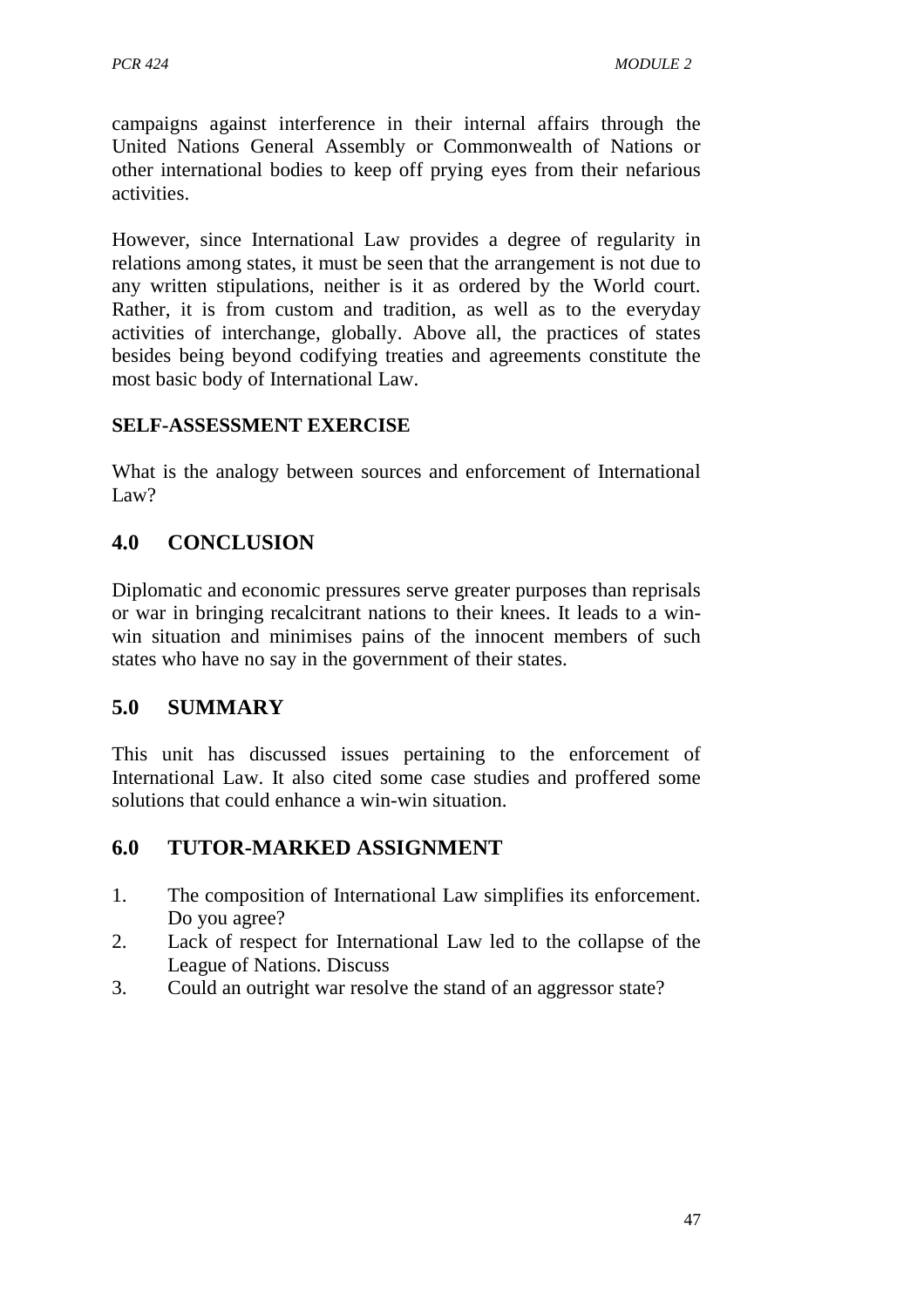- Brierly, J.L. (1954). *The law of Nations*. New York: Oxford University Press.
- Corbett, P.E. (1951), *Law and Society in the Relations of States*. New York: Harcourt, Brace.
- Corbett, P.E. (1955). *The Study of International Law*. Garden City: New York, Doubleday and Co.
- Eagleton C.(1948). *International Government*. New York: The Ronald Press.
- Larson, A.(1961). *When Nations Disagree*; *A Handbook of Peace Through Law*. Baton Rouge: houisiana State University Press.
- Morgenthaus, H. (1954). *Politics Among Nations*; New York: Alfred .A Knopf.
- Palmer, N.D., & Perkins, H.C (2007). *International Relations The World Community in Transition*. New Delhi, AITBS Publishers.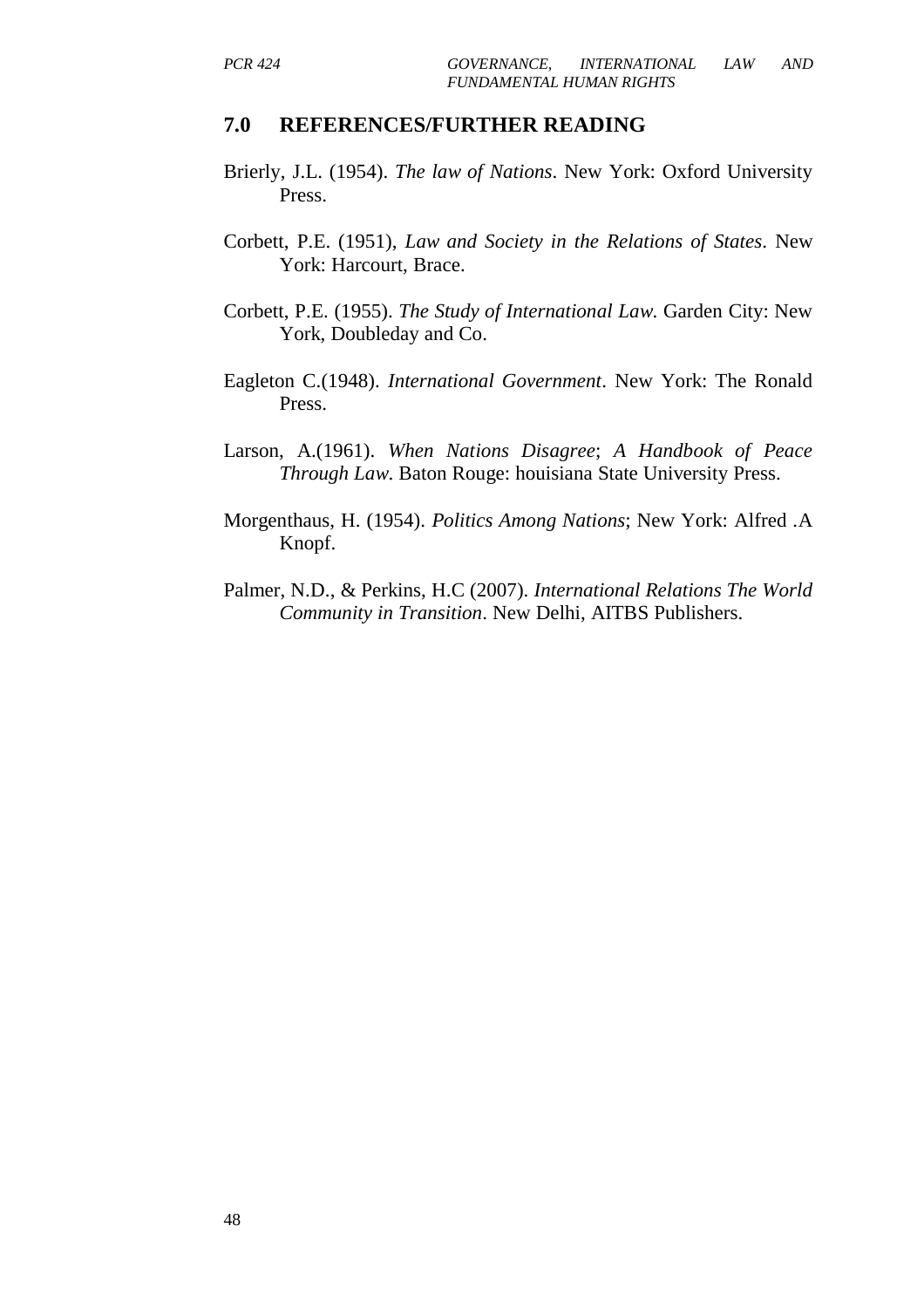# **UNIT 3 THE WORLD COURT**

### **CONTENTS**

- 1.0 Introduction
- 2.0 Objectives
- 3.0 Main Content
	- 3.1 The World Court
- 4.0 Conclusion
- 5.0 Summary
- 6.0 Tutor-Marked Assignment
- 7.0 References /Further Reading

# **1.0 INTRODUCTION**

The World Court formerly known as the International Court of Justice, developed from the structure of the League of Nations. Initially called the Permanent Court of International Justice it is principally structured and developed to establish an international order of justice and lasting peace. As to be expected there are many limitations in the application of International Law and by inference there are bound to be limitations in the applicability of the same in the international society.

What should be emphasised is that the global community has put on ground a solid structure for sustaining global peace and with perseverance by states, universal peace could be sustained and enhanced.

### **2.0 OBJECTIVES**

At the end of this unit, you should be able to:

- review the structure of the world back
- describe a good idea for its activities
- analyse the need for strengthening its acceptability.

### **3.0 MAIN CONTENT**

### **3.1 The World Court**

The development of International Law makes it mandatory for the development of a legal structure for its interpretation. That is the purpose for which the World Court serves. The world court is a branch of the United Nations and only states, and not individuals or business could be sued in it.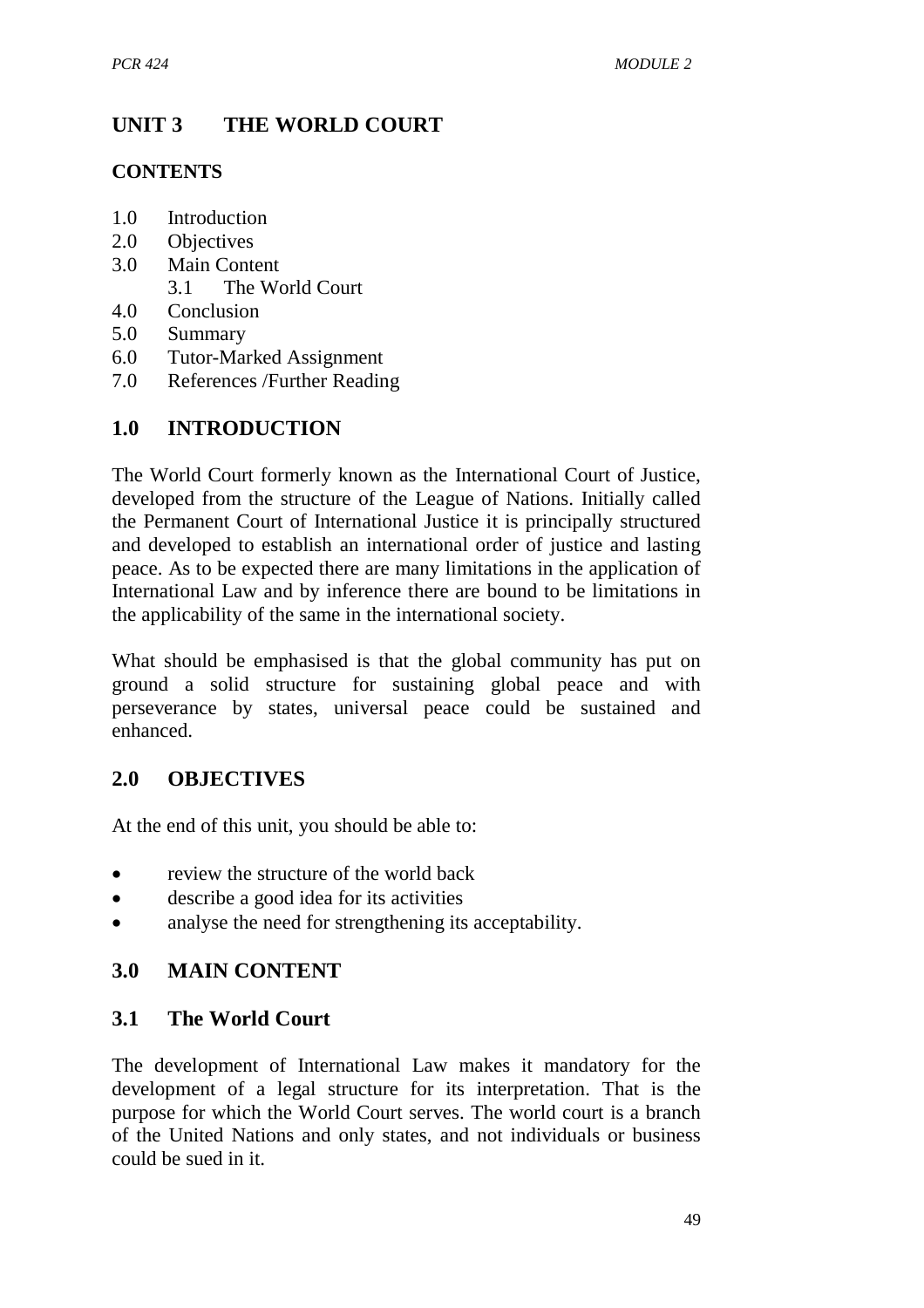The World court serves as the nerve centre of cases between states for an impartial hearing. Similarly, advisory opinions of the court on matters of International Law could also be sought by either the Security Council or the General Assembly.

The composition of the court is a 15 member panel, made up of five judges every three years. The seat of the court is in Netherland capital city of Hague. By custom, the Security Council's permanent members of five are each represented by one of their nationals as a judge in the world court.

As a proviso to the above, provisions are usually made for adhoc judges to the original 15 if a party to a case has none of his nationals as a sitting judge.

Every organisation has its strength and weakness. If the structure put in place attests to a determined strength, there also are some inherent weaknesses in the set-up. The inability to enforce its judgement on states is a bit disturbing. States have no outlined method of subjecting themselves to its jurisdiction or obey its decisions. The issue of sovereignty is still holding many states back in that regard, as just a third of members of the UN agreed to abide with its decisions. "Almost all states have signed the treaty creating the court, but only about a third have signed the optional clause in the treaty agreeing to give the court jurisdiction obedience in certain cases - and even many of those signatories have added their own stipulations reserving their rights and limiting the degree to which the court can infringe on national sovereignty – Meyer, H.N. (2007).

A case study of the action of the U.S. was put forth in which she refused to honour the World Court's decision in 1986 when Nicaragua sued her over C.I.A's minusing of Nicaragua's harvour while equally, Iran, in 1979, refused to abide by the World Court's judgement over the seizure of the U.S. embassy in Iran. (Forsythe, D.P. 1990).

We can, however not lose sight of some heartwarming successes achieved by the so called court over some cases. In 1992, a complex border dispute between EL-Salvador and Honduras, having its root in 1861 conflict was resolved. Further, in 2002, the long-standing violent border clashes between Nigeria and the Cameroon over an oil-rich Bakassi Peninsula was resolved in favour of Cameroon.

Despite Nigeria's military strength against Cameroon, she honoured the principle of International Law and started a pull-out of her military which was completed by 2006.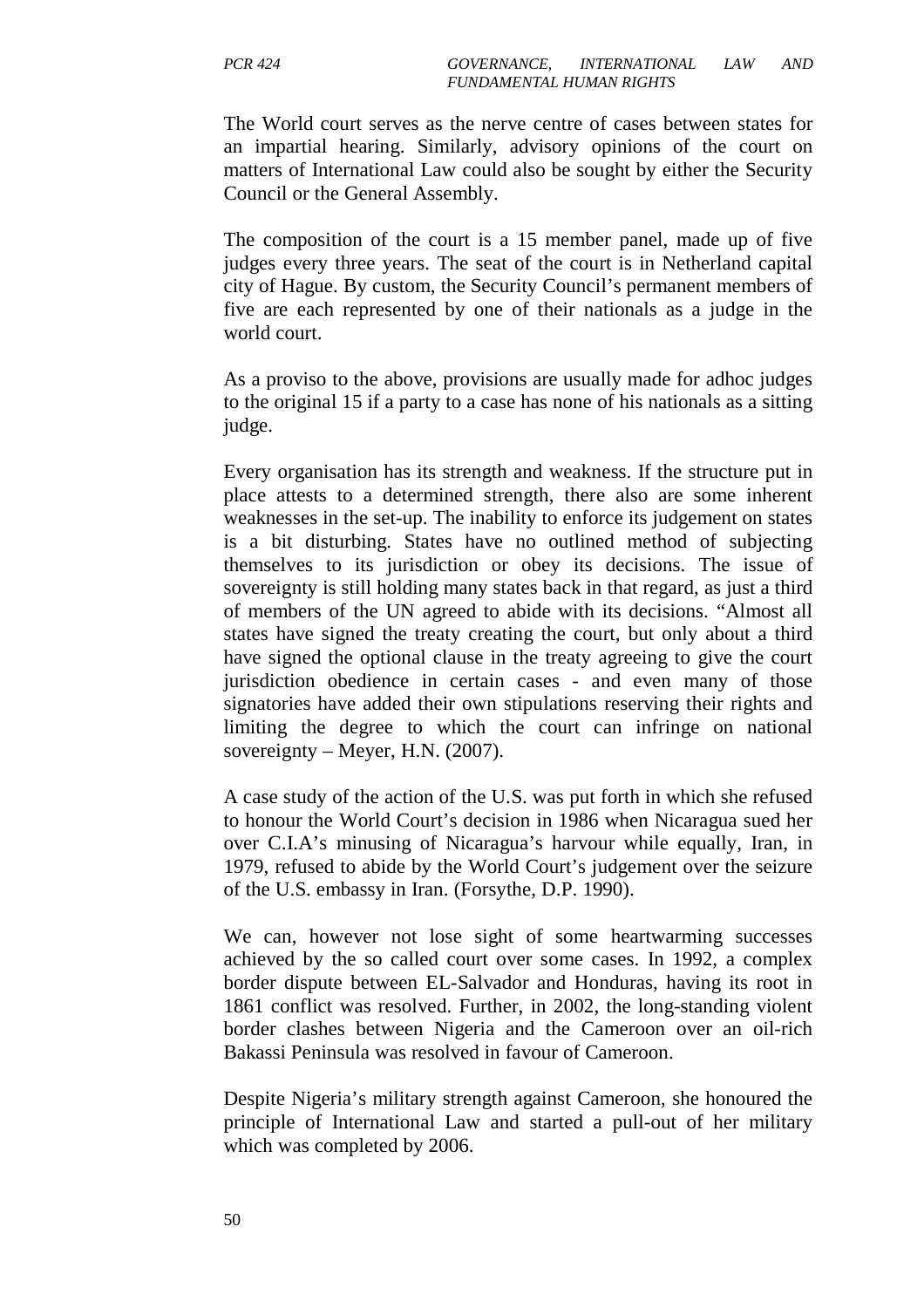It is regrettable that states have used the world court only intermittently over the years due to the difficulty inherent in enforcing its judgements. A change of heart is desirable because a state of no government at all is an invitation to anarchy and as long as states live together, far or distant, issue of conflict is unavoidable. What is required is that we disagree to agree in order to usher in the desired transformation.

#### **SELF-ASSESSMENT EXERCISE**

What suggestion can you give to those states who, though have interstate conflicts but still refuse to take it to the world court?

## **4.0 CONCLUSION**

Life of man outside society is solitary, brutish, poor, nasty and short (Stewart (1945). So, human beings must find a way to live together because no state could be in a vacuum and exist only by itself. The World Court is there to enhance settlement of conflicts between states globally and should be so exploited.

## **5.0 SUMMARY**

This unit has discussed the origin of the world court, its composition, strength and weaknesses. Suggestions as regards what states could do to maximize its use are also proffered.

### **6.0 TUTOR-MARKED ASSIGNMENT**

- 1. The World Court is only to protect the powerful states of the globe. Discuss.
- 2. Why is it that the number of cases taken to the world court since inception is small?
- 3. What are the strengths and weakness of the world court?

- Barnett, M.N. & Martha, F. (2004). Rules for the World: International Organisations and Global Politics. Cornell: Prentice Hall.
- Palmer, N.D., & Perkins, H.C. (2007). International Relations. New Delhi: AITBS Publishers.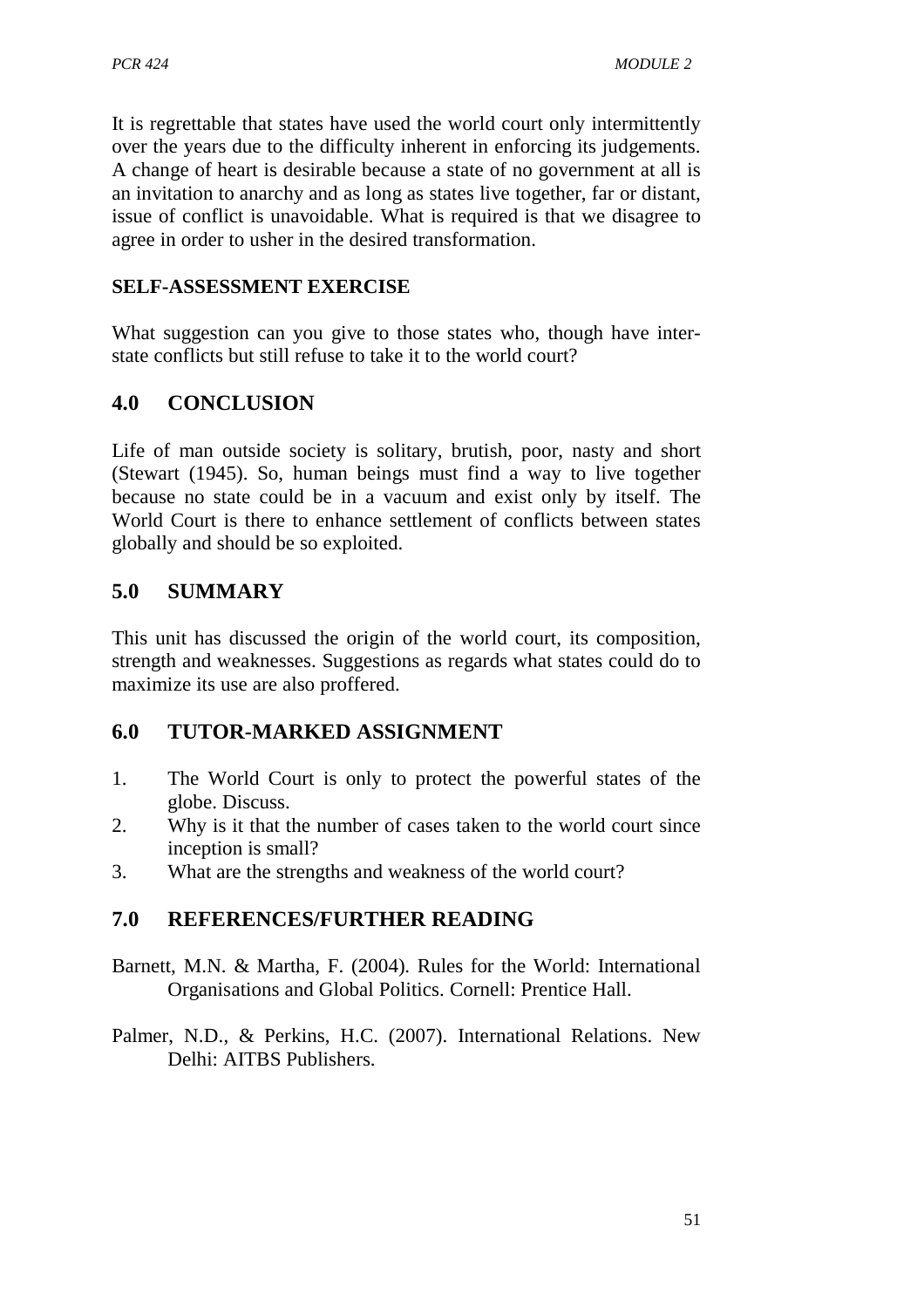- Peace, K.S. (2002). International Organisations: Perspective on Governance. in the  $21<sup>st</sup>$  C. Stanfordk: Prentice Hall.
- Wright, Q. (1954). Problems of Stability and Progress in International Relations. Berkeley: University of California Press.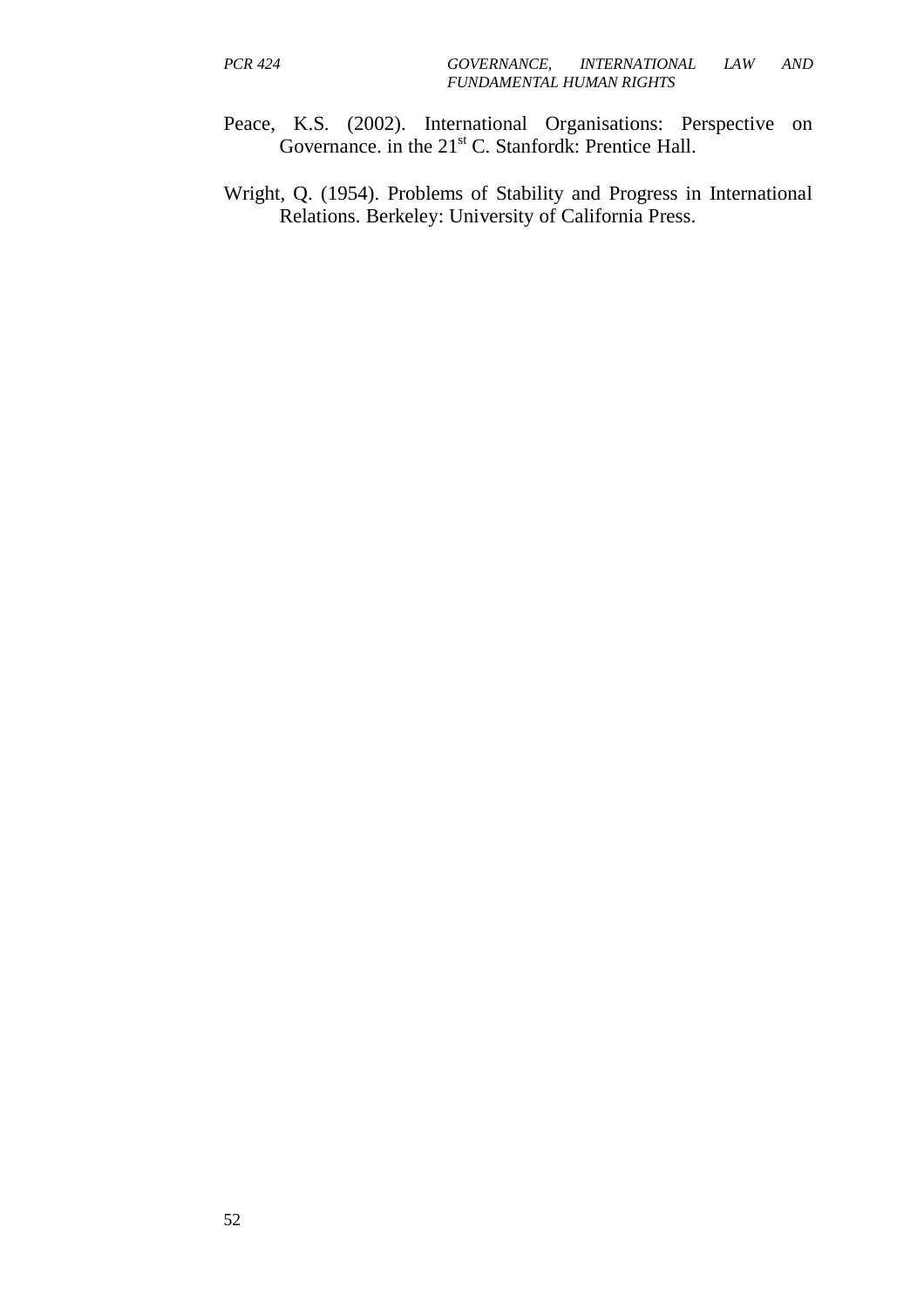## **UNIT 4 CONFLICT BETWEEN INTERNATIONAL AND MUNICIPAL LAW**

#### **CONTENTS**

- 1.0 Introduction
- 2.0 Objectives
- 3.0 Main Content
	- 3.1 Conflict between International & Municipal Laws
- 4.0 Conclusion
- 5.0 Summary
- 6.0 Tutor-Marked Assignment
- 7.0 References/Further Reading

# **1.0 INTRODUCTION**

In the introduction to this module in Unit one, it could be adduced from the definitions of International Law quoted as that of a body of customary and conventional rules which are considered legally binding by civilized states in their intercourse with each other while municipal law controls relations between individuals within a state and between individuals and the state (Dickinson, E.D. 1951). In Brownlie's (2008) view, conflict of laws often called "Private International Law" in Civil Law jurisdictions is less international than Public International Law.

It is distinguished from Public International Law because it governs conflicts between private persons rather than states (or other international bodies with standing). It concerns the question of which jurisdiction should be permitted to hear a legal dispute between private parties, and which jurisdiction's law should be applied, therefore raising issues of International Law. Today, corporations are increasingly capable of shifting capital and labour supply claims across borders as well as trading with overseas corporations. This increases the number of disputes of an interstate nature outside a unified legal framework and raises issues of the enforceability of standard practices. Increasing numbers of business use commercial arbitration under the New York convention of 1958.

You must see the invocation of both concepts as gearing the global community towards a harmonious co-harbitation therefore sustainable peace must be built on an enduring structure.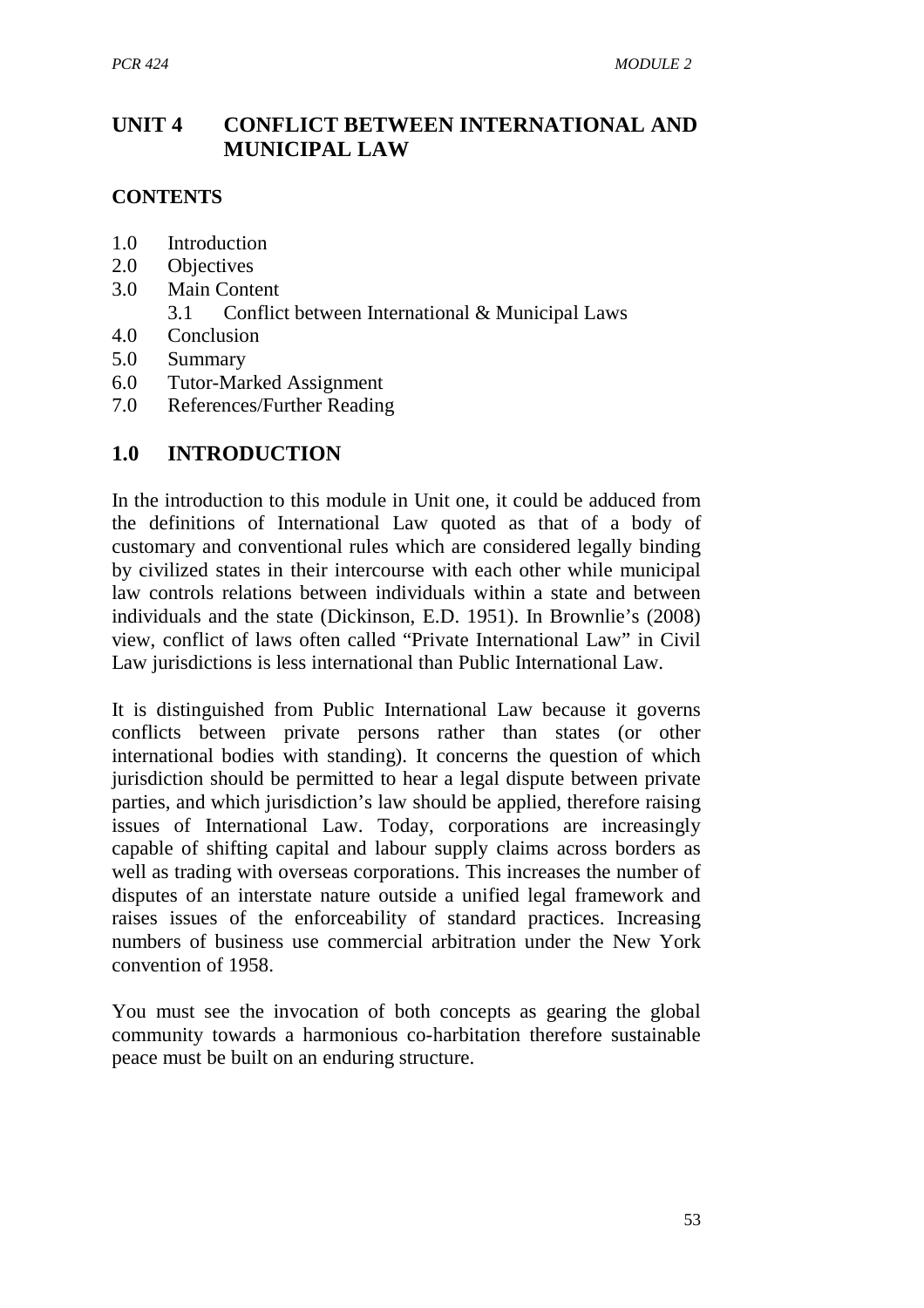### **2.0 OBJECTIVES**

At the end of this unit you, should be able to:

- differenciate between international and municipal law
- describe their judicial functions
- draw from some case studies of some nations that coordinated both to achieve peace and good governance.

## **3.0 MAIN CONTENT**

#### **3.1 Conflict between International & Municipal Laws**

As the nomenclature implies, International Law deals with issues between states while Municipal law is about issues concerning relations between individuals within a state as well as between individuals and the state. While both have identical source, their legislative machineries and judicial processes are quite different. Again, both concepts are usually applied through national courts. Traditional International Law depends on the initiative of the injured party for the enforcement of its judicial outcomes while municipal law, on the other hand, is enforced by a responsible executive unknown to International Law. The extent of the parity mentioned could lead to an ambiguity, if not properly elucidated.

Oppenheim, L. (1955) held that in the event of a conflict between international and municipal law, the national courts neither may nor could apply the law of nations, for "the latter lacks absolutely the power of altering or creating rules of municipal law. On the other hand, Eagleton, C. (1948) insisted that "to admit that International Law is ultimately dependent upon domestic law and courts, or that municipal law, may override International Law, would be to deny International Law outright and no states makes such a denial."

In buttressing his views, Eagleton re-affirmed the supremacy of the International Law, over municipal, just as a federal law takes supremacy over a federating state's law in case of a conflict. He said what enhances morality and what strengthens peace building efforts could be found in some cases where certain countries, after the first World War, deliberately decided to fuse International Law into their municipal law for smooth-running legislative processes. For emphasis, Yakubu (2004) says that in America just as in England customary rules of International Law are administered as part of the law of the land, and acts of the United States congress are construed so as not to conflict therewith although, a latter clear statute will prevail over earlier customary International Law.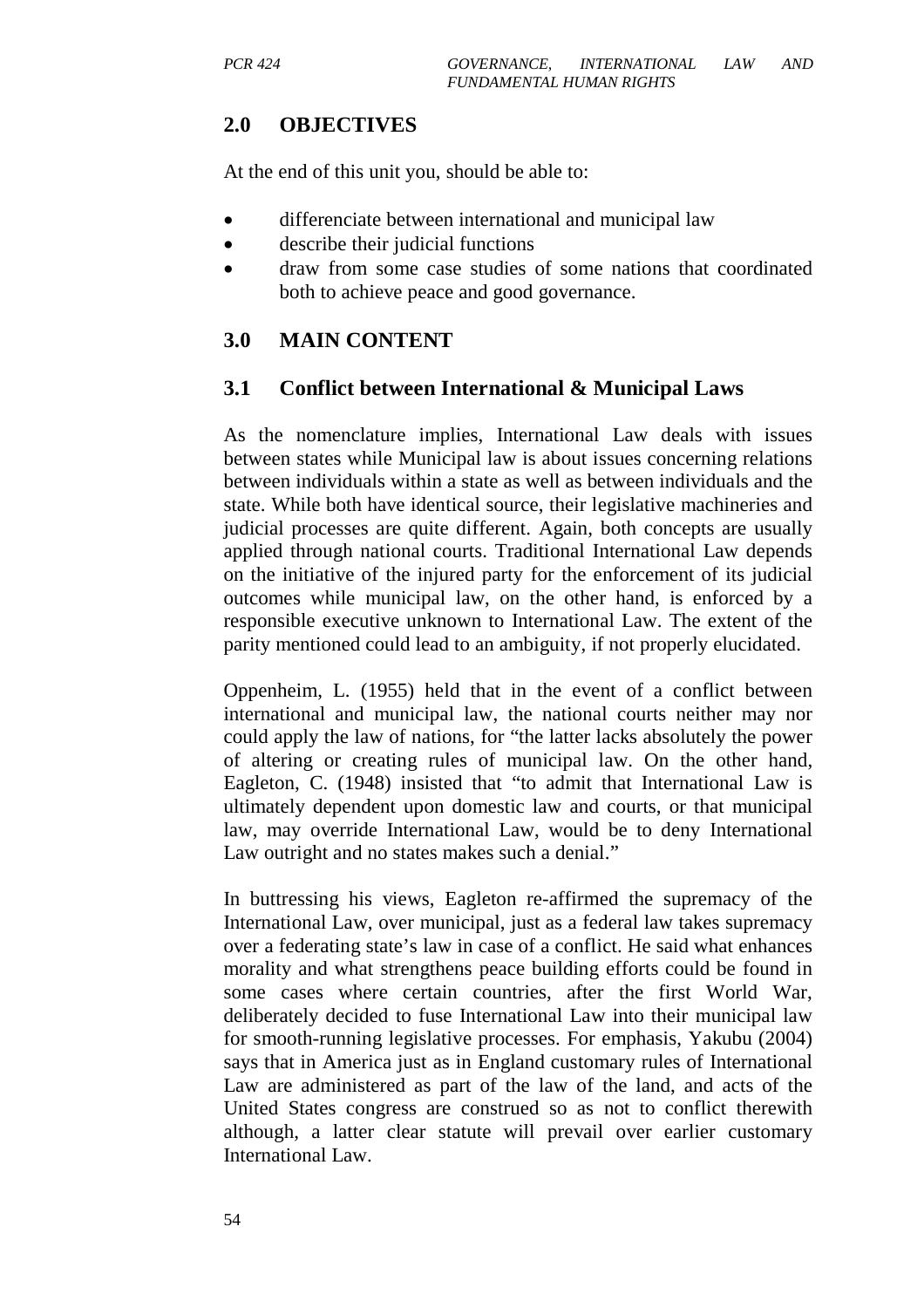In a similar vein, the 1999 constitution of the Federal Republic of Nigeria, Section 12 provides that:

- No treaty between the Federation and any other country shall have the force of law except to the extent to which any such treaty has been enacted into law by the National Assembly;
- The National Assembly may make laws for the Federation or any part thereof with respect to matters not included in the Exclusive legislative list for the purpose of implementing a treaty.

The above provisions are solid examples of the position of an International Law to a municipal law. Where a treaty has been lawfully implemented, it becomes part of the law of the land.

As cited by Yakubu (2004) in the case of **O. Shevire Vs. British Caledonian Airways Ltd. (1990) 7 Nwlr (Part 163) Page 507** it was held that an international treaty like the Warsaw convention in the instant case, is an expression of agreed, compromised principles by the contracting states and is generally autonomous of the municipal laws of contracting states as to its application and construction. It was thus held that any domestic legislation in conflict with the convention is void.

Similarly, in the case of **Aeroflot Vs. Air Cargo Egypt decided by the court of Appeal, Paris on 25/03/86, published by Unidort International**. Institute for the unification of Private Law in Rome, it was held inter alia that:

• *"the provisions of an international treaty, in this case the Warsaw convention, as amended by the Hague Protocol, which has been ratified, prevail over the rules of domestic law when they are incompatible with the latter."* 

The intention of the Warsaw convention is to remove those actions governed by the convention from the uncertainty which would arise were they to be subjected to the various tolling provisions of the laws of the member states.

### **SELF-ASSESSMENT EXERCISE**

Explain in simple terms the difference between International Law and Municipal law.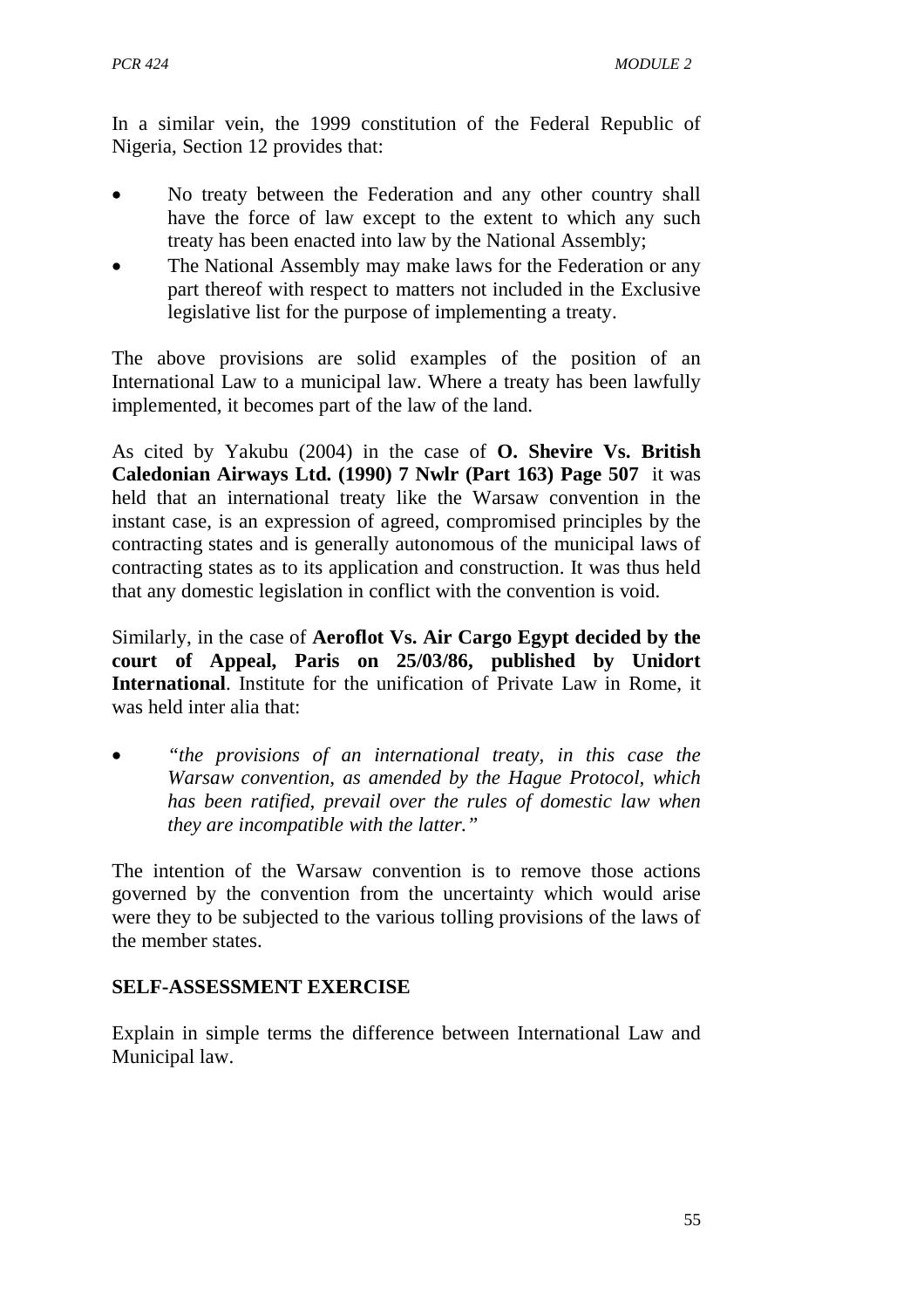### **4.0 CONCLUSION**

Over-emphasis on the concept of sovereignty has often led to the ambiguity and conflict between International Law and municipal law. These differences could be avoided if greater attention is paid to the happy harmonisation of both for societal good always.

#### **5.0 SUMMARY**

This unit has discussed the likelihood of conflict between International Law and Municipal Law. Case studies were also cited while it is stated that both Laws seek the best available co-existence between human beings in the global community.

#### **6.0 TUTOR-MARKED ASSIGNMENT**

- 1. What do you think stunted the growth of democracy in Africa?
- 2. Under what circumstances could International Law be beneficial among states?
- 3. A treaty has no recognition in a state without a concurrent consent of that State's parliament. Discuss
- 4. Give a simple explanation of your understanding the concept of international and municipal laws.

- Dickinson, E.D. (1951). *Law and Peace*. Philadephia: University of Pennysywania Press. *en.wikipedia.org/wiki/International Law*
- Fenwick, C.G. (1965). *International Law*. New York: Appleton Century Crafts.
- Mangone, G. (1963). *The Elements of International Law*, Homewood: Dorsey Press.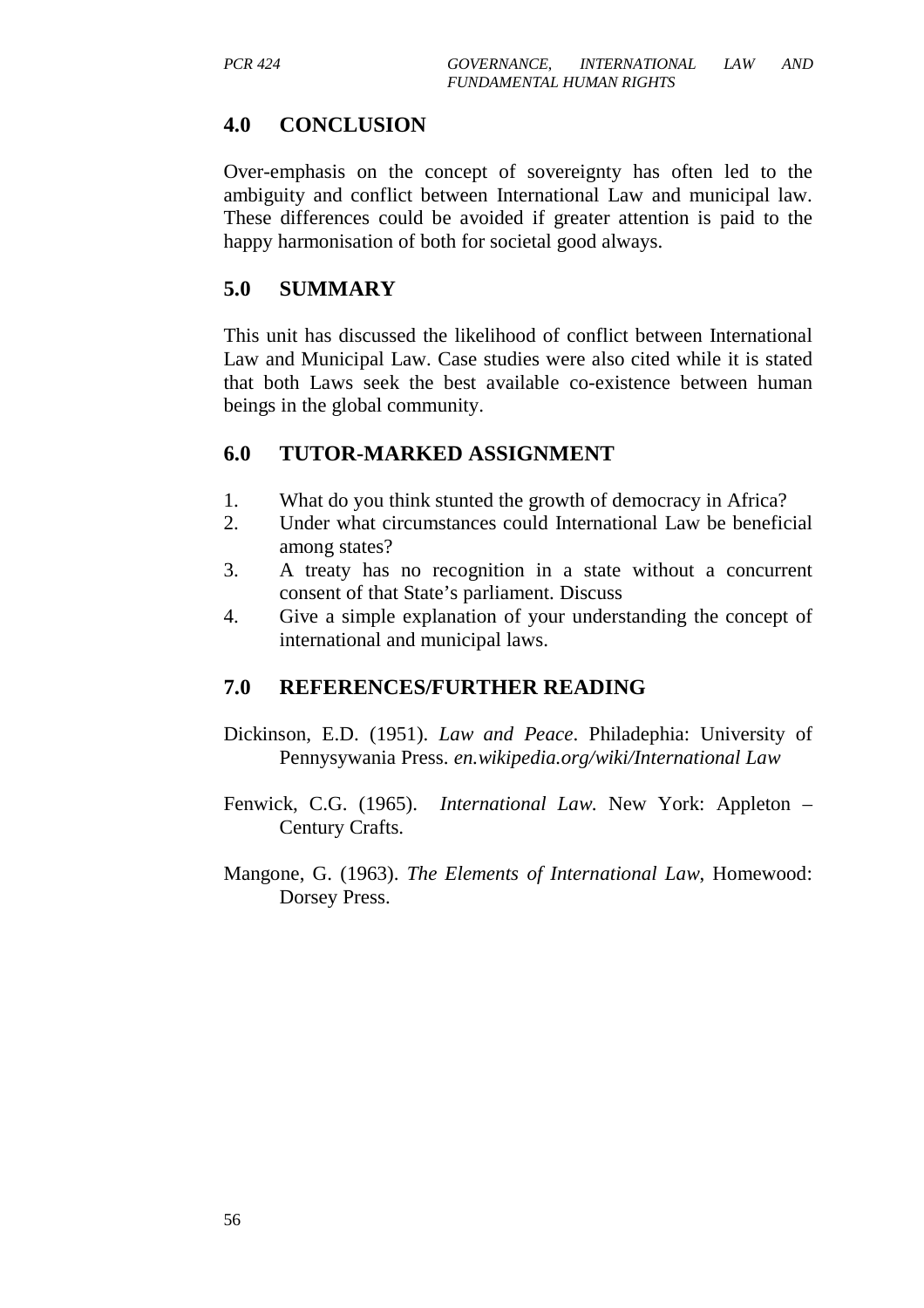### **UNIT 5 THE UNITED NATIONS STRUCTURE AND INTERNATIONAL LAW**

#### **CONTENTS**

- 1.0 Introduction
- 2.0 Objectives
- 3.0 Main Content
	- 3.1 The United Nations Structure and International Law
- 4.0 Conclusion
- 5.0 Summary
- 6.0 Tutor-Marked Assignment
- 7.0 References/Further Reading

### **1.0 INTRODUCTION**

The United Nations has the responsibilities for the maintenance of international peace and security. The contents of Article one of the UN Charter States clearly what is expected of it:

• *"…to take effective collective measures for the prevention and removal of threats to the peace, and for the suppression of acts of aggression or other breaches of the peace, and to bring about by lawful means, and in conformity with the principles of justice and International Law, adjustment or settlement of international disputes or situations which might lead to a breach of the peace."* 

In order to strengthen Article one of the charter, the elaborate details in Articles 33-51 unambiguously explained how to put into effect details of restoring peace with the chief responsibility resting on the Security Council but the General Assembly could also play a very significant role in that field. However, in view of the wide scope of maintaining peace the Security Council is bound to no specific procedure; it is authorised to use any or all of the several indicated ways (33-51) in reaching a settlement or it may device ways on its own – (Palmer and Perkins 2007:326). Evidently, the United Nations has put in place somewhat solid structures for both pre and post conflict peace building but as opined by an Islamic Historiographer Ibin Khaldun, the birth of a state has in it the seed of its destruction. The Security Council has in its composition, checks and balances particularly the veto power which could be used anytime a member's interest is involved or that of its allies or allies. It is this attitude of some structures of the United Nations, which could be ascribed to as being of "national interest", or in line with International Law and which could be distasteful to the other or others is exactly what this unit is looking into.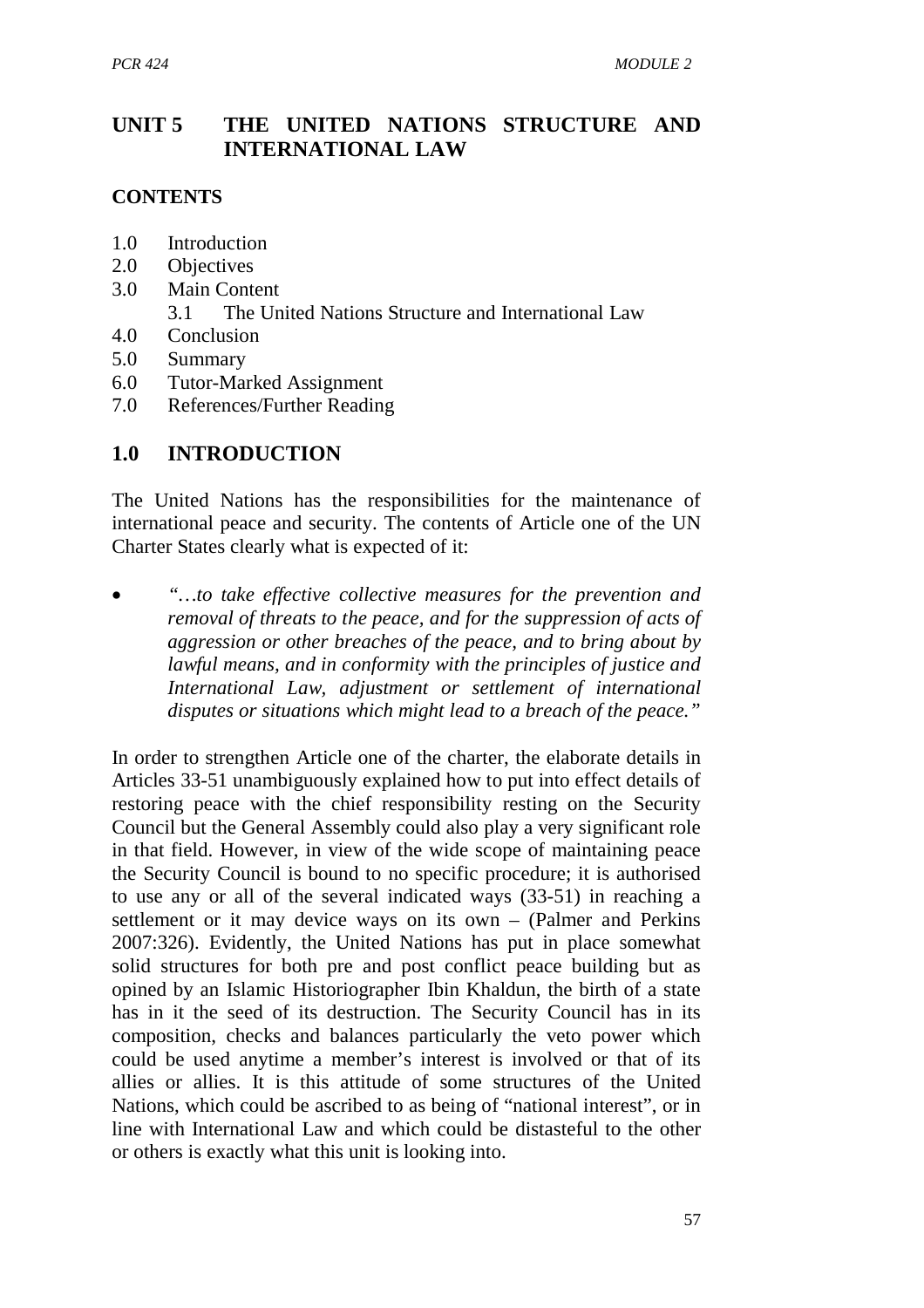### **2.0 OBJECTIVES**

At the end of this unit, you should be able to:

- merge the aims of the United Nations with the activities of some states within the organisation
- explain that irrespective of efforts at establishing a happy society in conformity with the rule of law, there will ever be those seeking for lacuna to enable them foster their national "interest"
- explain the reason why the U.N. cannot wholly succeed unless all the great powers are ready and willing to support its efforts.

# **3.0 MAIN CONTENT**

#### **3.1 The United Nations Structure and International Law**

Since the evolution of formal history writing, the most powerful states have exerted great influence on the rules and values in vogue, which, due to their long usage, have become incorporated into what eventually metamorphorsed into International Law. For instance, Ikenberry (2001) emphasized this issue with the principle of free passage on the open seas which is now formally codified in International Law. He reflected that at a particular period in history, piracy was a lucrative exercise for those belligerent states which were seeking preys and as long as those pirate states found support, they continued. However, that era weakened the resolve of some states, wishing to engage in long-distance trade which they found less profitable, more dangerous and highly unpredictable. It was then resolved that all states should come together to stamp out the practice of piracy, and embrace the concept of freedom of navigation for the good of all. That signaled the coming into being of the concept of freedom of navigation on high seas, and eventually became one of the earliest areas of International Law developed by Hugo Grotius, a Dutch legal Scholar in the  $17<sup>th</sup>$  Century, coinciding with a period the Dutch dominated world trade. This free navigation law benefited the Dutch immensely.

As to be expected, the coming into being of those elements of International Law depended mostly on very long usage of customs, among other things. Besides, its enforcement takes time. Despite the acceptance of free passage for ocean liners, other areas still in the embryonic stages of shipping business were vulnerable to attack. Britain soon became involved in shipping activities, enforced the principle of free seas through the canoons of its worships, and as the world's main trading nation, with the world's most powerful navy, it found herself in a position to define and enforce the rules for the world's oceans.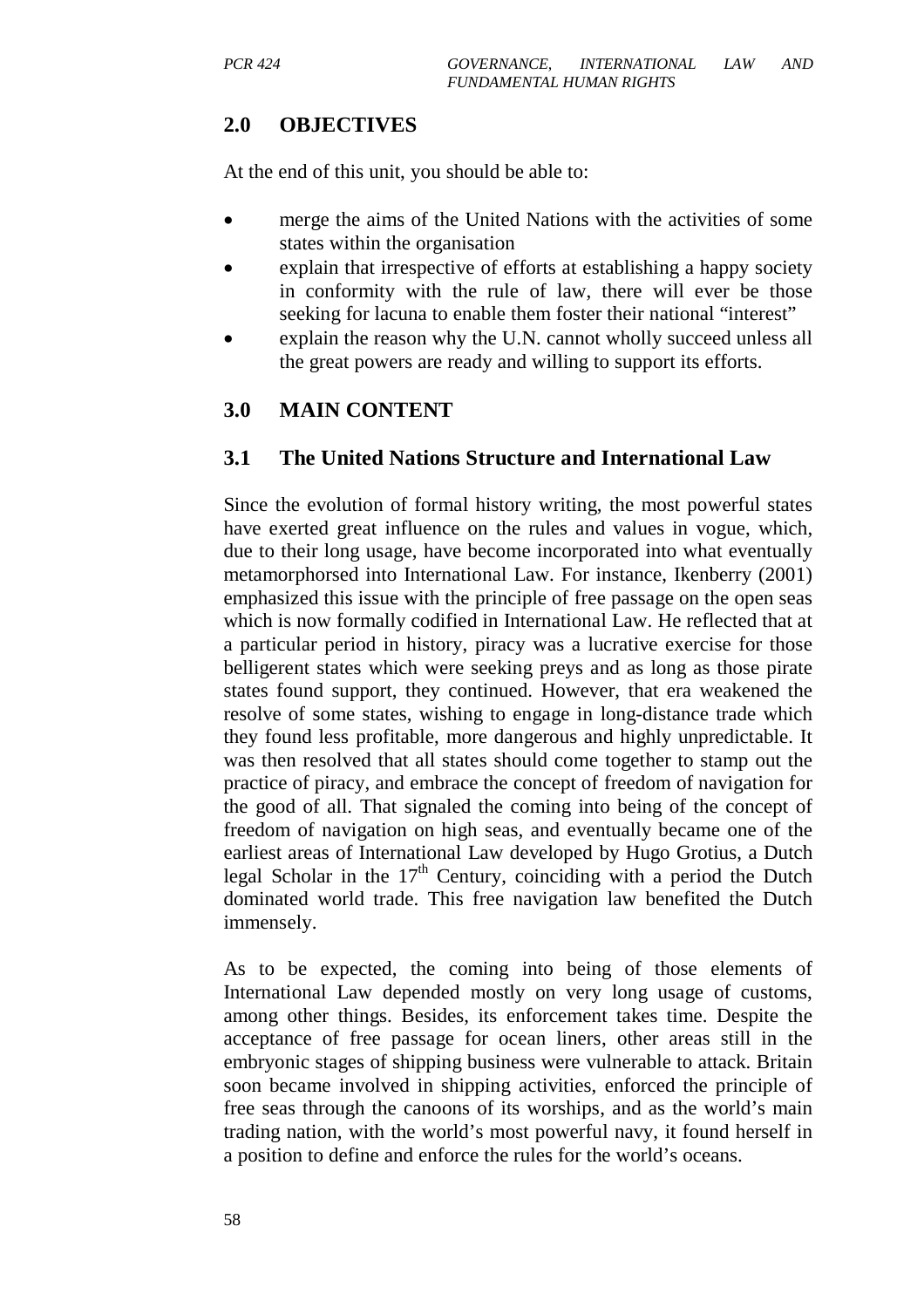You can recollect the war of the invincible Armada between Spain and England in the  $16<sup>th</sup>$  C? It was elaborately discussed by South Gate in the English History (1945) under the heading – Why England Slept. It was a sad era of piracy sponsored, engineered and financed even by Kings, Queens, and Emperors but wisdom and respect for international peace by the multi-powers, then stemmed the situation. It was an era before the creation of the League of Nations.

The advent of the  $20<sup>th</sup>$  C brought about the dependence of the world order on the shoulders of the US and the USSR. The World Community was navigating between the dictates of both and at a particular period; the U.S. was dubbed the "police man" of the world. However, what is indisputable is that the global community is just fraternizing with those rules laid down by the most powerful states without being physically policed. Even though, the International Law lays down steps to take for sustainable peace, the powerful nations influence the interpretation of those rules through the international institutions created by the UN, knowing full well that States have vested some parts of their sovereignty in international institutions and usually work within that framework.

The behavioural patterns of the World Powers since the coming into being of the UN, convinces scholars and students of international relations that they chose when to and when not to obey International Law. Even, the international norms of the pre-and post cold war era were dictated by the world powers in defiance of the International Law and being justified through the lacuna, deliberately inserted in the International Law. The principle of non-interference, the invocation of sovereignty, to justify or defend the action of a state, as well as national interest clause, whichever way, have helped to compel the global community to fall in line.

Further, the emergence of economic downturn, particularly in the underdeveloped nations of the world, has added impetus to the persistent calls for a review of bad governance inherent in Africa. The saving grace for the global community is anchored on the irresistible invocation of the principles of Fundamental Human Rights, which are equally ambivalent, especially, the ouster clauses, in times of an emergency, and which only a government in a state determines.

### **SELF-ASSESSMENT EXERCISE**

The developing states of the global community may remain as perpetual stooges of the developed Nations. Discuss.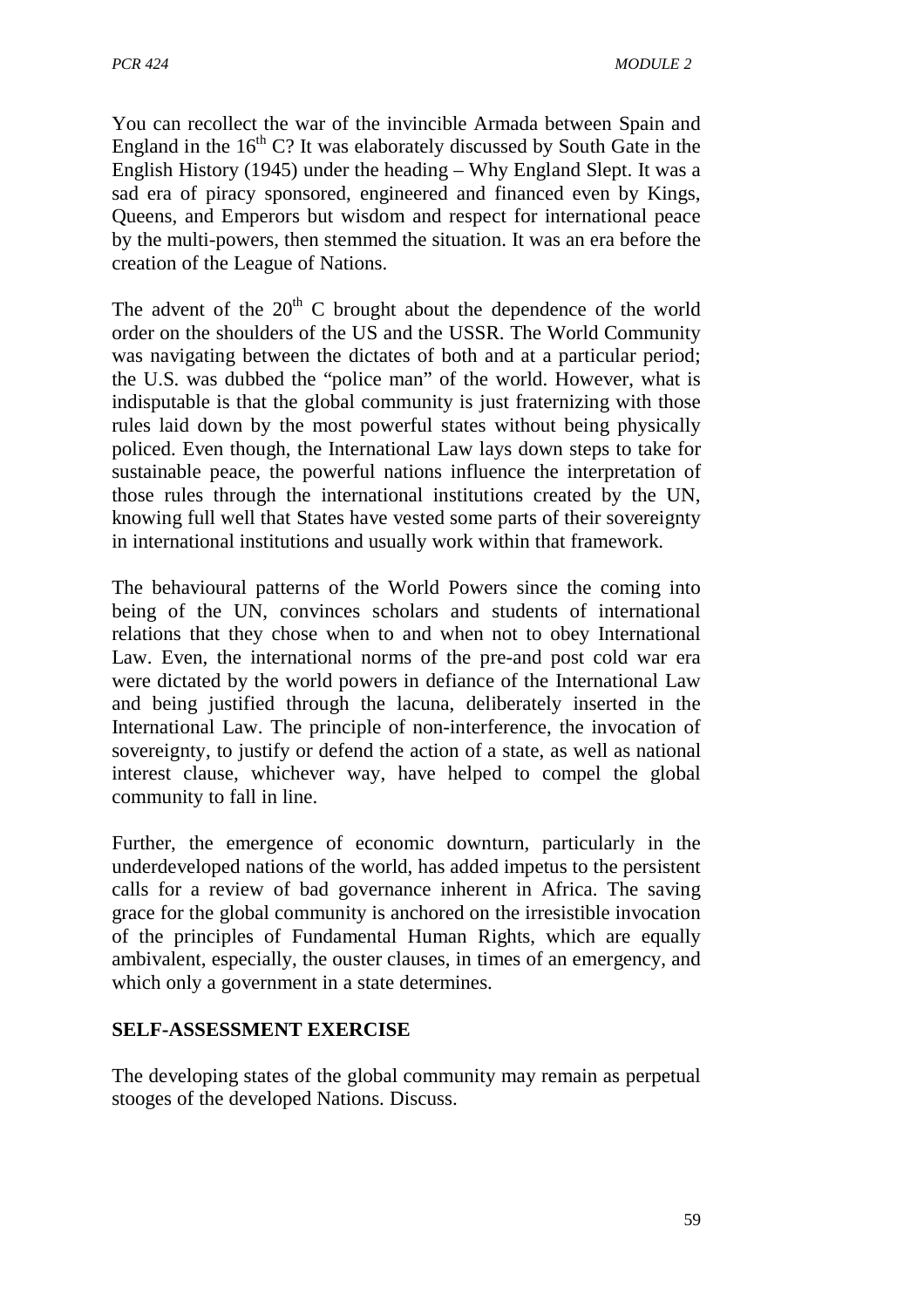### **4.0 CONCLUSION**

It would be unfair to blame the United Nations for the shortcomings at the International arena. It is envisaged that the leaders of the developing countries of the world should sit up to morality, fairplay and justice to absorb those interventions beneficial to the enthronement of progress and good governance in their domains rather than employ the tacts of sovereignty and failed dictates of nationalism which have not advanced the cause of humanity. We should do away with the old assumptions of Dag Hammarskjold (The UN: (1965;27) whose aircraft was bombed in the Congo in 1960s that "the UN only mirrors the world as it really is – its idealism and its baseness its mobility and its savagery" to remain the perpetual barometer to measure the organisation. The African proverb that "as you lay your bed, so you will lie on it", must be upheld.

#### **5.0 SUMMARY**

This unit has discussed the United Nations structure and the possibility of conflict of some of its structures with international Law. Case studies were cited and conclusions drawn.

#### **6.0 TUTOR-MARKED ASSIGNMENT**

- 1. How do you assess the pre and post evolution of the UN in respect with honouring the dictates of international Law?
- 2. The UN should not be blamed for the woes of developing nations. Do you agree?
- 3. The post cold-war era had a lot of adversarial tendencies on the 3<sup>rd</sup> world nations of the world. Discuss.

- Gordenker, L. (1967). *The UN Secretary General and the Maintenance of Peace.* New York: Columbia University Press.
- Khlcox, F.O., & Carl, M.M. (1956). Pr*oposals for Changes in the United Nations*. Washington: The Brookings Institution.
- Russel, R.B. (1964). *United Nations Experience with Military Forces: Political and Legal Aspects*. Washington: The Brookings Institution.
- The UN (1965) "*Prospects Beyond Paralysis*." Time Essay, Time.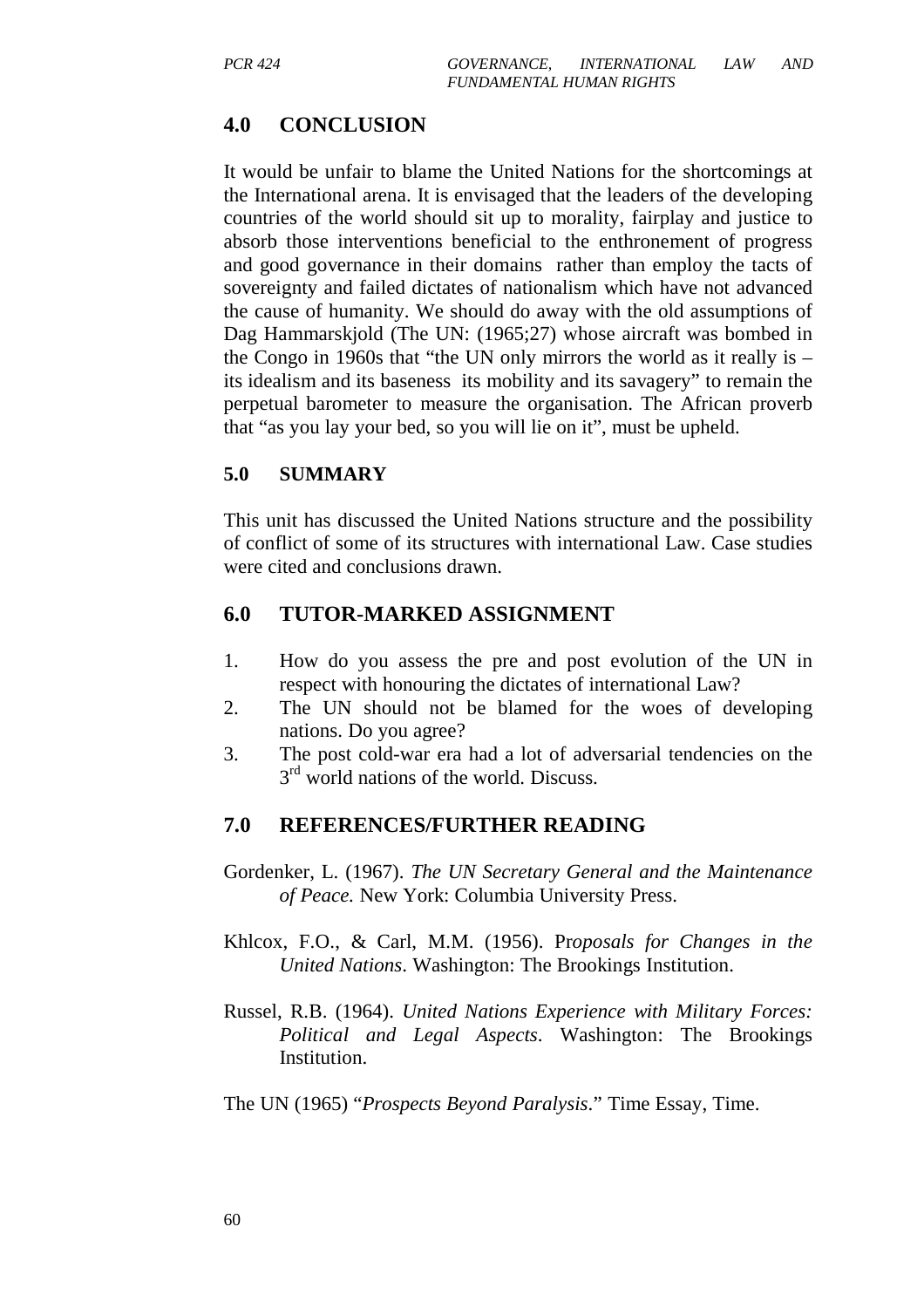# **MODULE 3 FUNDAMENTAL HUMAN RIGHTS**

- Unit 1 Introduction and Origin of Rights
- Unit 2 Rights and Duties of Individuals
- Unit 3 Institutions for Human Rights
- Unit 4 Politics Surrounding Promotion of Rights
- Unit 5 Invocation of the Fundamental Human Rights Principles as a Panacea for Conflict Resolution

# **UNIT 1 INTRODUCTION AND ORIGIN OF RIGHTS**

### **CONTENTS**

- 1.0 Introduction
- 2.0 Objectives
- 3.0 Main Content
	- 3.1 Origin of Rights
- 4.0 Conclusion
- 5.0 Summary
- 6.0 Tutor-Marked Assignment
- 7.0 References /Further Reading

## **1.0 INTRODUCTION**

The idea about the intrinsic worth and dignity of human beings have been developed by many cultures and civilisations in the distant past but ironically the insistence that human beings have rights at all originated from Europeans of the medieval era. Further, the very idea of human rights flies in the face of sovereignty and territorial integrity of states because in their interpretation of its concept sovereignty is said to endow them with the wherewithal to organise or manipulate their state and that none could direct them on how to treat their citizens.

These assumptions have created a big gap between rhetoric and practice when discussing human rights issues.

Jacob (1951) was so incensed about abuses of human rights and fundamental freedoms and submitted that "*in only a few parts of the world are human rights and fundamental freedoms really secure and in large areas they still have little meaning*." He also gave a picture of the scenario of human rights abuses in China, Egypt, South African native, the Latin American Peon and the Russians' Political Prisoners describing them as "demonstrating the contradiction between principle and practice which is the present overwhelming challenge to the United Nations action in the struggle for human rights. (Jacob, P.E. 1951 on *the*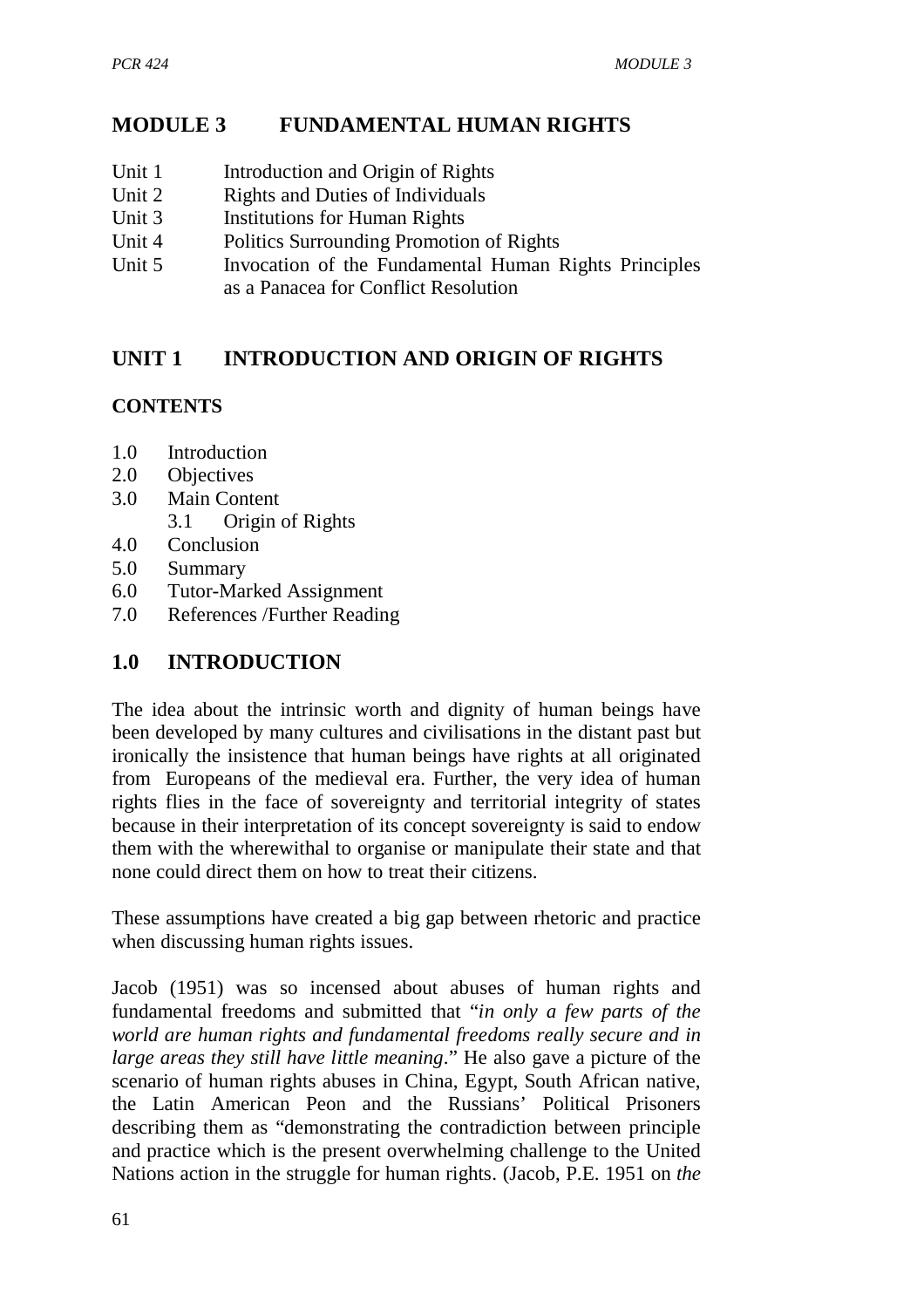*United Nations and the struggle for Human Rights*. Pennsylvania; Schl Jouni.)

As we can no longer take the idea of human rights for granted, the global community is now engulfed in sorting out those impediments likely to serve as its bane to humanity, while promoting rights – social, economic, political and all enabling rights, towards enthronement of good governance.

### **2.0 OBJECTIVES**

At the end of this unit, you should be able to:

- explain the origin of rights
- narrate the difference between natural and legal rights
- explain the desirability of rights as a citizen of state.

### **3.0 MAIN CONTENT**

### **3.1 Origin of Rights**

Human Rights concept emanates from three sources, and these are religion, political and legal philosophy; as well as political revolutions. (Lauren, 2003).

#### **Religion**

A critical examination of the foundation of every religion in the global realm reveals that mortals were created in the image of a higher, Being, and by implication, those mortal beings deserve the respect and dignity due to their creator. I wish to illustrate this with the immortal words of Thomas Jefferson, the writer of America's Bill of Rights, pronouncing American Declaration of independence on July 4, 1776, thus: *that all men are created equal, that they are endowed by their Creator with certain unalienable rights that among these are life, liberty, and the pursuit of happiness*. – (Todd and Curti (166;118). As envisaged, unalienable rights are those rights which cannot be taken away from the people, not by any government, nor even by the people themselves. Fundamental rights are strong enough and indicative of natural rights.

#### **Political and Legal Philosophy**

The idea of natural law and natural rights have for centuries been a combined topical discourse of political and legal philosophy. Many notable philosophers, ranging from Aristotle, John Locke, and Immanuel Kant, including J.J. Rousseau, as well as many political philosophers have all propounded the theory that a natural law exists which all human beings are endowed with, such as right to life, property, liberty,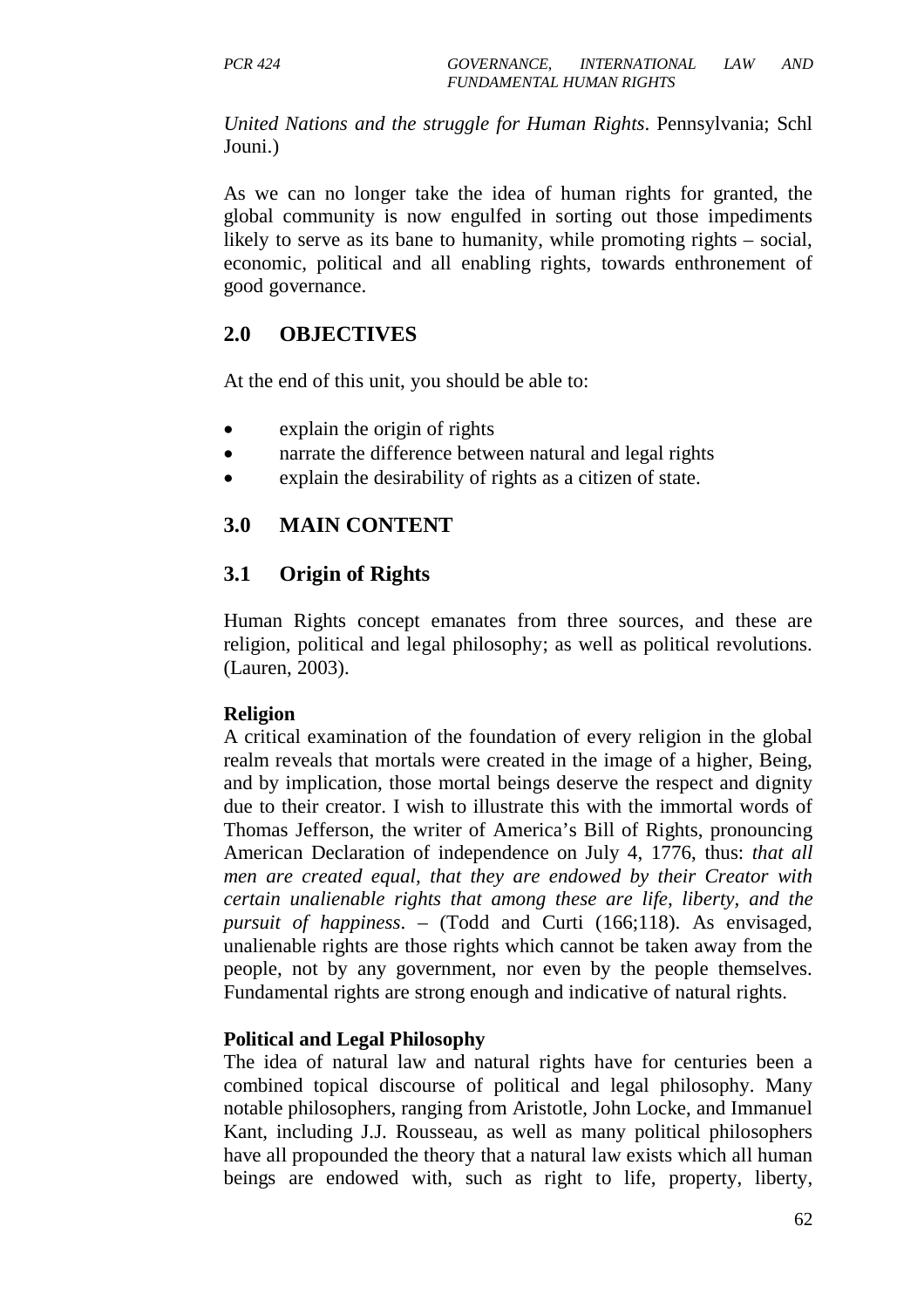happiness which are unquestionable by any authority external to you, but subject to the rule of law.

#### **Political Revolutions**

The American and French political Revolutions in the  $18<sup>th</sup>$  Century transformed the theory of natural law and natural rights into empirical practice. In America, the opportunity for the transformation of human rights theory into practice came on July 4, 1776 when, due to a felt human rights abuses counted against the British imperial power. Thomas Jefferson, leading the American patriots announced the American Declaration of independent, while in France, the overzealousness of the crown and indepth prolonged and unmitigated human rights abuses of those in power compelled the peasants to attack the Bastilles Prison, freed those unjustifiably imprisoned and from there, announced the Declaration of the rights of man and of the citizen, "created the laws that solidified the idea that humans have certain rights, that no state or other individuals can take away." (Haden 2001). Politics and thought in the revolutionary era of the 1790s began gradually to widen the definition of man by equally emphasizing and recognizing the rights of women, and through campaigns against the slave trade, those of non-Europeans, served as the launching pad for the  $19<sup>th</sup>$  C, leading to the globalization process of the post 1945 era.

The three sources have generated reactions from two distinct schools of thought. The first school of thought called relativists are insinuating that two of the sources are Western oriented because, in their analysis, the non-Western Societies equally have different philosophical traditions and could choose to dwell on group or family rights, over individual ones. However, it is gratifying that among those critiques of Western sources are some non-Western individuals who are pointing out that even after the  $18<sup>th</sup>$  C revolutions in Europe and America, rights were still not universal. Women, children and usually non-whites were not assumed to enjoy the same rights as landholding whites, making the very idea of universal rights misleading.

The controversy generated by the above scenario made it difficult to have a universal definition of the concept itself.

The issue of rights is multi-dimensional. However, for an avoidance of tautology, we can subsume them within two broad perspectives; civilpolitical; and economic-social. The Civil-Political rights which incorporate free speech, press freedom, religious freedom and rule of law are usually seen by its antagonists as negative rights while economic - social rights are seen as positive rights. These involve rights to education, food, social security, Health Care and good living condition. They are also seen as rights best to promote the expansion of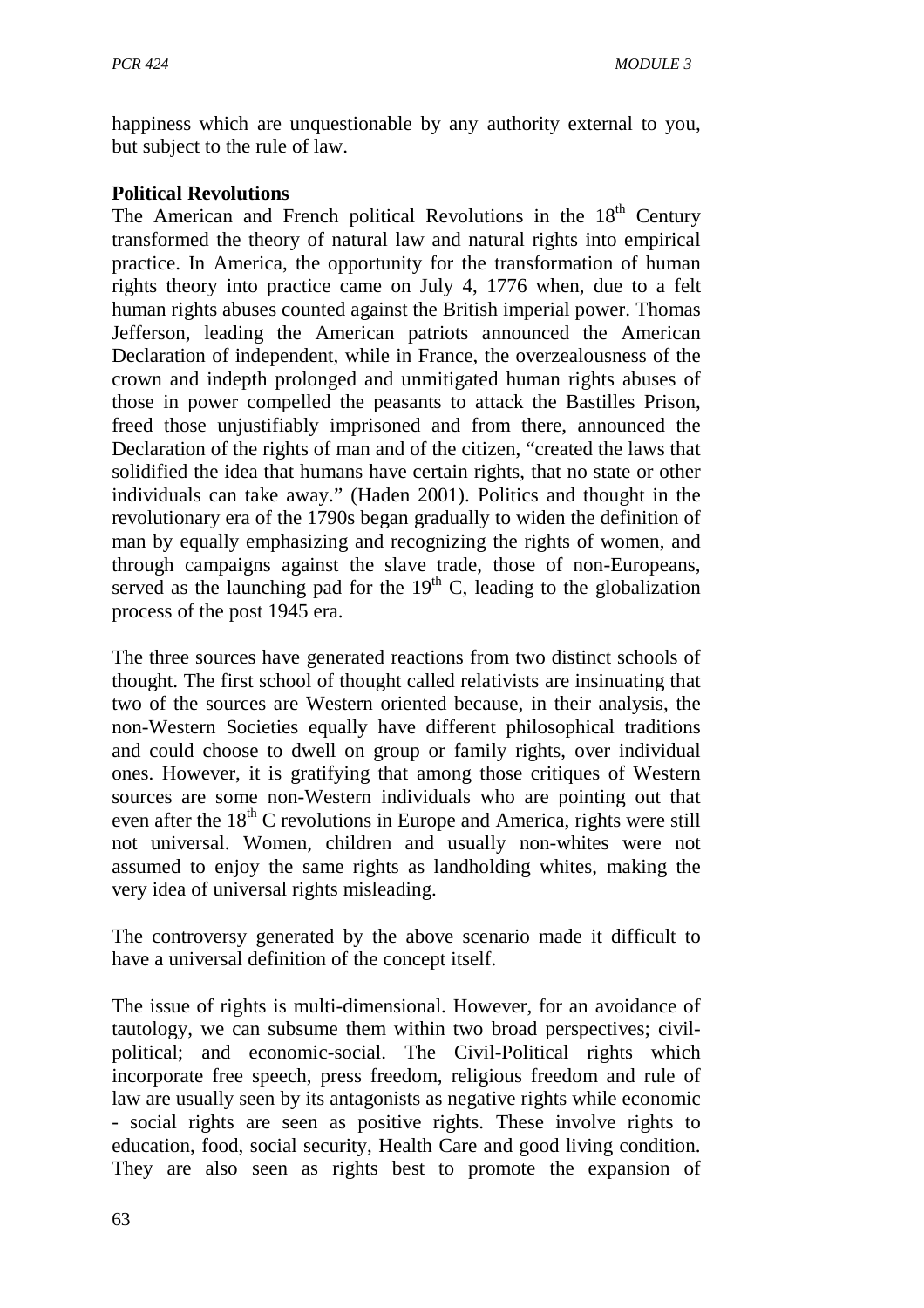governments through elevating the living standard of the people. No state in the global community has any perfect record on any specific type of human right.

#### **SELF-ASSESSMENT EXERCISE**

Could any government be absolutely said to respect human rights of the citizens they govern? Illustrate with a case study.

#### **4.0 CONCLUSION**

The origin of thoughts about rights could be traced to the medieval political and intellectual life, the doctrine of natural law and the political practice of extracting charters of liberties.

#### **5.0 SUMMARY**

This unit has discussed the origin of human rights, and the views of those for and against the sources.

#### **6.0 TUTOR-MARKED ASSIGNMENT**

- 1. Compare and contrast the three sources of human rights taking into account the views of Pro West and Pro East.
- 2. The political revolution of the  $18<sup>th</sup>$  C. aided the practical expression of fundamental human rights. Discuss.
- 3. Why will Thomas Jefferson's name remain evergreen in American history?"

- Forsythe, D. (2000). *Human Rights in International Relations*. Cambridge: Cambridge University Press.
- Hayden, P. (2001). *The Philosophy of Human Right.* Paragon: Visions Seen.
- Lauren, P.G. (2003). *The Evolution of International Human Rights*. Pennsylvania: Visions seen.
- Morsink, J. (1999). *The Universal Declaration of Human Rights*; Pennsylvania: Intent.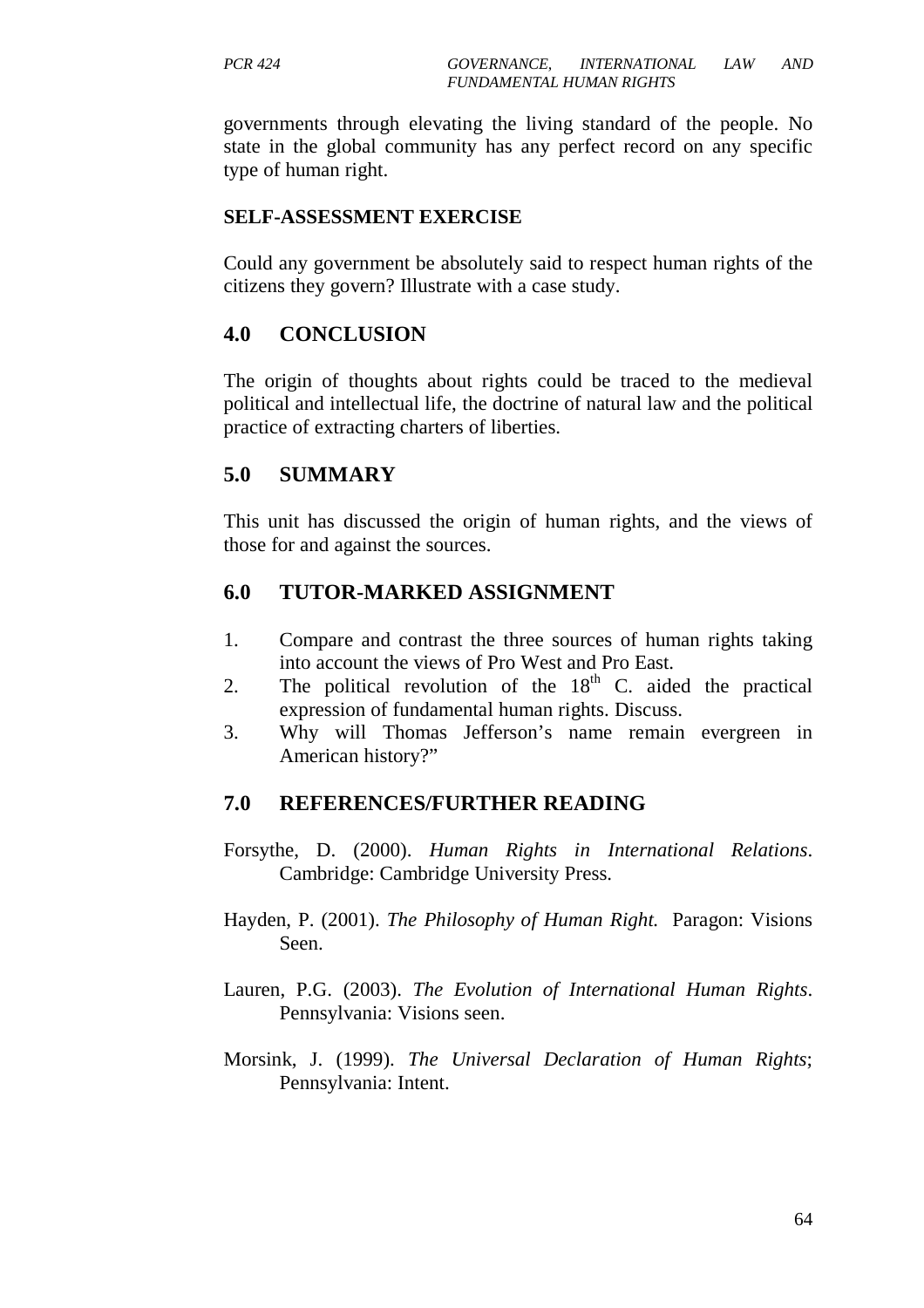# **UNIT 2 RIGHTS AND DUTIES OF INDIVIDUALS**

## **CONTENTS**

- 1.0 Introduction
- 2.0 Objectives
- 3.0 Main Content
	- 3.1 Rights and Duties of Individuals
- 4.0 Conclusion
- 5.0 Summary
- 6.0 Tutor-Marked Assignment
- 7.0 References/Further Reading

# **1.0 INTRODUCTION**

The dimension of human rights perspectives is predicated on various experiences of both immigrants and emigrants in their respective countries of abode. These inevitably leads to the credibility or otherwise of any particular state necessitating claims and counter claims by the parties involved in human rights disputes. This unit is going to touch briefly on some conflicting human rights issues.

# **2.0 OBJECTIVES**

At the end of this unit, you should be able to:

- explain those rights claimed by individuals against a government
- describe women rights movement
- describe the issues regarding the people's rights.

# **3.0 MAIN CONTENT**

# **3.1 Rights and Duties of Individuals**

The embryonic stage of claims and counter claims of human rights conflicts are often situated in allegations that a particular government or some governments are depriving some or a group of individuals their legitimate rights. As expected, the accusers will rely on certain provisions of the law, either in their own country, or bend to the international statute in buttressing their claim.

Empirically, allegations and counter-allegations are more often than not, accompanied with sentiments, emotions, half truths, or plain exaggeration. Some governments are sentenced in the people's court for what they call "Lack of statutory duty of care".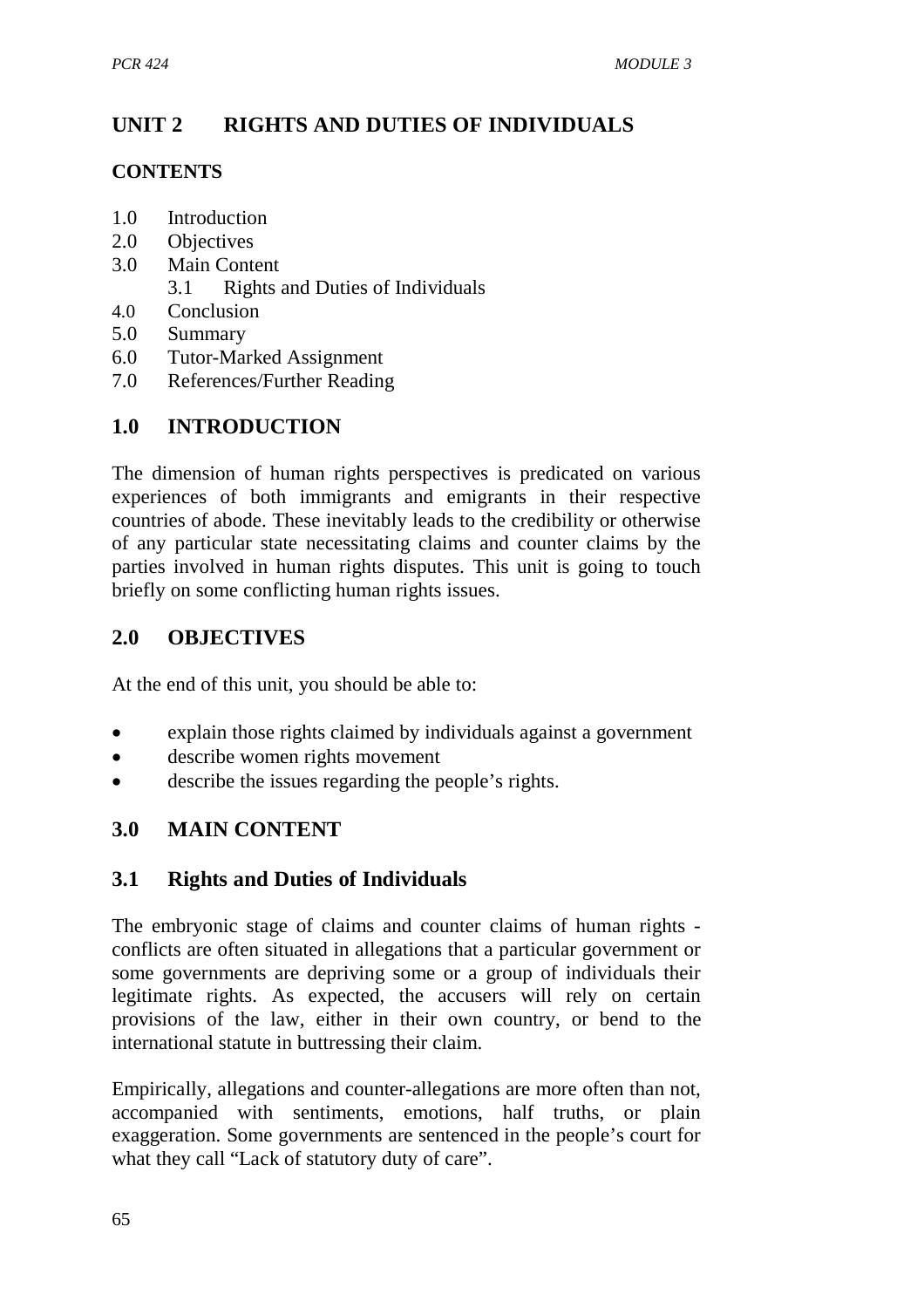However, two predominant issues are usually involved when a government is accused of violating an individual's rights. The first is that the claims by the accused maybe factual while the other is that the government's action or inaction is deemed legally or morally wrong. The above assertions are products of an enlightened society because it is when people know what their rights are that they re-act when any action violates it.

From the foregoing, if an individual has rights and priviledge he or she should not forget their accompanying duties to the society as well.

For example, Human Rights Advocates are normally at their best when arguing cases relating to human rights abuses and in so doing, they normally separate the grains from the chaffs. They will ensure that an individual who claims to have his rights abused is not himself abusing the right of others. This is because an individual's access to certain rights should not, in the process, infringe on the rights of others, much as it must not derail established societal values. On many occasions, as a way out of any dirty mess, a government may find itself; their defence is often in the pretext of protecting and maximizing the overall well-being of the majority in the face of a recalcitrant few.

For the purpose of this unit, Article 4 of the international Covenant of Civil and Political Rights, ratified by more than a hundred countries emphasized rights of individuals against arbitrary government power, equal protection of the laws, and citizens rights of the laws, and citizen rights of participation in the polity. Brown (2000; 76). (ICCPR) adopted in Resolution 2200 (xxi) of the UN General Assembly (1966).

What must be underlined always and which all citizens of the global community must adhere to is the strict observance of the rule of law, in consonance with liberal democratic tenets in order to usher in the prospects of good governance.

#### **Private Rights**

Many repressive regimes have repelled the involvement of third parties on the pretext of non-interference with the affairs of their states as contained in orthodox treates enshrined in International Law. However, the globalization of world politics is moving toward a conflicting level with that clause. As long as there is a growing international mobility of people, and information, the norms of interpersonal behaviour may witness a transformation by way of doing away with primitive norms in a civilized society and community of nations. Most of these norms are being retained in defence of modern civilization which, with time, and with interaction with other societies, will transform and not undermine our rights. What cannot be ruled out is that the principle of non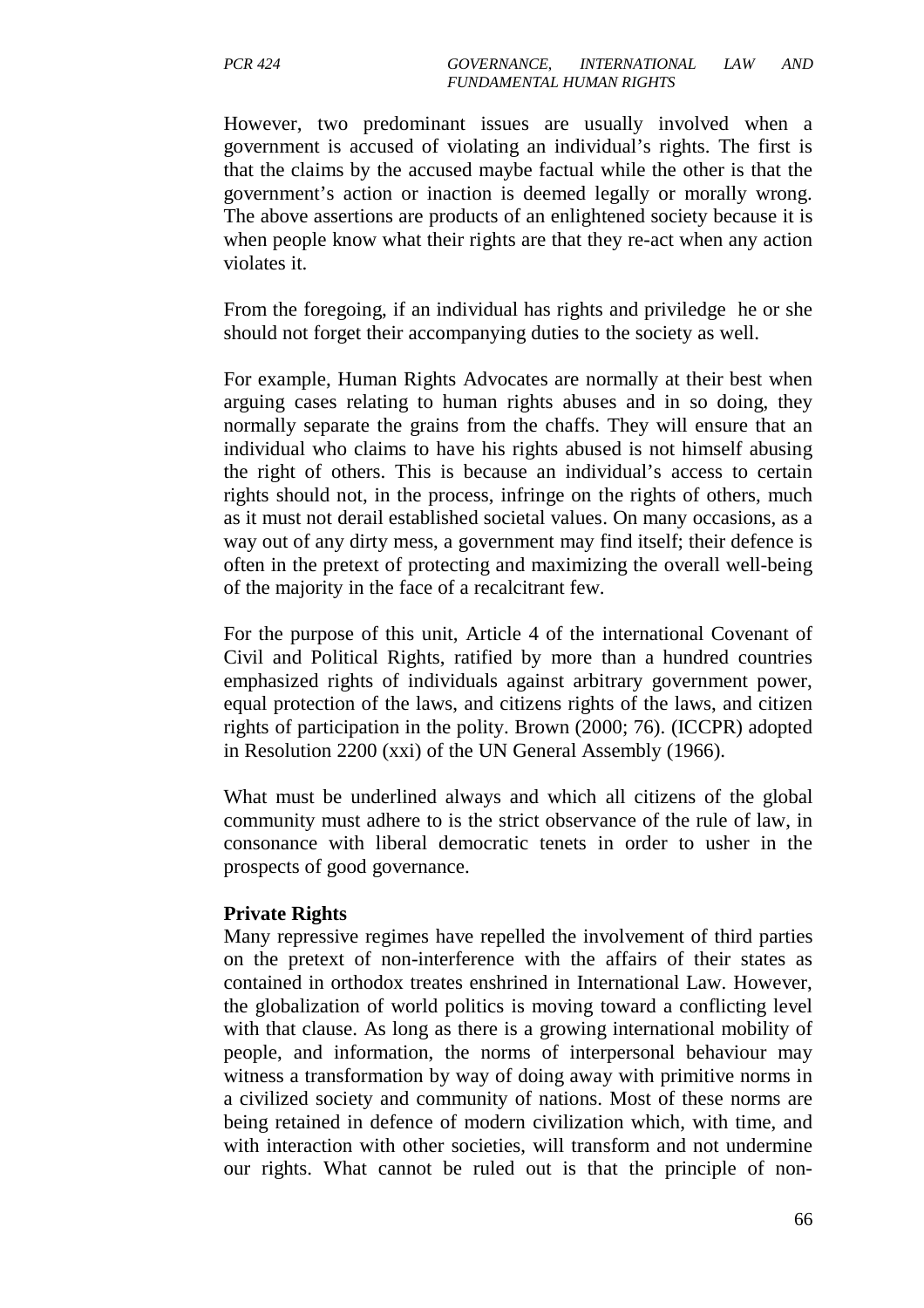interference is faced with challenges at both national and international levels.

#### **Women Rights**

The campaign of gender equality has reached a unversal level which can no longer be ignored. The Women's Rights groups have been uncomfortable with what they perceive to be inequality of privileges, amenities and power of women in comparison to men. For this mission, the groups have been organizing seminars and fora on a transnational basis to drum up support for that cause. The groups are not just appealing to governments and other organisations identified or perceived to be discriminating against women, but have carried their campaign to embrace social or cultural patterns, peculiars to certain communities. The Women Right Groups activities were corroborated by the actions of some feminists as well as many human rights advocates on the ground that while it is obligatory for the government, never to embark on any exercise that could undermine the rights of women, the government should also move ahead to prevent private groups and any individual to embark on any action derogatory or injuries to women.

Some of these vices condemned include wife battering, ritual genital cutting, prostitution, sexual harassment, rape, veiling exclusion of women from certain professions, and kinds of education, among others. A great protagonist of The Women's Rights is Hillary Rodham Clinton who delivered a powerful speech when attending the 1995 Beijin Conference titled:

• *"Women's rights are human rights".* (Brown 2000; 27).

However, much as there are indications that Women's Rights Movement must be, and have been supported, sustained and transformed, the cultural implications in various communities remain an explosive matter.

#### **SELF-ASSESSMENT EXERCISE**

Is the right of an individual absolute?

# **4.0 CONCLUSION**

Whatever state or non-state actors could say or whatever scholars may espouse on the Rights issues relies on the strength of the popular support for Universal Human rights.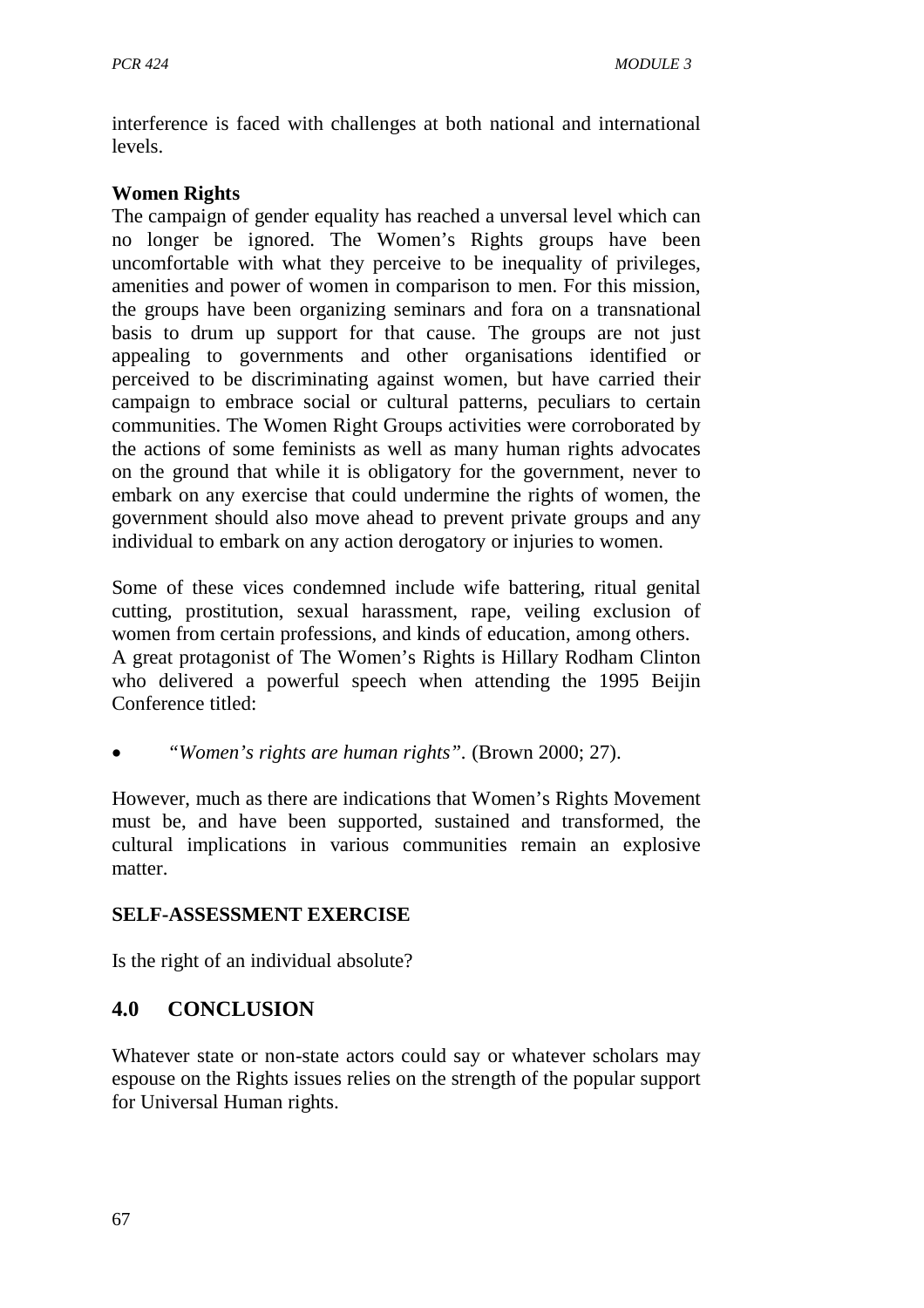### **5.0 SUMMARY**

This unit discussed individual's rights and his/her duties to the government. Further, issues regarding private rights usually hidden under the pretext of domestic purview of a state within the global society as well as Women's Rights Movement were discussed.

#### **6.0 TUTOR-MARKED ASSIGNMENT**

- 1. Are advocates of human rights necessarily cultural imperialists?
- 2. Is there a distinctive feminist approach to human rights?
- 3. Does a right always involve a correlative duty?

- Alston, P. (1992). The United Nations and Human Rights: A critical Appraisal. Oxford: Oxford Uni. Press.
- Brown, S. (2000). Human Rights in World Politics. New York: Longman.
- Donnelly, J. (1998). International Human Rights. Boulder: West view Press.
- Forsythe, D. P. (1989). Human Rights and World Politics. Lincoln: University of Nebraska Press.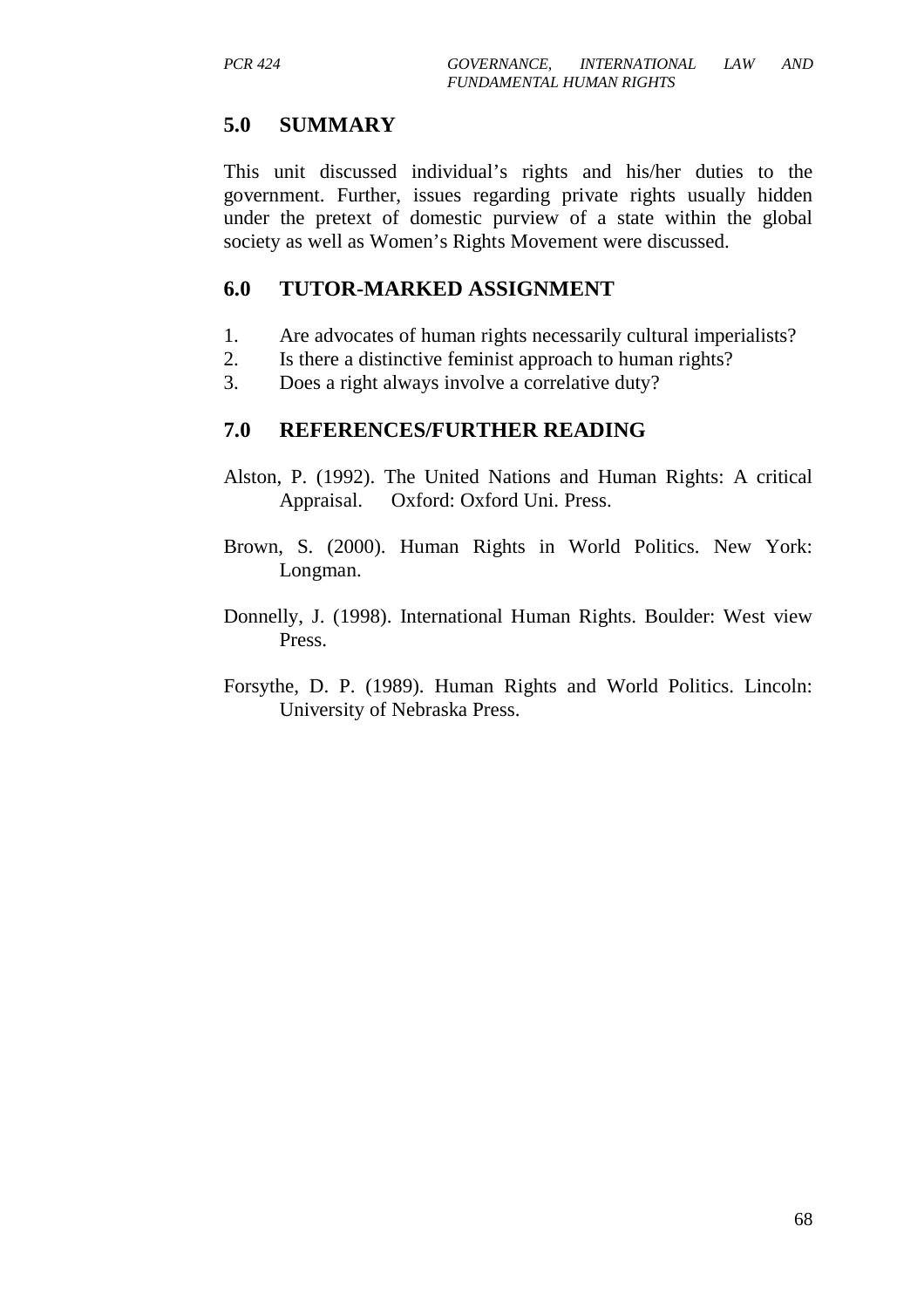# **UNIT 3 INSTITUTIONS FOR HUMAN RIGHTS**

#### **CONTENTS**

- 1.0 Introduction
- 2.0 Objectives
- 3.0 Main Content
	- 3.1 Institutions for Human Rights
	- 3.2 Challenges posed by Universalism of the Concept
- 4.0 Conclusion
- 5.0 Summary
- 6.0 Tutor-Marked Assignment
- 7.0 References /Further Reading

## **1.0 INTRODUCTION**

After a rancorous verbal exchange between the Western and Eastern Leaders at series of meetings within the UN Commission on Human Rights, headed by Mrs. Roosevelt the merging of the West and Soviet concepts of fundamental human freedoms emerged under a new name called "Universal Declaration of Human Rights. This declaration, which serves as a common standard for all peoples and all nations is the first in history. The declaration is merely a statement of principles not a legally binding instrument but has become one of the best known international documents. Irrespective of its shortcoming or ambiguity, it radiates hope for all mankind despite its being honoured more in ambivalence than in being upheld.

### **2.0 OBJECTIVES**

At the end of this unit, you should be able to:

- determine those human rights indices for making life worthwhile for individuals
- recognise the efforts of the IGOS and NGOS in putting recalcitrant regimes in check
- relate any of the listed Human Right prerequisites to some case studies in your country.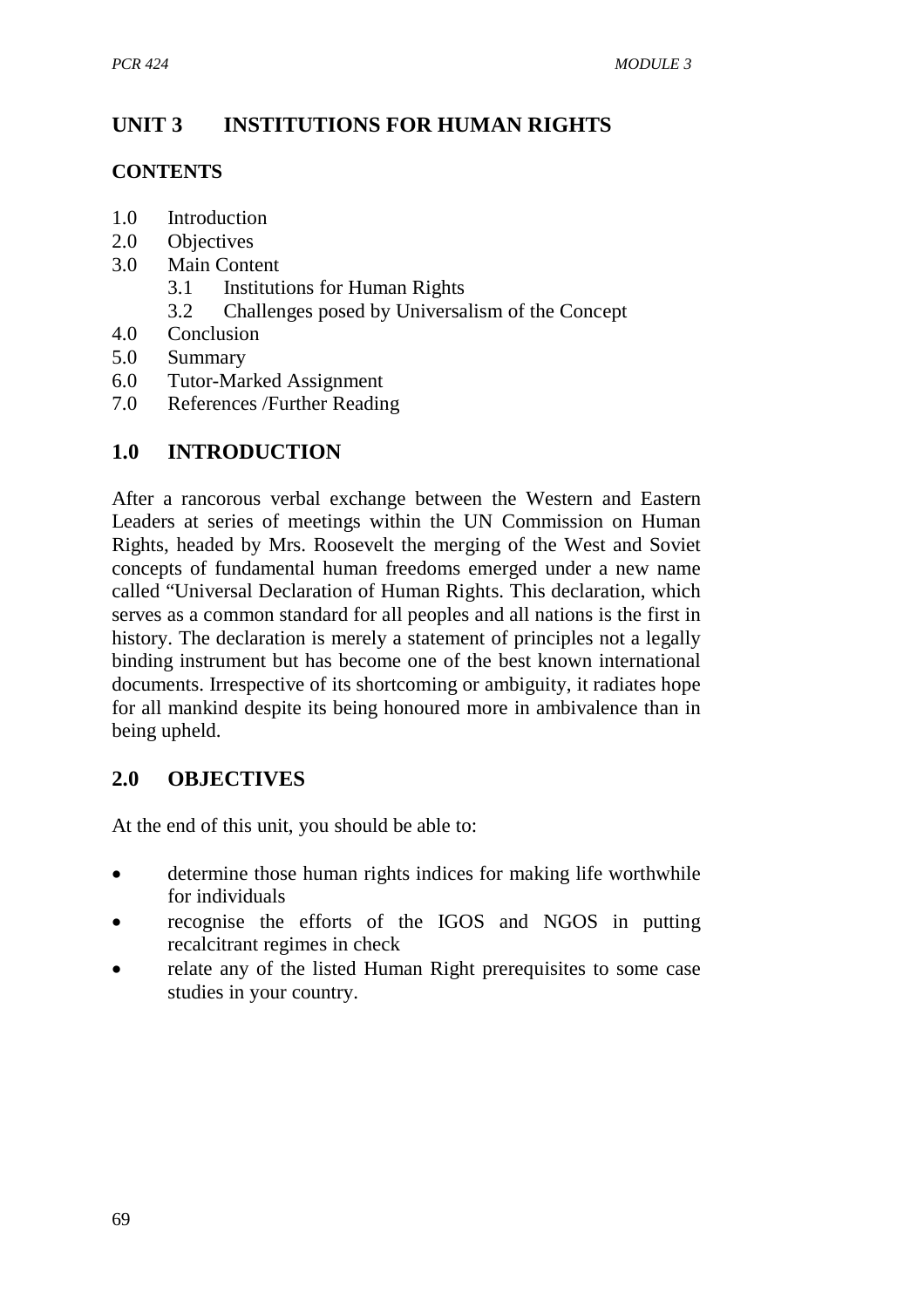## **3.0 MAIN CONTENT**

#### **3.1 Institutions for Human Rights**

As contained in the introduction to Unit 1 of this module, it was rarely conceivable that human beings have any right at all but the demand for rights emanated from the unbearable and inhuman treatment often meted out by despotic kings and Emperors before the advent of the medieval era. Denial of rights and inflicting of undeserved punishment was considered a desirable issue without which the might of the king, might be unknown. The invocation of the Divine Right of Kings, tempered with the ascendancy of Kings from the House of Tudor, were classical examples, coupled with the now famous Magna Carta principle.

The end of the World War II brought several improvements to mankind as the invocation of modern day recognition of Fundamental Human Rights has its root in the United Nations Structure put on ground in 1945. The core international document concerning human rights, according to Morsink (1999) was adopted in 1948, called, the Universal Declaration of Human Rights. This adoption opened the gate for global norms regarding how governments should behave, not only to their citizens, but to the foreigners as well. This created a strong awareness that violation of norm is against international order and frowned at, by the international community. That declaration specifically chronicled the view that all human beings are born free and equal, without regard to race, sex, language, religion, political affirmation or the status of the territory in which they were born. Issues like political and religious freedom, freedom of economic activities and many more, subject to the rule of law, were emphasized. As a further step towards guarantying and emphasizing the sanctity of human rights, several other accompanying treaties binding states, and which states did sign, followed. Basically, two key treaties encompassed all the other treaties and these two major ones, under which umbrella others spring are: the international covenant on civil and political rights, and the international covenant on economic, social, and cultural rights which came into force in 1976. the universal Declaration of Human Rights, (often abbreviated to UDHR), together with the aforesaid two covenants are often called the International Bill of Human Rights. According to Nowak (2008), and buttressed by Simmons (2009), there are other treaties dealing with issues considered vulnerable by the international community. Some of these include the international convention on the elimination of all forms of racial discrimination enacted in 1969, banning discrimination against individuals based on race, ethnicity, religion, or national origin, the convention on the elimination of all forms of discrimination against women, (CEDAN) which came into force in 1981 as well as the convention against torture (CAT), effective since 1987 banning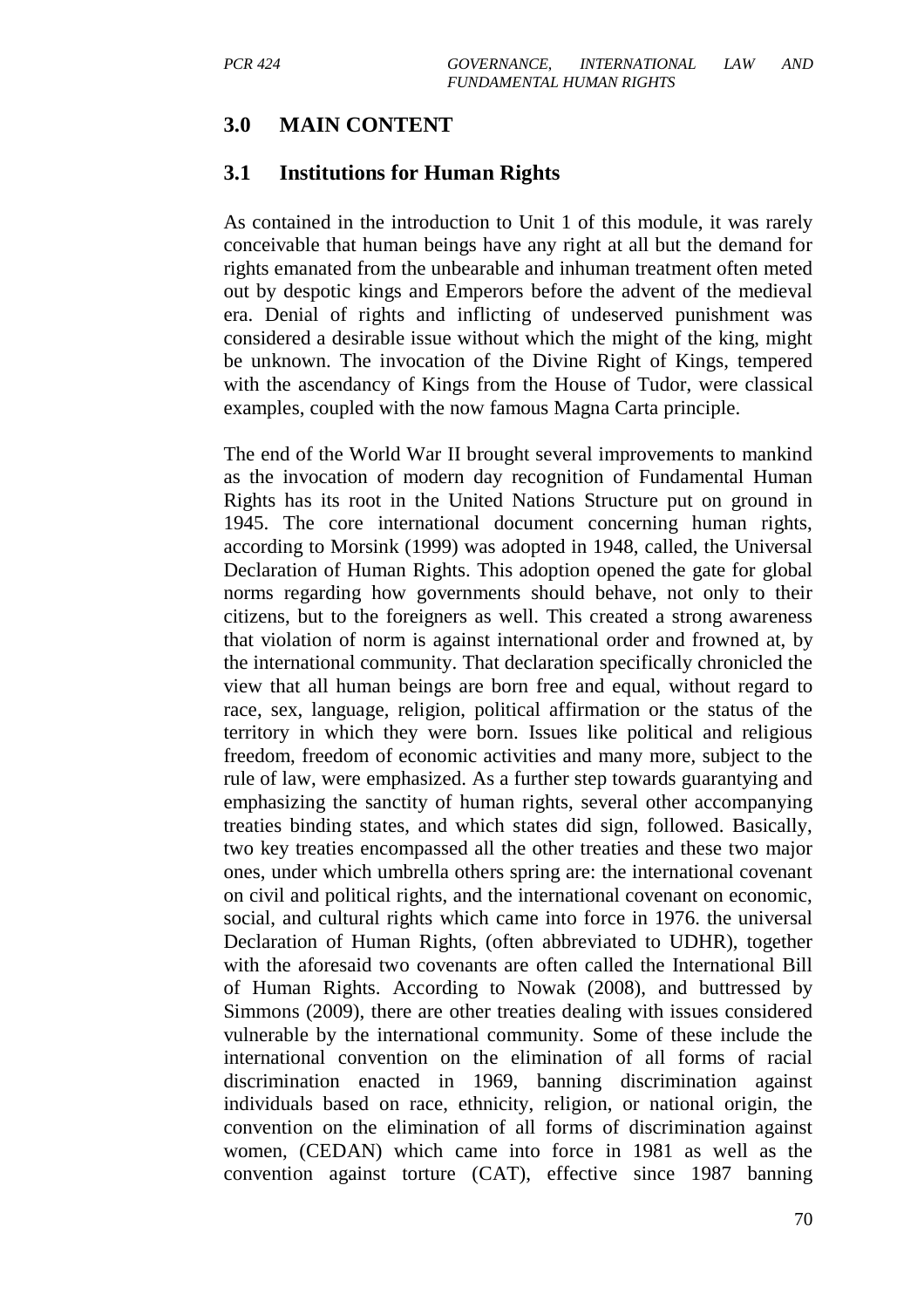dehumanizing, degrading, and inhuman treatment of individuals, even in war. Equally put in place for the citizens human rights are the Convention on the Rights of the Child (CRC) in 1990 which promoted children's health, education, & physical wellbeing and the recent UN treaty called the International Convention on the protection of the rights of all migrant Workers and members of their families (CMW) which came into force in 2003, serving to protect the political, labour and social rights of millions of migrant workers across the globe. Although, the UN is the precursor of the promotion of human rights, many international organisations are also emulating the UN example and among these are the European Union, the Council of Europe and the European Court of Human Rights. Equally on ground for the protection of human rights is the Inter-America Court of \Human Rights in Latin-America, while the African Union is not left out through the establishment of the African Human Rights Commission. The nongovernment organisations also play significant roles, particularly in areas where authoritarian regimes are denying their citizens political rights, engaging in wanton execution, torture, and imprisonment of perceived political opponents. The most outstanding of the NGOs is Amnesty International, a global outfit monitoring and rectifying glaring human rights abuses. Others in this category include Human Rights watch, more regional in outlook and in conjunction, with other NGOs serve as a forum of information to the UN for the promotion of human rights.

Naturally, any state unwilling to recount from human rights abuses could be sanctioned but doing so will also affect adversely those being protected. It is considered that a combination of pressure and publicity, which entail crying aloud about the misdemeanor of a regime to the outside world, could compel obedience.

s opined by Evans, (2008),…. International norms have increasingly shifted against sovereignty and towards protecting endangered civilians. A major summit of world leaders in 2005 established the concept of the responsibility to protect, which holds that governments worldwide must act to save civilians form genocide or crimes against humanity perpetrated or allowed by their own governments. Correspondingly, individuals must always obey the laws of the lands and do nothing to obstruct the wheel of progress of their states, with a flashback to the global community, in order to justify the efforts of the UN and its agencies as well as other NGOs spearheading the fight against human rights abuse.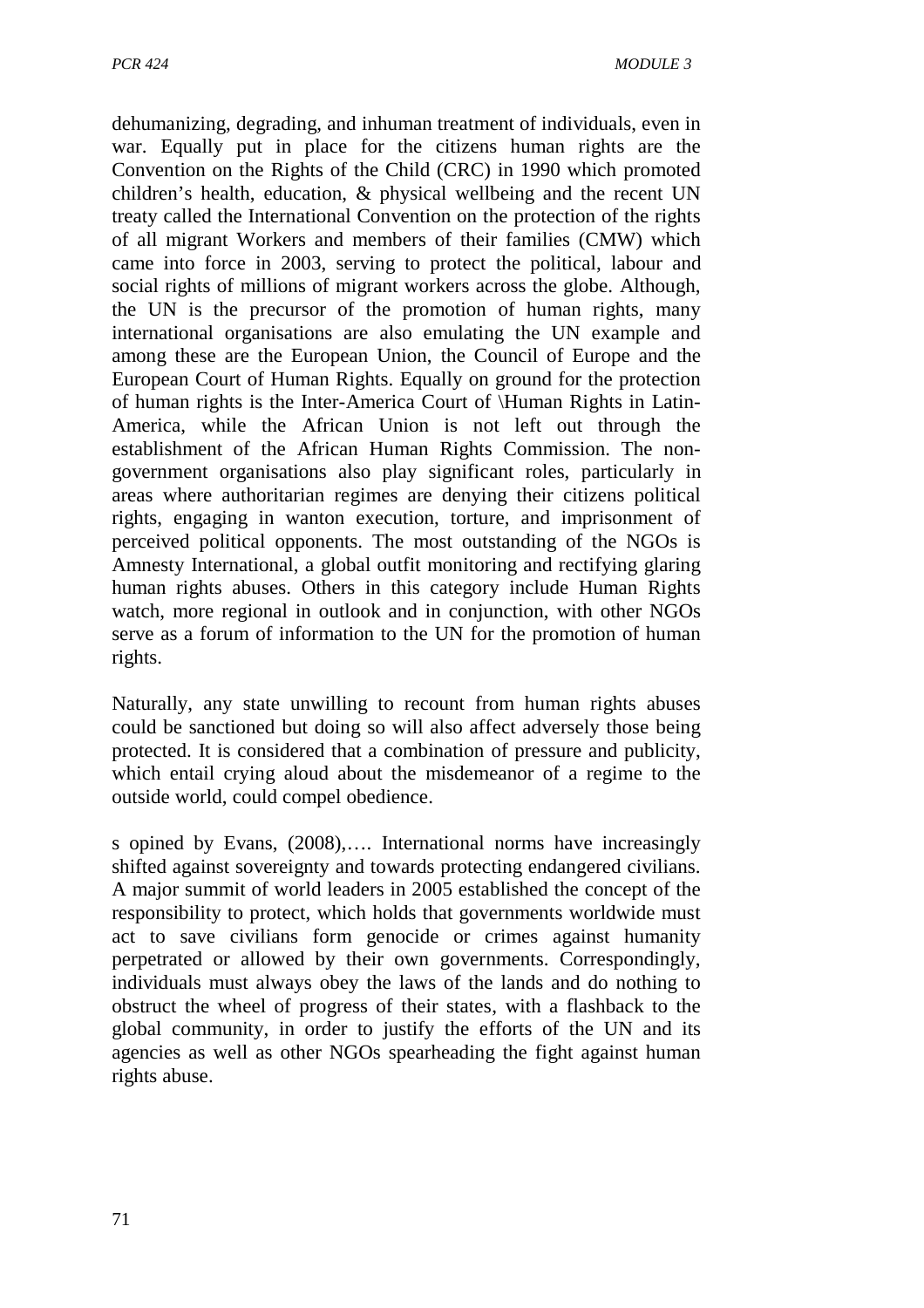#### **SELF-ASSESSMENT EXERCISE**

How do you assess the human rights activities of your own government?

#### **3.2 Challenges Posed by the Universalisation of Human right Concept**

The idea of human rights, implicitly translate to the limits of the level of manipulation governments can go that is internationally acceptable. The degree of the civilization of the last century categorized such limits but the post Second World War laws on human rights have been creating a situation, tending to lump states together to conform to a rigid phenomenon, in spite of the differences in their political, social, and economic structures and policies.

Although, conventional human rights activists, feel it is a good omen as it will be in the general interest of all, others vehemently disagree. Peters and Wolper (1995), contend that the feminist critique of it is that the universal documents, all in varying degrees, present a patriarchal view of the family as the basic unit of society, and implicitly or explicitly, of the subordination of women within the family. Even, such documents as the UN's Declaration on Elimination of Discrimination against Women of 1967, and the various International Labour Organisation conventions concerning women at work do no more than extend to women the standard liberal package of rights…

What Peters and Wolper are emphasizing, and which requires a deep reflection involve the disparity inherent in the emergence of every society, their norms, beliefs and set values. As an example, the Saudi Administration abstained in 1984 when the debate on fundamental rights was being discussed, not because the regime did not respect human rights, but because we are diverse and divergent in orientation.

It was argued that "*its universalism is destructive, not just of undesirable differences between societies, but of desirable and desired differences.*" Expatiating on the above, although, it is acknowledged that the protagonists of human rights are stressing the common humanity of the global community, but it must be clearly understood that those issues that differentiate us from one another are as sacrosanct as those that link us together. A salutary reference to the above assertion is the intention of the movement to establish an organisation called Rights of Peoples' which recognised those issues binding or separating peoples. Code named "Banjul Charter", it was programmed specifically to solidify "African Cultural Values", meaning that in a plural society, rights and duties don't follow the same axis, as Africans have rights and duties different from non-Africans. A further analogy is the 1984 adoption of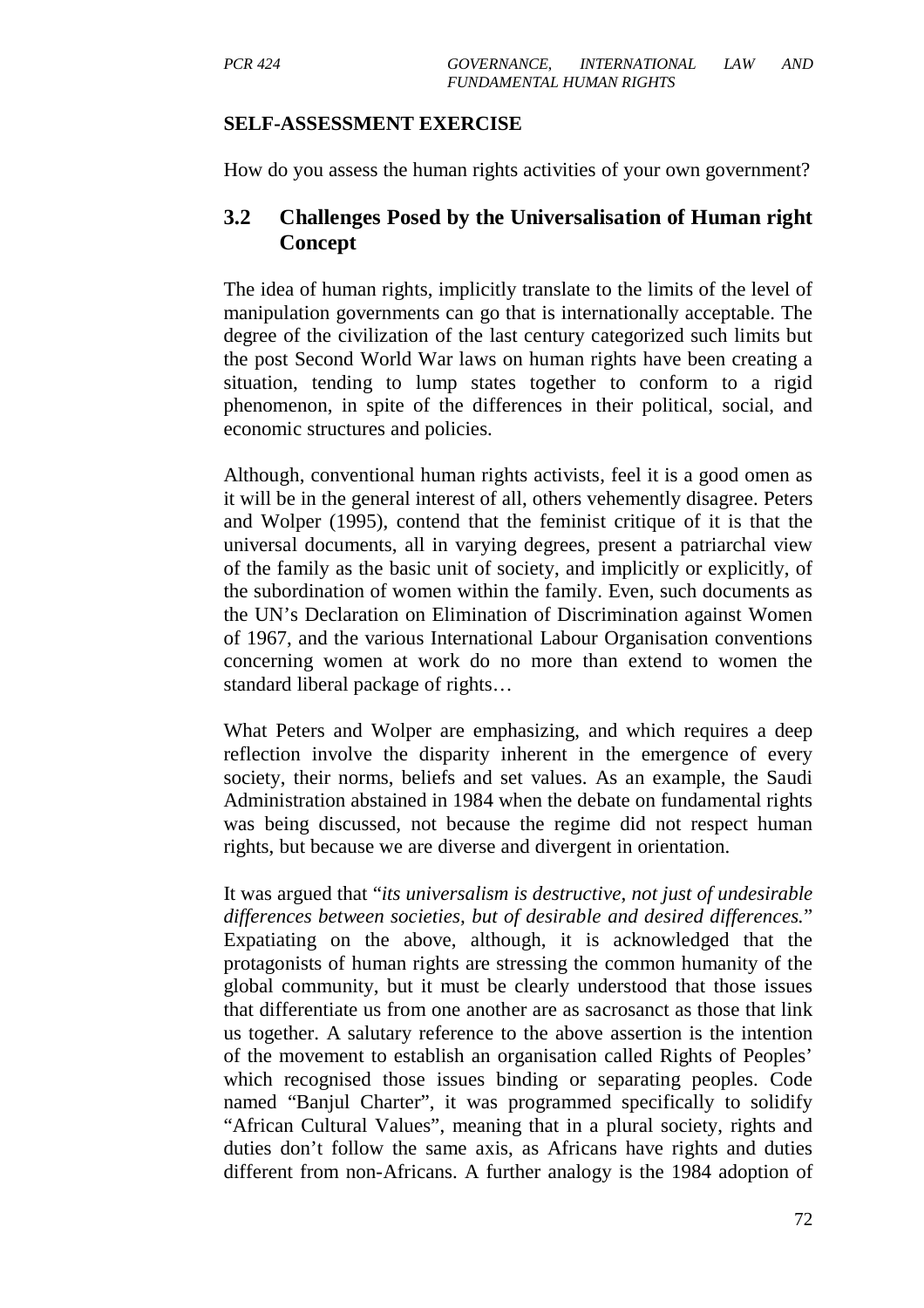Panama Declaration of Principles of Indigenous Rights by nongovernmental group, the World Council of Indigenous Peoples, designed to preserve the tradition, customs, institutions, and practices of indigenous peoples.

The protagonists of "Asian Values" (usually referred to as coming from the East) have challenged the idea of the possibility of a general concept on the ground that those "rights" being amplified are no more than a set of particular social choices considered binding by those whose values or social choices are differently formed. For instance, a Christian preaching secularity cannot assume to be joined in a similar campaign by a Moslem or any practitioner of any other religion. Corroborating the above is the 1993 Vienna Declaration on Human Rights which reminds members of the Global Community to understand the significance of national and regional particularities, as well as various historical, cultural and religious backgrounds when considering human rights.

You are here reminded that there is a very crucial difference between rights, grounded in natural law, and rights, grounded in a contract.

# **4.0 CONCLUSION**

The international human rights regime has become an established feature of the present day world society, setting a very good example of the ways leading to globalisation. However, one of the major problems confronting it has to do with compliance and enforcement.

# **5.0 SUMMARY**

The unit has discussed the issues surrounding the Institution for Human Rights in the polity for the overall peace of the global community. It also discussed in brief those agencies corroborating with the International Government Organisations, as well as those constraints inherent in its enforcement.

# **6.0 TUTOR-MARKED ASSIGNMENT**

- 1. How do you think a recalcitrant nation could be checked from continuous human rights abuse?
- 2. The human rights records of African states have been a concern to the civilized communities. Do you agree?
- 3. What is your assessment of the Amnesty International, in confronting global hegemony on human rights abuse?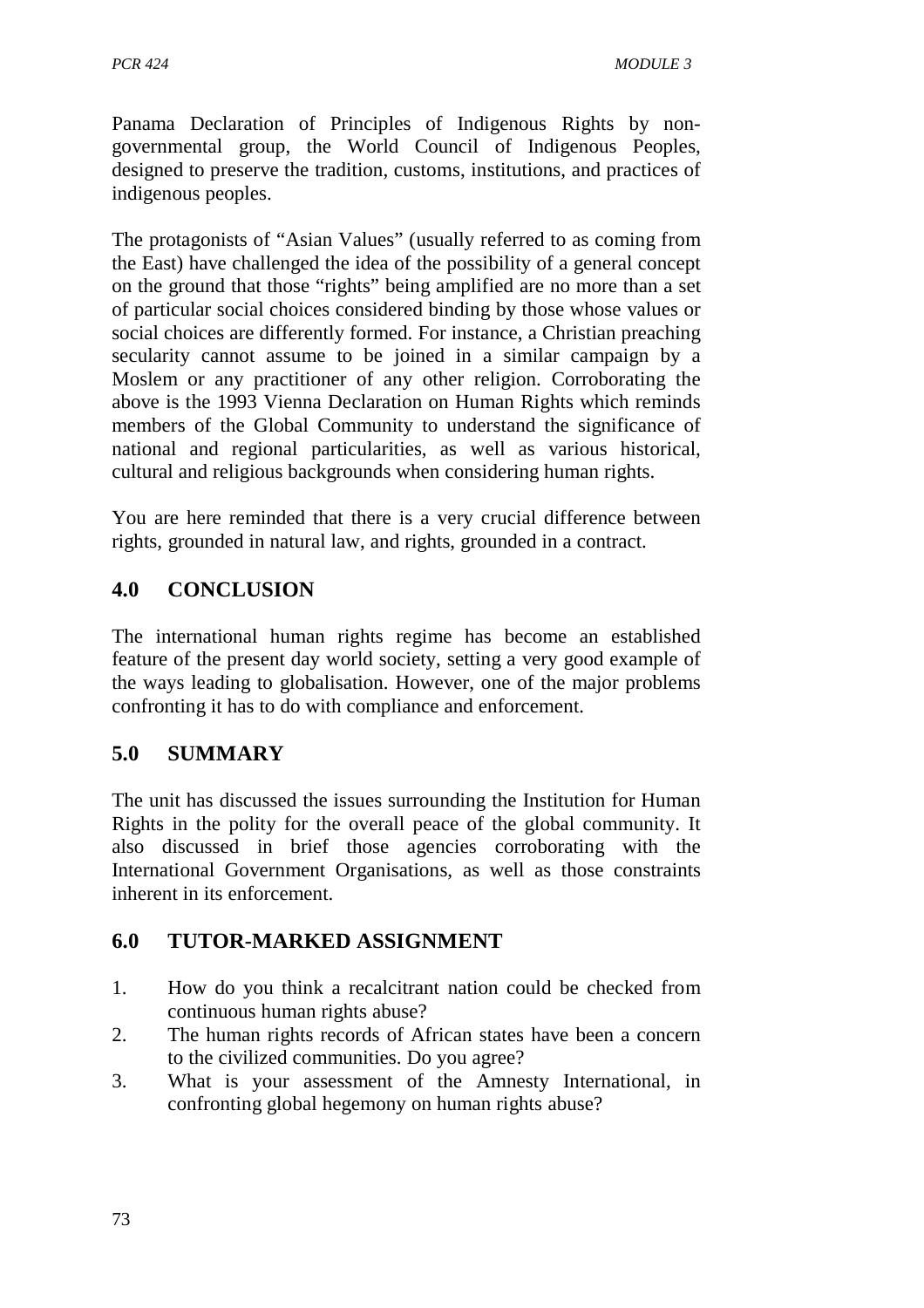#### **7.0 REFERENCES/FURTHER READING**

- Brownlie, I (1995). *Basic Instrument on Human Rights*. Oxford: Clarendon Press.
- Dunne, T. & wheeler, N.J. (1999). *Human Rights in Global Politics*. Cambridge: Cambridge University Press.
- Goldstern, J.S. & Revehouse, J.C. (2011). *International relations*, Boston: Longman.
- Morsink, J. (1999). *The Universal Declaration of Human Rights*: Pennysylvania: Origins, Drafting and Intent.
- Stener, H.J. & Alston, P. (2000). *International Human Rights in Context*: *Law, Politics, Morals*. Oxford, Clerendon Press.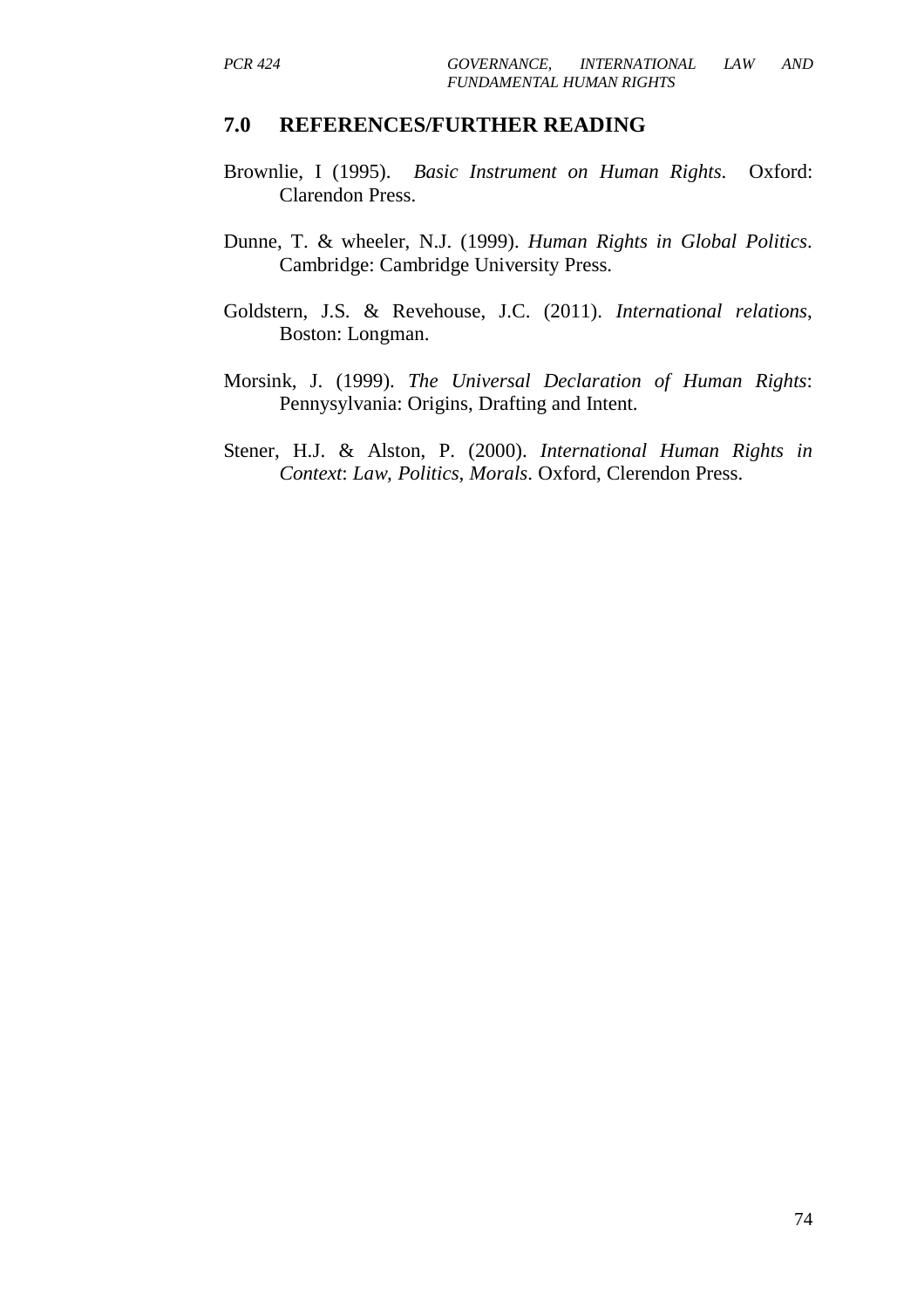# **UNIT 4 POLITICS SURROUNDING PROMOTION OF RIGHTS**

## **CONTENTS**

- 1.0 Introduction
- 2.0 Objectives
- 3.0 Main Content
	- 3.1 Politics Surrounding The Promotion Of Human Rights
- 4.0 Conclusion
- 5.0 Summary
- 6.0 Tutor-Marked Assignment
- 7.0 References/Further Reading

# **1.0 INTRODUCTION**

The politics of rights varies according to the perception of a given state. Whether constitutional or non-constitutional regimes are involved the international community hardly acts on human rights issues if public opinion is not involved. For instance, economic and social rights are diametrically different from political rights, which calls to the fore a challenge to the existing norms of sovereignty and non-intervention.

## **2.0 OBJECTIVES**

At the end of this unit you, should be able to:

- identify the constraints involved in the promotion of human rights
- differenciate between economic and social rights in companion to political rights
- describe the role of major powers in the promotion or otherwise of human rights.

# **3.0 MAIN CONTENT**

## **3.1 Politics Surrounding The Promotion Of Human Rights**

By virtue of Article 5; 7; 3; and 5(2) of the UN declaration; Covenant on Civil and Political Rights, as well as American Convention respectively, it is agreed that "No one shall be subjected to torture or to cruel, inhuman or degrading treatment or punishments. These articles of faith which are now universally established have become part of the customary International Law. What it means is that if an individual's right is tampered with as expressed by the articles aforementioned, such an individual can seek redress, if living in a state where the rule of law is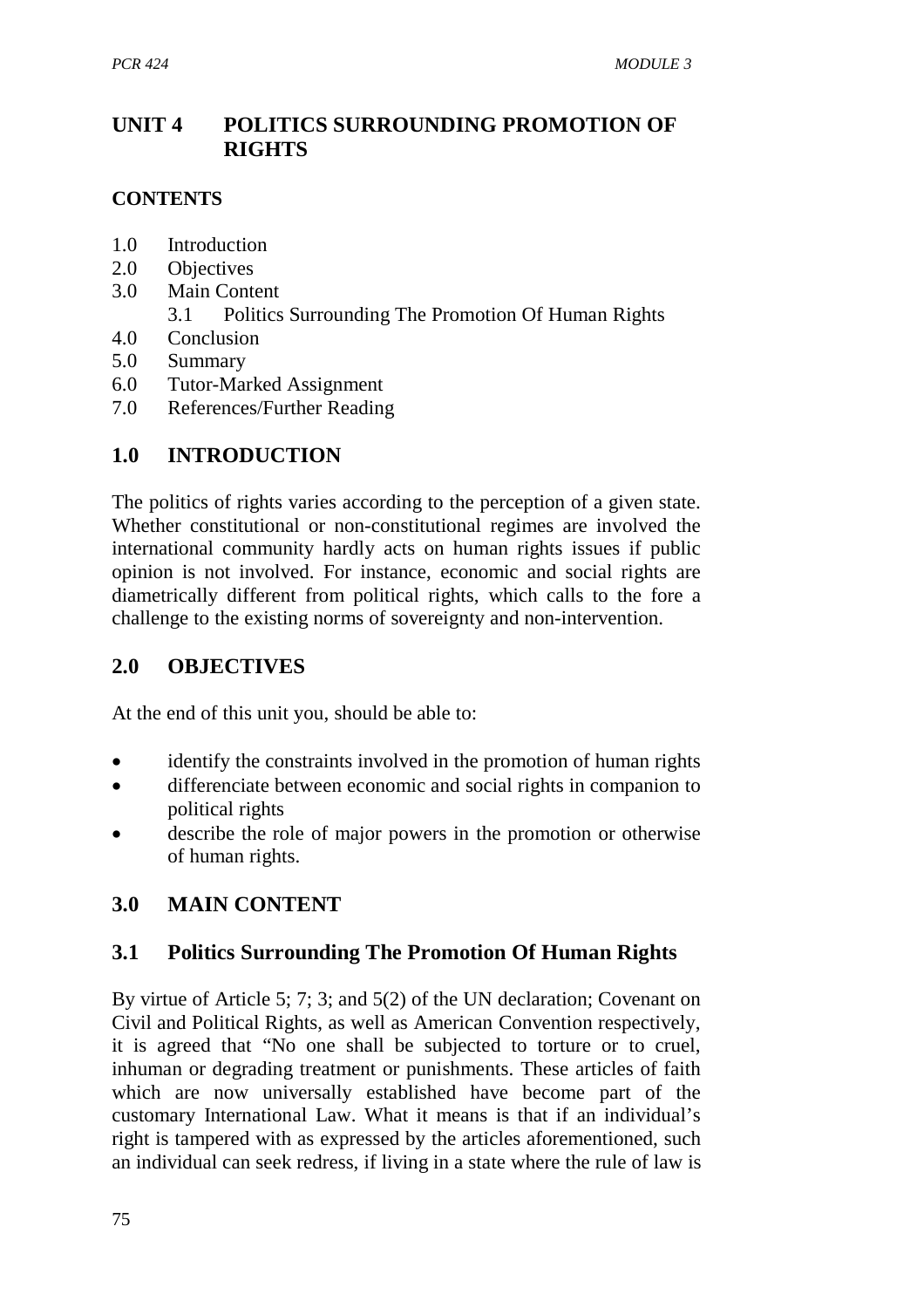in vogue. By extension, where a foreigner has his right abused in a given country, and finds it difficult to secure justice in his first court of attendance, he could seek further redress in any country outside the geographical zone of the first court, if he/she wishes. What this translates to is that the universally or internationally effective angle of human rights reinforces rights which are established elsewhere in the domestic political order.

Another case worth mentioning is a situation where a victim of human rights abuse lives in an area where respect for the rule of law is almost zero. A good case study is what transpired during the Cold War. It was usual for the West to only issue verbal condemnation of human rights violation by the Soviet Union and its Allies without any forceful condemnation. The Soviet Union does same on the surface as both have counter balancing powers. On the other have, the US rarely said anything or merely overlooked any Rights violation by any of its Allies. The end of the Cold War seems to be inviting optimism for a levelplaying ground for a concerted effort against any country indulging in violating human rights of her citizens. However a concern raised, by Smith and Light (2001), is the probability of ambivalence by some governments as occurred in 1997 when the in-coming Labour Government in Britain declared its determination to place human rights at the heart of its foreign policy but eventually, the policy of the government has frequently been seen to be as determined by politician and commercial considerations as in the past, while the ethical dimension promised has not delivered much in the way of a new emphasis on human rights.

Another area where something synonymous with an art of politics, which conceals truths, is involved is in the implementation of treaties having to do with the right of every one to an adequate standard of living for himself, and his family, including adequate food, clothing and housing, and to the continuous improvement of living conditions. (Covenant on Economic, Social and Cultural Rights-Article 11:11 or the right of every one to be free from hunger (Article 11:2). The imperative feebleness of these provisions make the realization of these as nonmandatory to the signatories. Natural disasters or unforeseen circumstances could make the intension void, unlike those obligations involving refrain from, issues like cruel or degrading punishment or issues having to do with political rights could be promptly attended to or ameliorated by a government in power. Obviously, there are many problems associated with the covenant on Economic, Social and Cultural Rights. What this type of situation impels is that it is generally expressing a desirable state of things; it is expressed in very weak phenomenon, non-commitance and only left to chance. Its ambiguity is a big discredit to that provision. It is a political gimmick to send carrot to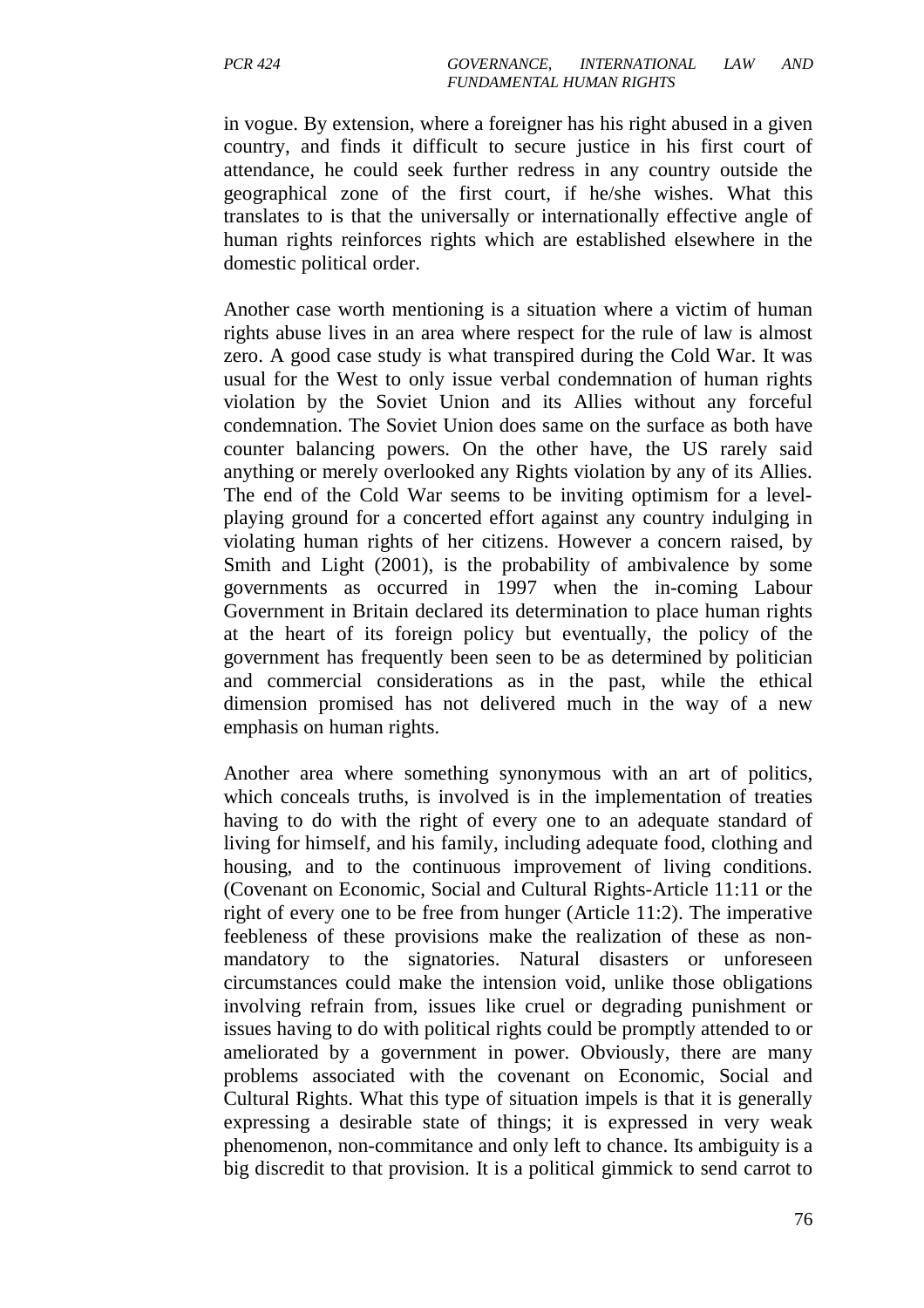the beleaguered to assuage their strained nerves. In fact, dictatorial regimes in underdeveloped countries employ the tactic of economic growth, social improvement and the likes to further curtail the political freedom of their citizens and since we are now in an era of globalization of world politics, all national social and economic policies must be made an issue of international regulation.

If the rich nations make it a point of duty to collaborate with the poor states, then, the rich states could correspondingly tax the poor states to tow the line distinct from committing harakiri. Uncontrolled population growth, poor economic policies, unabated corruption, leading to bad governance, could be checked. There is an urgent need for a synergy between the developed and developing nations of the world if positive dividends in the promotion of Human Rights are to be globally beneficial.

## **SELF ASSESSMENT EXERCISE**

What do you consider the major effect of human rights promotion on Africa during the Cold War?

# **4.0 CONCLUSION**

The ambiguity surrounding some covenants geared towards the promotion of human rights is a source of impediments to its expectation. They are inserted at various international fora as product of rigma-role in an attempt to give the less privileged nations of the world the impression that they are being recognised. The priviledged nations must show greater sincerity if they truly wish to promote globalisation of world politics embracing all the economic and social implications.

## **5.0 SUMMARY**

This unit discussed briefly the politics involved in the promotion of Human Rights. It also explored the concealing of facts by the privileged nation to draw the unwary developing and underdeveloped nations along. We have now come to a stage where openness and actual collaboration are needed as the global village must be assisted to survive for the good of all.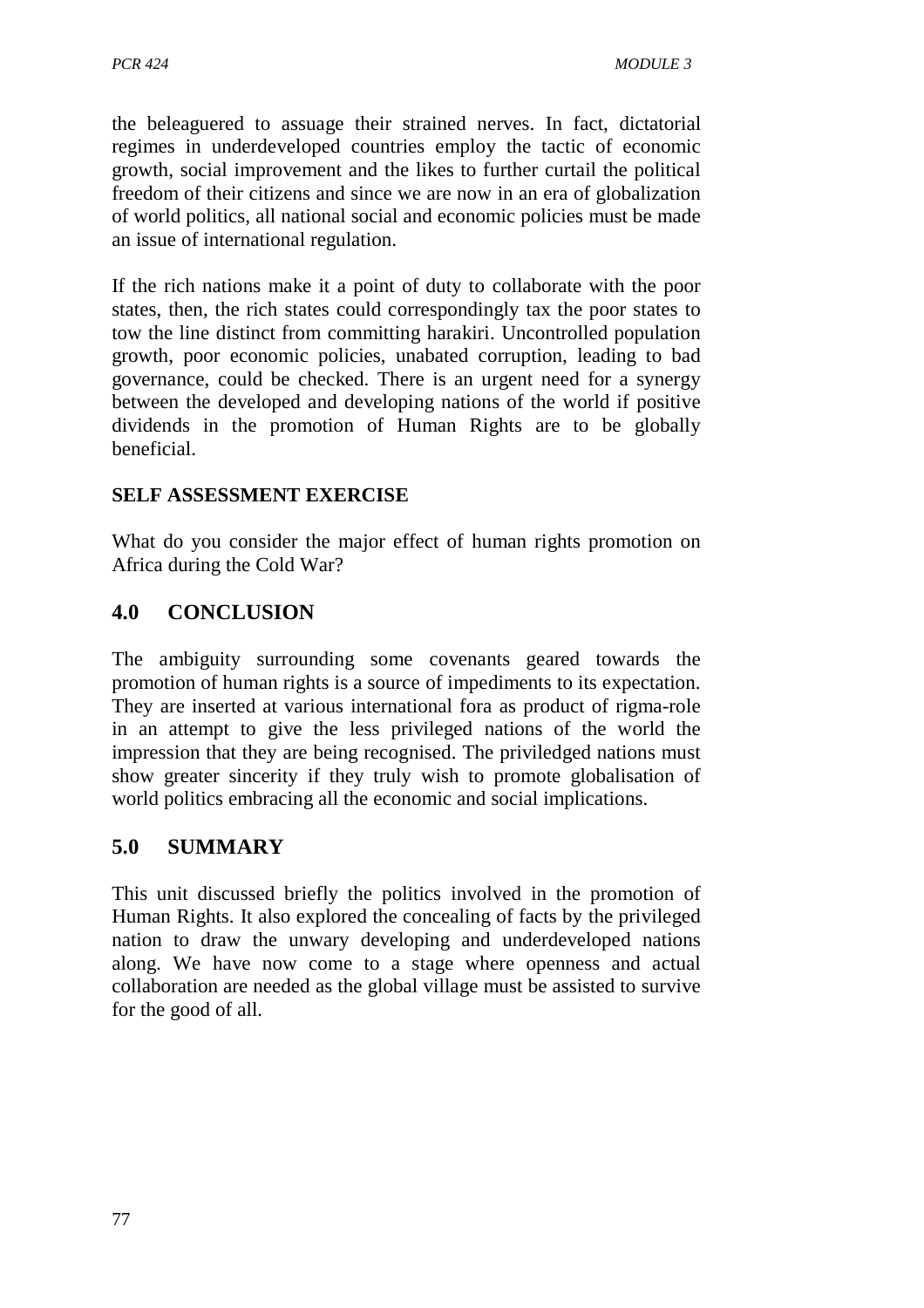# **6.0 TUTOR-MARKED ASSIGNMENT**

- 1. How do you justify the intention of the Covenant on Economic, Social and Cultural Rights (Article 11.1) and the right of every one to be free from hunger (Article 11.2)?
- 2. Justify the claim that promotion of Human Rights could only be discussed in a state where rule of law prevails.
- 3. Recall three incidents of gross Human Rights abuse in two or three African Countries and discuss in detail.

# **7.0 REFERENCES/FURTHER READING**

Crawford, J. (1988). *The Rights of Peoples*; Oxford: Clarendom Press.

- Donnelly, J. (1993). *International Human Rights*. Color: West view.
- Vincent, R. J. (1986). *Human Rights, and International Relations*. Cambridge: Cambridge University Press.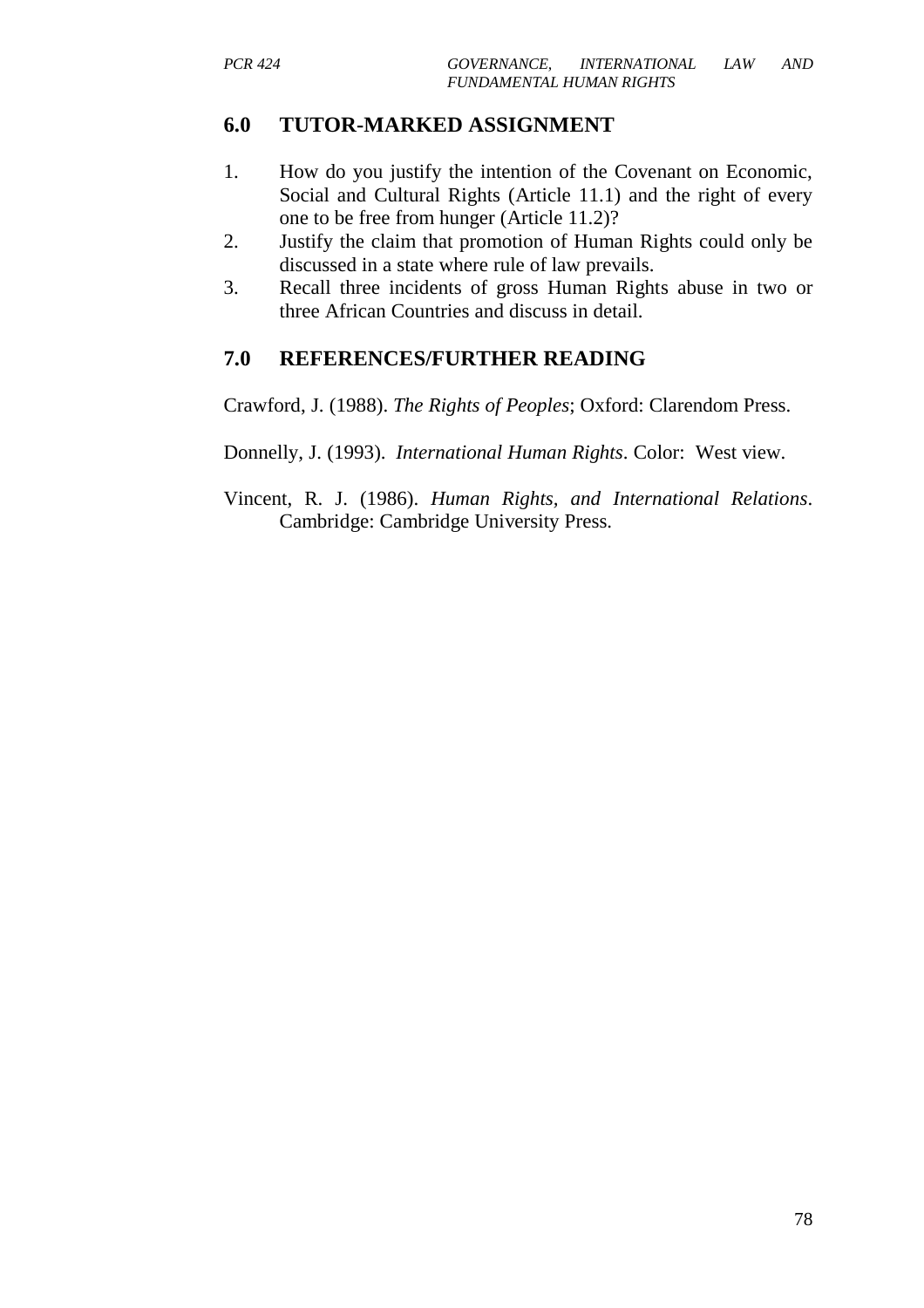# **UNIT 5 INVOCATION OF THE FUNDAMENTAL HUMAN RIGHTS PRINCIPLES AS A PANACEA FOR CONFLICT RESOLUTION**

#### **CONTENTS**

- 1.0 Introduction
- 2.0 Objectives
- 3.0 Main Content
	- 3.1 Invocation of Fundamental Human Rights principle for Conflict Resolution
- 4.0 Conclusion
- 5.0 Summary
- 6.0 Tutor-Marked Assignment
- 7.0 References/Further Reading

# **1.0 INTRODUCTION**

Several reasons, stemming from various dimensions, have aggravated conflicts arising from either the coming together of communities, nations or political associations. It could be out of fear of an ethnic domination or of religion, of economic grouping, or of social or of cultural domination among several reasons. Allowing any conflict of this nature to nurture and mature is to sow the seed of an imminent collapse of any human groupes harbouring them. Mirroring, B. S. (2000; 164):

- *First and most important virtually all people rescent (and many will try to subvert) norms and structures they feel are imposed on them by people who are not members of their own community. Empires are inherently unstable, and community selfdetermination is ultimately the most powerful force.*
- *Second, a basic long-term global trend is the growing moral legitimacy and practical force of claims of minorities against oppressive national governments.*

Brown (2000) was just corroborating the age-long altruism that homogeneity of any given human society must be one priority through concrete and constructive peace building initiates.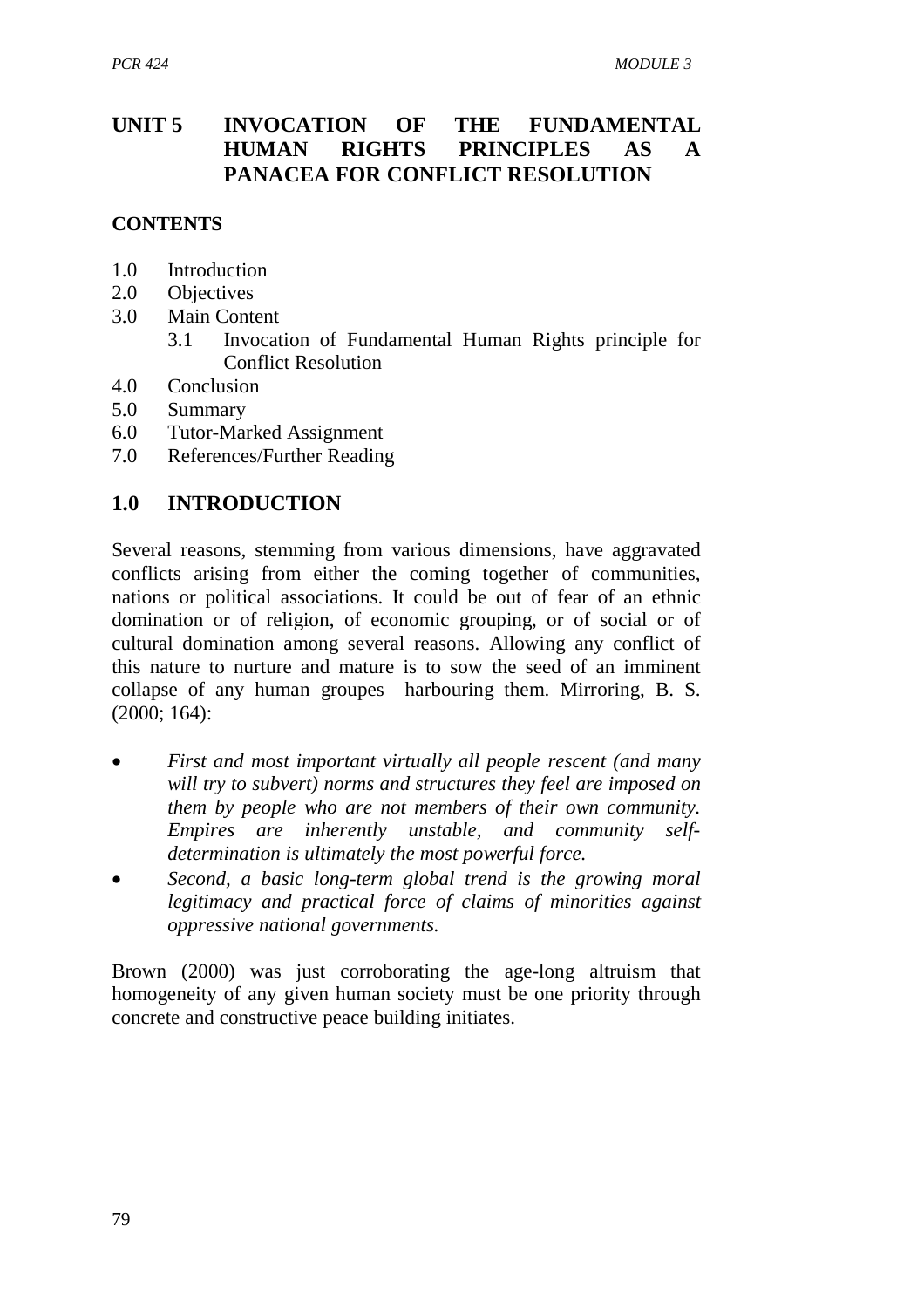## **2.0 OBJECTIVES**

At the end of this unit, you should be able to:

- explain those issues generating conflicts within a political group
- explain the role of a genuine third party intervener in mid-wifing the emergence of a political structure on the ground of transformation
- derive the historical background of the inculcation of the principle of fundamental Human Rights in the Independence constitution of the Federal Republic of Nigeria

# **3.0 MAIN CONTENT**

## **3.1 Invocation of Fundamental Human Rights principle for Conflict Resolution**

Nigeria, the focus of this unit, started as a union of two protectorates, the Northern and Southern protectorates. The various elements which constitute Nigeria came together for the first time under one government in 1914. Since then, the issue of how to reconcile in one whole, the diverse elements within the Nigerian polity took the front burner. Although, several constitutional and administrative changes took place between 1914 and 1953 , which this unit acknowledges but in order to remain focused on the topic, we shall aptly address the invocation of the adoption of the. Fundamental human Rights principle as it affects Nigeria. Its embryonic stages in Nigeria's political history came to light from the 1953 constitutional conference and up to the 1960 independence constitution. A consensus was reached that Nigeria should be a federation of three regions and a small Federal Territory of Lagos, with residual powers resting with the regions. The decision was a compromise of the three major parties in Nigeria then, the Northern peoples' Congress (NPC). The Action Group (A.G) and the and the National Council of Nigeria and the Cameroons (N.C.N.C) whose leader had earlier canvassed for a very strong centre, with a large number of constituent states, smaller and with less powers than what the regions then exercised. The former two, NPC  $\&$  the A.G, disagreed vehemently with the N.C.N.C and to avoid a stalemate, especially when the Secretary of State for the Colonies angrily advised that they should all go back home and co-operate, they resolved to accept the existing structure with a view to having independence in 1956.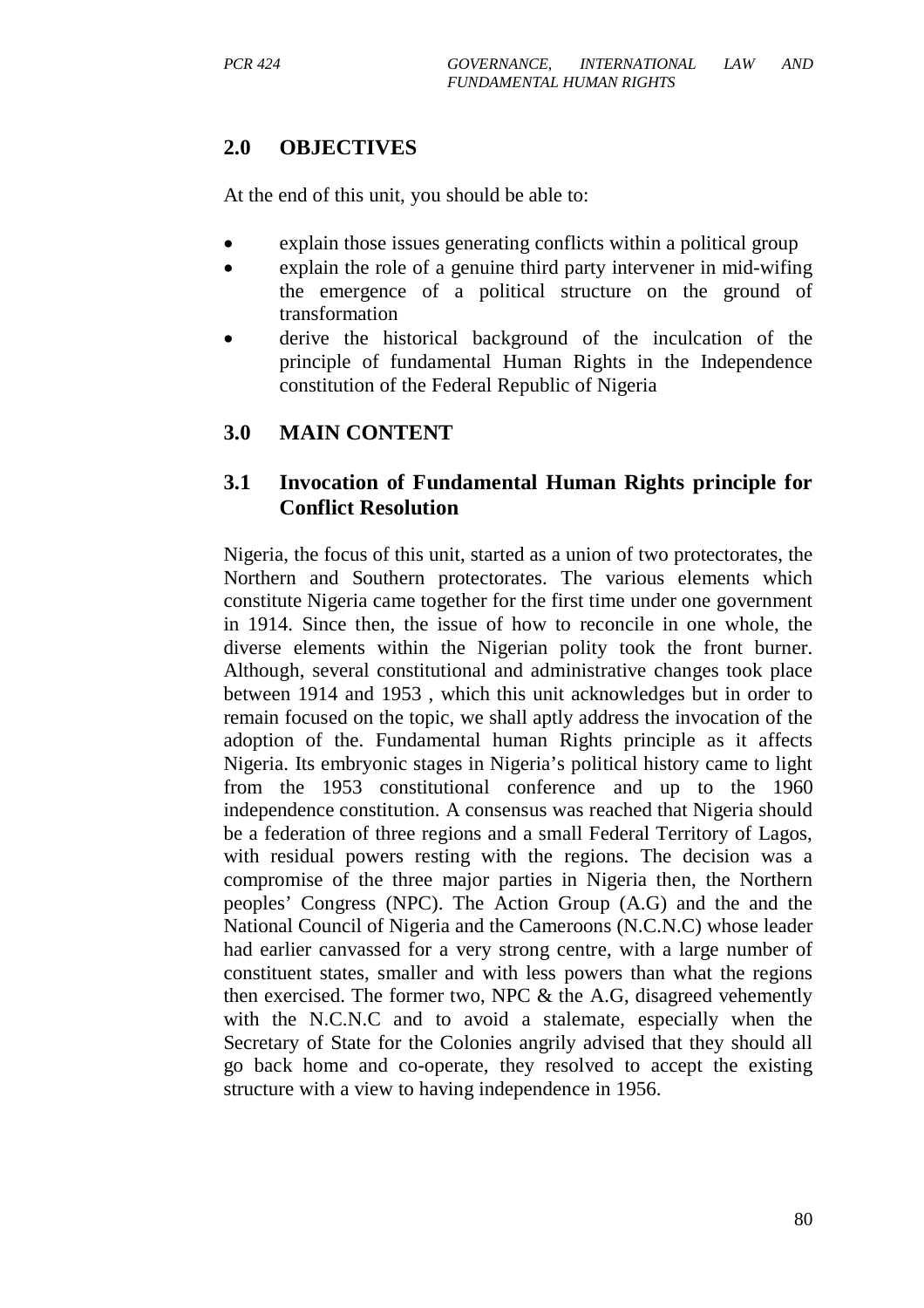Having agreed to the composition of the country in a federation, with one of the regions, the Northern Region larger in population and land mass than the other two put together, the dissemble area peculiar to them all was the flouring and glaring conflict between majority and minority groups in each. At the 1954 resumed constitutional conference, some members of the minority groups in the region expressed their fears about their future in the composition of their respective regions. They then demanded that they should be accommodated in separate states. Responding, the Colonial Secretary of State told the minority groups that since states creation was not part of the agenda for the 1954 constitutional conference, it could be raised at the next constitutional conference.

The next constitutional conference was in 1957 when a considerable number of claims by minority groups for separate states were presented to the conference. It was at this 1957 conference that it was decided to write the Secretary of State, for the Colonies to appoint a commission of enquiry to look unto the fears of these minorities, and to settle its terms of reference.

In obedience to this directive, and unhindered by any beaurecracy the Secretary of State, on the  $26<sup>th</sup>$  day of September, 1957, appointed the commission of Enquiry under the chairmanship of Sir Henry Willink with the following terms: (National Archives Lagos: 1960)

- To ascertain the facts about the fears of minorities in any part of Nigeria and to propose means of allaying those fears, whether well or ill founded
- To advise on what safeguards should be included for this purpose in the Constitution of Nigeria
- If, but only if, no other solution seems to the commission to meet the case, then as a last resort, to make detailed recommendations for the creation of one or more new states, and in that case:
	- a. To specify the precise area to be included in such state or states
	- b. To recommend the Governmental and administrative structure most appropriate for it,
	- c. To assess whether any new states recommended would be viable from an economic and administrative point of view and what the effect of its creation would be on the region or regions from which it would be created and on the federation.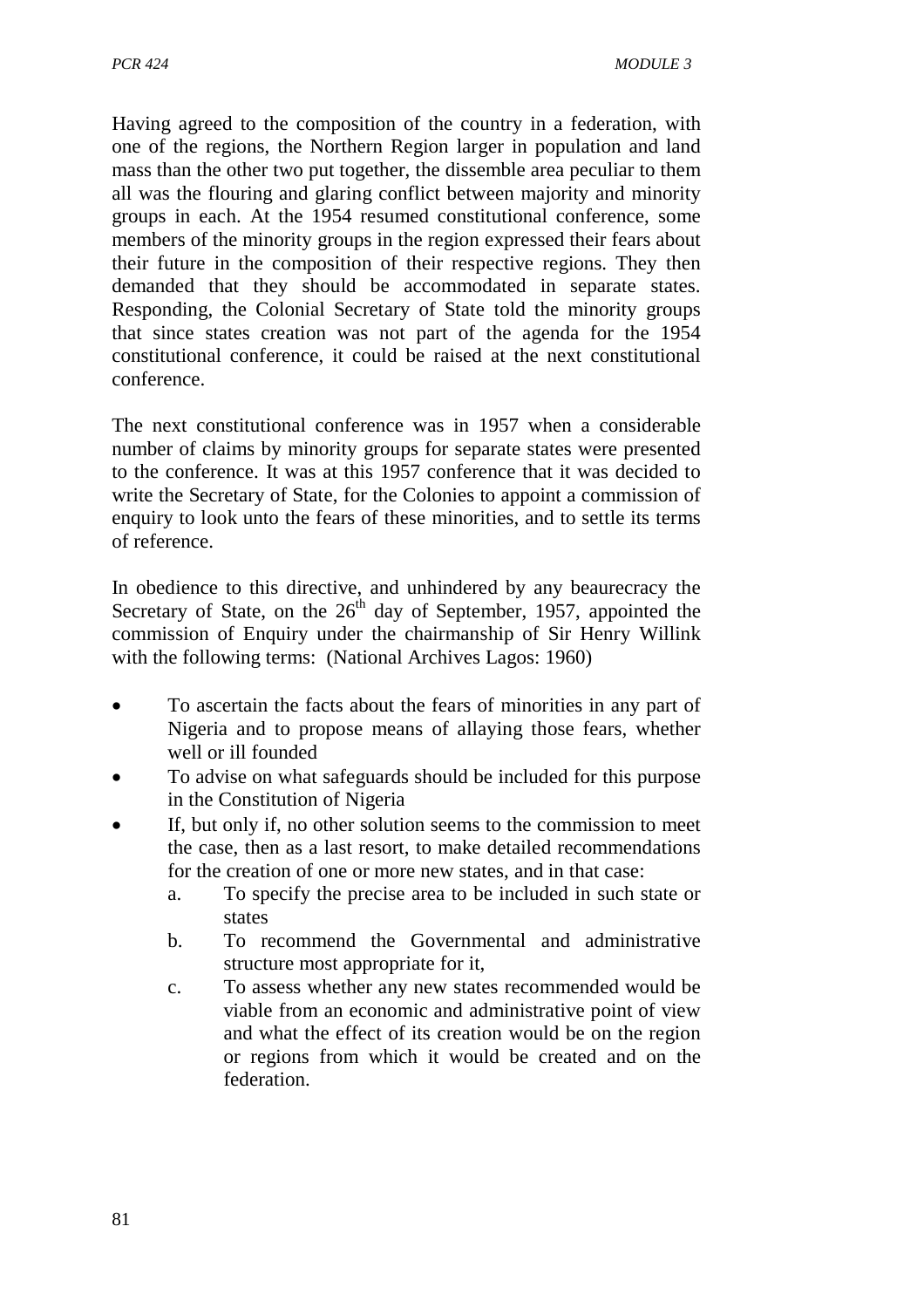It is therefore considered very necessary to state the minorities fear in each of the three regions to enable us appreciate the reasons behind the recourse to the invocation of the principles of Fundamental Human Rights.

#### **The Fears And Grievances Of Minorities**

#### **a. The Western Region**

Various minorities presented evidence before he commission, headed by Sir Henry Willink, and their presentations were found complex as not only existing grievances were indicated. However amongst the various minorities, the presentation of the movement for the creation of a Mid-Western State was considered highly organized than any other opinion in the West. They expressed fears of domination by the Yoruba majority and it was the contention the contention of the petitioners that the Action Group Party in power in the regions rested on a secure Yoruba majority and they doubted if there was any possibility of a change of attitude. The Mid Westerners also alleged that they were convinced that the Western Region, chiefly inhabited by Yoruba, had embarked on actions of a deliberate intention to obliterate the separate language, culture, and institutions of the Mid-West or of fostering tendencies towards this objective while working frantically to rubbish the legacies of the Benin Empire. They also complained of the derogatory languages the Westerners were employing to refer to anything Mid-Western. Words like Kobokobo, Yanmirin, and many others were being employed to refer to them with utmost contempt. They equally alleged discrimination in the civil service which favoured the Yoruba while the Leader of Opposition Mr. Den's Osadeboy of the N.C.N.C was allegedly requested to surrender his leadership in the West House of Assembly to Alhaji Adegoke Adelabu based on the wide-spread allegation of the Yoruba that no one would support the N.C.N.C, however good their programme, because if they assumed power, a kobokobo would be ruling over the Western Region predominantly inhabited by the Yoruba. These and several others formed the fears and grievances of the minorities, although, as earlier said, only that of the Mid-West was found coherent, concise and well articulated.

#### b. **The Eastern Region**

The Eastern minorities who appeared before the commission based the complaint on ethnicity, for which they expressed fears of domination by the **Ibo** majority in the region, which identified with the N.C.N.C party. They re-asserted that there was never any hope of any redemption but a solid **Ibo** behind the N.C.N.C. They went further to castigate the **Ibo**  tribe that despite the findings of the Foster Sutton Commission of Enquiry on the A.C.B., the **Ibo** went ahead to give Dr. Nnamdi Azikiwe a block vote of confidence. According to them, it was a taboo in the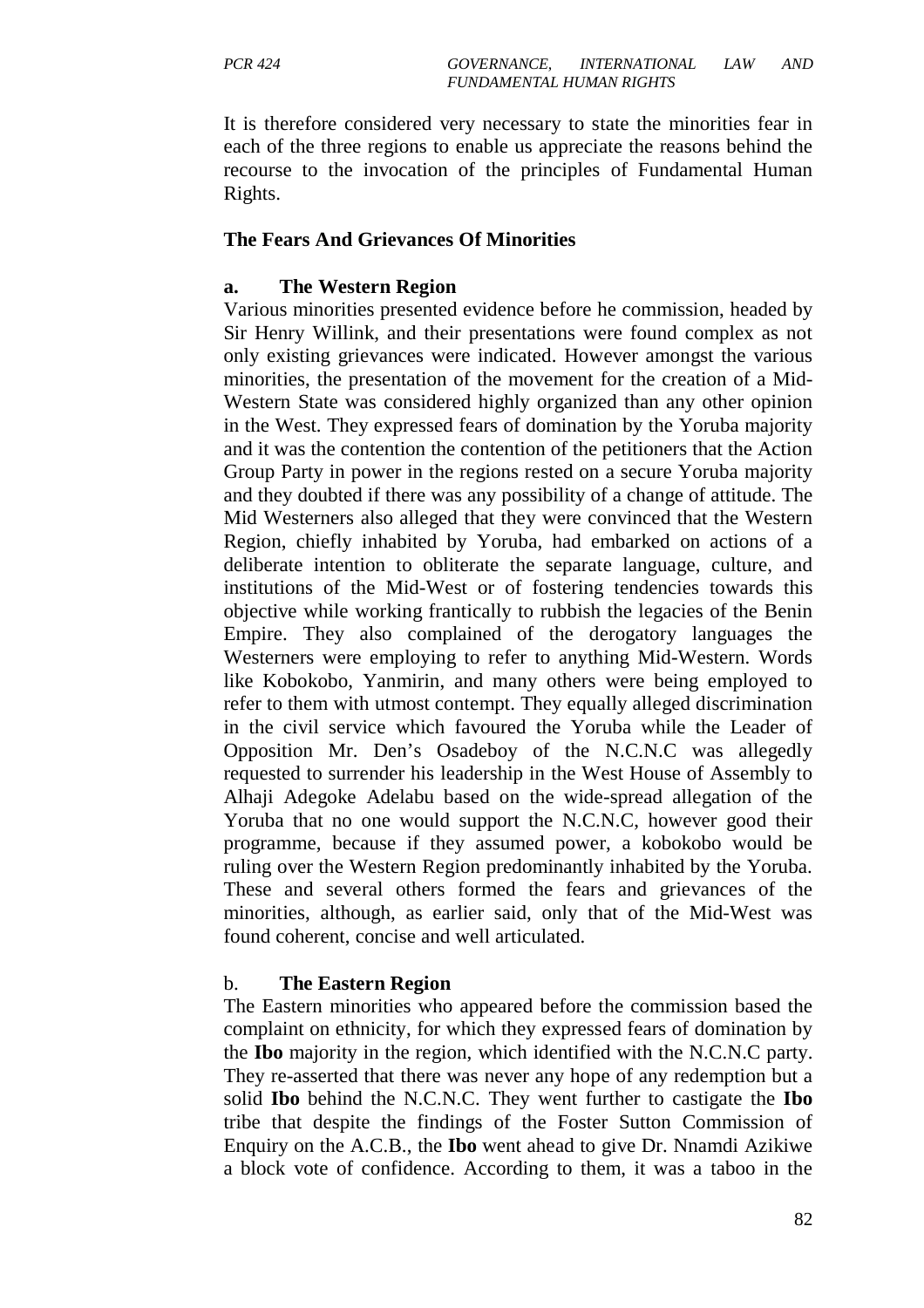minority areas to support anyone found wanting or guilty of financial impropriety as such a person would be outrightly disclaimed but, to the Ibo, once such is of their tribe, would be embraced. The minorities also alleged that their areas were denied any development, and because they were thinking of being in opposition perpetually, rejected the hope of national independence, and asserted that colonial dependence was preferable to what they were experiencing. There were other allegations that the NCNC sidetracking the minorities in appointments, both in the civil service, the judiciary as well as the police

#### **c. Northern Nigeria**

The minorities in the Northern Nigeria have expressed fears on a number of issues, ranging from that of traditional rulers, social and fears of political influence, and other issues agitating that mind.

For instance, there were some areas that were predominantly pagan or Christian which were parts of the emirates, particularly the Southern parts of Zaria and Ilorin. In these areas were domiciled large groups of non-Muslims who were being ruled by District Head, who were officials appointed by the Emir, which appeared contrary to the traditions of the people being ruled as they were accustomed to the rule of their own traditional chiefs. It was also alleged that the displaced traditional chiefs, despite their previous status, were often disregarded by the Northern system in vogue. Further, the Overbearing influence of Muslims was intimidating. There were also complaints that the stricter Muslims despised eating with non-Muslims, who were often referred to by contemptuous names, and that the Muslim practices such as the observance of Pudah and the prohibition of alcohol would be extended and made compulsory. There, also were allegations casting aspersion on the impartiality of the Native Authority police and the Alkali, who were allegedly using their positions to influence the political scene. The intimidation of the bodyguards of the Emirs to advance the cause of the Northern peoples' Congress was also mentioned. Also not left out were serious allegations from a number of witnesses that the Government of the Northern people's congress had exhibited a sympathy with nations of the Middle East, particularly with nations of the of the United Arab Republic, which resulted from a common allegiance to Islam.

This relationship was assumed to be in a position to generate a grave divergence on foreign policy between different elements in Nigeria. These and mainly more fears and grievances were advanced which almost marred the collective march towards granting independence to Nigeria.

The commission, at the end of the Enquiry, observed that in each of the three regions of Nigeria, there were either a minority or a group of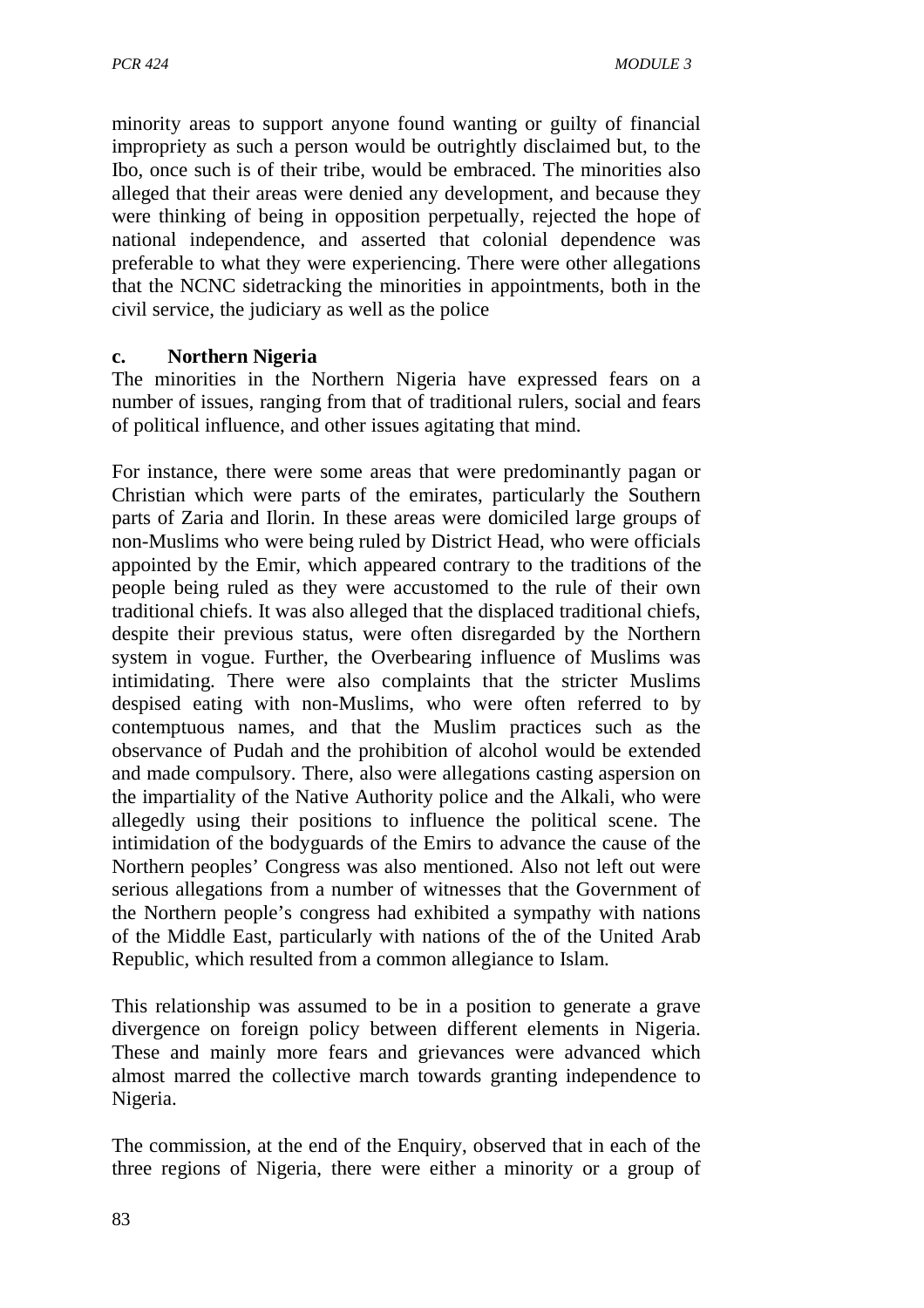minorities who described fears and grievances which they felt would become aggravated when the reigning restraints were removed, unless separate states were created. The commission equally appreciated the problem within the regions and felt impressed by the fact that it was rather difficult to draw a clean boundary which would not again create a fresh minority problem. There were other fears and grievances expressed in all the three regions considered weighty enough to obstruct law and order in the federation.

At the end of it all, the Commission toured the whole Federation, starting from November  $23<sup>rd</sup>$  1957, and ending on April 13<sup>th</sup>, 1958. The commission then came to the conclusion that creation of states could not solve the agitation and grievances of the minorities as evidences in that regard were rather weak. As for the fears regarding religion and political intimidation, the commission felt that as at then, if the Federation was to be preserved, the principles of the International convention on Human Rights, to which Her Majesty's Government has adhered to, on behalf of the Nigerian Government, must be invoked. Consequently, the Commission recommended that provision should be made in the constitution of Nigerian federation for the protection of the following Fundamental Rights; thus:

- The right to life
- Protection against inhuman treatment
- Protection against slavery or forced labour
- The rights to liberty
- The right to respect for private and family life
- The right to a public hearing and fair procedure in criminal charges
- Protection against retrospective legislation
- Freedom of Expression
- Freedom of peaceful assembly
- Freedom of movement
- The right to marry
- Freedom of religion
- Freedom of religious education
- The enjoyment of fundamental rights without discrimination
- Protection against discrimination;
- The enforcement of fundamental rights.

These submissions are as contained in Chapter 14, Paragraph 39, Report of the Commission appointed to empire into the fears of minorities and the means of allaying them. (July 1958)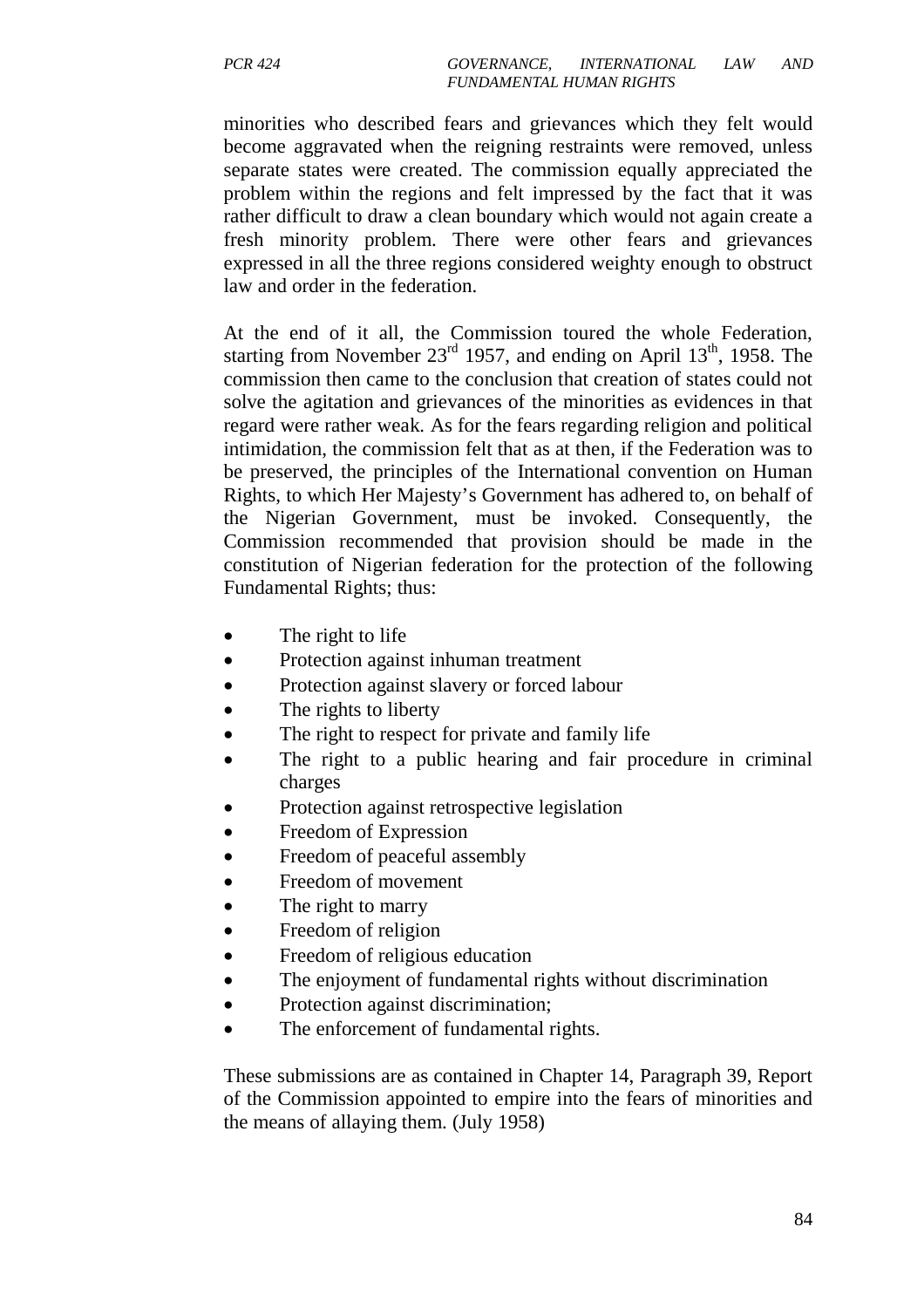The report of the Commission was presented to the Secretary of State for the colonies, who equally presented it to the British Parliament by Command of Her Imperial Majesty in July, 1958. After an exhaustive debate in the British Parliament, another Constitutional conference was called to avail Nigeria's political leaders of the development. There were various contending issues but as the parties were desirous of independence for Nigeria, after which other issues could be sorted out, they all contended to give the report a full trial as the inculcation of the Principles of Fundamental Rights have clearly taken care of those matters, capable of undermining the relevance of the minorities.

When the Independence constitution was eventually presented before the House of Representatives in Lagos, prior to independence in 1960, it was highly applauded by all the parties in the Parliament for the inclusion of the peace building clauses contained in it, with the specific insertion of the principles of fundamental Human Rights which rekindled the hopes of the minorities against fear and perceived grievances.

## **SELF – ASSESSMENT EXERCISE**

What difficulties do you perceive in the enforcement of the fundamental Right principles?

# **4.0 CONCLUSION**

The insertion of the principles of fundamental Rights is not a guarantee to good governance because different regimes have different interpretations for the clauses contained therein. In Nigeria, as well as in other third world nations, the most fundamental features in the fundamental rights structure are still evolving particularly when they find themselves enveloped in the thought of which rights of persons could be guaranteed under a precarious economic situation and which rights are compatible with the norms and traditions of particular societies.

## **5.0 SUMMARY**

This unit has discussed how the invocation of the principles of fundamental Human Rights has salvaged Nigerian Federation from disintegration at a critical state of her journey to independence.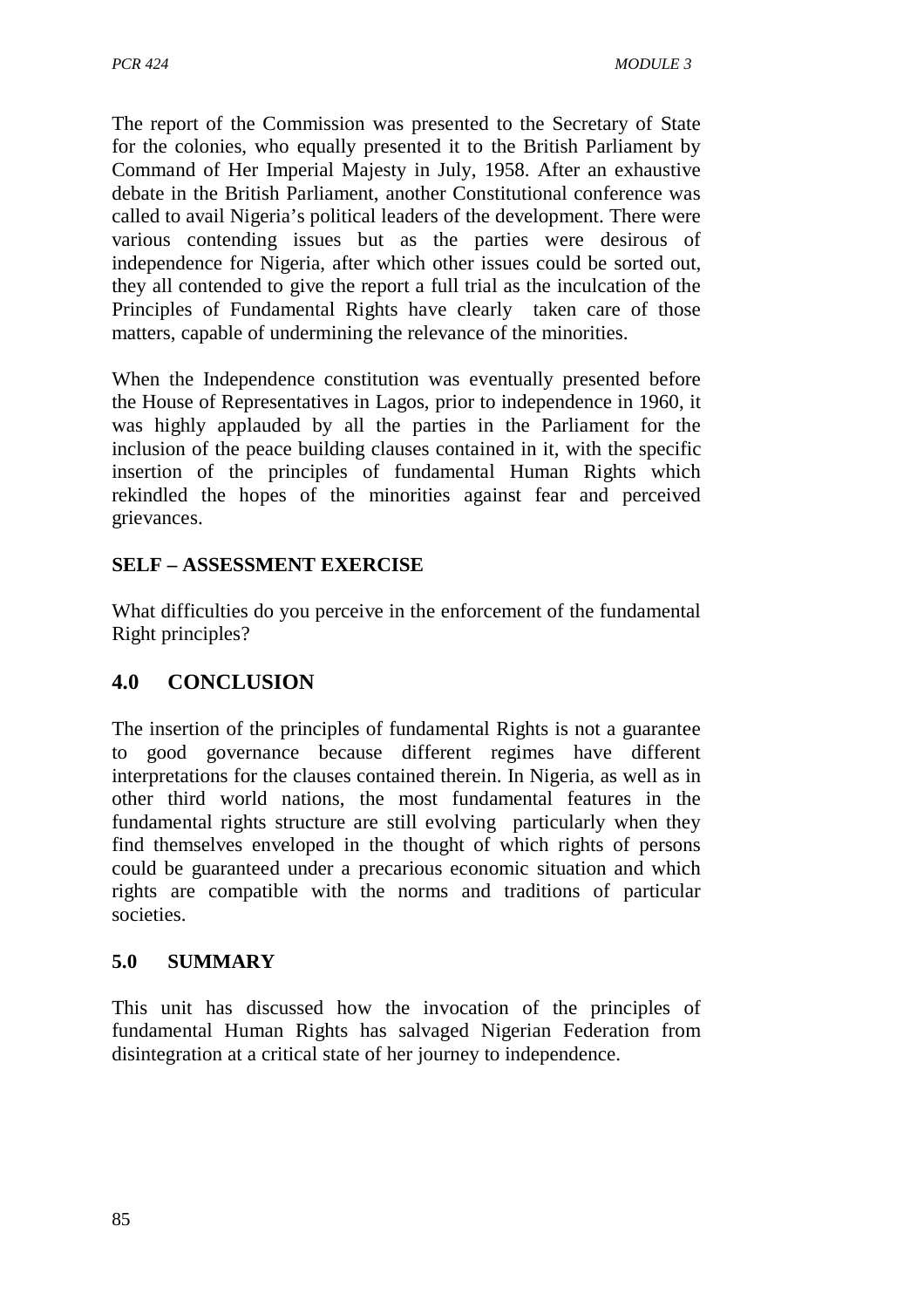#### **6.0 TUTOR-MARKED ASSIGNMENT**

- 1. The maturity of Nigerian politicians aided the continuity of Nigeria as a nation. Do you agree?
- 2. What is your assessment of the fears and grievances of the Nigerian minorities before independence?
- 3. Are the fears and grievances before Nigerian independence, as expressed by the minorities, adequately addressed?

#### **7.0 REFERENCES/FURTHER READING**

- Brown, S (2000). *Human Rights in world Politics*. New York: Longman.
- Clauds R.P. Burns H.W.& others (1992). *Human Rights in the world Community*. Philadelphia: University of Pennsylvania Press.
- Colonial Office (1958). *Report of the minorities and the means of Alloying them*. London: Her Majesty's Stationery Office.
- Vincent, R.J. (1986). *Human Rights and International Relations.*  Cambridge: Cambridge University Press.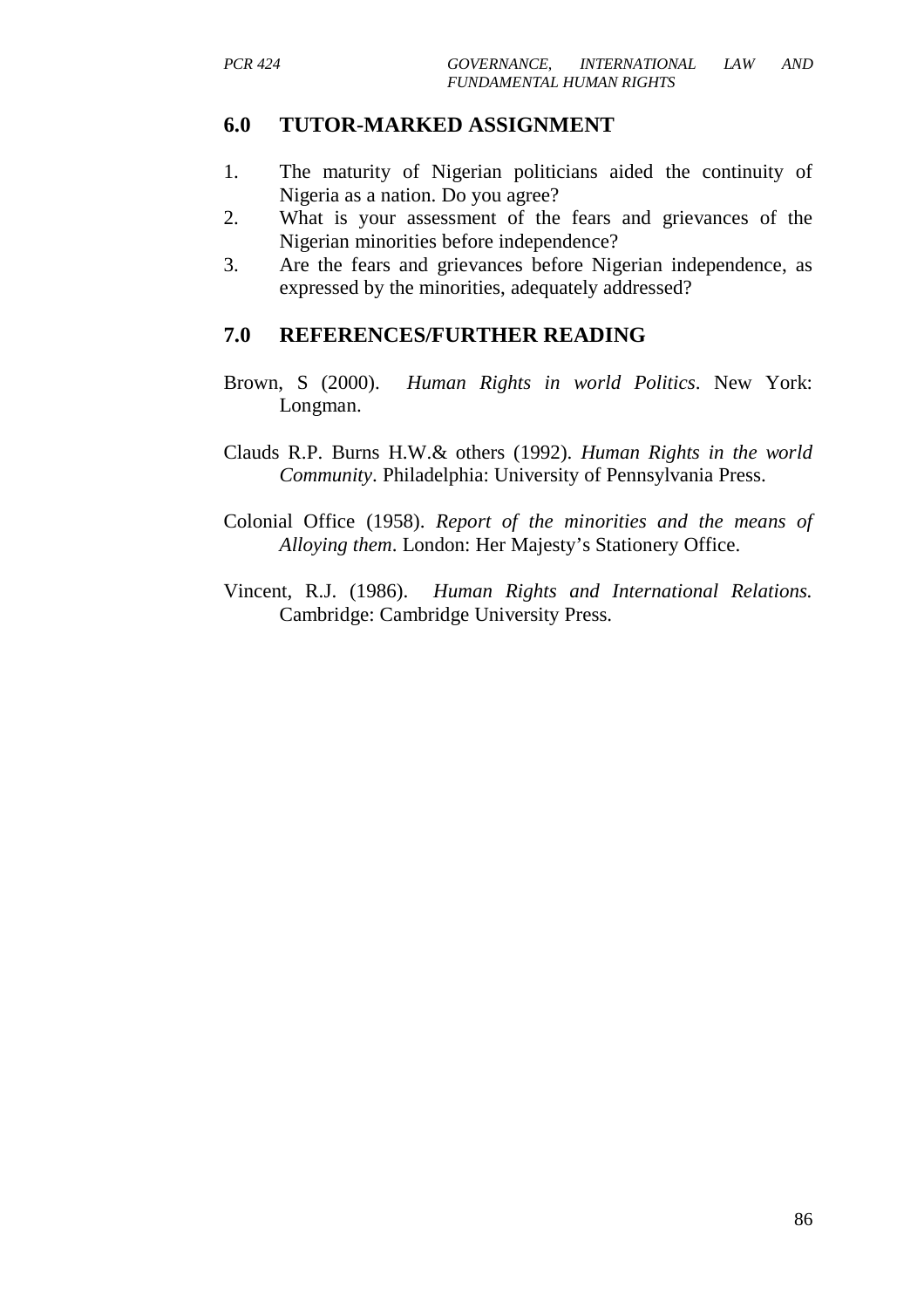# **MODULE 4 CONTRASTING GOVERNANCE, GLOBAL LAW, AND FUNDAMENTAL HUMAN RIGHTS**

- Unit 1 Governance and Human Rights
- Unit 2 Democracy, Party Formatting and Constitutional Evolution
- Unit 3 Global Governance and Territorial Sovereignty
- Unit 4 International Law and Human Rights
- Unit 5 Laws of war and war Crimes

# **UNIT 1 GOVERNANCE AND HUMAN RIGHTS**

#### **CONTENTS**

- 1.0 Introduction
- 2.0 Objectives
- 3.0 Main Content
	- 3.1 Governance and Human Rights
- 4.0 Conclusion
- 5.0 Summary
- 6.0 Tutor-Marked Assignment
- 7.0 References /Further Reading

## **1.0 INTRODUCTION**

Governance is the act of governing. It relates to decisions that define expectations, grant power or verify performance. It consists of either a separate process or part of management or leadership processes. These processes and systems are typically administered by a government. Governance in this unit is about how a government is able to tap the gains of global governance with a view to having enhanced peace, order, and good government.

Global governance incorporates various participants and actors. The manners in which they interact are quite regular and pragmatic than what the situation was some decades ago. These interactions are multidimensional as they gravitate from issues having links with conventional ad hoc collaboration and moving towards formalised interorganisational co-operation. Involved in this global governance are also social networks which conspicuously incorporate computer – based communities found on the World Wide Web.

What is glaring about global governance is that the processes of achieving it can be direct or circuitous, spontaneous or mobilised, brief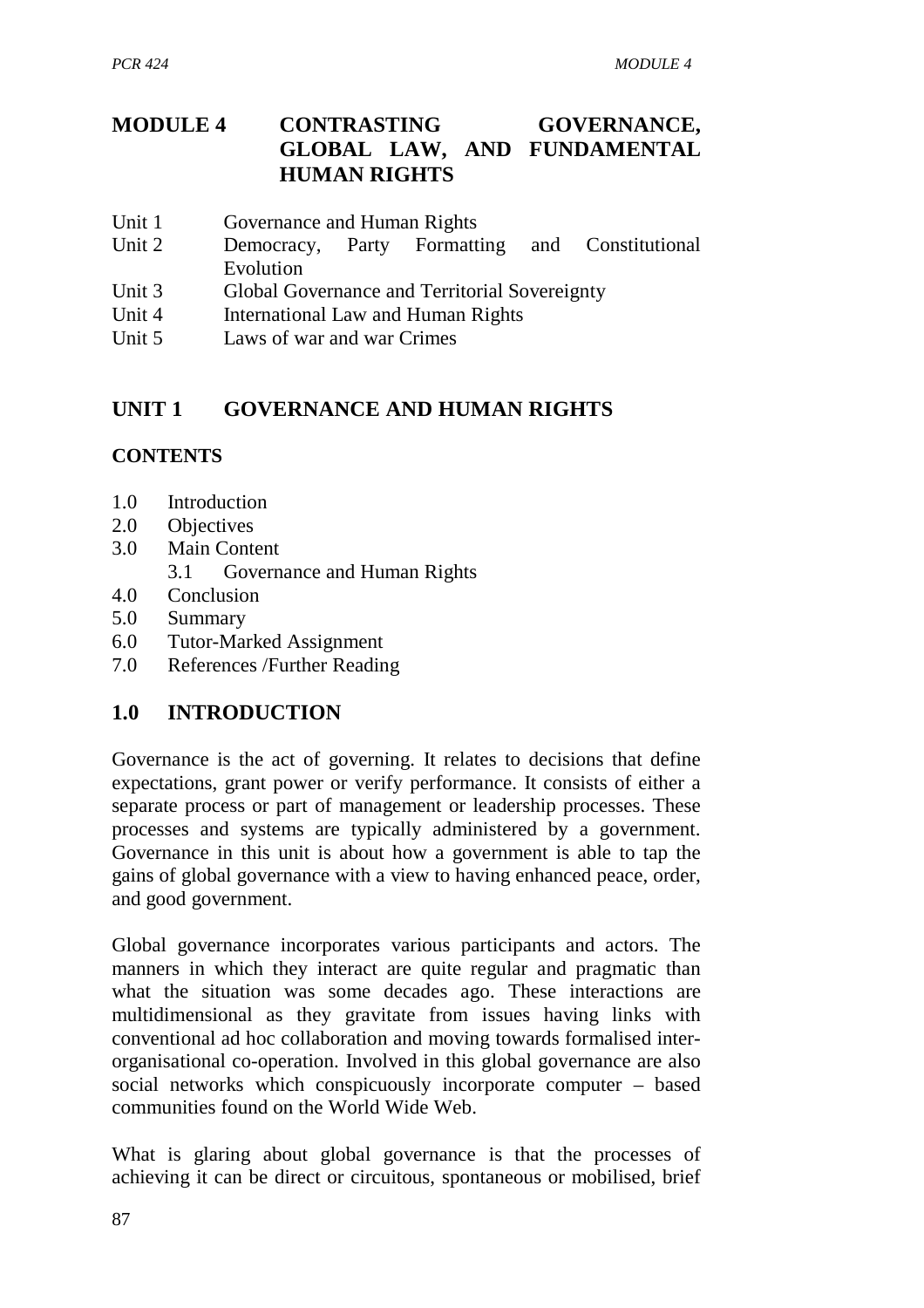or prolonged, intended or unintended, sub systemic or global. For global governance to come together for the international relations puzzle to be whole and complete there must be a global civil society" monist (Mingst, 1999: 261)

## **2.0 OBJECTIVES**

At the end of this unit, you should be able to:

- give the definition of global queensides
- relate activities of global civil societies to good governance
- explain how regimes are established on the basis of co-operation in the international system.

#### **3.0 MAIN CONTENT**

#### **3.1 Governance and Human Rights**

Regimes are identified by Krasner (1983) as "sets of implicit principles or explicit principles, norms, rules, and decision making procedures around which actors' expectations converge in a given area of international relations".

As expressed in the introduction to this unit, a regime can be associated with a highly formalized agreement or through the establishment of an international organisation. However, besides these fora, a regime can also emerge informally. This has a recource to historical settings where precedence galvanized together to transform to the emergence of regimes. At this juncture, as a student, it is pertinent for you to recall that international regimes are recognized as one of those barometers for measuring international governance. Hence, global governance is taken as occurring through international regimes. As students, be it known that regimes involve high level of co-operation, which obviates any form of ambivalence in international negotiation or co-ordination of any policy outcome periodically. Rather, the concept emphasizes how states sit down to set in motion principles of mutuality concerning how certain or anticipated problems could be solved for the good of all. From the above analysis, it is incontrovertible that regimes, on several issues, serve as guide for state actions.

#### **Types of Regimes**

The advancement of technology in the  $19<sup>th</sup>$  and  $29<sup>th</sup>$  centuries brought about an increasing mobility and closeness of people globally. Communication between continents is within seconds, making the world a small village in terms of all sphere of human endeavours. Business men and women could easily pick their phones or touch their electronic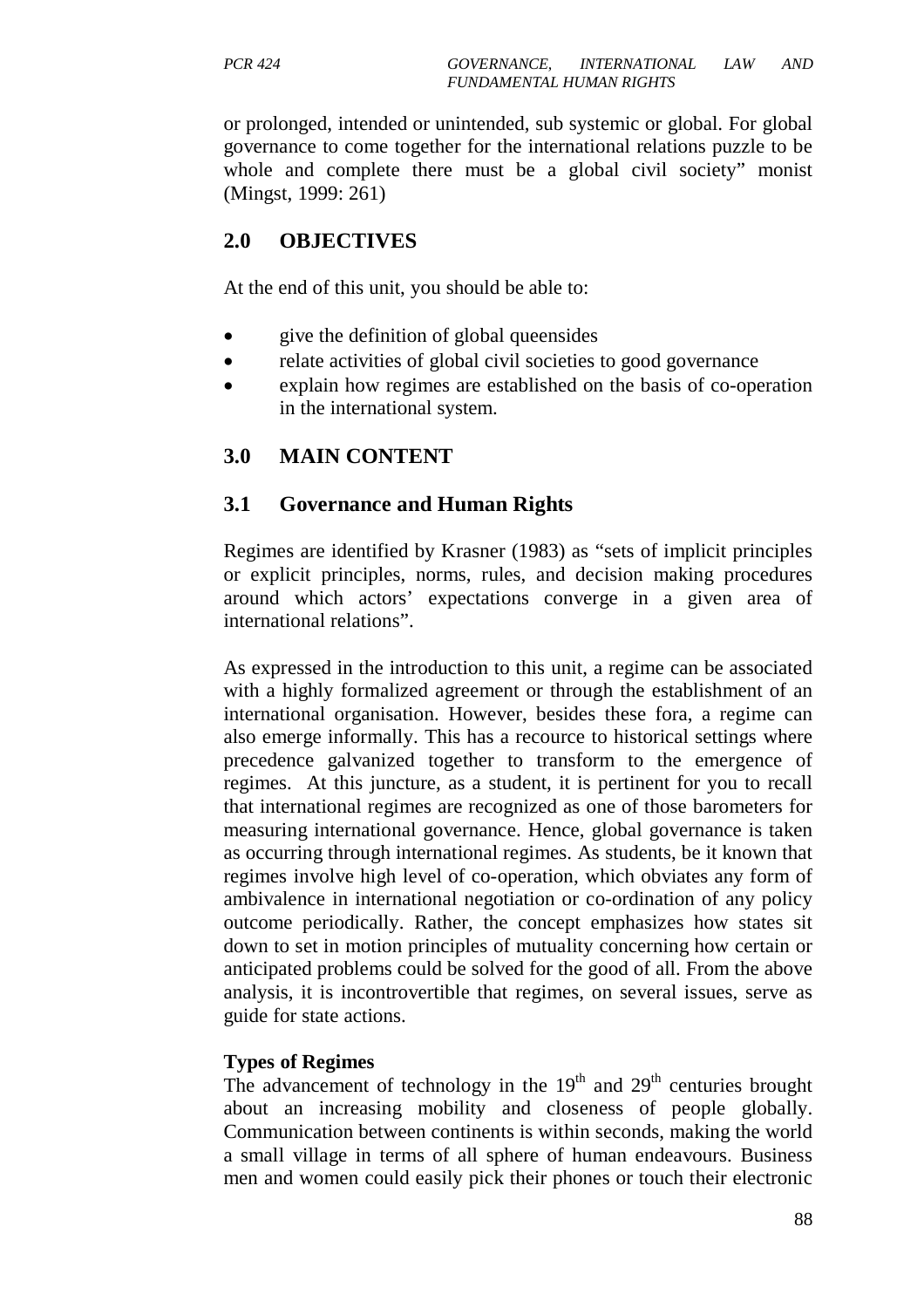garget to order goods from any part of the globe, and within hours, are delivered into their warehouses. Equally, through this technology regime, it is quite possible to order weapons of mass destruction while it is also possible to purchase, materials to pollute the atmosphere with dangerous chemicals, capable of having an irreversible and adversarial global consequences. It is with these in view that we should explore the wonders of the technology regime to better our lot and solve our problems, rather than suffer from its efficacy. To achieve this, the processes of consolidating these regimes must be scrupulously examined, and regulated.

#### **Security Regimes**

The modern day global insecurity has accentuated references to security regimes. The international community has been engulfed in persistent insecurity since easily twentieth century, but it is pertinent to mention that various examples of security regimes were in vogue much earlier. The conservative states of post Napoleonic Europe constituted a regime called The Concert of Europe" in order to avert a reoccurrence of a similar conflict. Also, as an example is the British and American agreement of 1817, to demilitarize the Great Lakes through the establishment of a security regime called "Rush Bagot agreement.

There has been an increase of security regimes since the end of the World War II specifically after the onset of the Cold War. Examples are SALT 1 and SALT 2 of the 1972 and 1979 respectively. They are designed to stem acquisition of weapons between the United States and Soviet Union. The irony of it is that inspite of the intention of the regimes, it was not achieved as inwardly, neither of them desisted from developing or practically stopping allies from developing new weapons technology. What is recognized to be on ground and globally acknowledged is that there are agreements on arms control. There again was the partial Test Ban agreement of 1963 which had an impact on the prohibition of atmospheric testing. The French Atomic Bomb tested in Sahara Desert in 1960 devastated several African countries, with a new disease called "Influenza but the 1963 partial test Ban agreement was a welcome development, knowing very well that fear of insecurity forced some states to arm themselves against a neighbour perceived to be strong, and in the process attack an unsuspecting state under the guise of provocation, the 1968 Non proliferation Agreement is a restraint on any state wishing to add to its assemblage of nuclear weapons. In the process of testing their strength, flagrant abuse of weapons and unprovoked fundamental right abuse must effortlessly follow. One glearing development about security regimes is that they enjoy a wide measure of support and should any state exhibit a defiant behaviour, it should expect strong opposition of a global nature.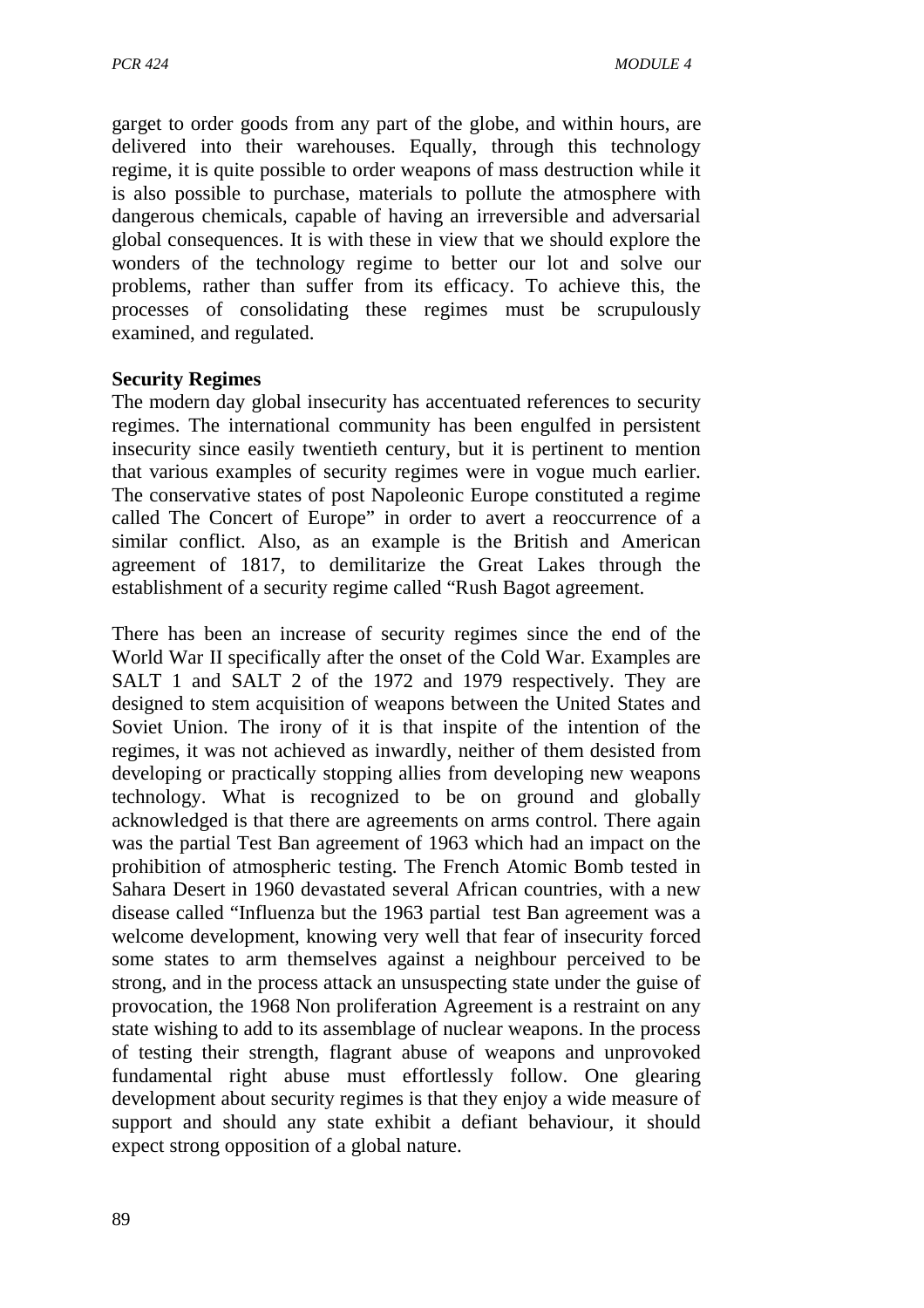#### **Environmental Regimes**

The importance attached to the establishment of economical regimes stemmed from the increasing awareness of the damage being done to the global environment as identified by scientists. Interestingly, series of conflicts arising from environmental damages are very frequent in many industrial communities. Oil pollution, global warming, damage to the ozone layer and other identical pollutants; have attracted constant attention for which regimes have been set up in a spirited effort to protect the global environment. For instance, as far back as 1970s, attempts to protect endangered plant and animal species were initiated through international conventions, while by 1993, a specially programmed convention on Biological Diversity came into force. Further, for the sake of protecting the environment, attempts to moderate and police the global movement of hazardous waste material have been in the pipeline source 1980s and by 1993, there was a complete ban on the shipping of hazardous waste from developed countries of the world to the countries in the under-developed world through the establishment of the Basle Convection. As a student, in 1986, an Ocean Linear, fully loaded with toxic waste of an unimaginable dimension sailed into Koko port in Warri Nigeria. It succeeded in the first trip and ironically, unknown to the shippers, the keepers of the warehouse where the consignment was deposited had been affected with a serious ailment. While attempts were on to find a solution to the massive waste dump, the shippers moved in again with their ship, loaded with yet another consignment. It was on that premise that the ship was arrested, prosecuted and forced to take its hazardions waste back to the sender. That was the effect of global collaboration to eradicate indiscriminate dumping of hazardous waste from industrialized to the developing nations of the world. Actions, such as these, are inimical to the International Convention on Human Rights.

#### **Communication Regimes**

 The sphere of activities of international communications regulated by regimes before the 19<sup>th</sup> century was in the areas of shipping and postal services. The advancement evolved in technology led to the regimes involvement in international regulation of aircraft and Telecommunications. By a further extension, the present-day international economy benefitted immensely from the regimes as they served as the provider for its solidified infrastructural base. There is no gainsaying the fact that the infrastructural base provided by the communication regimes aided the sustenance of international trade, foreign investment, as well as the world-wide monetary system. The historical evolution of communication regimes in shipping activities started with technological developments is the 16th c., as ship-building aided the expansion of international trade. What that means is that without a concise regime to ensure freedom of movement for shipping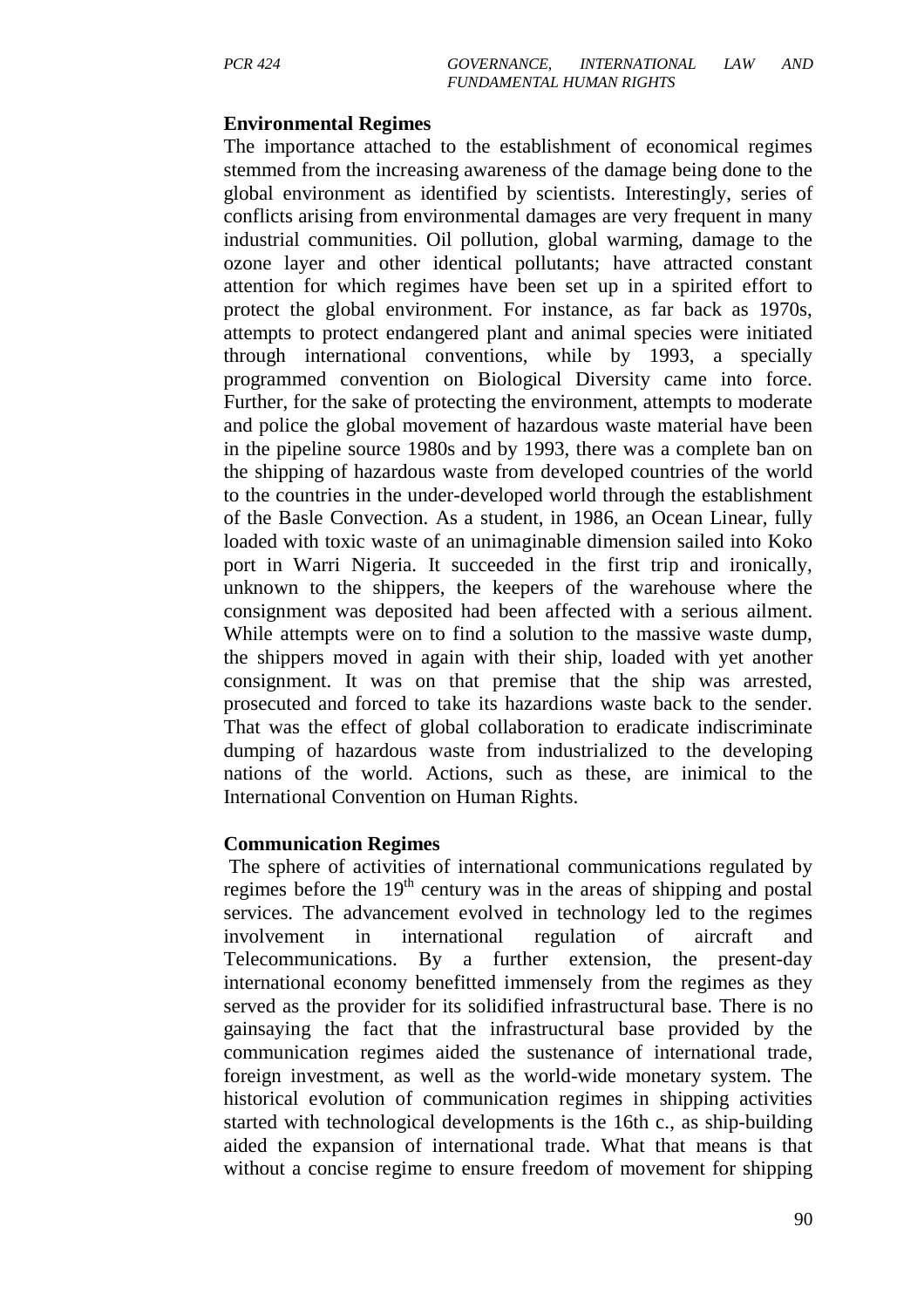on the high seas, and rite of passage in territorial waters of another juridiction of a different sovereign, it would have been impossible to operate under unfriendly or an unaccustomed maritime states. We also need to know that the bulk of international trade is done by sea. Also international communications have been made secure by a range of organisations which have emerged to manage and strengthen the regimes during the  $19<sup>th</sup>$  and  $20<sup>th</sup>$  Century. Going down the memory lane, in the mid  $19<sup>th</sup>$  century, the major industrialized nations put forth an idea to form a standardized system of postal communication which, in 1974, resulted into the establishment of the Universal Postal Union. A little earlier, the International Telegraphic Union was formed to moderate the activities of communication, which in early  $20<sup>th</sup>$  century, metamorphosed into International Telecommunications Union in 1932 to adequately address and co-ordinate the fluid advanced technological developments in communication. As the list of those regimes especially on areas of shipping and aircraft are many, a parting reference to some of them will be necessary. These include, but not limited to the International Civil Aviation Inter Organisation which, as the United Nations, are responsible for the emergencies of most of the convention reinforcing the regimes.

#### **Economic Regimes**

It is glaring that in the absence of those in-fractural facilities provided by the communication regimes, the international economy could not effectively function. From the above, the two regimes, i.e., communications and economy, are woven. By further extension, as the regimes compelling the international economy continue to be consolidated the link between the two become manifest the more. It is this collaboration between the regimes that have opened up the economic activities of postal services, telecommunications, and various national, as well as private airlines to greater competitions. Besides, the same impacts send signal to the need for public and private sector collaboration on policies guiding the activities of the regimes. Although, there have been economic regimes at various states before 1945, those established after the Second World War, despite the economic vicissitudes, have remained resilient. These are the international Bank of Reconstruction and development, International Monetary Fund, and the General Agency for Trade and tariffs'. (GATT).

Regimes formation is a very important feature of the international system. It gives room to sharing of knowledge, making use of identical tools of analysis, and finding ways to better their lots which is the utmost for their general good. The Liberal school of thought is of the opinion that the need for regimes arises because there is always a danger in the anarchic international system because competitive strategies will throw up co-operative strategies. Invariably their analysis is taken up to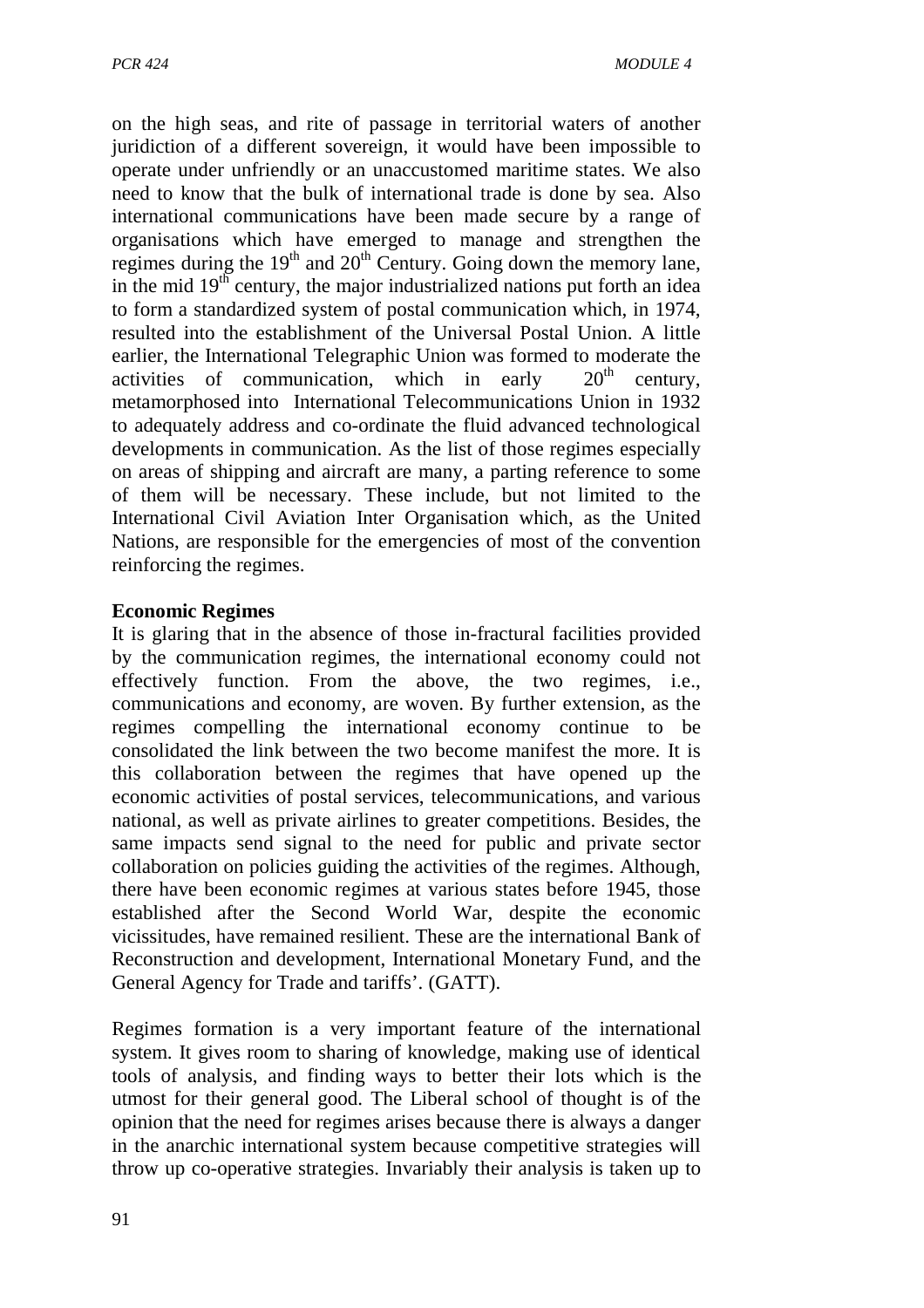refer to deterrence which is likely to come up if any state rocks the organized system. Where lies then the democratic tenets? However, those of the realists school of thought are of the view that a number of people or states desirous of co-operation sensed danger of an absence of free-will to determine whether to move in or not. The realists are emphasizing the need to embrace democracy and allow each state to determine whether or not to work with a group or the other, with equal say in the principals setting it up. As a further elaboration on the realist point of view, once co-ordination or consummation of a resource has taken place, there is no room for reneging. It's water tight. Then what an inducement on the international connection on human relics? The realists are reminding us of the role of power in the establishment of regimes. "it is the rich and powerful states in the North that have principally determined the shape of these economic requires. Third world states have had no attractive but to accept the regimes because of the need to engage in trade. By contrast, there have been massive violations of human rights regimes that have emerged since the Second World War. (Little, 2001:314). The stage is a violation of what democracy is all about as well as an indictment on those said to be the originator and protectors of the often respected Universal Declaration of Fundamental Human Rights.

#### **SELF-ASSESSMENT EXERCISE**

How will you assess the impact of the establishment of regimes on Africa?

## **4.0 CONCLUSION**

The establishment of regimes governance though beneficial did not clarify the distinction between collaborative and co-ordination activities on one hand, the right to decide to belong out of one's free will on the other hand. To many actors in the developing nations of the global community, regime governance is categorised as good intentions compromised. Under a democratic setting, a state reserves the right to belong to any organisation or withdraw if it so wishes. With the present global set up of regimes in various areas of human endeavour, to do so is to incur the wrath of the global community. Invariably, this is a complete negation of fundamental human right principles.

## **5.0 SUMMARY**

This unit discussed regime governance and its impact on the principle of fundamental human rights. Besides the definition, various regimes were also analysed.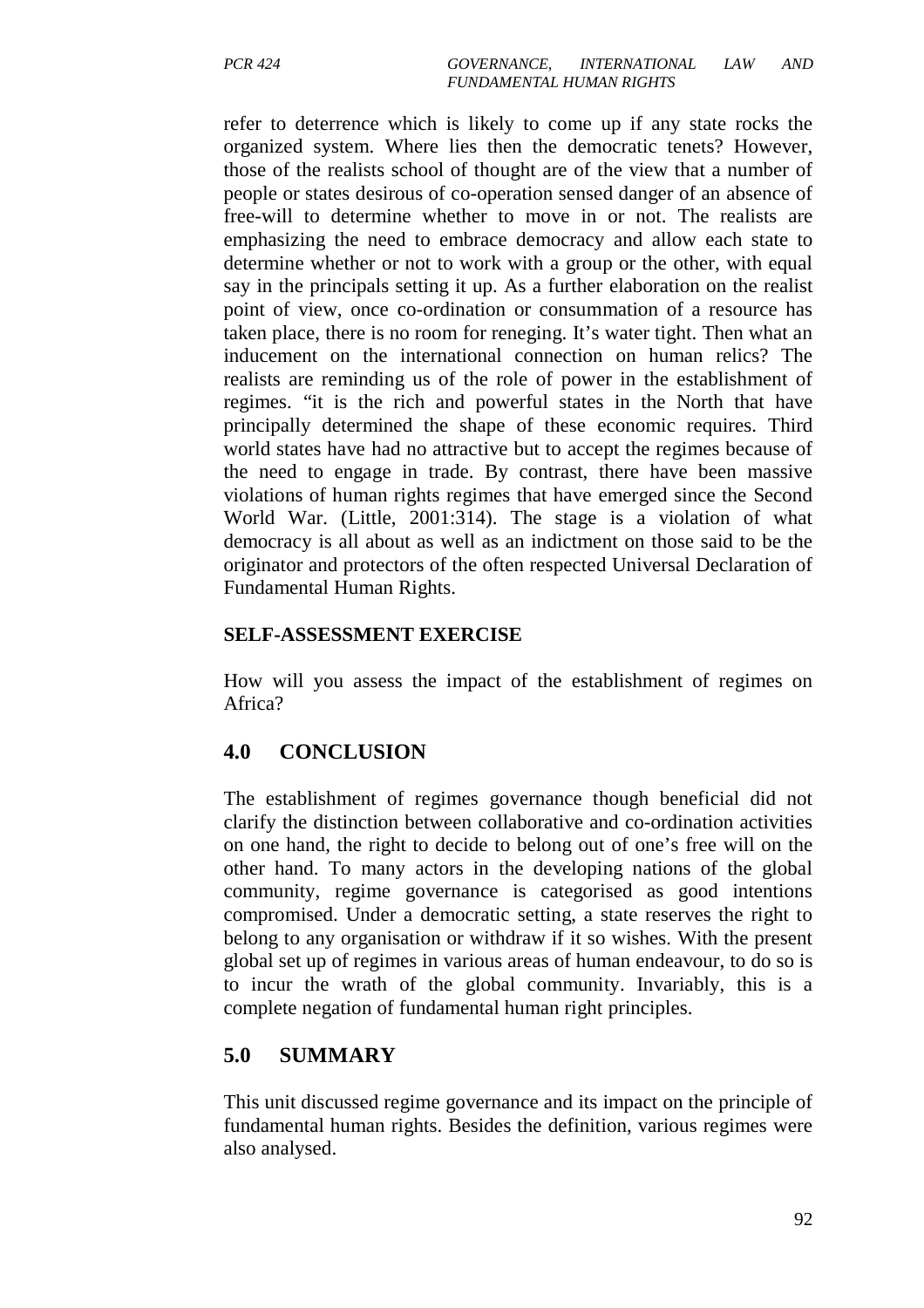## **6.0 TUTOR-MARKED ASSIGNMENT**

- 1. What do you consider as the defining elements of a regime?
- 2. How do you identify the subjugating characteristics of regimes on fundamental human rights?
- 3. Discuss security regimes and their impact on the third world.

## **7.0 REFERENCES/FURTHER READING**

- Broom C. (1997). *Regimes for the ocean, outer space, and the weather* Washington: Brookings Institution.
- Keohana, R.D. (1984). *After Hegemony: Co operation and Discord in the World Political Economy*. Princeton University Press.
- Oye, K.A. (1986). *Co-operation Under Anarchy*. Princeton University Press.
- RuttBerger, (1993). *Regime Theory and International Relations*. Oxford: Clarendon Press.
- Zachery, M.W, & Sutton, B.A. (1996). *Governing Global Networks: International Regimes for Transportation and Communications*. Cambridge: university Press.

*Governance – Wikipedia, the free encyclopedia 1/1/12*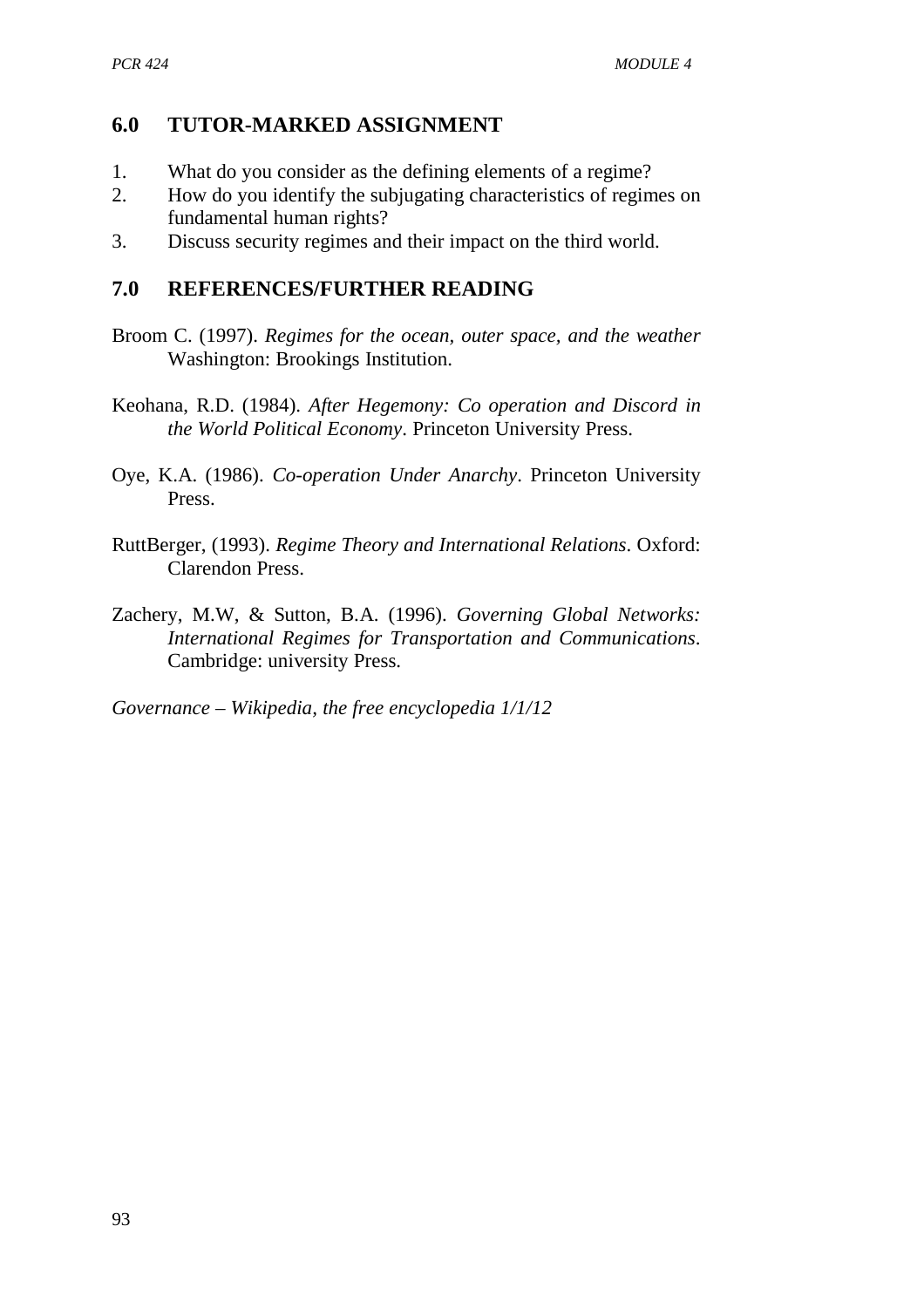## **UNIT 2 DEMOCRACY, PARTY FORMATTING AND CONSTITUTIONAL EVOLUTION**

#### **CONTENTS**

- 1.0 Introduction
- 2.0 Objectives
- 3.0 Main Content
	- 3.1 Definition of Terms
	- 3.2 Political Party Formation And Constitutional Evolution
	- 3.3 Democracy, Party Formation and Constitutional Evolution
- 4.0 Conclusion
- 5.0 Summary
- 6.0 Tutor-Marked Assignment
- 7.0 References/Further Reading

# **1.0 INTRODUCTION**

This unit is a continuation of those antecedents that must collaborate effectively to usher in good governance. It is only in a democratic setting, where freedom of opinion is respected and upheld that political party formation is encouraged.

This gives room to belong to any political party of one's choice. By extension, when the parties contest an election, one of them with the highest number of seats will control the machineries of government and one attribute of a good government is found in its standing the tends of that country's constitution, which is their ground norm. Invariably, constitutionalism will evolve with a legally constituted government, duly set up.

## **2.0 OBJECTIVES**

At the end of this unit, you should be able to:

- describe the concepts of democracy, party formation and constitutionalism
- explain the concepts to good or bad governance
- describe their workings in both Nigeria and Africa.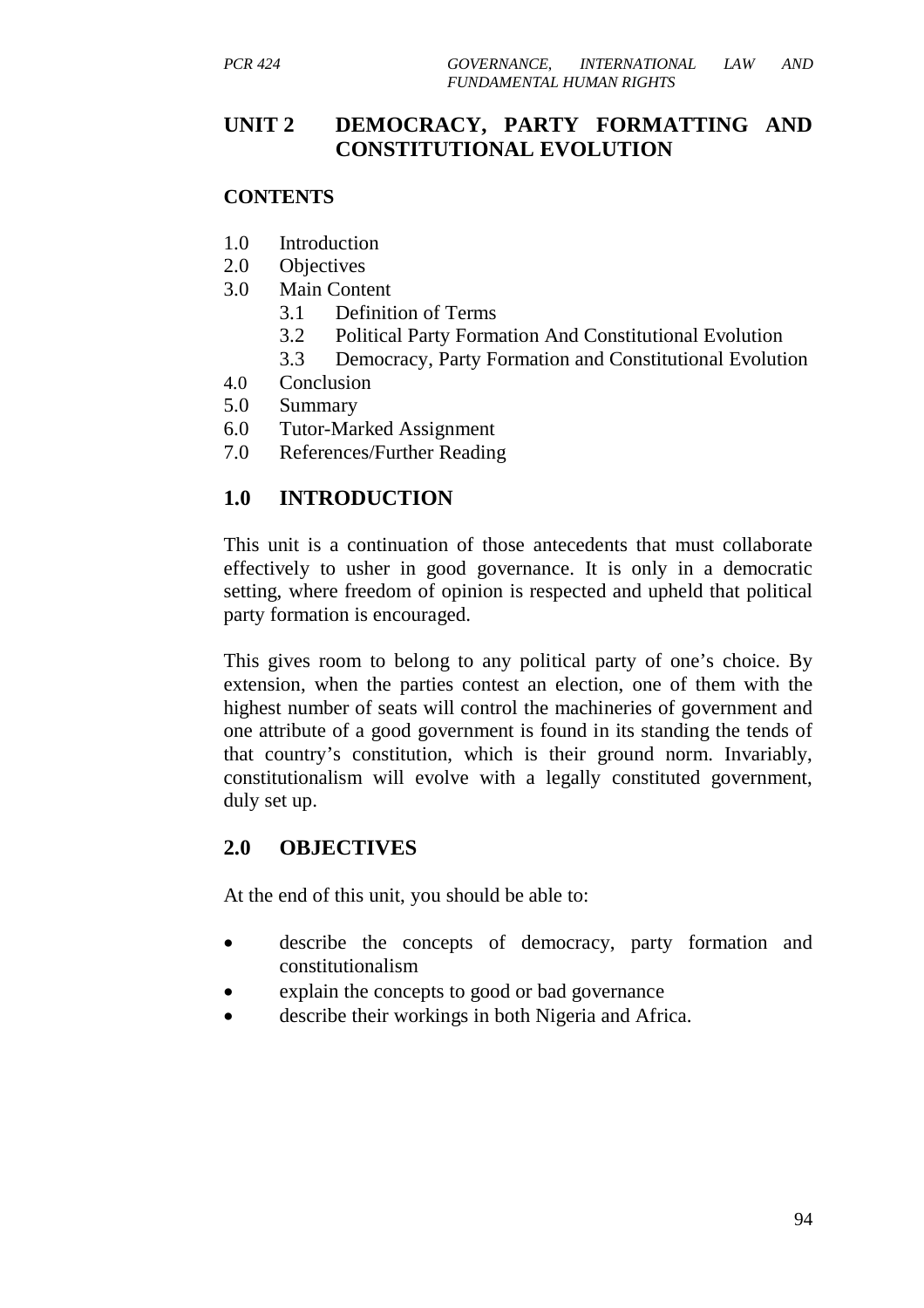# **3.0 MAIN CONTENT**

#### **3.1 Definition of Terms**

Defining democracy as a concept involves the recognition of those principles constituting it. It has no universally accepted meaning as there are many schools of thought defining it. The true meaning of democracy becomes problematic when viewed from the two major ideological divides, socialism and capitalism concept of democracy. The socialist model of democracy is being practised by Communist States while the Capitalist States of the Western world practise liberal democracy. For this reading material, we are adapting the concept of liberal democracy. The word democracy was made popular by Abraham Lincoln who designed it as the government of the people, by the people, and for the people. Ogbu and Ladan (2005:2) elucidating Dahl's definition of democracy that sees it as accountability which equates the rulers and the ruled politically described. democracy as one that thrives on a meaningful and extensive competition among individuals and organized groups, either directly or indirectly, for the major positions of government power; a highly inclusive level of political participation in the selection of leaders and policies, at least through regular and fair elections, such that no major (adult) social group is excluded; and a level of civil and political liberties – freedom of expression freedom of press, freedom to form and join organisations-sufficient to ensure the integrity of political competition and participation. Before taking our berth in the myriads of definitions available, Olurode and Akinboye (2005:16); while admonishing us on the workability of the concept, see it as "that political system that enables people to freely choose an effective honest, transparent and accountable government. Further, they added that as it could be linked to an actual way of life or an attitude of mind, the views of Heater about the elements of democracy would be necessary. The Scholars gave those elements as "equality, sovereignty of the people, respect for human life, the rule of law, and liberty of the individual Olurode and Akinboye, (cited in Enemuo, 1999:141-142).

## **3.2 Political Party Formation And Constitutional Evolution**

The concept of political party dates back to the  $14<sup>th</sup>$  century and has remained so to date. "Price" (1974) defines a political party as "a group of individuals of similar political views, organized to seek and exercise political power".

"Burke" (1974) also defines political party as a body of men and, women, united for promoting, by that endeavour, the national interest, upon some particular principle in which that all agreed. Yet, Fashuba (1978) viewed a political party as the major instrument by which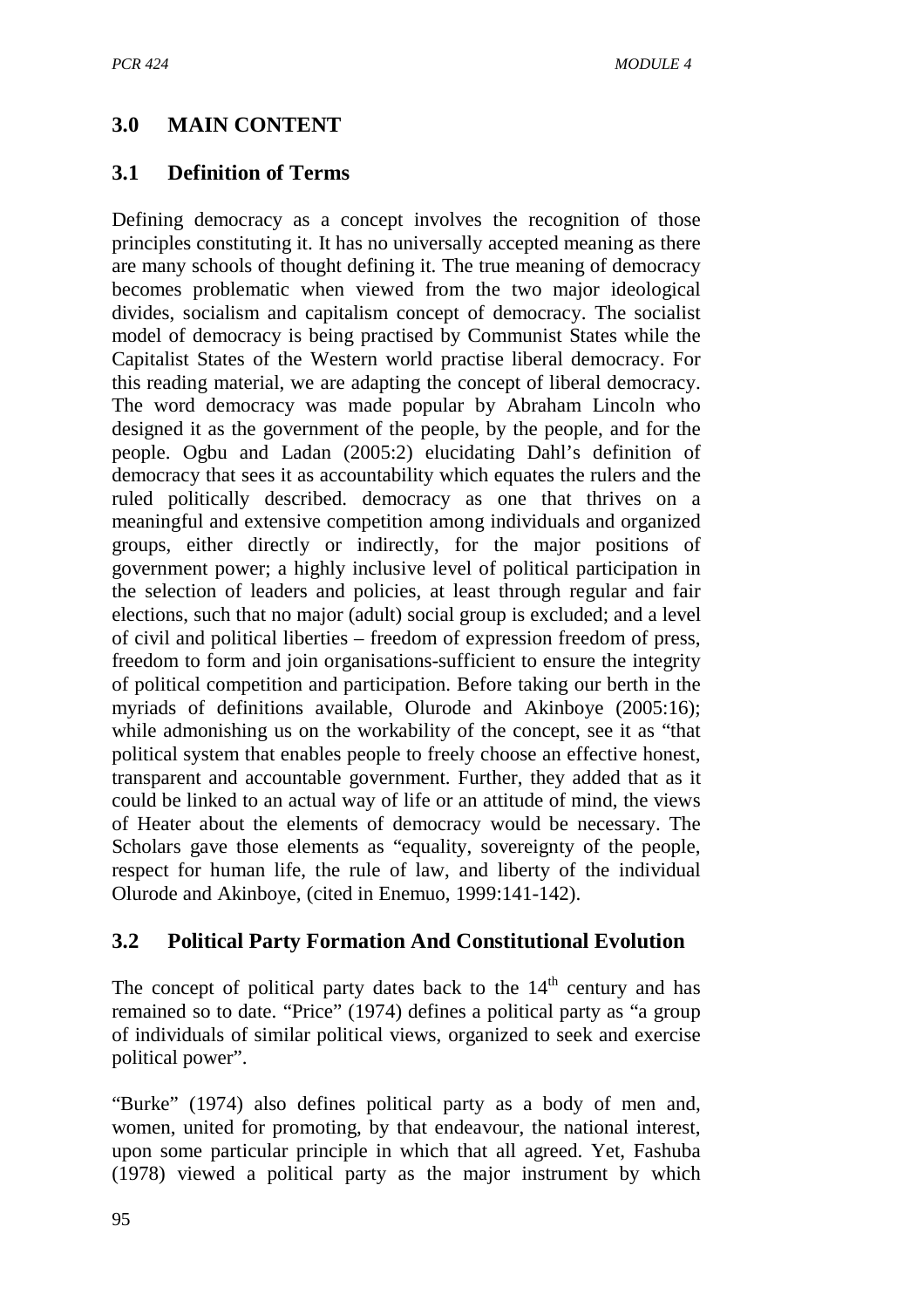modern government is converted from any chaotic maze of offices, agencies, departments, and organs into an integrated machine, whose purpose are defined. He explains further that the modern contribution to the art of government was an innovation which condemned parlance rule and aristocracy to ancient and medieval history. From this point of view, we will move to how the concepts could work in tandem with the people's aspirations for the enthronement of good governance.

## **3.3 Democracy, Party Formation and Constitutional Evolution**

Before the advent of colonialism, each of the communities within Nigeria and African continent had specific but different ways of administering their people, which could be referred to as traditional democracy. "The nature of traditional political system many…communities was such that decision-making and authority were primarily the exclusive prerogative of a group…who inherited their positions – (Bamgbose J. Adele, Cited in Oyediran O. 1972).

In order to make the system work then, each traditional system employed different styles of recruiting square pegs into the square holes of their government structure for the purpose of having those issues which will advance the community's happiness. With the coming of the imperial masters and empire builders, democracy took a new turn as both became structured after the Western models. However, we need to remind ourselves that besides other subterranean methods adopted by the colonialists, the Berlin conference of 1884 and 1885 was the forum through which the Europeans actualized their intention to formally make a direct inroad into Africa, through partitioning the continent according to their spheres of influence. Besides the minor different cultural and traditional norms existing in the nativity concept of Africa, what happened and is still happening to any African country since 1885 is not isolated but peculiar to all. In this vein, I shall situate this treatise within Nigeria, since the successful bombardment of Lagos in 1862, followed by attempts at party formation, from the stand point of Western democracy, and coloured by constitutional evolution.

After the conquest of Lagos in 1862, Lagos became a British Colony and subsequent events through proxies by various foreign companies, holding the Crown's commission, paved the way for the actualization of British interest to physically move into their own sphere of influence, Nigeria.

As a student, you need to focus your mind on the main issues, which are about democracy and party formulation, through constitutional evolution.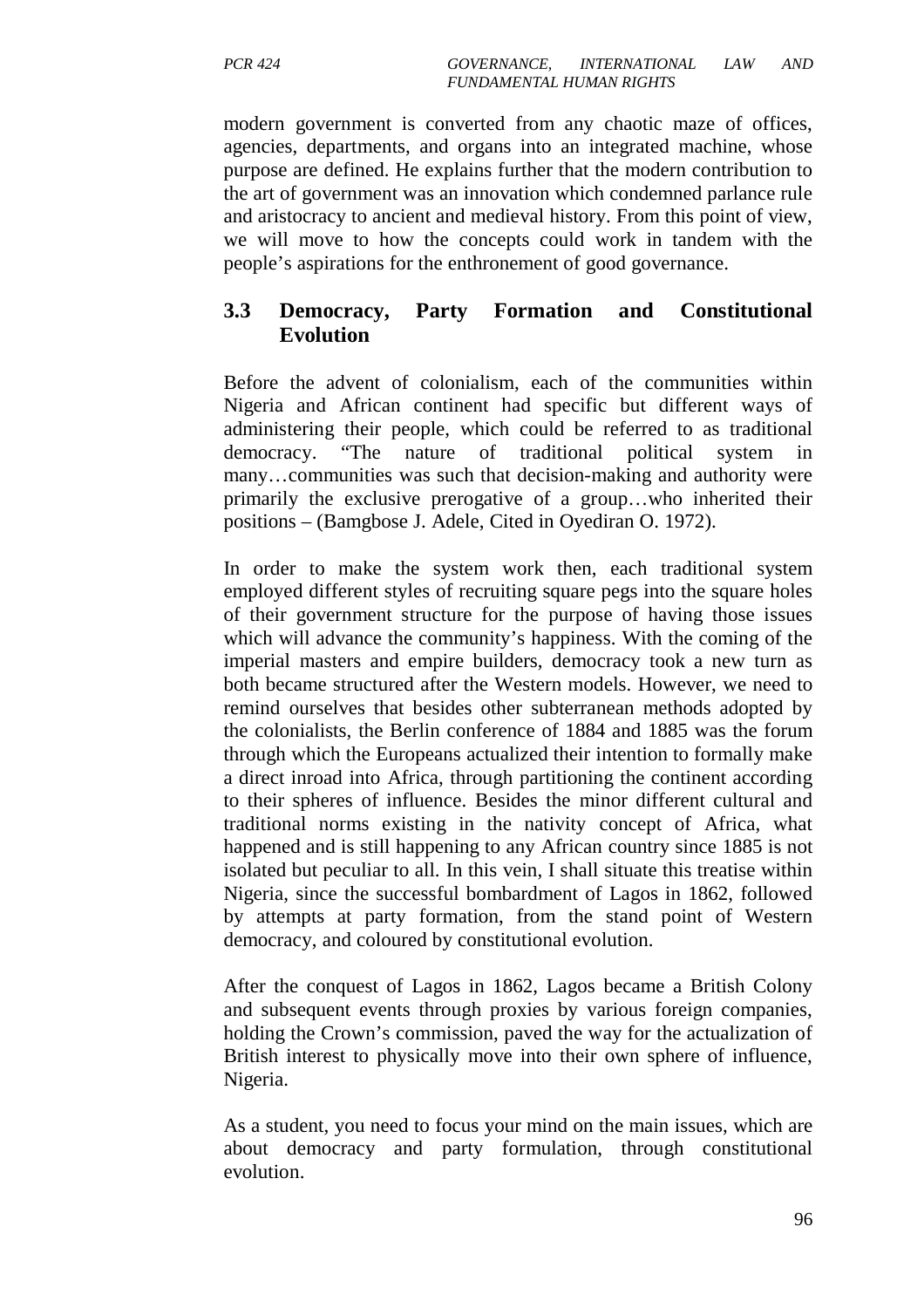Bamgbose (1998) emphasizes the desperate attempts by the British in 1880, 1896 and 1898 which failed. However, a system evoked in 1900 was all that needed be done to formally inherit the vast area, called Nigeria.

One conspicuous element of omission, or innovation since 1900 was that Nigeria, and several parts of Africa were largely traditional without any formalised political party nor any written constitution. In order to put Nigeria on this pedestal, a way to pave way for eventual grouping of Nigeria was put under three units – The Protectorate of Southern Nigeria, The Protectorate of Northern Nigeria and the Lagos Colony.

 Mention should be made that the Lagos Colony in 1862 had an all white executive council. The eventual emergence of political parties in Nigeria was brought about by the tendencies of nationalism and the accompanying nationalist movements. Associations were formed by various nationalist agitators in the struggle for an end to colonial rule and obnoxious ordinances. Activities of the National Congress of British West Africa (NCBWA) which came into existence in 1920 as well as that of the West African Students' Union, also established in 1925, could not escape mention. The formation of the Lagos Youth Movement which transformed to Nigeria Youth Movement in 1934, served as part of the nucleus of political parties in Nigeria.

Explicitly, the first attempt at electoral democracy in Nigeria which ushered in Nigeria's first political party a year after was the introduction of Clifford's constitution of 1922. With the constitution, a new moon emerged, under the name –Nigerian National Democratic party, founded by Herbert Macaulay. It was the extension of this innovation outside Lagos that led to the founding of Nigeria Youth Movemnet in 1934. Some of the leading members of that movement were the Odemo of Ishara, Oba Akinsanya, Dr, Nnamdi Azikiwe, Obafemi Awolowo, H.O. Davies, Adeleke Adedoyin and a host of others. In 1944, after the collapse of Nigeria National Democratic Party (NNDP) and the Nigerian Youth Movement, the emerging party from these ruins were the National Council of Nigeria and the Cameroons, (N.C.N.C) (1944) led by Herbert Macaulay as President while Dr. Nnamdi Azikwe was the pioneering Secretary General, the Action Group Party (A.G) 1951 led by Chief Obafemi Awolowo, and the Northern People's Congress N.P.C (1951) led by Sir Ahmadu Bello, the Sarduna of Sokoto. Others that were part of the fight for independence include the Northern Elements Progressive Union NEPU led by Aminu kano, the United Middle Belt Congress U.M.B.C led by Joseph Tarka,The Nigeria Socialist Workers Party (SWFP) led by Dr. Otegbeye, and a few local ones. The three major parties were ideologically inclined but ethnically based.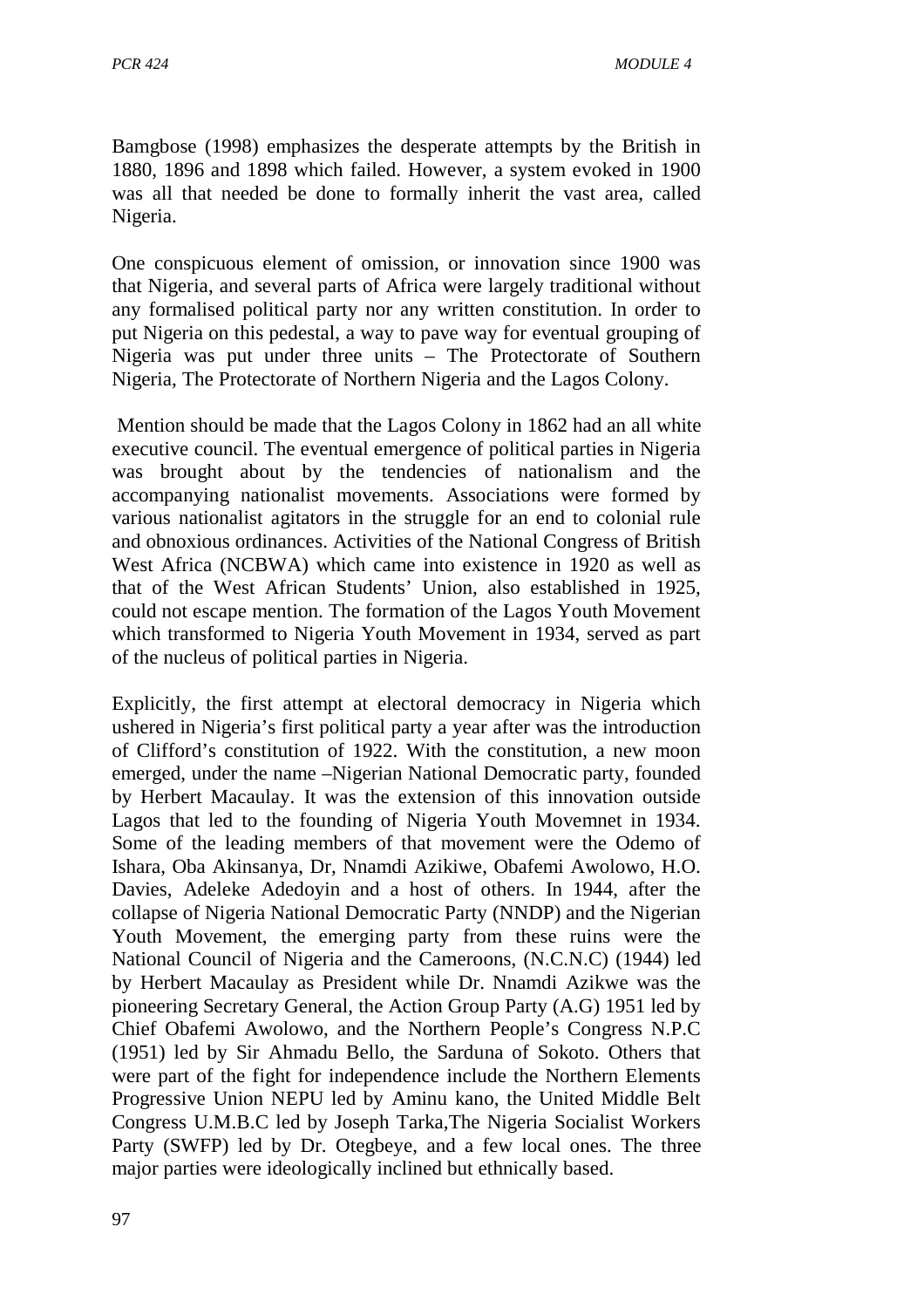However, these political parties were proscribed with the collapse of the First Republic on  $15<sup>th</sup>$  January, 1966. With the military take-over, there was a lacuna between 1966 and 1979 when another set of political parties under a new constitution, were established. The faults said to be with the pre and post independence parties were also found with the parties in 1983 and another long inter-regnum followed. However, by 1999, a new constitution to usher in the  $4<sup>th</sup>$  Republic was promulgated.

As a student, what are those things that political parties should know and internalize that are missing?. Why are they constantly running foul of the constitutional tenets? Why are they regularly found unfit to deliver the dividends of democracy? Are they so deficient in understanding the constitution and constitutionalism? A brief detail of constitution and constitutionalism will give us a response. A constitution is described as the "power map" of a society by Okoth-Ogendo (1991), while Sachs (2009) says it is the autobiography of a nation. Constitutionalism is about the process of institutionalizing constitution, which informs Ihonvbere's (2005) view that constitutionalism has two parts. The first is the process of making a constitution, and the extent to which it is popular and democratic, while the second has to do with the available openings, institutions and processes of making the constitution a living document by taking it to the people for easy access, claim its ownership and deploy is to defend their individual and collective rights.

What is stunning about African governments and not peculiar to a state is their poor culture of operating constitutions. Several reasons are responsible for these among which are colonial experience and processes of de-colorization.

In the colonial era, there is hardly any people's constitution besides those made to subjugate the indigenes. Peoples' constitution in its making is rare and where it occurred, was palliatively, done. For example, Nigeria was colonized formally by 1900 but it was in 1951 that those who could hardly make any impact were said to be consulted. Power was with the colonialists while our traditional chiefs, Obas, Obis and Emirs served as agents of the imperial powers. Besides, Africans were exposed to two types of laws-civil and customary. Civil laws were about rights and priviledges, while customary laws dealt with tradition and customs. Then, the basis of constitutionalism from which those who took over the reins from the colonialists was absent. Further, decolonization was not deliberate, hence, poor and reluctant preparation. The situation in the Democratic Republic of Congo, Somalia, Sudan, Eritrea and many African countries speaks volumes.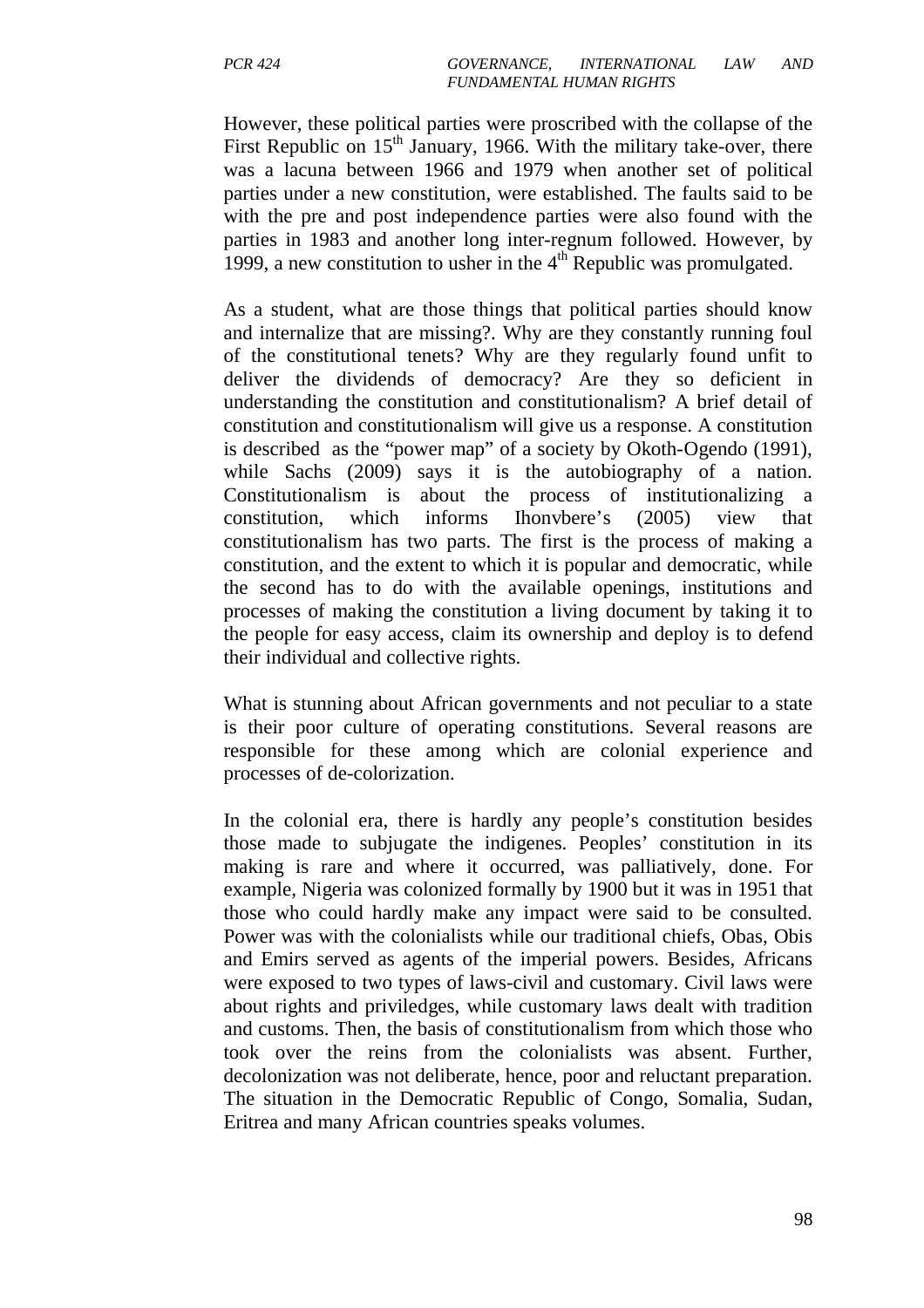Further, when independence was wrestled, African leaders were indecisive as regards which policy to propound, whether to master constitutional development and democracy or face squarely the development of their infrastructure. Rather than consolidate the former, the latter, which helped them line their private pauses, while jettisoning the real intention, became their pre-occupation. Rather than lay a solid foundation for their emancipation and emulate at least for a few years, the structural base of their colonial overlords, they aggravated the level of infrastructural decay and poverty of their indigenes. Another point worthy of intention was the adverse effect of the Cold War on the African states. The ideological war kept African nations unstable as not many mustered enough energy to remain neutral in the face of ideological carrots from both the East and West. For instance, Somalia once adopted socialism and found favour with the East. She placed emphasis on socio-economic rights as opposed to the West's insistence on political and civil rights, followed by the rule of law. At last, finding their rapprochement with the Earth uneasy, they turned to the West and when the West cast doubt on them, felt not much committed, to their cause. The result is that today, Somali is a collapsed state by many indicators of that concept.

In order to compound Africa's woes and entrench greed, those trained to defend the cause of democracy turned their backs to launch coups, and counter coups to subvert any democratic setting. The phenomenon was all over Africa. Then, how will African leaders internalize the dictates of their various constitutions? How can constitutionalism be a concept to develop when avenues for its development are jamparked with forces of re-action?

## **SELF-ASSESSMENT EXERCISE**

How can we entrench good governance in Africa in the face of forces of reactions?

# **4.0 CONCLUSION**

Democracy is tottering in Africa according to Salawu (2009), Adegbonmire 1978:3, quoting Awolowo, O. opines thus;" In my view, therefore, democracy exists only when the people are free, periodically and at their will, to re-elect or remove those who have been elected by them to administer their affairs. It is when this freedom exists that man can grow into the self-reliant and fearless creature that God intends him to be. But the moment a single person or a group of persons contrive to put themselves in a position where they become a law unto themselves, and are not amenable to the arbitrament of the people under their jundiction, they become a menace to their fellow men" (Salawu, 2009).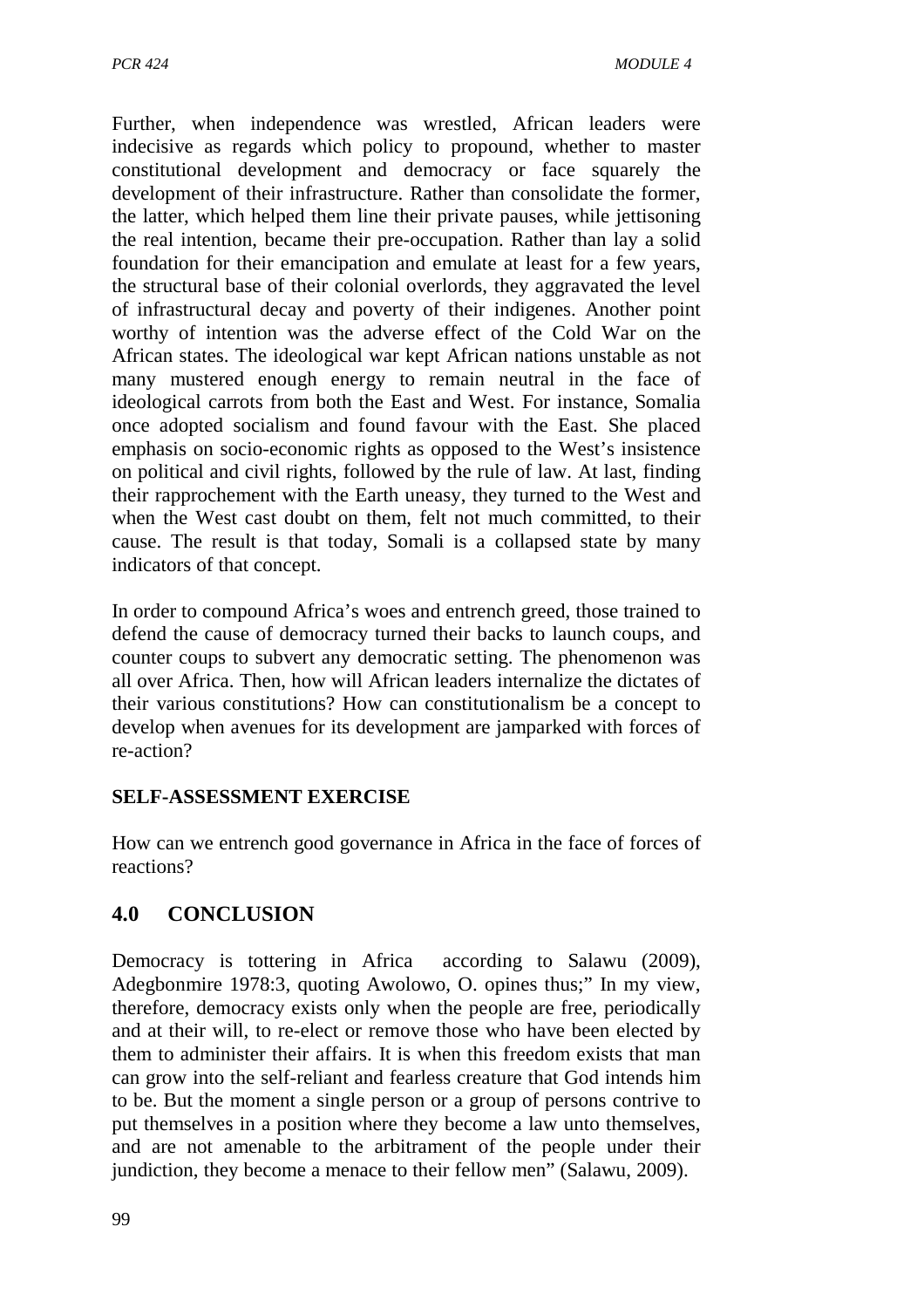Invoking your curiosity as a student, is there a country in Africa where election results are not violently contested? The formation of various political parties are anchored on greed, grievance and elite fragmentation and when they eventually contest and win an election either by fair or foul means issue of constitutionalism is given a second place as long as they have their ways. Self aggrandisement is always their pre-occupation.

Now, good governance is the main issue that compels the civilised communities to keep monitoring political activities in Africa. This cannot be far-fetched as African leaders are side tracking both municipal and International Laws to show their might – gross violation, damnable abuse of the principles of fundamental human rights is rife. The newly established International Criminal Court at The Hague has played host to two prominent African leaders who believe that good governance is a thing of convenience while looting, raping, and under cutting rivals with the awesome machineries of government at their disposal being sharpened.

## **5.0 SUMMARY**

This unit has discussed issues germane to democracy, political party formation and constitutional evolution generally while paying particular attention to Nigeria. Agents of retardation were identified and they are genuinely and patriotically addressed, Africa will surely witness an upsurge in the promotion of good governance, as opined by Nwathiogo Ngugi's "*Weep Not Child*."

## **6.0 TUTOR-MARKED ASSIGNMENT**

- 1. Define the concepts-Democracy; political party Formation
- 2. How can poor democratic culture be a bane to good governance?
- 3. An understanding of the constitution of a given state leads to standing by the tents of the International Convention on Human Rights. Do you agree?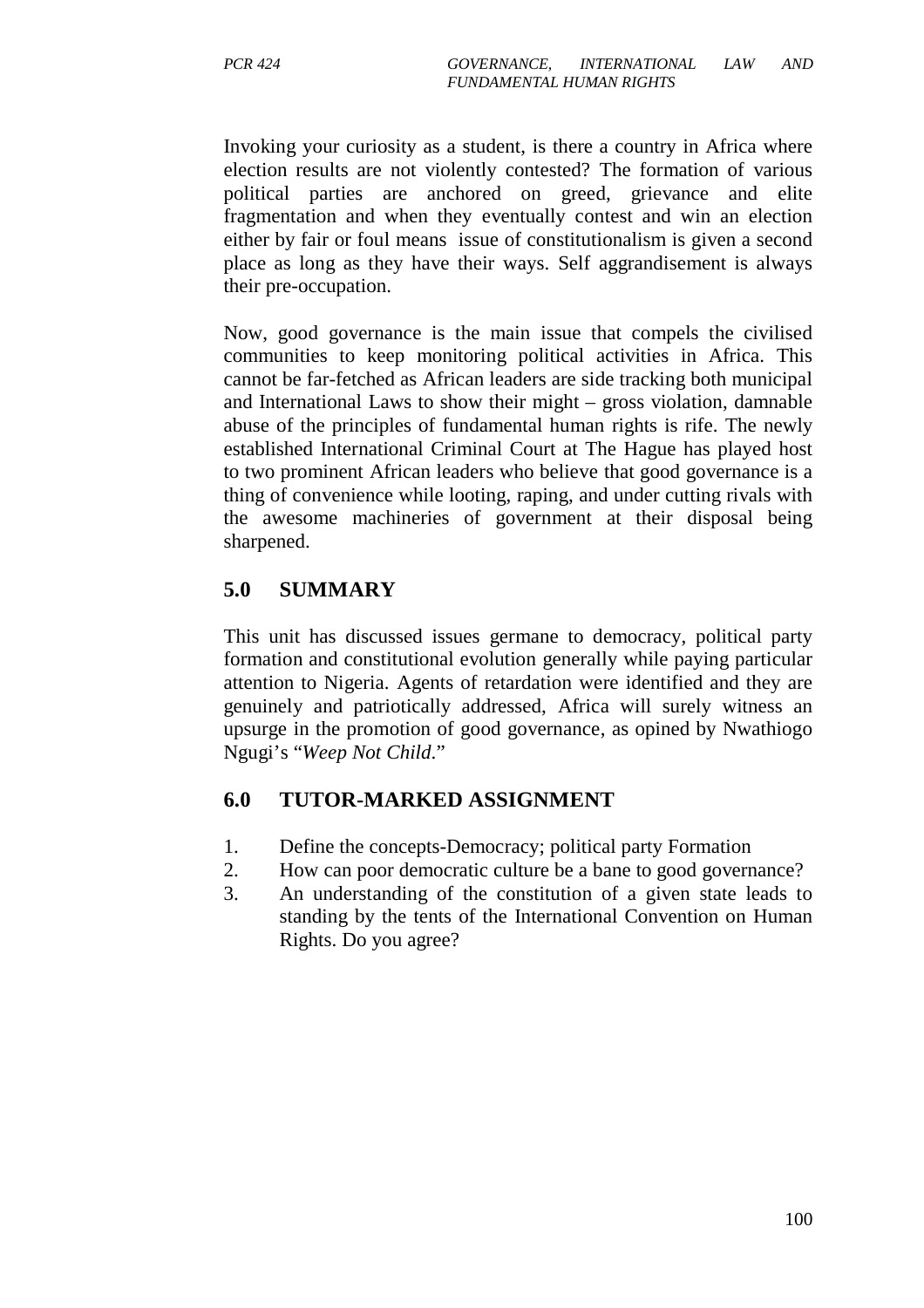#### **7.0 REFERENCES/FURTHER READING**

- Adegbonmire, W. (1978). *Memorable Quotes from Awo*. Akure: Elijah Adegbonmire Publisher.
- Adejumo S. (2004). *Democracy, Good Governance and Constitutionalism in Africa – in Odion-Akaine (2004)*. Lagos: Centre for constitutional and Delimitarisation.
- Adejumobi, S. (2000). *Demilitarisation and Democratic Reorientation in Nigeria Lagos*. Pol. Sc. Review Vol. 33.
- Adelabu, A. (1952). *Africa in Ebullition, Ibadan*. Board Publications Ltd.
- Albert, I.O. (2001). *Building Peace, Advancing Democracy*. Ibadan: John Archers (Publishers).
- Bamgbose, J.A. (1998). *Fundamentals of Nigeria Politics*; Lagos: Blue Bird Publishers.
	- \_\_\_\_\_\_\_\_ (2004). *Party Politics and God fatherism: the Nigerian Experience in Essence (2004) Godfatherism in Nigerian Politics*; Lagos: Philosophy, Science, and Society.
- Salawu, M.L.A.(2009). *Electoral Violence in Oyo State of Nigeria 1979- 2007*. An unpublished Ph.D thesis in the Institute of African Studies, University of Ibadan.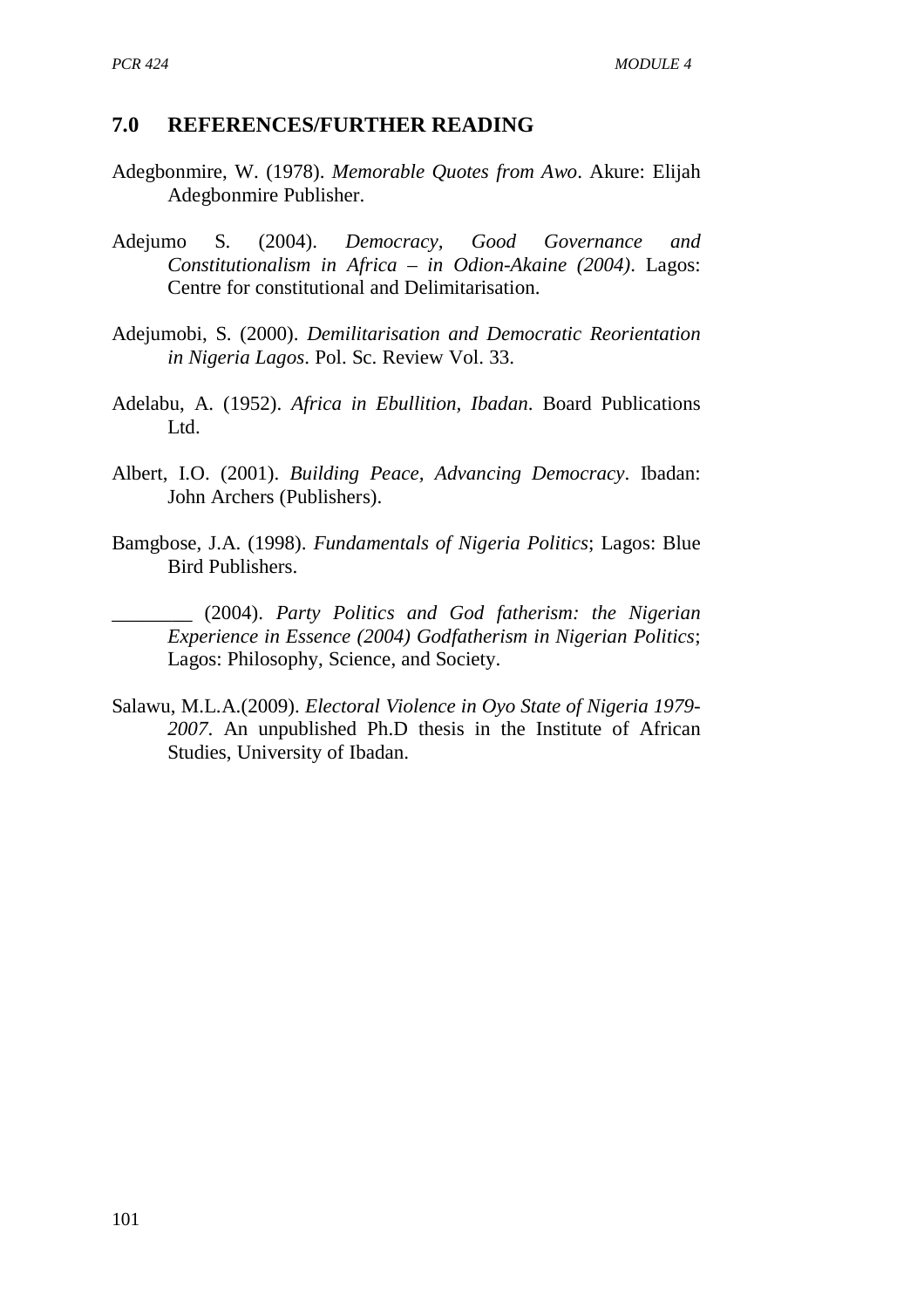# **UNIT 3 GLOBAL GOVERNANCE AND TERRITORIAL SOVEREIGNTY**

#### **CONTENTS**

- 1.0 Introduction
- 2.0 Objectives
- 3.0 Main Content
	- 3.1 Global Governance
	- 3.2 Issue Of Sovereignty
- 4.0 Conclusion
- 5.0 Summary
- 6.0 Tutor-Marked Assignment
- 7.0 References /Further Reading

# **1.0 INTRODUCTION**

Global governance or world governance is all about political interaction of transnational actors, aimed at solving problems that affect more than one state or region when there is no power of enforcing compliance. In other words, it could be rightly said that global governance is synonymous with globalisation. It is recently and almost universally accepted that in response to the velocity of interdependence on a global scale, both between human societies and between citizen and the biosphere, world governance assigns regulations intended for the global scale

## **2.0 OBJECTIVES**

At the end of this unit, you should be able to:

- explain what led to global governance
- describe global governance to sovereignty; narrate its gains and short comings
- explain the emerging problems militating against global governance.

# **3.0 MAIN CONTENT**

## **3.1 Global Governance**

#### **Definition**

The term, in a simple and broad-based definition, is used to designate all regulations intended to organize human societies on a global scale. Although, governance, in the traditional context, is linked to the art of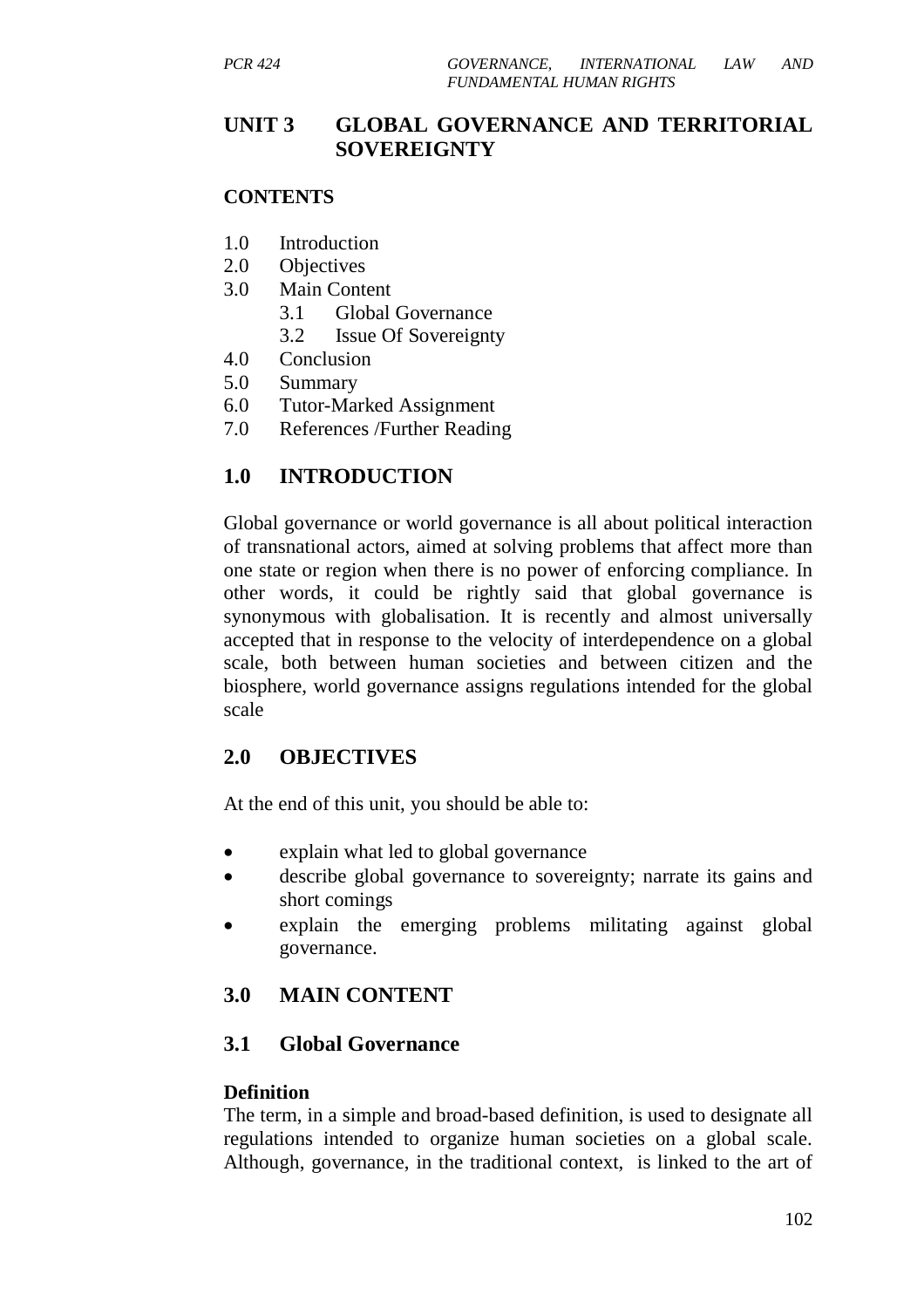governing, it also depicts conformity with political authority, institutions and ultimately, leading to control. Governance, when linked with globalization, then denotes formal political institutions that aim to co-ordinate and control interdependent social relations and which has the ability to enforce decisions. Contrasting this view is Roseau (1999), who says that governance denotes the regulation of interdependent relations in the absence of an overaching political authority, such as in the international system which some ascribe to as the modern development of global public policy.

Adil Najam (2000), also defines global governance as the management of global process in the absence of global governing. In the opinion of Weis (2000), global governance which can be good, bad, or indifferent, refers to concrete cooperative problem-solving arrangements, many of which increasingly involve, not only the United Nations of state, but also other UN bodies, namely international secretariats and other non state actors. Elucidating on this, it is said that these cooperative problem-solving arrangement may be formal, taking the shape of law or formally constituted institutions for a variety of actors (such as state authorities, Inter-Governmental Organisations (IGOs), Non-Governmental Organisations (NGOs), private sector entities, other Civil Society actors, and individuals) to manage collective affairs. They may also be informal (as in the case of practices or guidelines) or ad hoc entities (as in the case of coalitions). Thomas and Thakur (2010), equally define global governance as the complex of formal and informal institutions, mechanisms, relationships, and processes between and among states, market, citizens, and organisations, both inter and nongovernmental ,through which collective interest on the global plane are articulated, rights and obligations are established and differences are mediated.

#### **Origin And Historical Evolution Of Global Governance**

The constant recourse to global governance as a concept was almost unknown until the early 1990s because up to that era, the concept of interdependence had been employed to refer to the fine-tuning or management of interaction among states. However, a number of issues emerged immediately after the post-Cold War of the 1990s, including, but not limited to the followings, as equally opined by Andreani [2001], thus:

The growing importance of globalization as a significant theme and the subsequent weakening of nation-states ,pointing logically to the prospect of transferring to the global level the regulatory instruments which are no longer working effectively at the national or regular levels.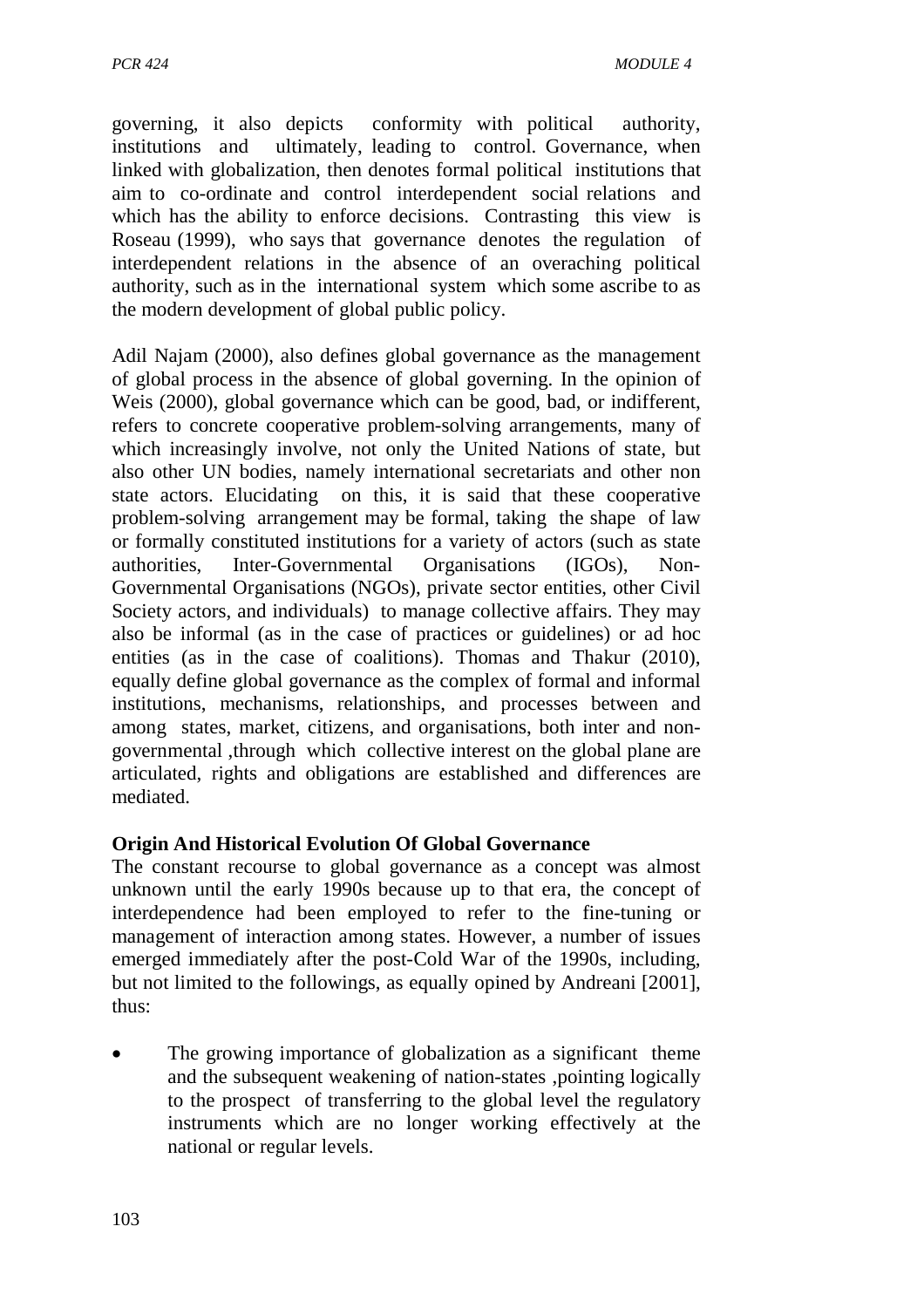- An intensification of environmental concerns for the planet, which received multilateral endorsement at the Rio Earth Summit (1992). The summit issues, relating to the climate and biodiversity, symbolized a new approach that was soon to be expressed conceptually by the term Global Commons.
- The emergence of conflicts over standard; trade and the environment, trade and social rights, trade and public health. These conflicts continue the traditional debate over the social effect of macroeconomic stabilization polices, and raise the question of arbitration among equally legitimate objectives in a compartmentalized governance system where the major area of interdependence is each entrusted to a specialized international institution. Although often limited in scope, these conflicts are never the less symbolically powerful as they raise the question of the principles and institutions of arbitration.

An increased questing of international standards and institutions by developing countries, which, having entered the global economy, find it hard to accept that industrialised countries hold on to power and give preference to their own interests. The challenge also comes from Civil Society which considers that The international governance system has become the real seat of power and which rejects both its principles and procedures. Although, these two lines of criticisms often have conflicting beliefs and goal , they have been known to join in order to oppose the dominance of developed countries and major institutions as demonstrated symbolically by the failure of World Trade Organisation 1999 ministerial conference in Seattle.

Further, on the views expressed by Andreani (2001), there are other general assumptions that the seeming architectural design of the planet earth is predicated on establishing a system of world governance. One thing that reading become discernible is that beside the earlier intention to regulate and limit the individual power of states to avert overtuning the status quo, it has now graduated into the assumption that hegemons, having a collective influence on the world's destiny through the establishment of a system, regulate the myriads of interactions that are beyond the scope of the province of state action. Invariably , the political synchronization which developed into the political homogenization of the global community , followed the advent of what is known as liberal democracy in its many forms. By extension, it is expected that this development will make it easier to establish global governance system that far outstretches the policy of allowing private businesses to develop without government control, coupled with what was considered as its attachment democratic peace, earlier canvassed by Immanuel Kant.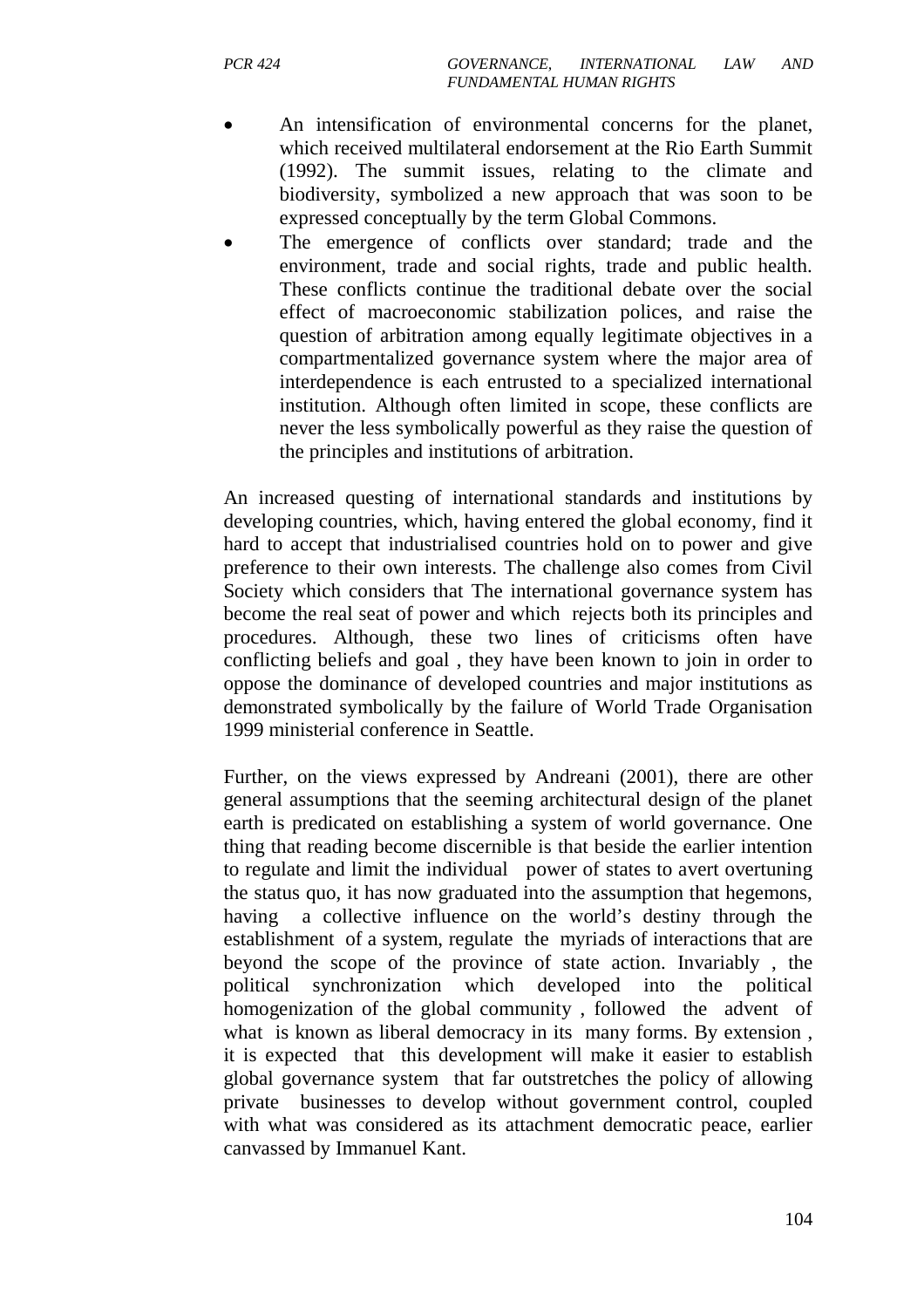Another view regarding the establishment of global governance according to the UNESCO (1996), is as a result of the difficulties in achieving an equitable development at the global level. In the view of UNESCO, the aim is to secure for all human beings, in all part of the world , the conditions necessary for a decent and meaningful life, which require enormous human energies and far-reaching changes in policies . Towards this intention, the agency foresees that the task is all more demanding, as the world faces multifarious problems, each related to, or even part of the development challenges, each similarly pressing , and each calling for the same urgent attention. The agency concluded with an optimistic reference to the words of Arnold Toynbee, thus;  $(\text{http://unesdoc.unesco.org/images}/0010/001055/105586e.pdf$  of 12/14/11)

• *"Our age is the first generation since the dawn of history in which mankind'' dares to believe it ''practical to make the benefits'' of civilization available to the whole human race."* 

In continuation with series of views about the need for or against globalization, it is again said that irrespective of the effort of the protagonists of the concept , different people will always have different tastes , hence , collective preferences, in spite of globalization which are often seen as an implacable homogenisation process will remain heterogeneous .

It is submitted that in certain cases, globalization even serves to multiply rather than abate the differences which homogenization could have served. As some of the ways of seeking the best for the global community, it is canvassed that the organisation of what we see as needing collective action must be prioritized, ahead of managing bilateral relations. Invariably, it will burst down to a new model for representing and managing interdependence applicable to a growing number of areas. Our attention is drawn to the significance of the emergence of global civic awareness, having one of it resolves as opposition to globalization. This complements a number of movements and organisations which have taken the debate to the global level. What these moves portend is that the trend is a logical response to the increasing importance of world governance issues. Arguably, it is sidetracking the rudiments of international relations if we adhere to the traditional representation modeled economically on the principle of the Westphalia Peace Treaty or on the assumption that the global economy is an entity undergoing rapid homogenization. Our cogitation should be based on integration, structured on the solidarity, innately developed out of a shared destiny.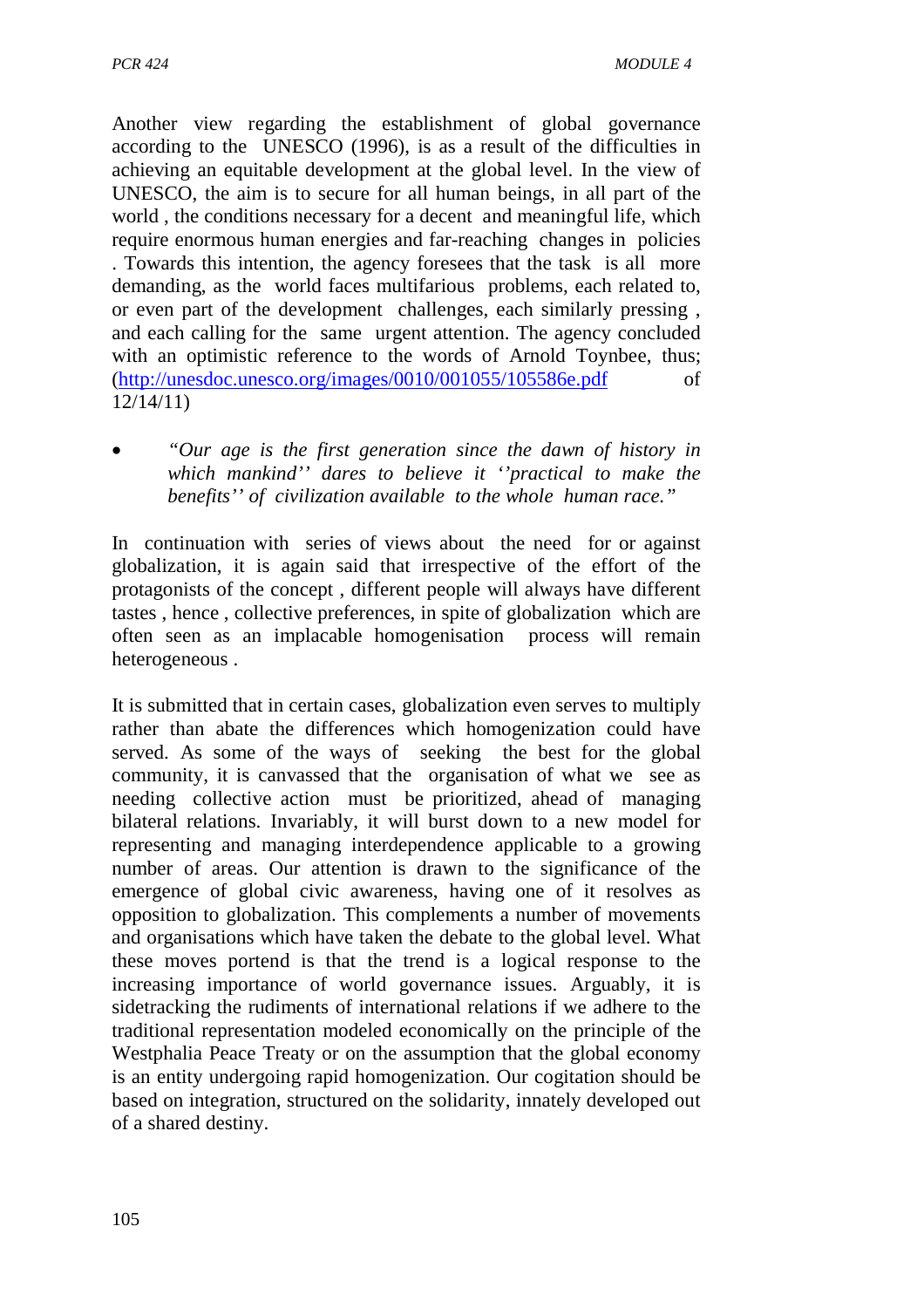Contributing to the debate on the crisis of purpose in the globalization process are Pierre Jacquet, Jean Pisani-Ferry, and Lawrence Tubiana [http://www.pisani-ferry.net/base/papiers/re-03-REF-governance.pdf], 12/14/11, who opine that to ensure that decisions taken for international integration are sustainable , it is important that population see the benefits, that states agree on their goals, and that the institutions governing the process are seen as legitimate. The scholars are referring our attention to the crises of purpose the international institutions are going through which are identified as suffering from imbalance and inadequacy. They contend that within these global institutions, *"a gap has been created between the nature of "the problems that need tackling and an institutional architecture which does not reflect the hierarchy of today's problems. For example, ''the environment has become a subject of major concern and central negotiation, but it does not have the institutional support that is compatible with its importance''*

One area requiring emphasis is that once a problem is identified through any source, and is regarded as posing a threat universally, then, a solution is in sight. Improved "global-problem-solving" needs not involve the establishment of additional powerful formed global institutions. What it needs is the building of consensus around norms and practices. One such area which is currently being employed, and which is pertinently germane to Africa and the developing nations of the global community is the development and improvement of accountability mechanisms. For instance, an international organisation, the U.N Global Compact, collaborates with companies, U.N agencies, labour organisations, and civil society to support universal environmental and social principles.

It is non-cohersive as participation is entirely voluntary, and there is no enforcement of the principles by an outside regulatory body.

### **Global Governance: Formulation and Objectives**

 As a corollary of the above, one of the conditions for building a global democratic governance should be the development of platforms for citizens dialogue on the legal formulation of world governance and the harmonization of objectives. Accordingly, Calame, and Marin (2005), suggest that the legal formulation could take the form of a global constitution which would evolve though a process for the institution of a global community. It will then act as the common reference guide for establishing the order of right and duties applicable to United Nation's agencies and to other multilateral institution such as the International Monetary Fund, the World Bank , and the World Trade Organisation. Canvassing these views further, they referred to procedural difficulties earlier encountered in the implementation of some UN agencies aim, which, though expedient but haphazardly laid down. specially, they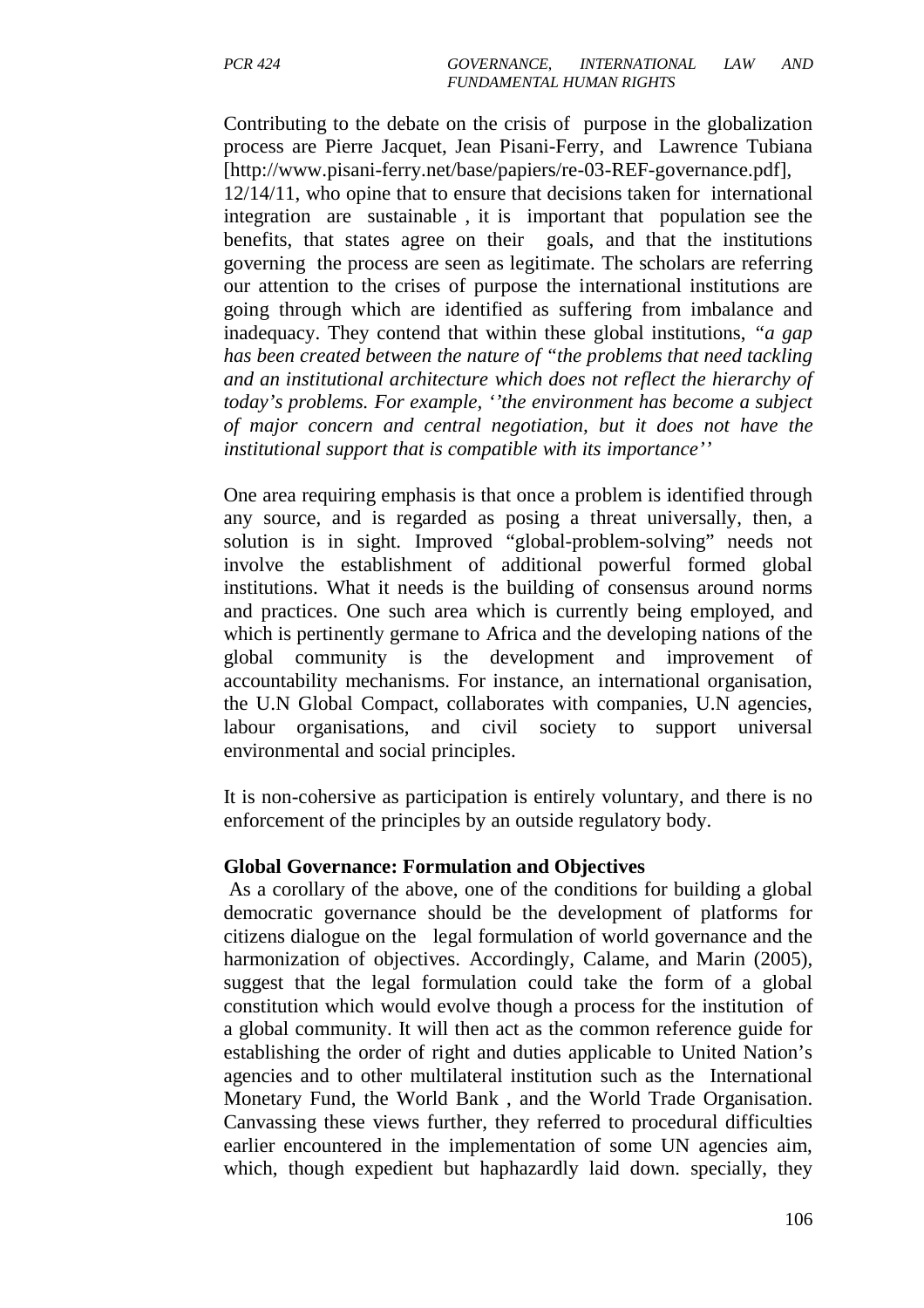opined that the necessary, but insufficient ambition of the UN Millennium Development Goals, aimed at safeguarding human kind and the planet, and the huge difficulties in implementing them , illustrates the inadequacy of institutional initiatives that do not have popular support for having failed to invite citizens to take part in the elaborate processes. The scholars equally canvas that the global constitution must clearly express a limited number of overall objectives that are to the basis of global governance and are to guide the common action of the UN agencies and the multilateral institutions, in area where the specific role of each of these is subordinated to the pursuit of these common objective."

In order to arrive at this juncture, Calame (2003) proposes the following objectives:

- instituting the condition for sustainable development;
- reducing inequalities; and
- establishing lasting peace while respecting diversity.

### **The Need to Address Emerging Global Problems Towards Advancing Global Governance**

As aptly pointed out by Jacquet, Pisani-Ferry, and Tubiana (1996), there is an urgent need to bridge the gap between the current global problem and these institutional structures on ground, hence the need to ensure that the global community is pro-active. It is no gainsaying the fact that several spheres of human endeavour require collaboration for the sustenance of global and collective good and some of these areas include those germane to the environment, security, economy, peace and conflict management, educational development and as well as communication, among many contending issues. These are what informed the submission of Paleyo (2008), on the Environmental Governance and managing the planet that the crisis emanating from its was brought about by the astonishing velocity, and the seeming irreversible mode of the impact of human activities on nature which the scholar says requires collective answers from government and the citizens. He opines that in whatever way we may look at it, it is an incontrovertible fact that nature does not tolerate an existence of a vacuum. By reasoning, nature does not render irrelevant political and social barriers while the global dimension of the environmental crisis equally renders innocuous the effect of any action either initiated by any national government or sectoral institutions, however potent. The emergence of the much-talked about climate change, ocean and air pollution, nuclear, risk, and those related to unforeseen human idiosyncrasies, the reduction and extinction of resources and bio diversity, other-wise referred to as jeopardizing the existence of a large number of different kinds of animals and plants which make a balanced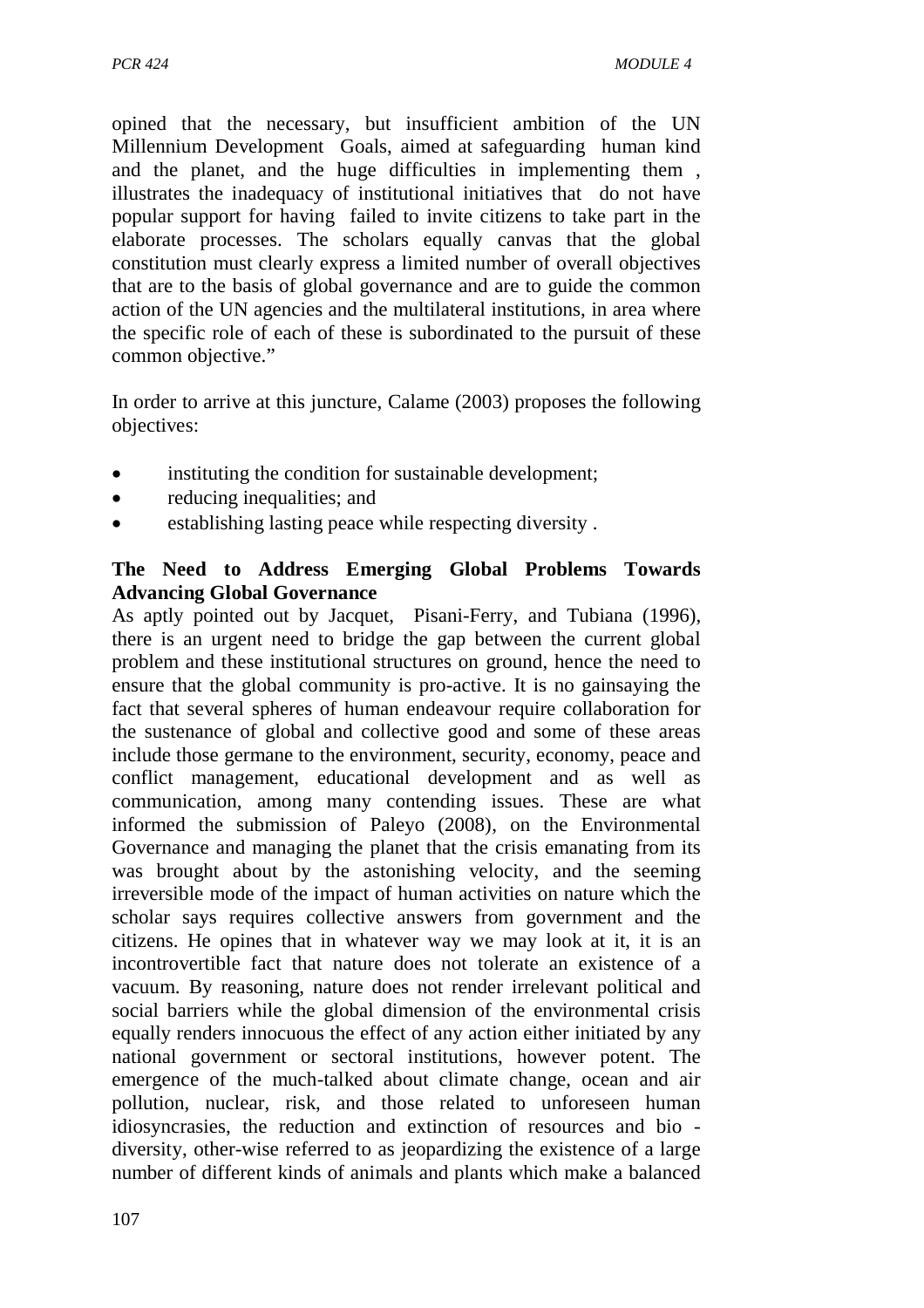environment, as well as the development system that crystallizes and largely unquestioned globally, are all among the various manifestations of the fleeting and arguably irreversible impact. The scholar therefore concludes thus:

• *"The impact is the factor, in the framework of globalization, that most challenges a system of states competing with each other to the exclusion of all others: among the different fields of global governance, environmental management is the most wanting in urgent answer to the crisis in the form of collective actions by the whole of human community. At the same time these actions should help to model and strengthen the progressive building of the community".* 

The postulate above, as caused by Pelayo (2008) leads to periscoping those issues considered pertinent to the enthronement of sustainable development globally.

Towards that end, the proposal for a reform agenda for global environmental governance as caused by the International Institute for Sustainable Development shall be briefly discussed, due to the universal consensus for it desirability.

### **Environmental Governance And Margining The Planet**

Although, there have been clamors' for the management of the environment prior to the present period, it has, since 1992, gained ascendency under a new nomenclature of climate change. As earlier submitted that nature recognizes no boundary when it strikes, the Trans boundary nature of climate change enunciates series of calls for the establishment of a global organisation, under the suggested name of World Environmental Organisation, to face squarely on the global scale, issues arising from environmental matters. Palmer (1992), corroborating the above, confirms that although International Environmental Organisations do exist, like the United Nations Environmental Programme (UNEP) created in 1992, as well as similar international environmental organisations, they are innocuous. They are criticized for being institutionally weak, fragmented, lacking in standing and providing non-optimal environmental protection. Tongues are wagging that the current decentralized, poorly funded, and strictly intergovernmental regime for global issues, is indeed substandard. As laudable as the creation of a World Environmental Organisation is, in view of the previous reasons adduced for the ambivalent ones previously created to tackle environmental issues, Najam (2003) is of the view that it could undermine some of the more effective aspects of global environmental governance which are fragmental in nature, and which demands flexibility allowing this disparity to occur, under a working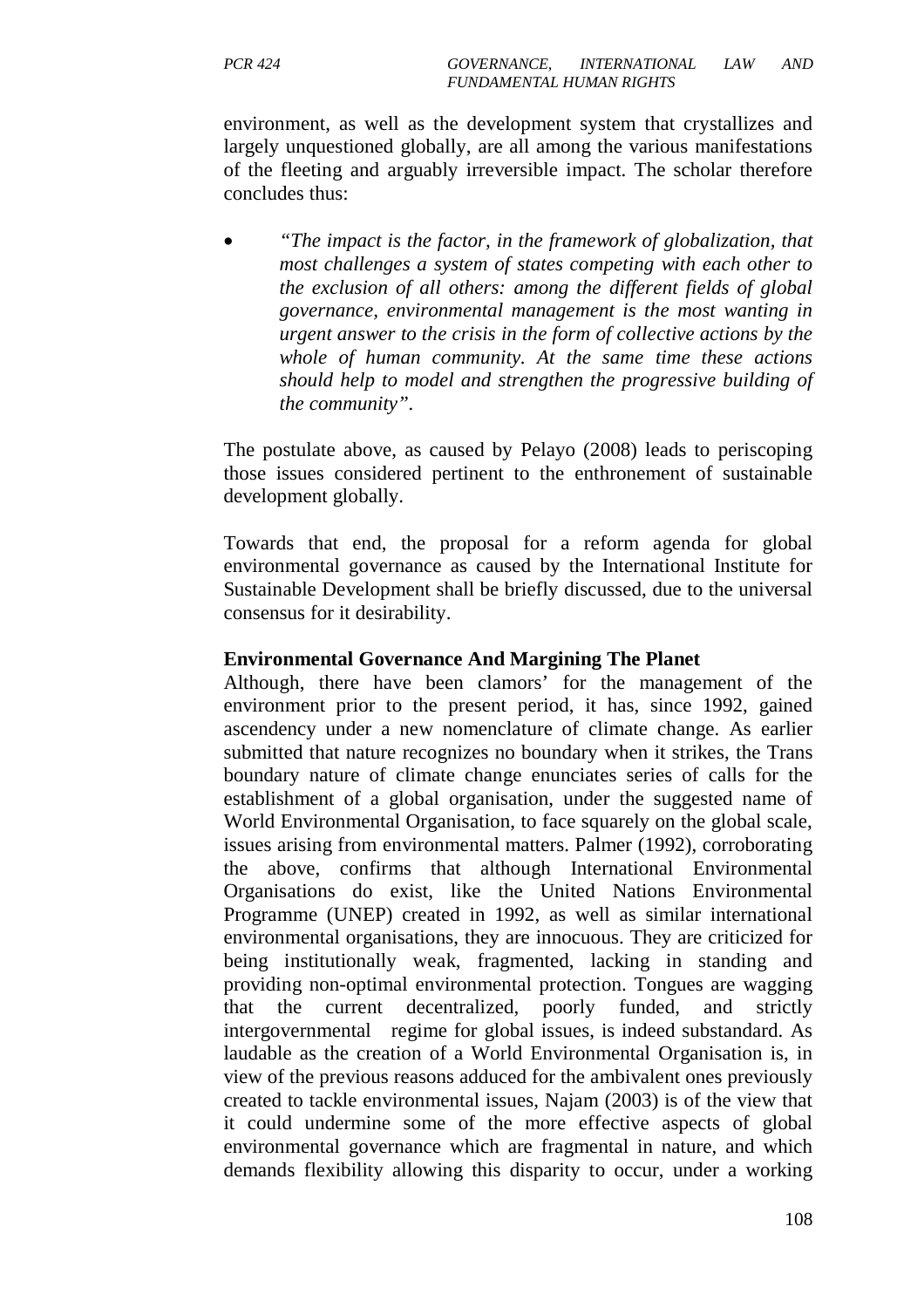arrangement gives rooms to responses to be more effective, and mutual links to be forged across different domains. In the opinion of Biermann (2001) although series of proposal for the creation of World Environmental Organisation have been emerging, yet, it has been argued that instead of creating a WEO to safeguard the environment, only, it could be directly incorporated into the World Trade Organisation because the WTO has recorded successes in integrating trade agreements and opening up markets due to its ability to apply legal pressure to nation-states and resolve disputes. As opined by Isaac Newton, for every action, there was an equal and opposite reaction. Examples of Greece and Germany, currently in discussion about the possibility of solar energy being used to repay some of Greece's debts after their economy crashed in 2010 were cited, which could embrace energy trade agreements. This exchange of resources is regarded as an example of increased international co-operation and an instance where the WTO could embrace energy agreement as it is considered that if the future holds similar trade agreement, then an environmental branch of the WTO would surely be necessary. Countering this seeming optimism are Lodefalk and Whalkey (2002) who view the arrangement as not giving room to the divert concentration underlying market failures, nor improving rule-making by any yardstick.

### **A brief discussion on global governance and the economy**

The myth surrounding the all – powerful free – market forces capability of correcting the serious financial malfunctioning on their own, as well as the presumed independence of the economy came into the fore with the disastrous global financial crisis of 2008. International Financial Institutions have been proved to be incapable of handling the market critical breakdown because they are lacking in transparency, and far from being democratic. Free – market economy, on its own, could not meet the needs of the population because empirically, without reputation, and without taking into account the social and environmental disconnects, free – market capitalism turns into a manipulative machine which produces more and stupendous wealth concentrate in an infinitesimal number of people, piloting the global community into a head – on collision with disaster and chaos. It is a machine quite capable of producing but the inherent dearth of political and citizen's will to change the rules of the game leads to the problem of redistribution. Addressing this lacuna is Tubiana and Severino (2002) who opine that "refocusing the doctrine of international co-operation on the concept of public goods offers the possibility…of breaking the deadlock in international negotiations on development, with the perception of shared interest breathing new life into an International Solidarity that is running out of steam". Taking the realm of the global governance and economy to the plane of what could be partly described as homogenous treatment pedestal, Susan George (2007), remarks that "…in a rational world, it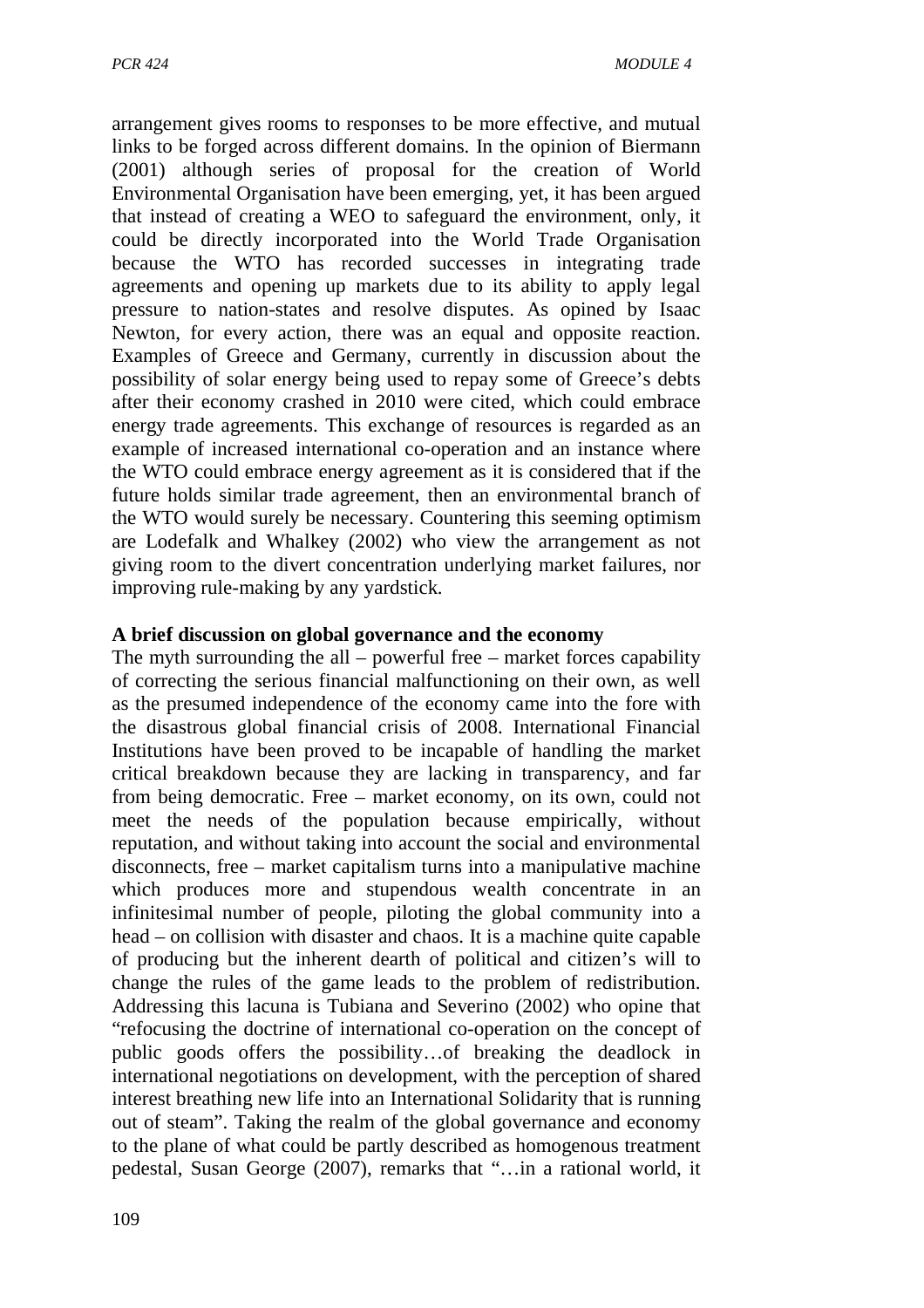would be possible to construct a trading system serving the needs of people in both North and South…Under such a system, crushing third world debt and the devastating structural adjustment policies applied by World Bank and IMF would have been unthinkable, although, the system would not have abolished capitalism."

The question that may follow the above could be: Could we have global economic governance without global political and institutional governance?

Building responsive world governance that could adapt the political organisation of the society to globalization would necessitate creating a dramatic political legitimacy at every level – local, national, regional and global.

However, in order to have this legitimacy a lot of cogitation and  $ex$ cogitation must be undertaken simultaneously in order to address the following fundamentals:

the blurred assemblage of the various international organisations, instituted mostly in the wake of World War  $II -$ : What is required is a system of international organisations with greater resources and a greater intervention capacity, more transparent, fairer and more democratic.

the Westphalia system (1648), the very nature of states along with the role they play with regard to other institutions, and their relations to each other; states will have to share part of their sovereignty with institutions and bodies at other territorial levels, and all will have to begin a major process to deepen democracy and make their organisations more responsible.

the meaning of citizen sovereignty in the different government systems and role of citizens as political protagonists; there is a need to rethink the meaning of political representation and participation and sow seeds of a radical charge of consciousness that will make it possible to move in the direction of situation in which citizens, in practice, will pay the leading role at every scale. As a corollary of the above, conflict could ensue and solutions must be formed for an enduring peace, while security challenges could also emanate.

### **Global Governance, Peace, Conflict Resolution And Security**

Since the fall of Berlin wall in 1989, signaling one of those attributes of the end of the Cold War, armed conflict have changed in form and intensity. The September 11, 2001 bombing of the World Trade Centre, the Wars of Afghanistan and in the Iraq, and the repeated terrorist attacks, are all indications that conflicts have become lethal for the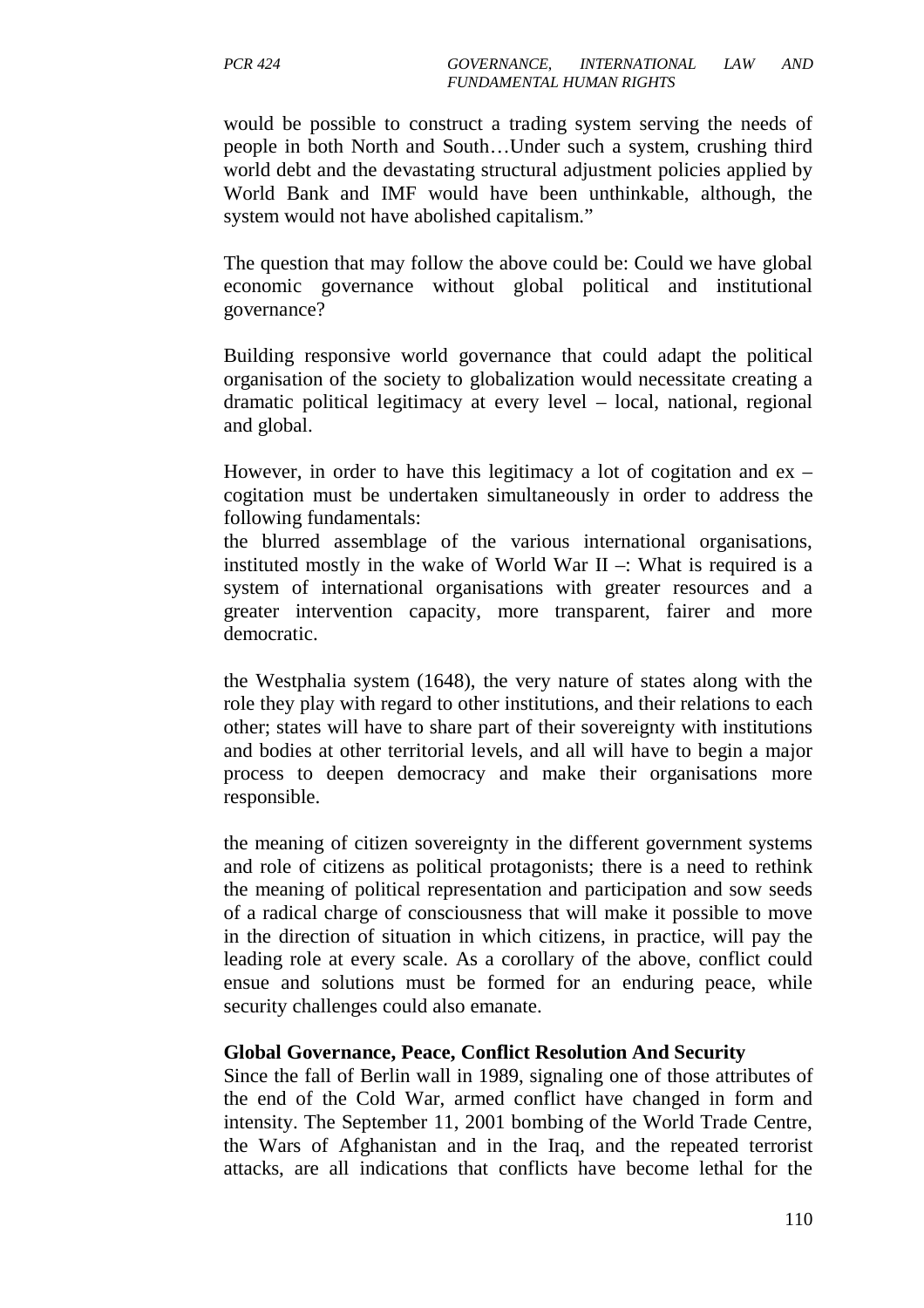global community, and far beyond the belligerents directly involved. The history of international conflict has demonstrated the fact that leaders of handful of major powers, including the biggest of all, the United States have used war as means of resolving conflict and maybe continue to do so. Simultaneously, there are experiences of civil war across the world, particularly in those states, where civil and human rights are not respected, such as Central and East Africa, as well as in the Middle East. They are immersed in enduring conflicts, elongated by the intransigence of totalitarian regimes, there, due to external support being received by them, without taking into consideration the reduction of very large population to abject living conditions. The global community is faced with conflicts and wars, accentuated by a good number of reasons like economic inequality, social conflict, religion, sectionalism, Western imperialism, colonial legacies, and dispute over territory and over control of basic resources such as water, or land. The listed, inexhaustible though, are illustration of deep – rooted conflict of the world or global governance.

The attributes of the causes of conflict/war mentioned inundate the activities surrounding international relations with competitive nationalism, and contributes, in rich and poor countries alike, to an increasing military budgets, siphoning off huge sums of public money to the benefit of the arms industry, and military oriented scientific innovation, thereby aggravating global insecurity. Causes of war and terrorism could have been eliminated or mitigated if a fraction of the enormous sum of money had been concentrated on providing solutions for the basic needs of the planet's population, as some optimist assume. Paradoxically, Micheal (1999), argues that the arms race is not only proceeding with greater vigour, it is the surest means for Western countries to maintain their hegemony over countries of the South. Following the break – up of the Eastern bloc countries, a strategy for the manipulation of the masses was set up with a permanent invention of an enemy (currently represented by Iraq, Iran, Libya, Syria, and North Korea) and by kindling fear and hate of others to justify perpetuating the military – industrial complex and arms sales". It is equally not a mere co-incidence, he explains further, that the Big five at the UN Security Council, US, Russia, Britain, France & China, who have the veto right, are responsible for 85% of arms sales globally.

However, as regards proposals for the global governance of peace, security, and conflict resolution, it is considered that the initial step should be the focusing of attention on the elimination of all identified causes of conflicts, be it economic, social, political, religious, ethnic, territorial, education, etc. Peace education could be so developed to enable it percolate the nooks and crannies of the global community while emphasis must be on the need to understand that the persistence of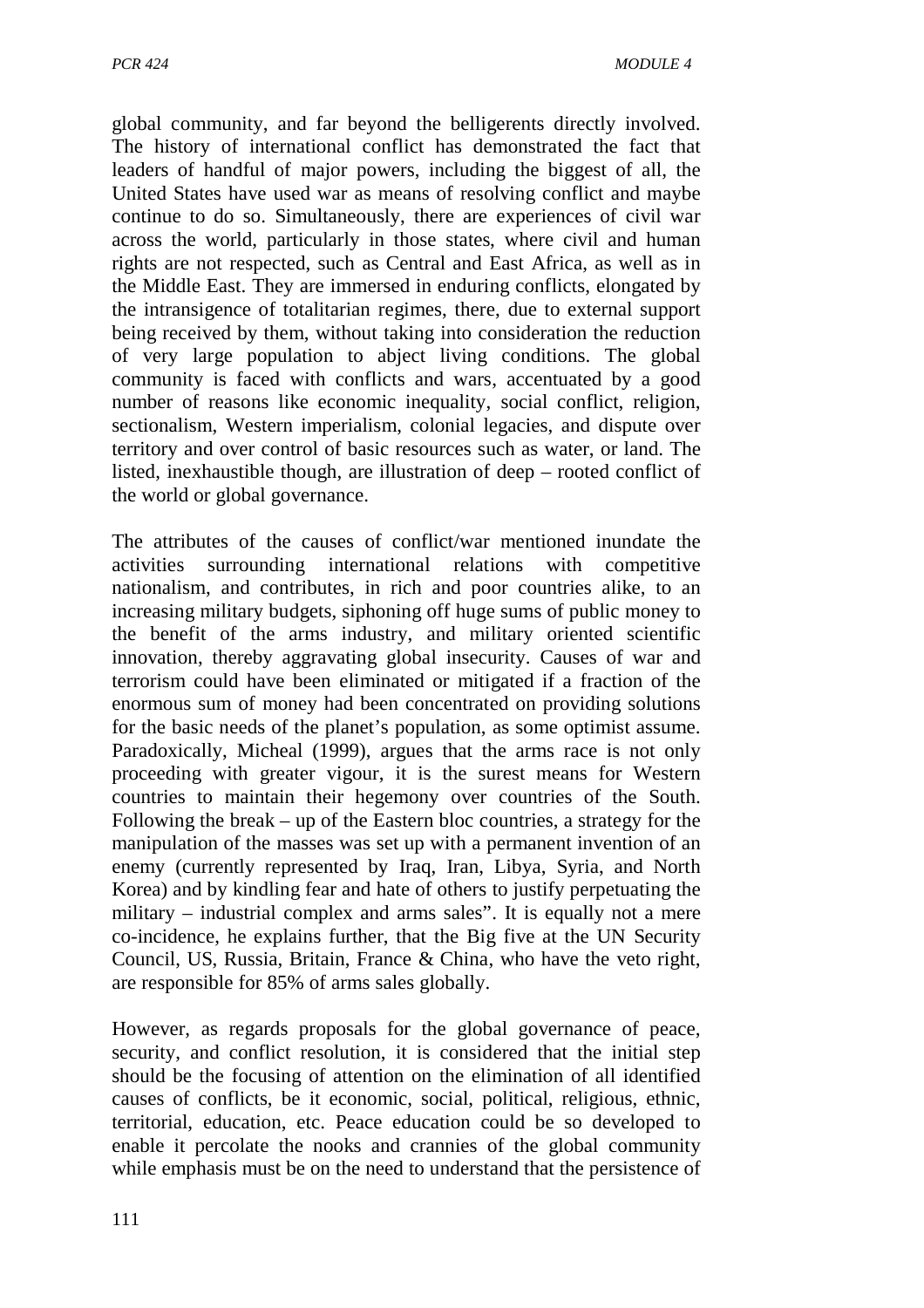the causes of conflict could only be meaningfully tackled if an atmosphere of peace prevails. Though, we are all from diverse backgrounds, we can only maximize our potentials in an atmosphere of peace. It was once a regular debate in several fora of international discourse that reduction in military or defence budgets could be undertaken and the gains be channeled to addressing causes of conflict but unfortunately, the warlike climate gravitating, both in the developed and developing nations of the globe, has dowsed calls for global disarmament. Rather, it is not considered a permanent obstacle but it is a temporary set-back, as a long-term solution is on-going.

Further, international institutions should be more pro-active in intervening in international conflicts before it gets out of hand. Should a conflict degenerate into armed conflicts, small international rapid deployment units could intervene in these under a mandate from a reformed and democratic United Nations or by relevant regional authorities. These units could be formed specifically for each conflict, using armies from several countries, reminiscent of the case with the UNIFIL during the 2006 War in Lebanon. By extension, no national army should be authorized to intervene unilaterally outside its territory without a UN or regional mandate. Concluding this heading is an admonition on global governance from Bachelet http://www.worldgovernance.org/spip.php), 12/14/11 who raised an issue concerning the legitimate conditions for the use of force and conduct during war, canvassing the need to adopt the principle of humanity. The author defines the principle as follows: "All human beings, whatever their race, nationality, gender, age, opinion, or religion, belong to one same humanity, and every individual has an inalienable right to respect for his life, integrity and dignity.

As global governance covers a wide range of topics, it is pertinent to consider how it could operate without undermining the sovereignty of member states.

## **3.2 Issue Of Sovereignty**

Sovereignty is the quality of having supreme, independent authority over a geographic area, such as a territory. It can be found in a power to rule and make law that rests on a political fact for which no purely legal explanation can be provided. The source further informed us that theoretically, the idea of sovereignty, which is historically from Socrates to Thomas Hobbes, has always necessitated a moral imperative on the entity exercising it. (http://www.britannica.com of 12/12/11.)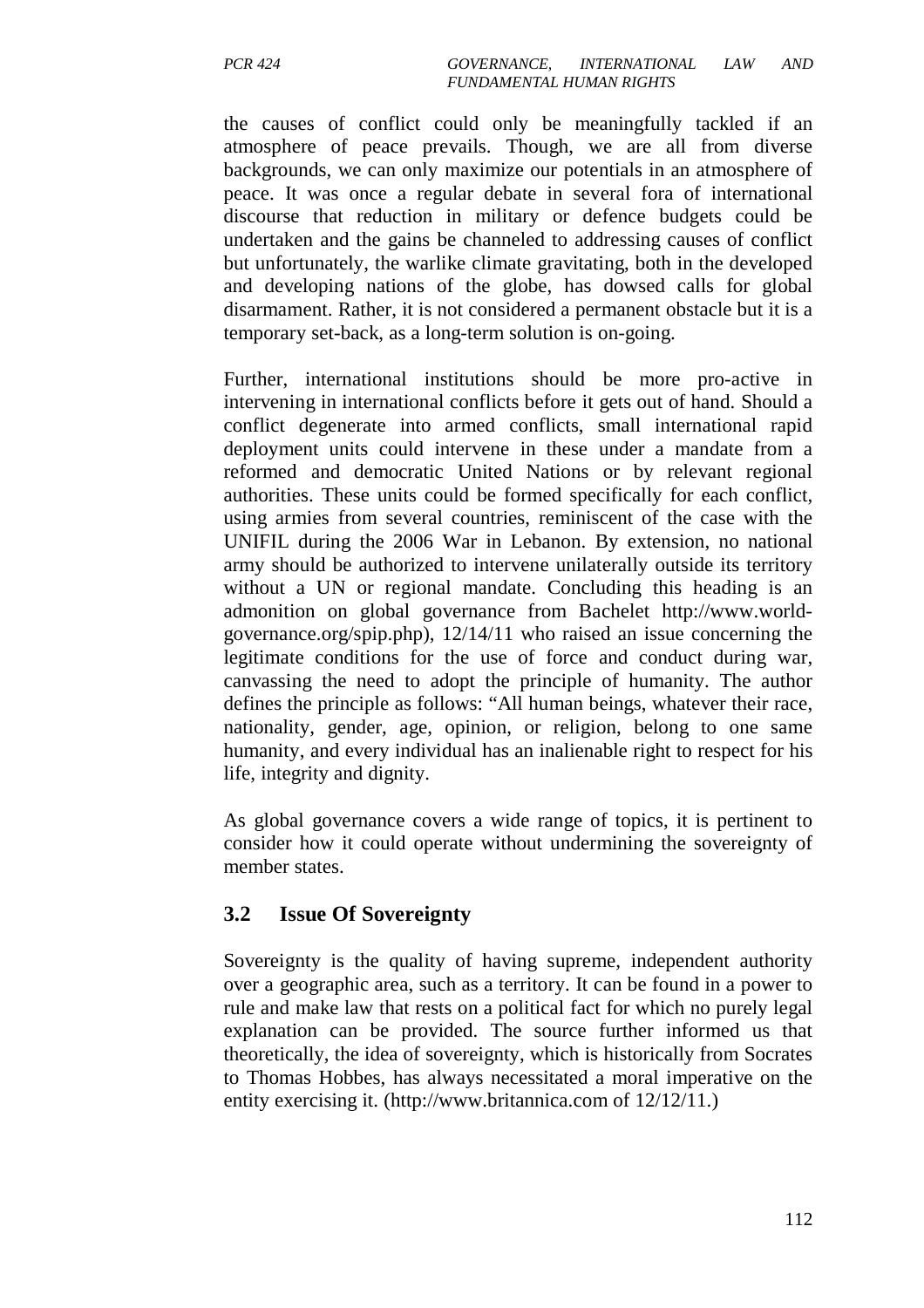The interpretation of the above is that the idea that a state could be sovereign has always been connected to its ability to guarantee the best interests of its citizens, coming down to the conclusion that a state has the ability to guarantee the best interests of its own citizens, otherwise, it could not be thought of as a sovereign state.

The idea of sovereignty cuts across different cultures and governments which is not the main focus of this unit. Rather, our main concern is the need for world peace through the homogeneity of the concept of globalization and sovereignty. To leave the interpretation of sovereignty in its fluid form will obstruct the notion of gregarious globalization which this unit intends to achieve. As opined by Oppenheim (1928), "there exists perhaps no concept which is more controversial than that of sovereignty. It is an indisputable fact that this conception, from the moment when it was introduced into political science until the present day, has never had a meaning which was universally agreed upon. It is within this premise that a sovereign power is regarded as having an absolute sovereignty when it is not restricted by a constitution, by the laws of its predecessors, or by custom and no areas of law or policy are reserved as being outside its control. However, International Law, policies and actions of neighboring states, cooperation and respect of the populace, means of enforcement, and resources to enact policy are factors that might limit sovereignty. As a corollary to that assertion, parents are not guaranteed the right to decide some matters in the upbringing of their children – independent of societal regulation, and municipalities do not have unlimited jurisdiction in local matters, thereby re-emphasizing that neither parents nor municipalities have absolute sovereignty. Further, there is a compelling need to realize that the concept of globalization evolved out of the spirit of global solidarity, born out of a shared destiny. It is not a world government. In International Law, sovereignty means that a government has full control over affairs within a territorial or geographical area or limit, hence, Article two of the UN Charter States that "Membership in the United Nations requires that the admission of any such state to membership in the United Nations will be effected by a decision of the General Assembly, upon the recommendation of the security Council." This clause indicates, without any ambiguity, that internal sovereignty, as earlier understood, is not absolute. In spite of the view of the realists their sovereignty is untouchable, and guaranteed to nation-states, and the nationalists contention that the sovereignty of a nation –state may be violated, in extreme circumstances, such as in extreme human right abuses, internationalists believe that the concept of sovereignty is outdated and an unnecessary obstacle to achieving peace, in line with their belief of a global community. To further drive home the bane of an undue affection for sovereignty, Osiander [2001] is of the view that in the light of the abuse of power by sovereign states such as Hitler's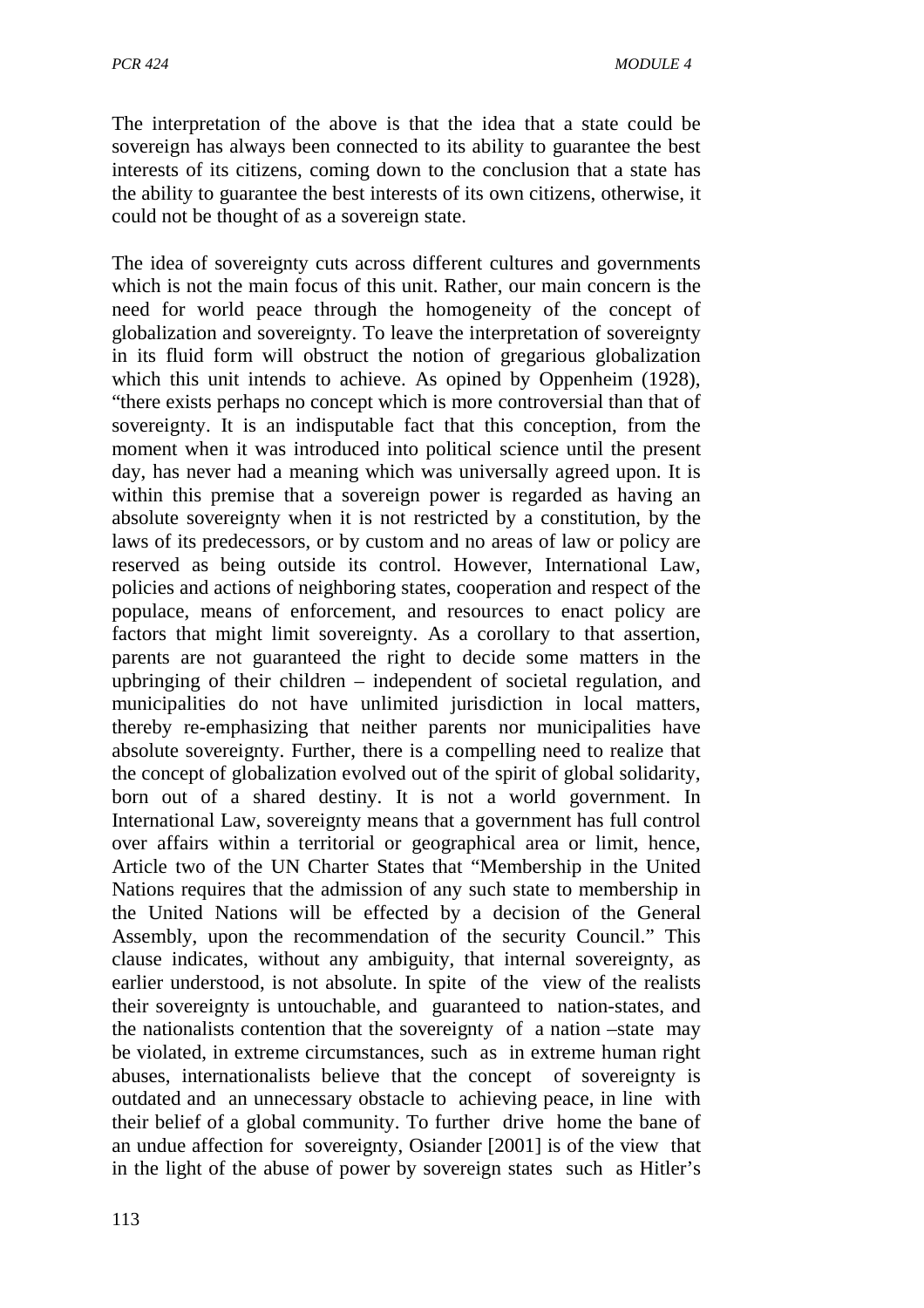Germany or Stalin's Soviet Union, … human beings are not necessarily protected by the state whose citizens they are, and that the respect for state sovereignty on which the UN Charter is founded is an obstacle to humanitarian intervention. In short, as earlier stated that global governance is the political interaction of transnational actors, aimed at solving problems that affect more than one state or region, in the absence of any power of enforcing compliance, a means of seeking a harmonious collaboration between sovereignty and globalization must be explored .

This takes us to the contending theories of why international organisations are created, and why states chose to organize themselves collectively. The answer revolves around three major theories about the formation and development of international organisation: federalism, functionalism, and collective goods.

Rousseau<sup>[1944]</sup> is of the view that whereas, the treaty of Westphalia acknowledged the principle of state sovereignty, the prerogative of leaders to act on the basics of their self interest, he is of the view that if war is the products of this sovereign relationship among states, then war can be abolished by removing the attribute of state sovereignty. Invariably, peace can be attained if states give up their sovereignty and invest it in a higher, federal body. Towards this objective, it is suggested that "a form of federal government as shall unite nations by bonds, similar to those which already unite their individual members, shall be instituted place the one no less than the other under the authority of the law. In short, a diminution of sovereignty to a higher unit will help eliminate the root cause of war. Further, Mitrany (1994) is of the view that 'the problem of our time is not how to keep the nation peacefully apart, but how to bring them actively together ". He then put forth the idea that units bind together those interests which are common, where they are common, and to the extent to which they are common. Invariably, those of the functionalist school of thought emphasise economy as the root cause of disharmony and opine that states are not suitable units to resolve these problems. They then suggest the building on and expansion of habits of co-operation, nurtured by groups of technical expects, outside formal state channels. Harding, (1954) a biologist emphasises the need to address issues that have bearings on collectivity, such as the environment, water and similar things, which no state could ever handle and have effective results, in a concerted manner . If we consider those issues conveyed by air, the oceans, the outer space, and even, the quiet region of and the Antarctica, a no-habitation continent for human race, an over - attachment of relevance to the concept of sovereignty will vamoose into a thin air.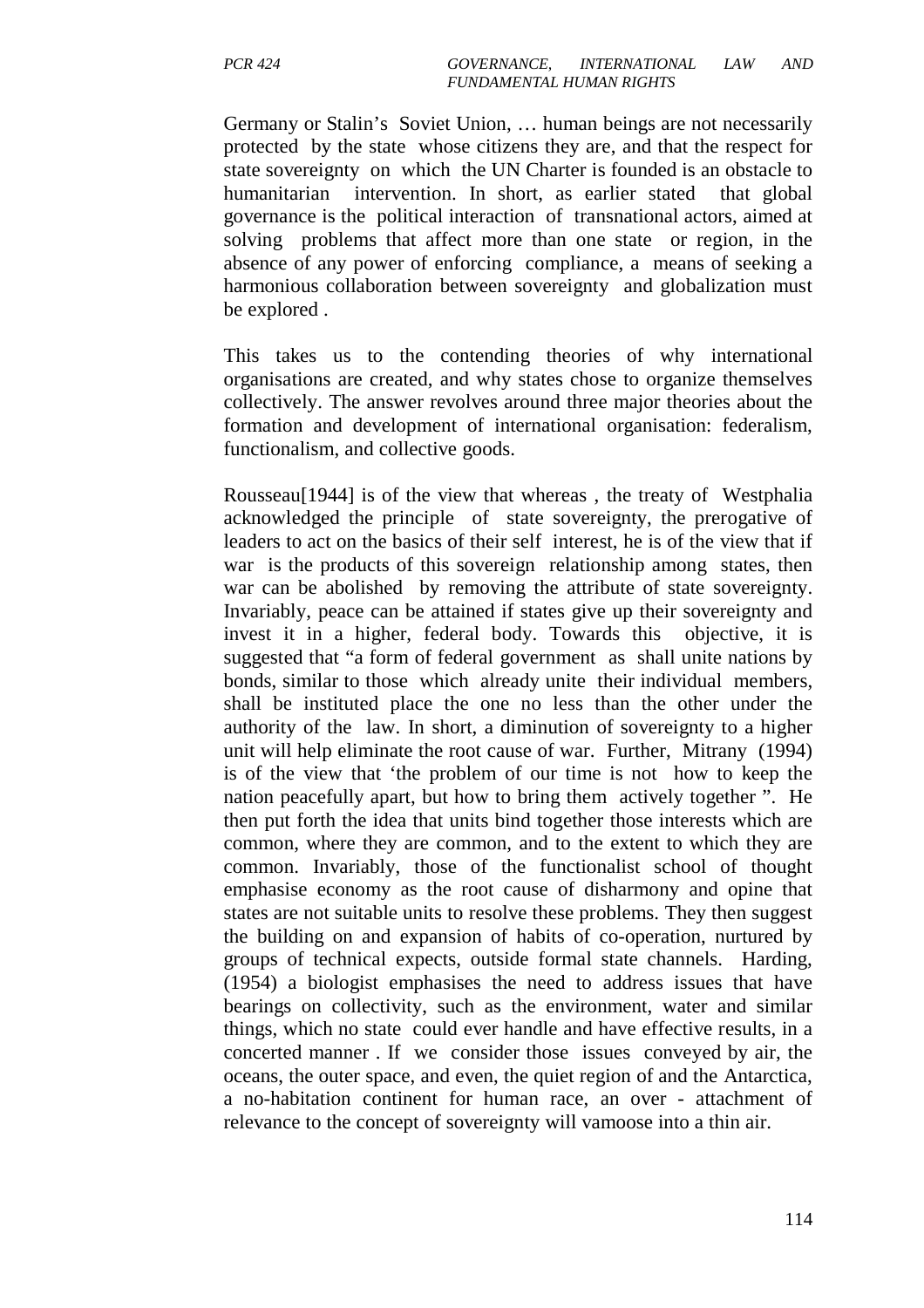Although the three approaches discussed also have their shortcomings, but the contention is that because of the heterogeneity of these overall preferences, which are daily enduring, even in spite of globalization, any obstruction to seeking channel for the governance of global peace, security , and other demands must not be sacrificed on the alter of state sovereignty.

### **SELF-ASSESSMENT EXERCISE**

Discuss the relevance of sovereignty in the face of security challenges facing the global community.

# **4.0 CONCLUSION**

Globalisation is not a usurpation of the sovereignty of member states. Rather, it is a route through which problems outside the scope of a state which affects other states and are identified as solutions collectively proferred. Submitting a part of a state's sovereignty to a global body is in the interest of the indigenes of that particular state, and the global community. The effects of nuclear weapons possessed by some states could be devastating if a global effort to control its use is not in place. Further economic problems could lead to famine and create refugee problem. Conflicts within a sovereign state may escalate and the effect may create one form of problem or the other in the global community. Dearth of crude oil, in the early 1970s due to conflict and its politics once had adverse effect in the industrialised economies and it was resolved through the intervention of a global organisation to which state subscribe part of their sovereignty. Although, the concept requires modification in order not to make the developing nations mere suppliers of raw material and perpetual debtors in a free globalised economy globalisation could effective strengthen the sovereignty of member states.

## **5.0 SUMMARY**

This unit has discussed global governance and issues of territorial sovereignty drawing inferences from the "Federal, functional and collective goods approaches."

## **6.0 TUTOR-MARKED ASSIGNMENT**

- 1. Define global governance and discuss its implication.
- 2. The concept of global governance is an innovation of the  $20<sup>th</sup>$ Century. Do you agree?
- 3. Is the concept of global governance out to undermine the territorial sovereignty of a state?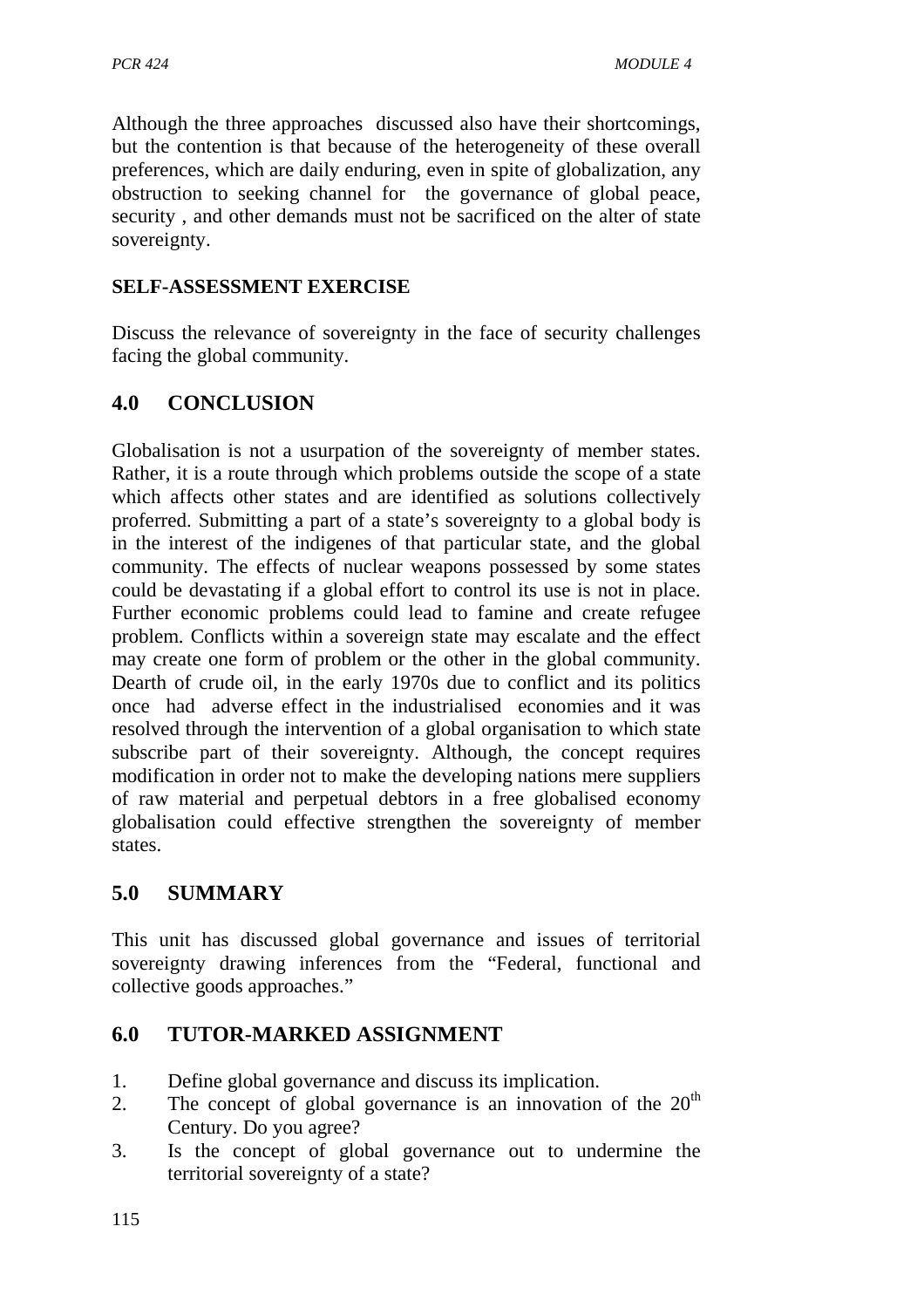### **7.0 REFERENCES/FURTHER READING**

- Andreani, G. (2001). Governance Global; en.wikipedia.org/wiki/global\_governance
- Baylis, J. & Smith, S. (2001). The Globalisation of World Politics. Oxford: Oxford University Press.
- Brown, S. (2000). Human Right in World Politics. New York: Addison Wesley Longman Inc.
- Calame, P. (2003). La Democratie en miettes: http: www.alliance.org/2003
- Calame, P. (2005). Reforming the UN & Redefining Global Governance. en.wikipedia.org/wiki/global\_governance
- Goldstein, J.S., & Pevehouse, J.C. (2011). International Relations. New York: Longman.
- Leuven Centre for Global Governance Studies (http://www.global/governance.be)
- Lieber, R.J. (2001). No Common Power. London: Prentice-Hall International.
- Najam, A., Papa, A.M. & Taiyab, N. (2007). Global Environmental Governance. Washington D.C.
- Pelayo, G. (2008). Environmental Governance And Managing The Earth. http://www.worldgovernance.org/spip.php.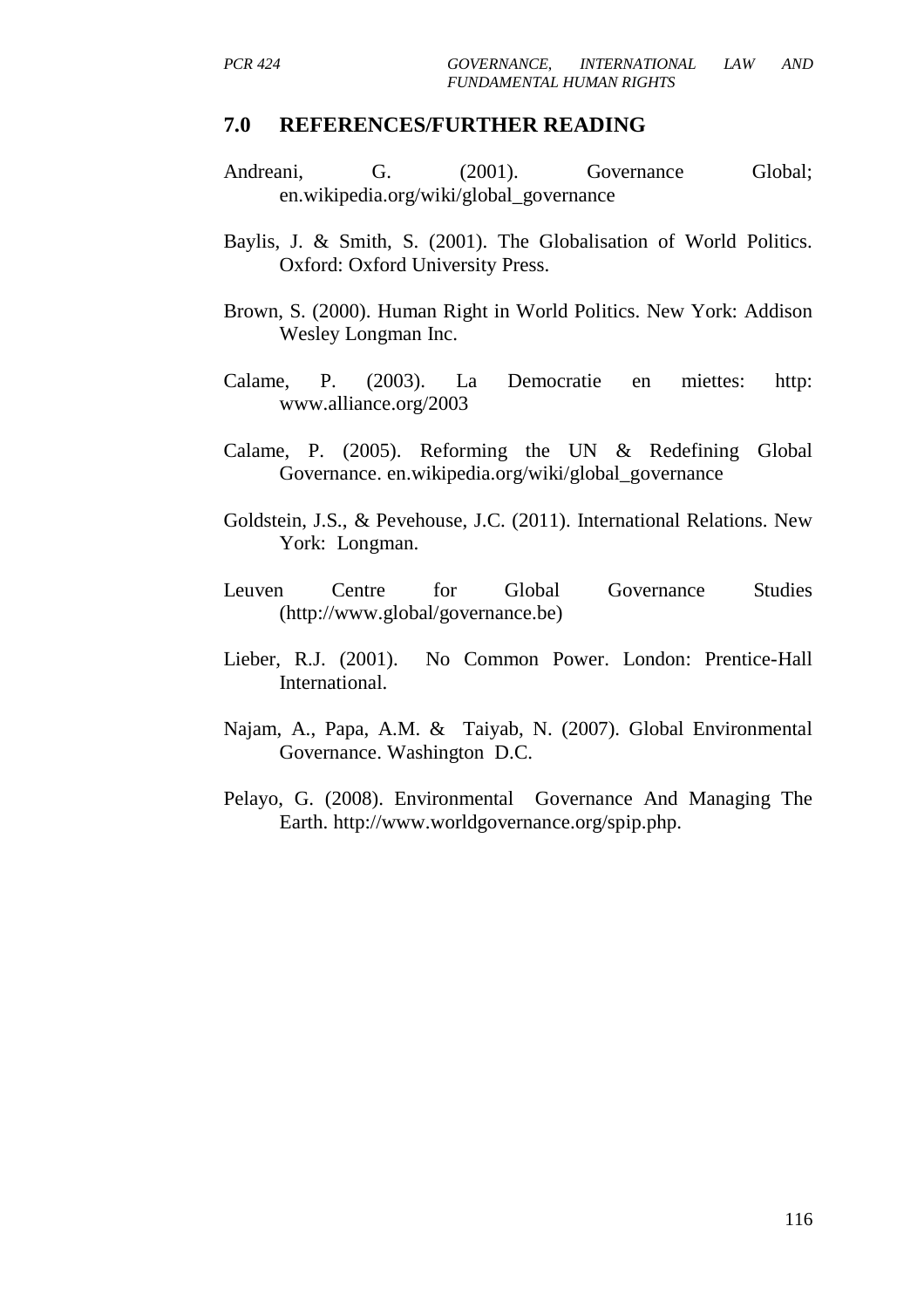# **UNIT 4 INTERNATIONAL LAW AND HUMAN RIGHTS**

### **CONTENTS**

- 1.0 Introduction
- 2.0 Objectives
- 3.0 Main Content
	- 3.1 International Law and Human Rights
	- 3.2 International Covenant on Civil and Political Rights
	- 3.3 International Covenant on Economics, Social and Cultural Rights
- 4.0 Conclusion
- 5.0 Summary
- 6.0 Tutor-Marked Assignment
- 7.0 References/Further Reading

# **1.0 INTRODUCTION**

This unit is about International Law dealing with the avalanche of issues surrounding human rights, emanating from treaties, UN resolutions, judicial commissions and bodies, states actors dealing with those rights internationally recognized, and which are being claimed by individuals and groups, against states or their agents in their areas of jurisdiction. It is primarily about those international legal obligations which countries have clearly tied them to, without duress. In short we will briefly carryout an analysis of the possibilities and fears surrounding the marriage between International Law and Human Rights. In the opinion of Steiner, H.J. and Alston P. (1996); the International Laws that have gone through a deliberative drafting process and that have been voluntarily signed and ratified by members, countries remain highly controversial with respect them to the substance of what these countries have indeed bound themselves to and its enforceability, besides those obligations such new International Laws established for no-signatories.

## **2.0 OBJECTIVES**

At the end of this unit you, should be able to:

- relate the dichotomy between international law and enforceability of Human Rights
- review those core treaties shrouded in ambiguity
- explain issues surrounding Economic, social and culture rights.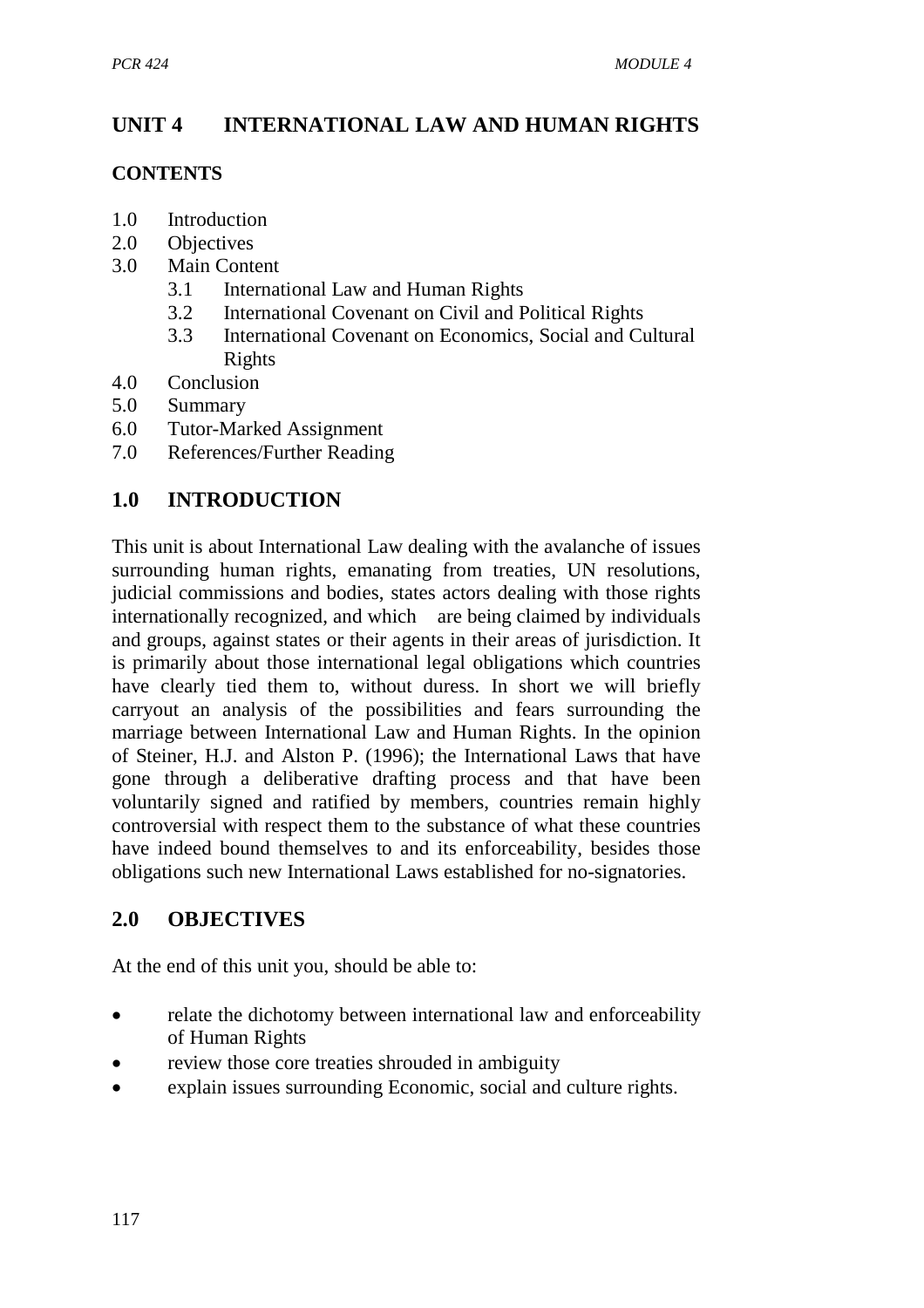### **3.0 MAIN CONTENT**

### **3.1 International Law and Human Rights**

About half a century ago, the growth of international human rights regime anchored on the premise that human right deserve international protection which has been shrinking. However, but the record of compliance with international human rights law is very sketchy. States have not been willing to accord needed action in aid of human rights. Equally, a lot of conceptual misconceptions have arisen on the notion of rights to incorporate economic and collective rights. The principal human rights treaties and covenants incorporate contradictory provisions which are often lead to their being misinterpreted or misconstrued to suit the purpose of each state. A question needed to be asked if contradiction could be deliberate or due to the carelessness of the drafting officers? Certainly not. One thing that must be understood is that globalization is at work in many areas but as International Law is here a collection of series of norms, culture, intellectual contribution and so on, what makes a natural right here ,may be a legal wrong elsewhere. The negotiators of the international agreement on human right are appointees of their various countries. Those various countries have widely different constitutional systems as well as political traditions. However, if we want to have a strong base to enable people of diverse states acknowledge the rudiments of International Law, such human right covenant must incorporate provisions emphasizing differing traditions together with the ways and manners to handle those areas of differences. States could then move ahead to construe it to conform with their custom and tradition. For instance, the United Sates, and Britain often champion the calls for international actions for the protection of citizens against vicious powers of state due their history and experience, anchored on the ideal of Locke. On the other hand, the countries of the Eastern and Central Europe give emphasis to the philosophy of Rouseau and Hegel on the right and privilege of the communities over individuals. Equally, we have those states under the influence of socialist philosophies who hang their human rights philosophies on the distribution of income and other economic activities. Anything outside that sphere is not much of their concern. As for the third world nations they will allow the experience of their newly won national sovereignty, which reminds them of the struggle for self determination, to become the concept of their felt needs by opposing post-colonial incursions into their internal affairs by imperial powers. We must also reflect on those nations where traditional religious culture exists, and where an issue of secularity debate is unabated. Under such states, it is not unusual that the implication of secularity in respect various human rights could be inimical to their set belief. By and large, the existence of international human rights covenants is a move from simple states – sovereignty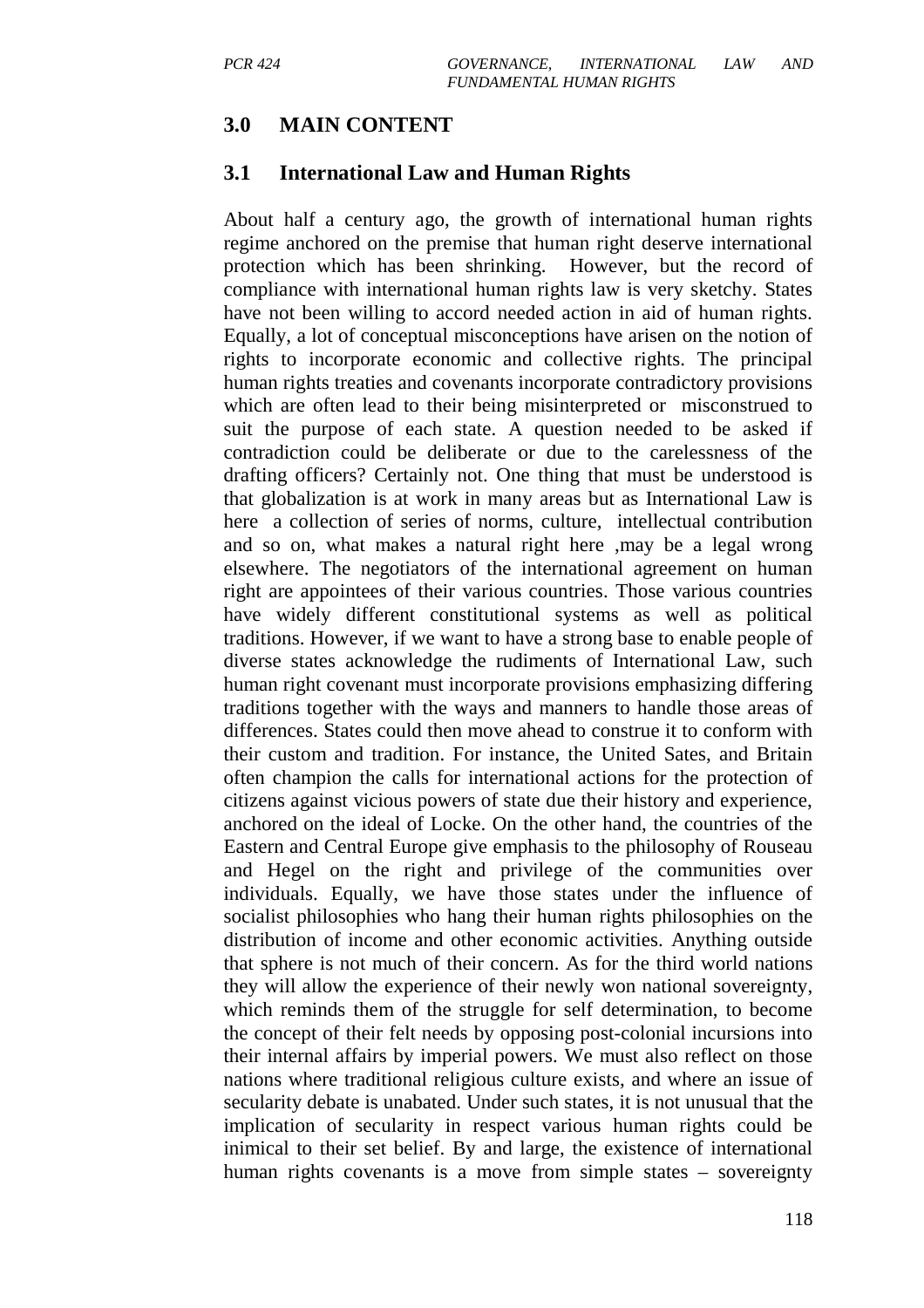system to a system in which national government are becoming increasingly accountable to one another, as well as communities moving beyond their territorial jurisdictions. The implication of this is that unlike in the past when government could claim to have absolute control over its citizens and sit back that no one could query the administration on its activities, both counterfeit and genuine, the reverse is now the case. The aggregation of the parameter for measuring the global accountability is the International Bill of Right which forms the next writes up.

### **The International Bill of Rights**

A reference to the charter of the United Nations, signed at San Francisco in June 1945, and which came into force in October 1945, is desirable to drive home the points under this heading. According to the Charter, the United Nations was established not only "to save succeeding generations from the scourge of war" but also "to reaffirm faith in the fundamental human rights, in the dignity and worth of the human person, in the equal rights of men and women, and of the nations, "LARGE AND SMALL." Invariably, one of the basic reasons of the organisation contained in Article One is "to achieve international co-operation in … promoting and encouraging respect for human rights and for fundamental freedoms for all without distinction as to race, sex, language, or religion" Ideally, it must be emphasized that those states, persons and international legal luminaries behind the coding of the United Nations Charters and did not intend to erode nation's sovereignty under the guise of human rights. This could be explained with the content of Article 2, section 7 which says that "Nothing contained in the present charter shall authorized the United Nations to intervene in the matters which are essential within domestic jurisdiction of any state or shall require Members to submit such matters to settlement under the present charter". As a further assurance of not subjugating states' sovereignty under the motion of Human Rights, Article 55 under which a clause – to promote … universal respect for, and observation of human rights and fundamental freedom for all" is alluding to means of guaranteeing an enabling environment for the stability and well – being required for peace and security, not as an end equal in value to peace and security. The provisions of the UN charter regarding human rights appear passive and do not portend an appreciable advancement for the principles of rights based democracy as witnessed after the Second World War. The 1948 Universal Declaration of Human Rights emphasizes liberal democratic principles, and went ahead to accord solid legal status in the accompany few decades as a result of the full-fledge independence of many countries who are signatories to the International Covenant on Civil and Political Rights, and the International Covenant on Economic, Social and Cultural Rights. Largely referred to as the international Bill of Rights the covenants give an insight into the core legal structure for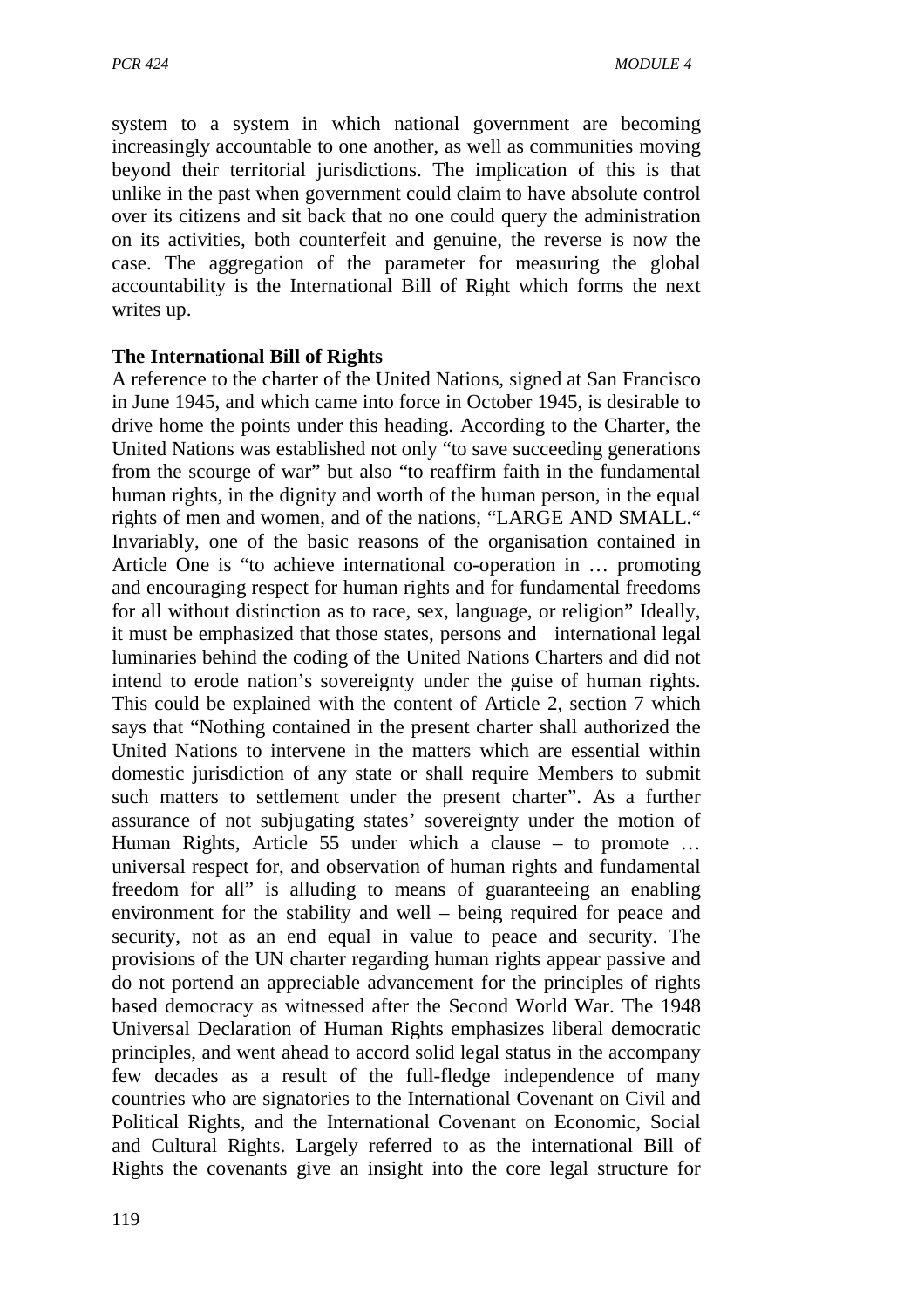complaints by both individuals and groups with a view to channeling their grievances if their internationally guaranteed human rights are being violated. The process of becoming a party to an international covenant, convention or treaty is through two stages. The first step is when the covenant is signed by the highest official of the country's government and the second stage is its ratification through the official process in vogue in the laws of the country which is the beneficiary, to confirm that the sovereign authority has approved its provisions. While ratifying, allowance for comments, indicating reservations or redefining concepts to suit its acceptability by a country, is allowed. What is important is that countries usually endure each other's reservations since such will not out rightly affect the purpose and spirit of the covenant.

Once those stages have been overcome, a government then becomes accountable to other parties to the treaty as well as to any international agency so pinpointed in the covenant to superintend over its implementation. In practice, such processes lead to such treaties becoming part of the domestic law in most countries. By extension, those officials of the governments that have taken part in the consolidation of the treaties are accountable to the institutions of the country for adhering to its provisions. Because of the complexities involved in ensuring compliance by a government, non-governmental human rights groups are found quite pertinent to act as watchdogs on how their government adhere to the spirit and content of the treaties and if found ambivalent, a report could be lodged with the international body where appropriate actions to compel obedience would be made. I wish to mention in passing that the often repeated Universal Declaration of Human Rights is not an International Law, but it is a resolution of the UN General Assembly which was not submitted for signature and ratification by member governments. Hence, it is considered a collective advice for the promotion of human rights. This was corroborated by the former UN Secretary General, U. Thant (1971) thus:

• *"During the years since its adoption, the declaration has come to have a marked impact on the pattern and content of International Law and to acquire a status extending beyond that originally intended for it. In general, two elements may be distinguished in this process, first the use of the declaration as a yardstick by which to measure the content and standard of observance of human rights; and second, the reaffirmation of the declaration and its provisions in a series of other instruments. These two elements ... have caused the declaration to gain a cumulative effect"* corroborated by Henkin, L. Pugh, R.C., and others (1993:607)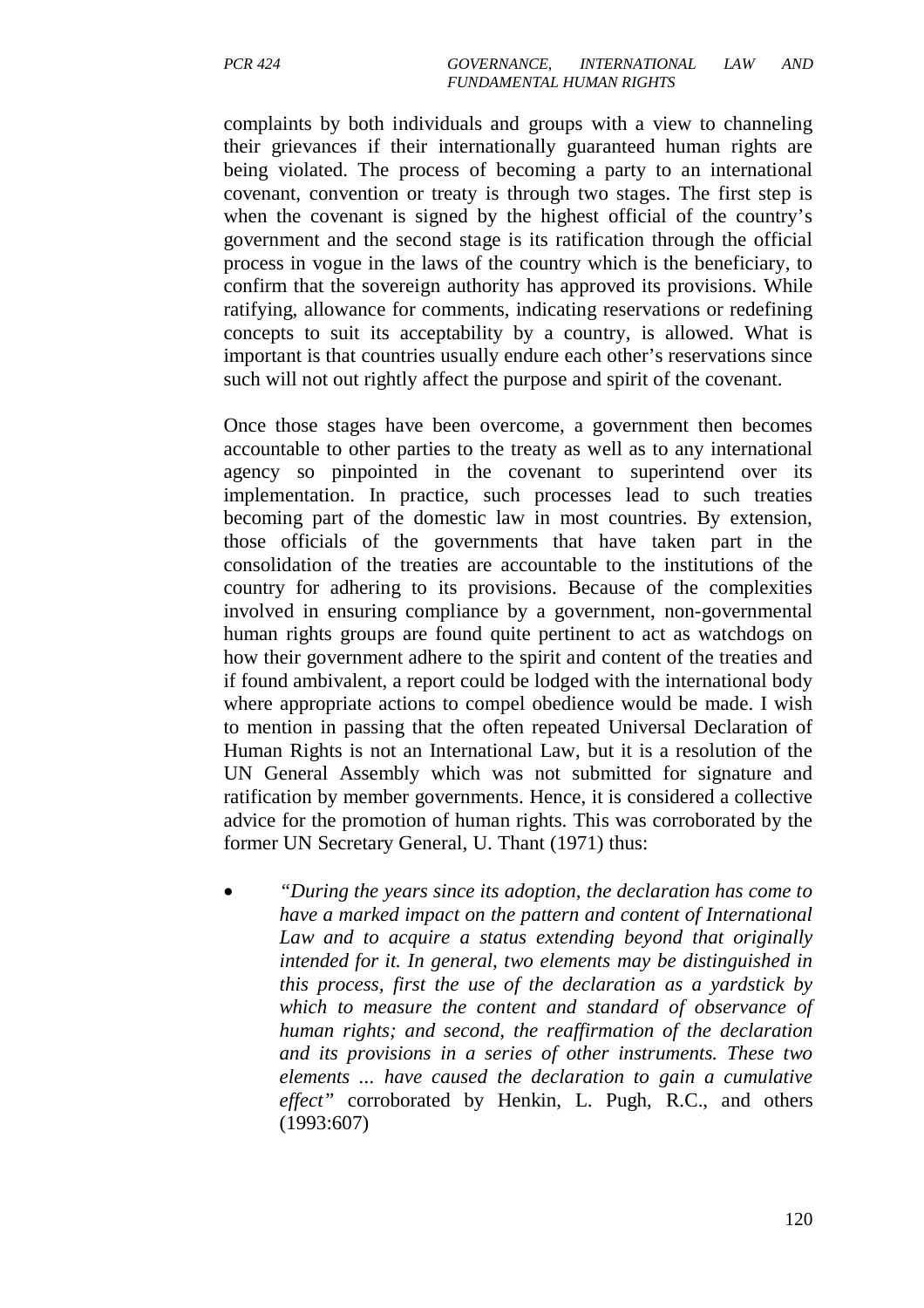It is considered necessary to add the effect of the civil and political rights of individuals which could be said to have evolved from the draft of the unsigned and unratified Universal Declaration of Human Rights.

# **3.2 International Covenant On Civil And Political Rights**

This covenant, which emphasizes the rights of individuals against abuse of government power, rule of law, and the rights of participation by citizens in the polity, springs from the UN General Assembly's Resolution 2200 of 1966, which came into force in march 1976, after its ratification by over a hundred countries.

It is the view of the covenant that some of those rights are so fundamental to human beings that nothing could obstruct it, even the much talked about security matters. As a student, and for clarity and elucidation of those clauses, be reminded that Article 4, paragraph 2 states thus": No derogation from Articles 6, 7,8 paragraphs (1 and 2), 11, 15, 16, and 18 may be made".

Quoting from the UN General Assembly Resolution 2200 of 1966, and corrobated by Brown (2000:77), the protected parts of the covenant contain the following provisions:

### **Article 6**

- 1. Every human being has an inherent right to life. This right shall be protected by law. No one shall be arbitrarily deprived of his life.
- 2. In countries which have not abolished the death penalty, sentence of death may be imposed only for the most serious crimes….. this penalty can only be carried out pursuant to a final judgment rendered by a competent court.
- 3. …..[I]t is understood that nothing in this article shall authorize any state party to the present covenant to derogate in any way from any obligation assumed under the provisions of the convention on the prevention and punishment of the crime of genocide.
- 4. Anyone sentenced to death shall have the right to seek pardon or commutation of the sentence…..
- 5. Sentence of death shall not be imposed for crimes committed by persons below eighteen years of age and shall not be carried out on pregnant women.

### **Article 7**

1. No one shall be subjected to torture or to cruel, inhuman or degrading treatment or punishment. In particular, no one shall be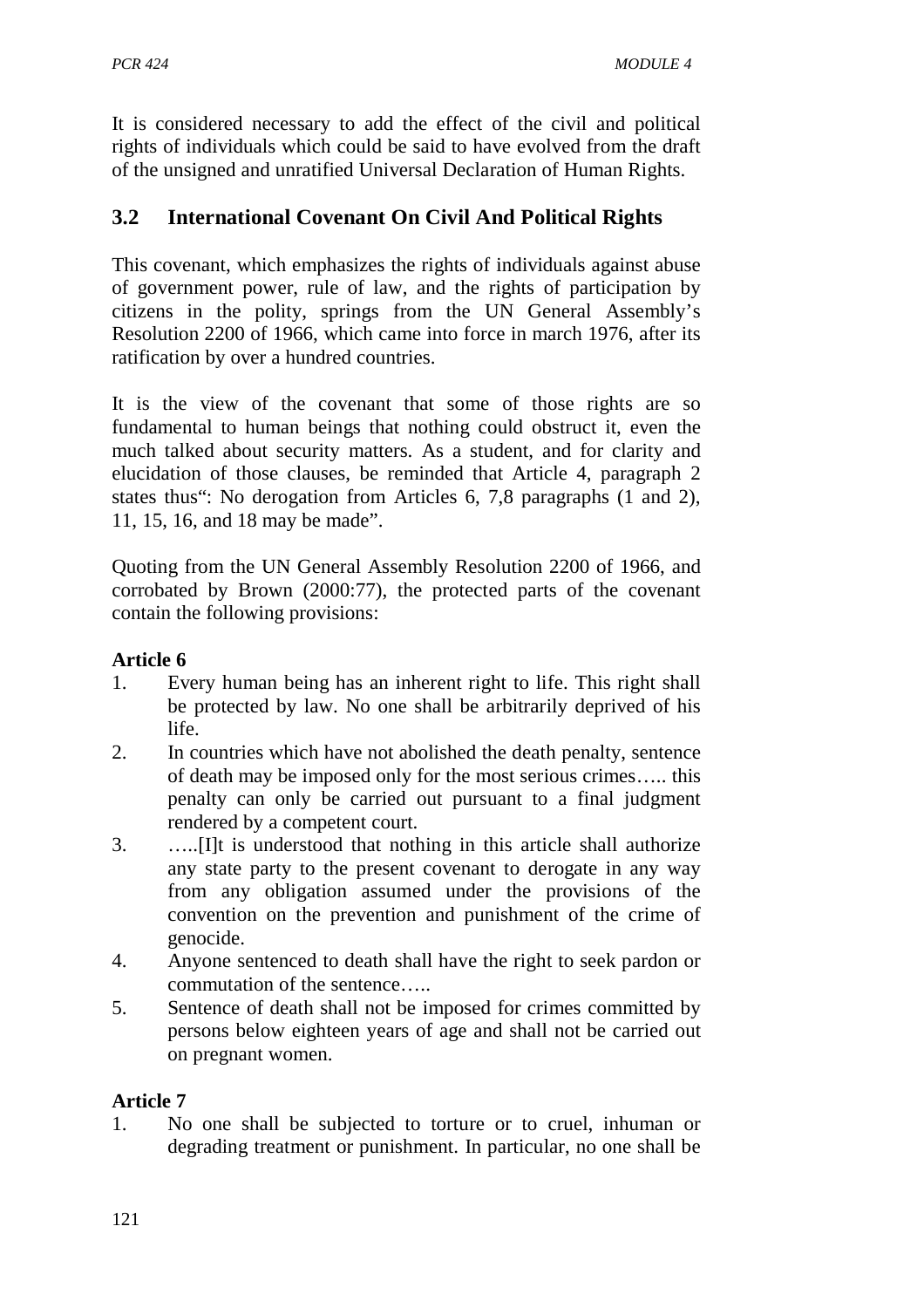subjected without his free consent to medical or scientific experimentation.

### **Article 8**

- 1. No one shall be held in slavery: slavery and the slave-trade in all their forms shall be prohibited.
- 2. No one shall be held in servitude.

**Article 11**. No one shall be imprisoned merely on the ground of inability to fulfil a contractual obligation.

### **Article 15**

1. No one shall be held guilty of any criminal offence on account of any act or omission which did not constitute a criminal offense, under national or International Law, at the time when it was committed. Nor shall a heavier penalty be imposed than the one that was applicable at the time when the criminal offense was committed….

### **Article 16**

1. Everyone shall have the right to recognition everywhere as a person before the law.

### **Article 18**

- 1. Everyone shall have the right to freedom of thought, conscience, and religion. This right shall include freedom to have or adopt a religion or belief of his choice, and freedom, either individually or in community with others and in public or private, to manifest his religion or belief in worship, observance, practice and teaching.
- 2. No one shall be subject to coercion which would impair his freedom to have or to adopt a religion or belief of his choice.
- 3. Freedom to manifest one's religion or beliefs may be subject only to such limitations as are prescribed by law and are necessary to protect public safety, order, health or morals or the fundamental rights and freedoms of others.
- 4. The States Parties to the present Convention undertake to have respect for the liberty of parents and, when applicable, legal guardians to ensure the religious and moral education of their children in conformity with their own convictions.

Another lacuna observed in the Covenant on Civil and political rights, which any state could employ to impose her will on the citizens is in Article 4 which is so fluid that it could be interpreted to suite the will of any state is that in time of public emergency which threatens the life of the nation, and the existence of which is officially proclaimed, the states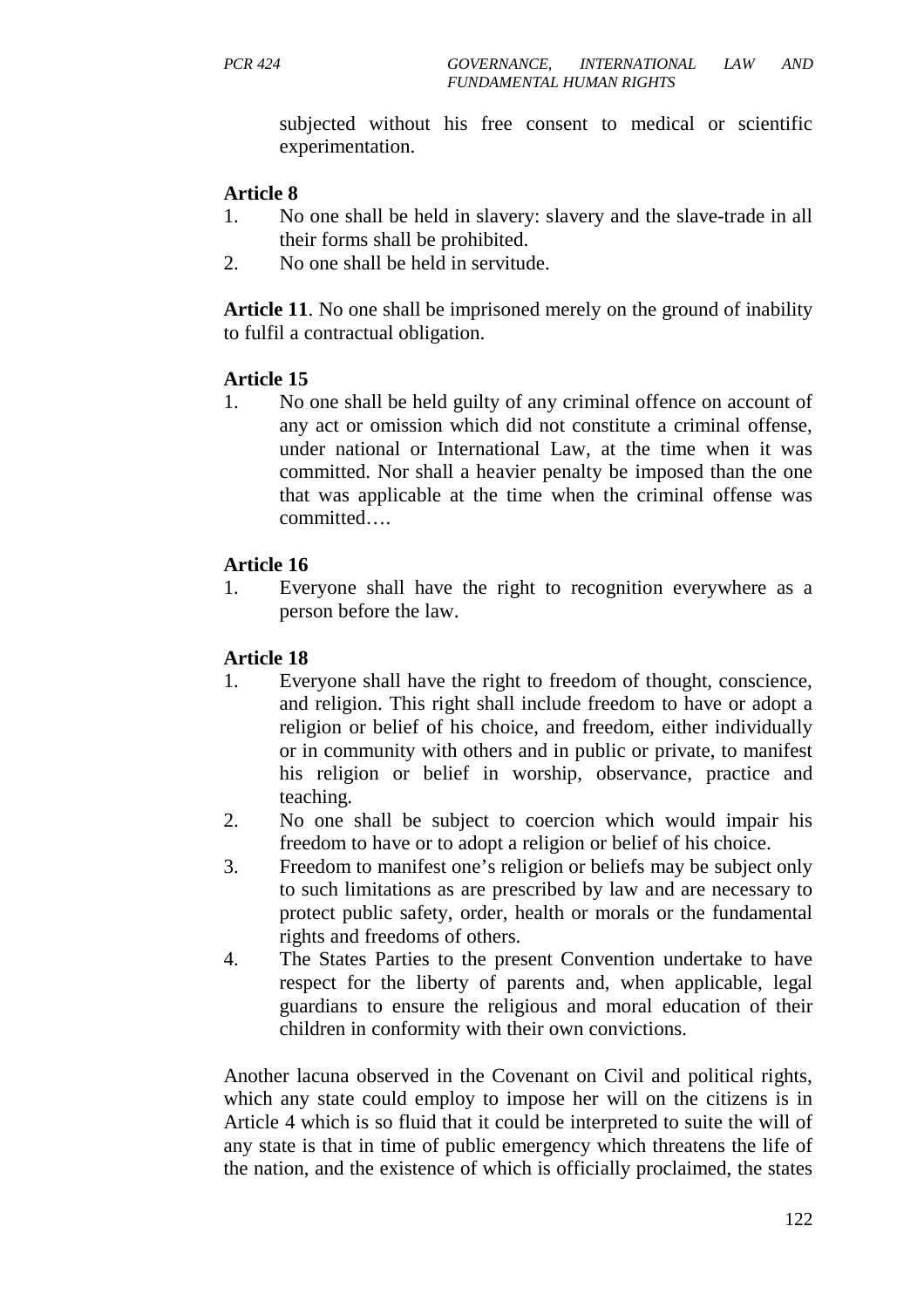that are parties to the covenant could set it aside up to the extent of what brought about the exigency, and must not be inconsistent with the provisions of the International Law. This is a chance which a totalitarian regime could employ to abuse human rights.

# **3.3 International Covenant On Economics, Social And Cultural Rights**

Quite similar the International Covenant on Civil and Political Rights but the outstanding differences are only evident in the call in Article 2 of the Covenant on Economic, Social and Cultural Rights countries to salvor the gains inherent in the covenant. By inference, the basic nondiscriminatory clause of Article 2 where the parties to the covenant mutually agree guarantee the rights clearly itemized in the covenant, without any form of discrimination regarding race, colour, sex, language, religion, political or other opinion, national or social origin, property, birth, or other status, is a water-tight link between the champions of liberal and socialist democracy. It is all encompassing and some areas touched include:

• the right to work (Article 6). The right gives everyone the opportunity to earn his/her living through the legitimate means chosen by any individual.

**Article 7** – condition of work and remunerations: the right to a good working environment and fair wages; equal pay for equal value.

**Article 8** – the right to form or join Trade Unions. This right is of the view that no restriction may be placed other than those prescribed by law which are consistent with a democratic setting, and in consonance with the national security or public order or for eliciting the dictates of the rule of law.

**Article 9** – this recognizes the rights of everyone to social security and social insurance. By practice, this section seems admonishing the states to observe the principle of at least, minimum standard of health and welfare, synonymous with a good life for individual throughout his or her life.

**Article 10** – this advocates special provision for matters, before and after child – delivery, such that they are granted paid leave or leave with commensurate security benefits. If working mothers. Its section 3 states that children and young person's should be protected from economic and social exploitations. By inference, states are expected to set age limit below which the paid employment of child labour should be prohibited and any violation made punishable by law.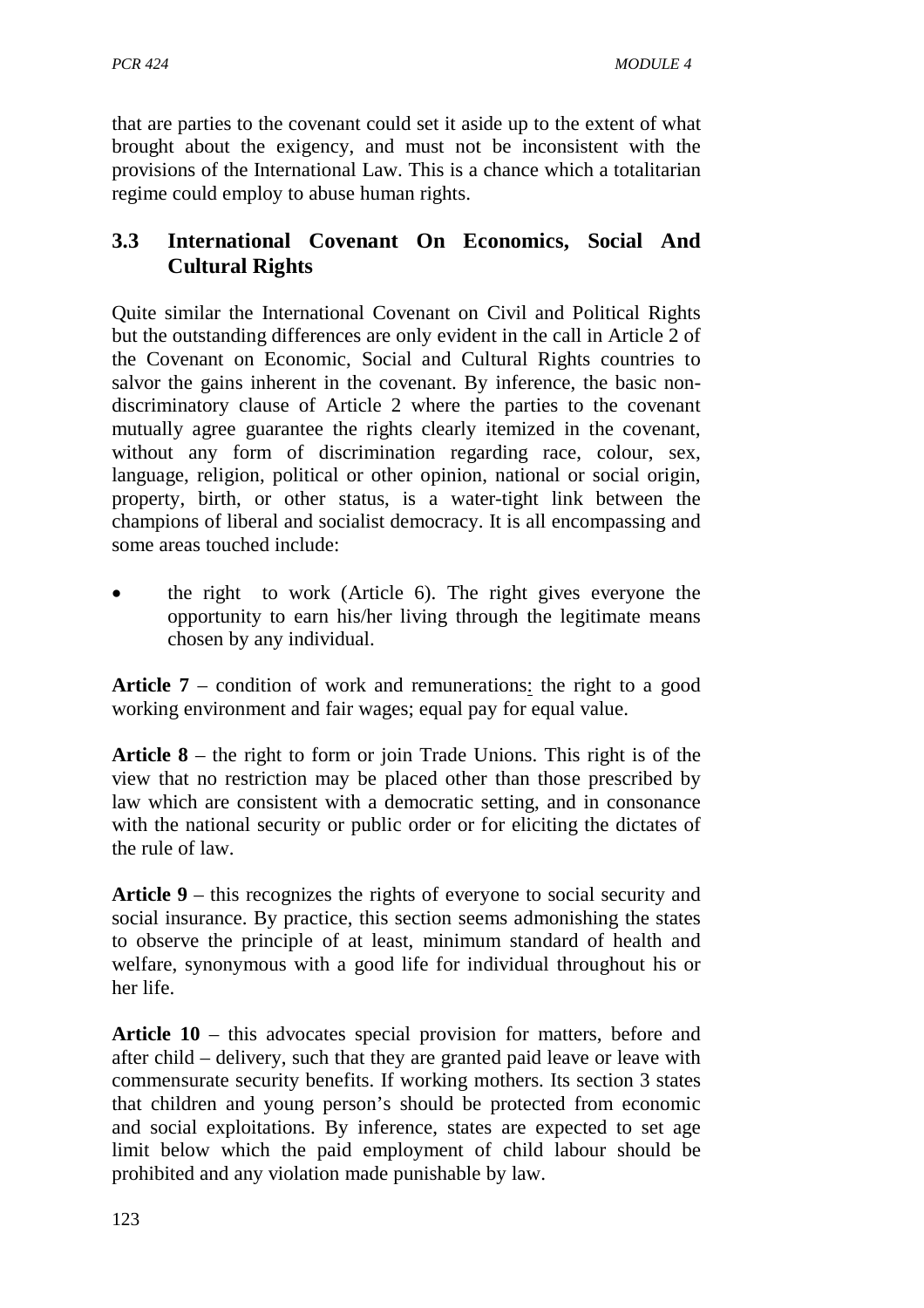**Article 11**- is about the right to an "Adequate Standard of living" which is contestable, even, in its formation. Provision of adequate food, clothing, and housing, and to the continuous improvement of living conditions, are its prerequisites. How feasible? However, the states parties to the covenant are admonished to take appropriate steps to ensure the realization of these rights.

**Article 12**-is about the right to health and health care, emphasizing the right of everyone to the enjoyment of the highest standard of physical and mental health as well as government obligations to put in place measures for their realization. In the face of severe disparity between the developed and developing countries, this is another utopian legislation which could draw Africa and developing countries closer to it realization, if good governance respect for International Law and human rights are firmly rooted.

**Article 13** -is about the right to education. A key to poverty alleviation, ignorance and diseases is education. This article lays out public policy on education, stating that primary education shall be compulsory and available free to all, while secondary and higher education shall also be made available, and accessible to all, on the basis of capacity, by every appropriate means, and in particular, by progressive introduction of free education.

**Article 14** -is a follow up to 13, which commits any state that has not been practicing a free primary education policy to adopt a detailed plan of action within two years, for its adoption.

**Article 15** – is predicated on rights concerning culture and science. It recognizes the rights of everyone to partake in cultural life and the benefits of scientific, literary, or artistic production to special moral and material interests in such original work.

Students need to know that laws are being formed while existing ones are being updated. The core issue is the implementation of the laws. How the countries which are signatories to the various conventions should incorporate and implement them in their legal system is predicated on the continuing international dialogue and debate among the countries coupled with series of domestic debate in the political systems of various states.

### **SELF- ASSESSMENT EXERCISE**

What is your opinion about fundamental human rights as regards to health and health care in your country?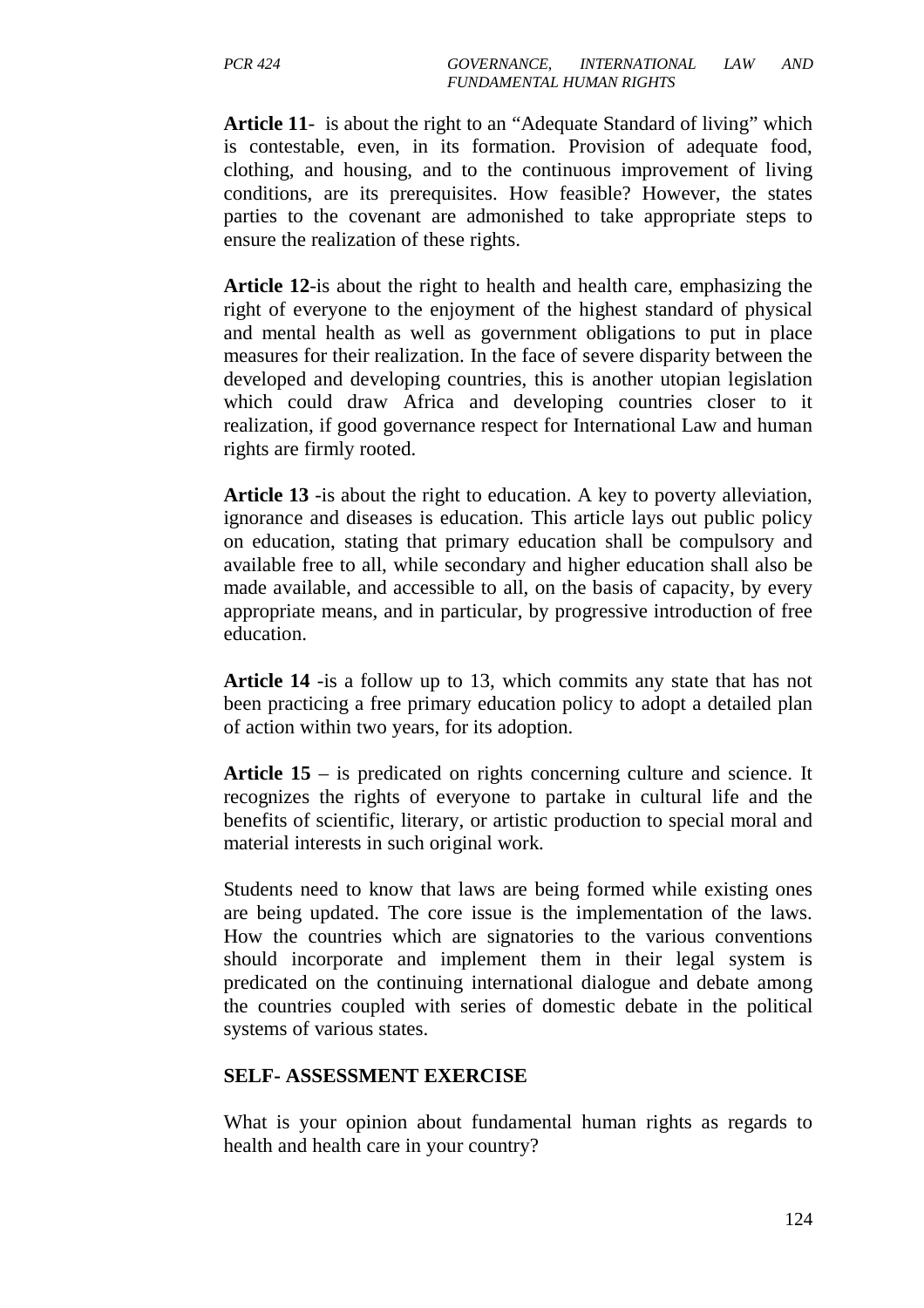# **4.0 CONCLUSION**

Arguably, difficulties may arise over the interpretation of International Law, vis-à-vis, international human rights. It is difficult to enforce compliance, and more difficult to ensure a universal standard. However, it is gratifying and more rewarding to live in the global sphere where the rights of individual embracing political, economic, social rights are regarded as sacrosanct.

# **5.0 SUMMARY**

This unit has discussed issues germane to the analogy or otherwise between International Law and human rights. Emphasis was laid on the International Bill Of Rights, International Covenant on Civil and Political Rights, and International Covenant on Economic, Social and Cultural Rights. The homogeneity of both the Covenant on Civil and Political Rights and Covenant on Economic, Social and Cultural Rights, brought to bear through Article 2 of the latter, was discussed, with explanations of those unifying clauses.

# **6.0 TUTOR-MARKED ASSIGNMENT**

- 1. How do you reconcile the tension between the state's autonomy and universal rights?
- 2. What practical step could be taken to get sovereign states to acknowledge universal human rights?
- 3. How feasible is the International Covenant on Civil and Political Rights in the African Continent, drawing lesson from Sudan, Democratic Republic of Congo and Cote D' Ivory?

# **7.0 REFERENCES/FURTHER READING**

Brown, S. (2000) *Human Rights in World Politics.* New York: Addison Wesley Longman.

Donnelly, J. (2006). *International Human Right.* London: West View.

- Farmer, P. & Amartya, S. (2004). *Pathologies of Power: Health, Human Rights and New War on The Poor.* California: California University Press.
- Mahoney, J. (2006). *The Challenges Of Human Rights*. London: Wiley Blackwell.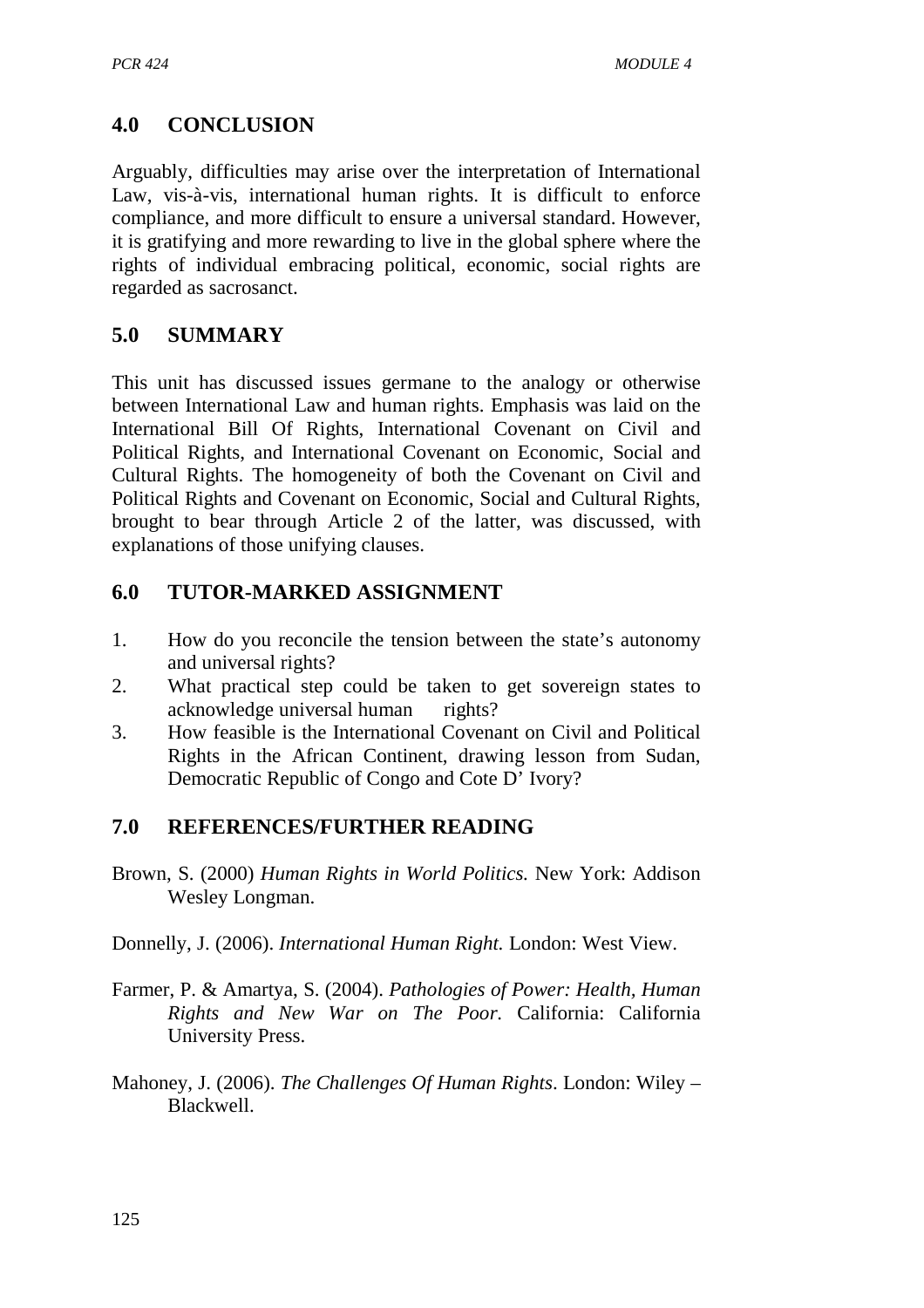## **UNIT 5 LAWS OF WAR AND WAR CRIMES**

### **CONTENTS**

- 1.0 Introduction
- 2.0 Objectives
- 3.0 Main Content
	- 3.1 Definition of the Concepts
	- 3.2 Laws of War and War Crimes
	- 3.3 The International War Crimes Tribunals, Landmine Treaty, and the International Criminal Court
- 4.0 Conclusion
- 5.0 Summary
- 6.0 Tutor-Marked Assignment
- 7.0 References/Further Reading

# **1.0 INTRODUCTION**

The law of war is a body of laws concerning acceptable justifications to engage in war (jus ad bellum) and the limits to an acceptable wartime conduct (jus in bello or International Humanitarian Law). The law of war is considered an aspect of public International Law (the law of nations) and is distinguished from other bodies of law, such as the domestic law of a particular belligerent to a conflict that may also provide legal limits to the conduct or justification of war.

Among other issues, modern laws of war address declarations of war, acceptance of surrender, and treatment of prisoners of war, military necessity, along with distinction and proportionality, and the prohibitions of certain weapons that may cause unnecessary suffering. (Michael & Mark (1994).

## **2.0 OBJECTIVES**

At the end of this unit, you should be able to:

- define and explain laws of war, together with the institutions for enforcing them
- narrate those issues that constitute war crimes, and
- state exploratively what declarations of war, acceptance of surrender, and treatment of prisoners of war, denote.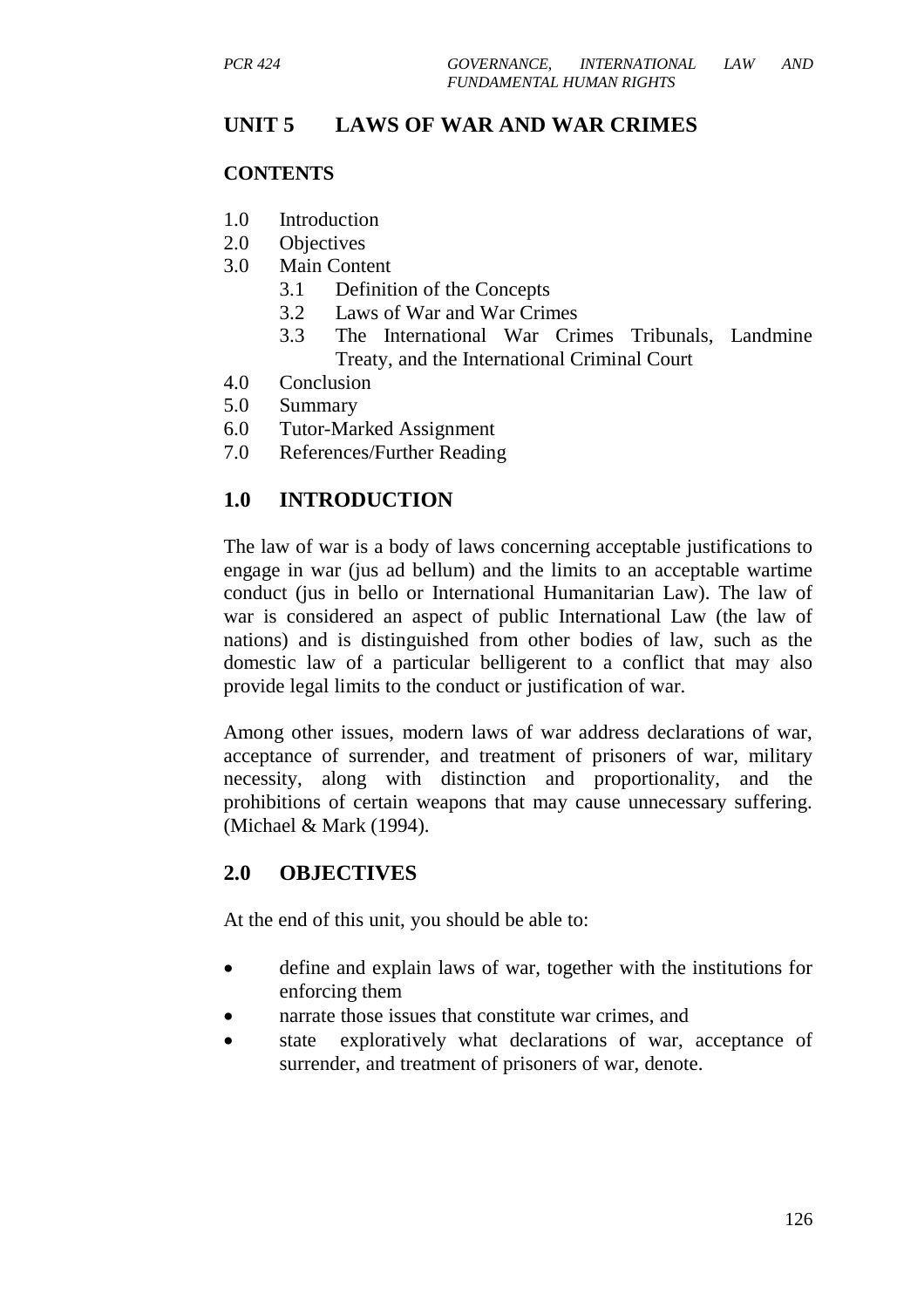# **3.0 MAIN CONTENT**

### **3.1 Definition of the Concepts**

Attempts at working definitions to regulate the conducts of individuals, nations and other actors in war, as well as attempts at mitigating the disastrous effects of war go into a distant past. In the words of Roberts & Co (2008), the earliest known instances are found in the Hebrew Bible (Old Testament), directing us specifically to Deuteronomy, 20:19- 20, which limits the amount of acceptable collateral and environmental damage, thus:

• *When though shalt besiege a city a long time, in making war against it to take it, thou shalt not destroy the trees thereof by forcing an axe against them, for thou mayest eat of them, and thou shalt not cut them down (for the tree of the field is man's life) to employ them in the seige: only the trees which thou knowest that they be not trees for meat, thou shalt destroy and cut them down; and though shalt build bulwarks against the city that maketh war with thee, until it will be subdued.* 

In a similar tone, the same Hebrew Bible in Deuteronomy 21:10-14, requires that female captives, who were forced to marry the victors of a war could not be sold as slaves. In the early  $7<sup>th</sup>$  Century, as advanced by Wikipedia, the free encyclopedia, the first Caliph, Abu Bakri, while instructing his Muslim Army, laid down the following rules concerning warfare, thus:

• *Stop, o people, that I may give you ten rules for your guidance in the battle field. Do not commit treachery or deviate from the right path. You must not mutilate dead bodies. Never kill a child, or a woman, or an aged man. Bring no harm to trees, nor burn them with fire, especially those which are fruitful. Slay not any of the enemy's flock, save for your food. You are likely to pass by people who have devoted their lives to normadic services; leave them alone.* 

Equally worthy of mention are issues germane to defining laws of war in medieval Europe. It was an era when the Roman Catholic Church began to promulgate teachings on just war, which reflected to some extent in movements such as the Peace and Truce of God, while the impulse to restrict the extent of warfare, and especially, protect the lives and properties of non-combatants continued with Hugo Grotius and his attempts to write laws of war.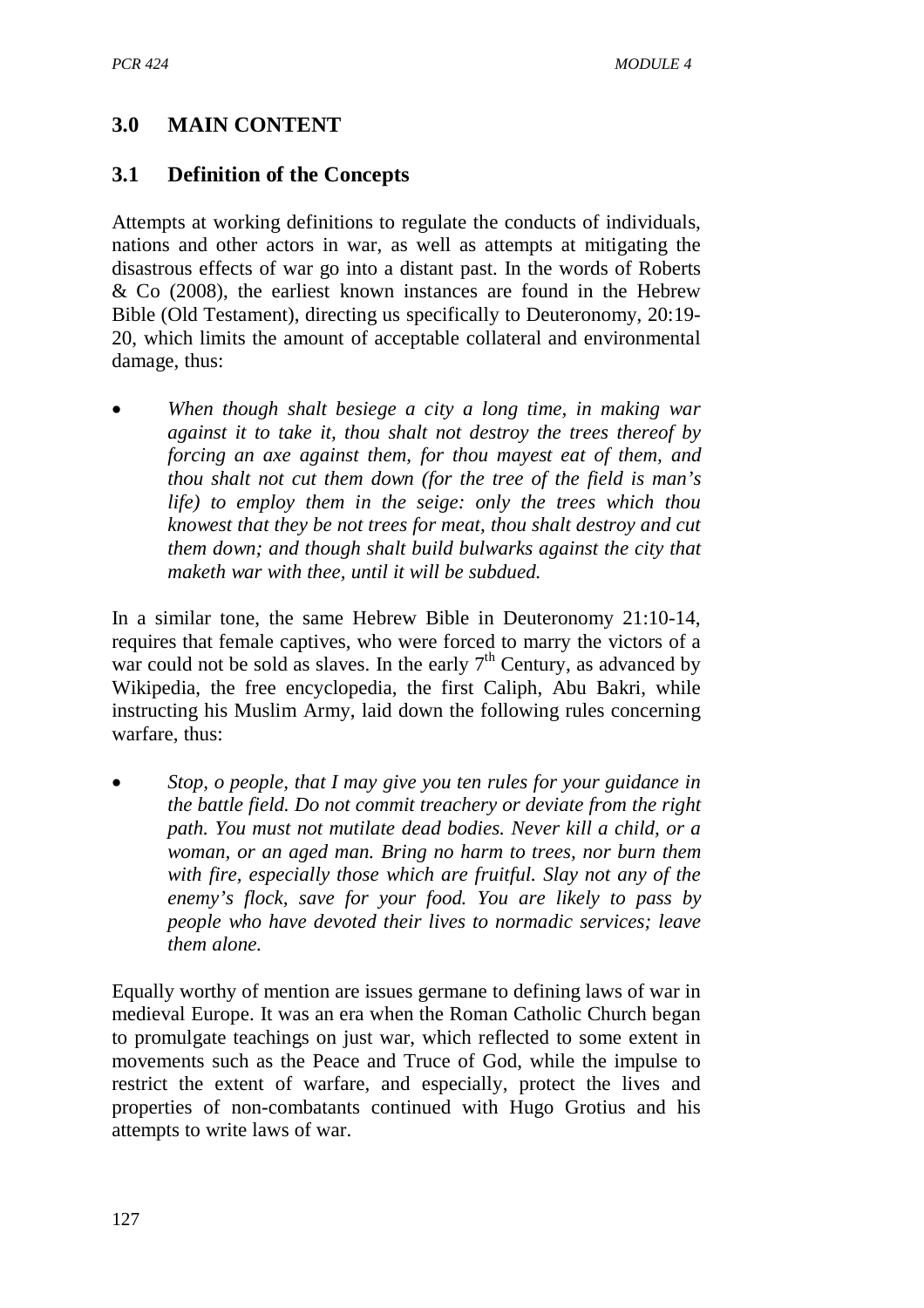On the other hand, war Crimes, according to Evans (2008), are those serious violations of the rules of customary and treaty law concerning International Law that have become accepted as criminal offences for which there is individual responsibility. In the same vein, colloquial distinctions of war crime include violations of established protections of laws of war, but also include failures to adhere to norms of procedure and rules of battle, such as attacking those displaying a peaceful flag of truce, or using that same flag as a ruse of war to mount an attack.

Attacking enemy troops while they are being deployed by way of a parachute is not a war crime, as equally corroborated by Best (2004). However, by virtue of Protocol Article 42 of the Geneva Convention, it is explicitly forbidden to attack parachutists surrendering when they land. Further, war crimes include such acts as mistreatment of prisoners of war or civilians. Instances of mass murder and genocide, though, more broadly covered under international humanitarian law, and described as crimes against humanity, also fall under war crime.

War crimes are significant in international humanitarian law, according to the set standard because it is an area where international tribunals, such as the Nuremberg Trials and Tokyo trials have been convened. Recent examples are the International Criminal Tribunal for the former Yugoslavia and the International Criminal Tribunal for Rwanda, which were established by the UN Security Council under Chapter VIII of the UN Charter. It is further explained that under the Nuremberg Principles, war crimes are different from crimes against peace which include planning, preparing, initiating, or waging a war of aggression, or a war in violation of international treaties, agreements, or assurances. In view of the debatable definition of a state of war, war crime definition has seen different usage under different systems of international and military law. It has some degree of application outside what may be considered as a state of war, besides in areas where conflicts persist enough to constitute a state of social instability.

In the opinion of Simmons (2009) , the legacies of war have been accused of sometimes containing favouritism towards the winners (called Victor's justice) as some controversies have not been ruled as war crimes. Corroborating this view is Michael & Co.  $(1994)$ , with some examples which include the Allies destruction of civilian Axis targets during World War II, such as the firebombing of the German City of Dresden and the use of atomic bombs on Hiroshima and Nagasaki, and the use of Agent Orange against civilian targets in the Vietnam War. An Na'im (1991) equally cited the mass killing of Bibaries by Kader Siddique and MuktiBahini before or after victory of Bangladesh Liberation War in Bangladesh between 1971 and 1972, and the Indonesian occupation of East Timoh between 1976 and 1999.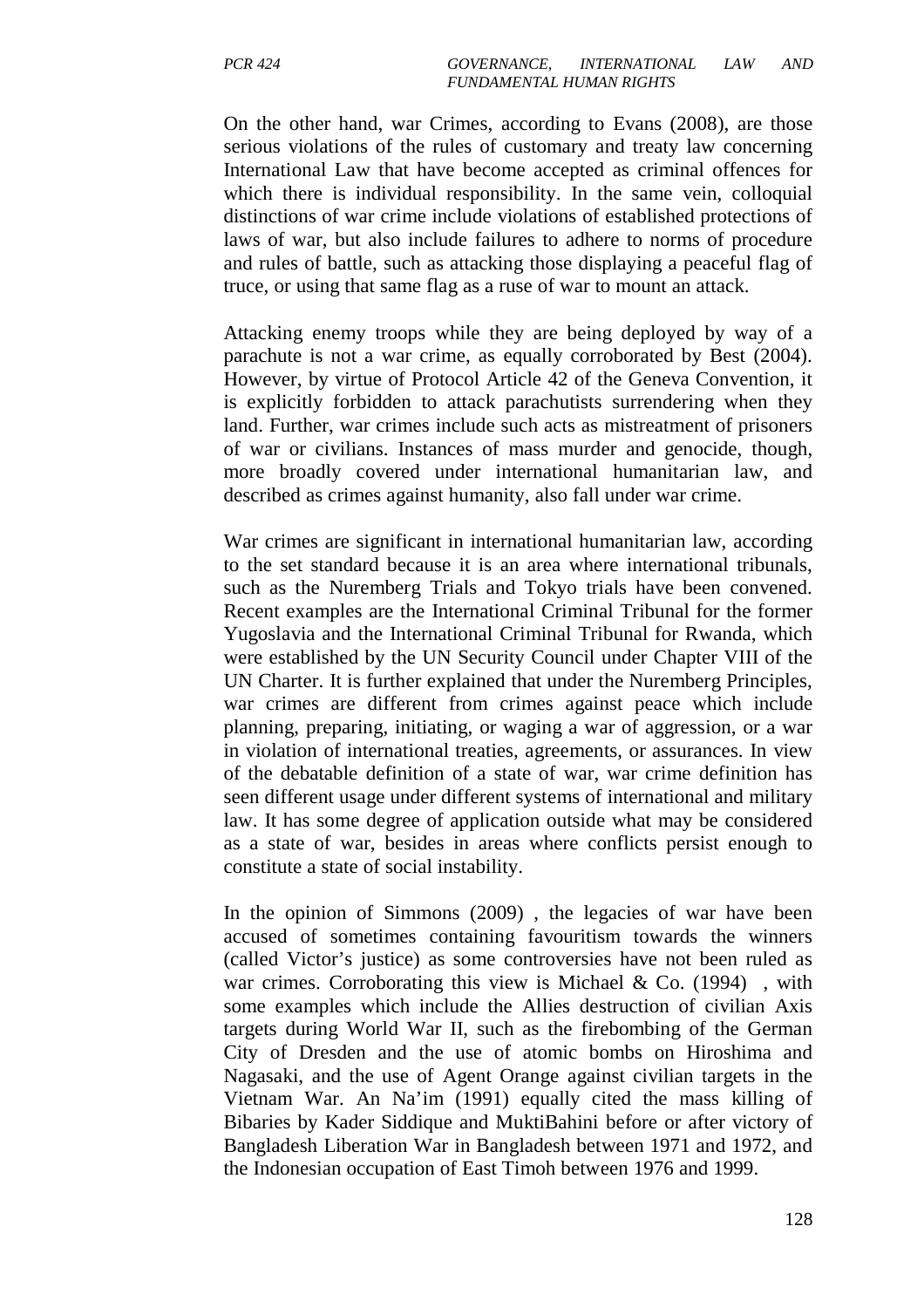Before halting the definition of war crime, which is inexhaustible, we wish to add the views of Michael & Co (1994), who cited the example of the re-designation of German POW (Prisoners of War) by the Allied Powers (under the protection of the Geneva conventions) into Disarmed Enemy Forces (allegedly unprotected by the Geneva conventions), many of which then were used for forced labour, such as clearing minfields, and by December 1945, it was estimated by the French authorities that 2000 German prisoners were being killed or maimed each month in mine-clearing accidents.

# **3.2 Laws of War and War Crimes**

"States…are political systems possessing community, consensus, and a monopoly of the means of violence; by contrast, international systems lack these characteristics. Hence, the basic difference between domestic and international politics is most strikingly manifested in the fact that while peace is the rule in domestic politics, war is the distinguishing feature of international relations. The state of war is the direct result and the unavoidable consequence of the lack of community, consensus, and monopoly of the means of violence in the world at large. Thus war, the expectation of war, and the diplomatic and strategic behaviour consequent upon it become the explicanda of international relations." (George Modelski (1970:617).

Attempts at prohibiting or outlawing wars are of a very recent historical past, otherwise, states that are aggrieved would have had no means of redressing wrongs where there was no availability of a formal structure for remedial processes. In such a situation, it would amount to an injustice if states under threats could not exercise self-help when no external assistance is available. While it is realized that war may be inevitable in certain circumstances, it does not mean that the warring states are free to destroy, maim, kill or deal with themselves as they or the stronger free. In order to create an arena for peace, obligations for both belligerents are set out. The aforementioned are what led to the invocation of laws of war.

Some of the central principles underlying laws of war are:

- Wars should be limited to achieving the political goals that started the war, (e.g. territorial control) and should not include unnecessary destruction;
- Wars should be brought to an end as quickly as possible;

People and property that do not contribute to the war effort should be protected against unnecessary destruction and hardship.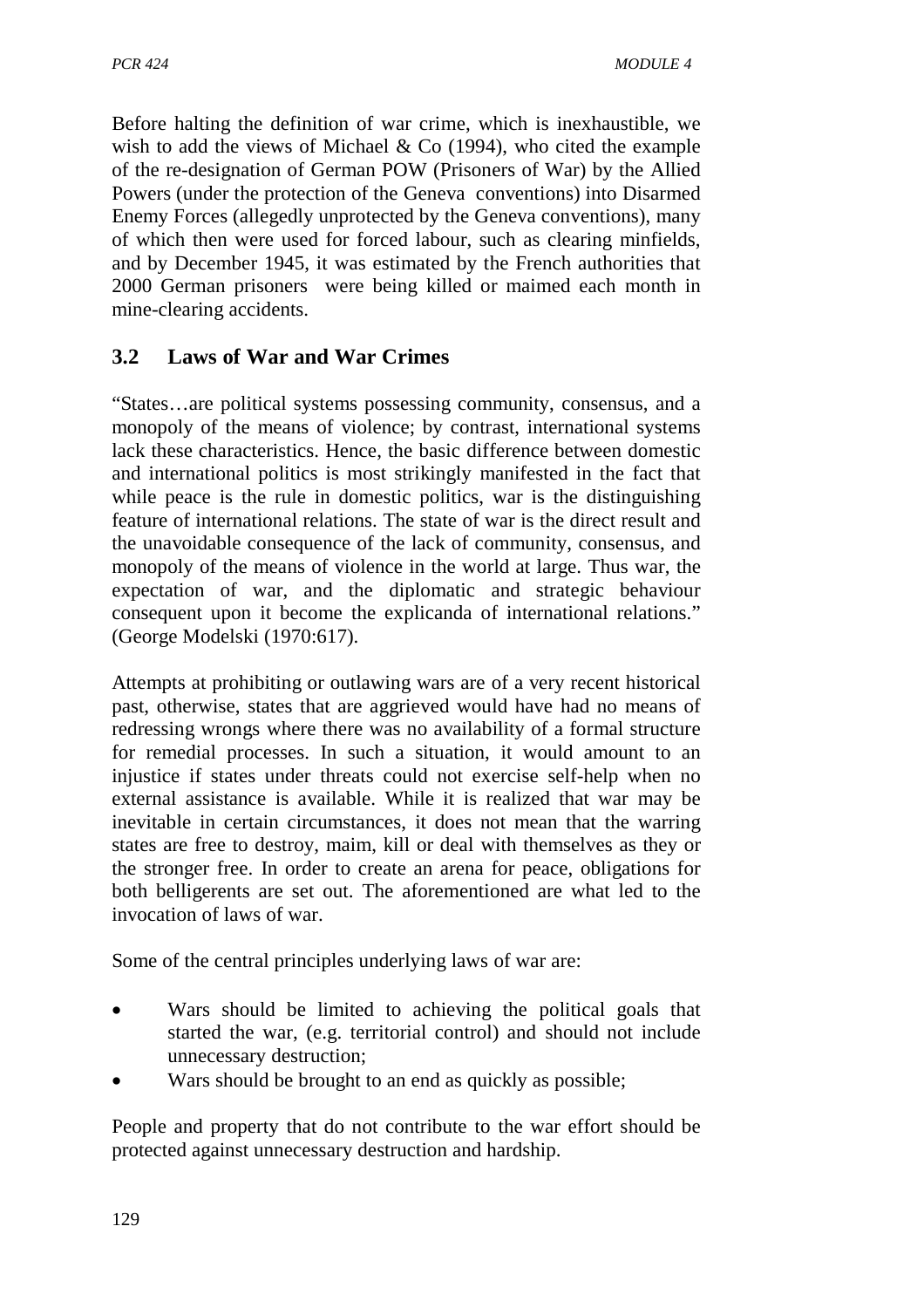To this end, laws of war are intended to mitigate the hardships of war by:

- Protecting both combatants and noncombatants from unnecessary suffering;
- Safeguarding certain fundamental human rights of persons who fall into the hands of the enemy, particularly, prisoners of war, the wounded the sick and civilians:

### **Facilitating the restoration of peace**

Laws of war on land and sea were formulated through various Geneva Conventions, especially the conventions drafted at the Hague conferences of 1899 and 1907 respectively. These conventions spelt out areas of warfare dealing with the following items, thus: privateering, blockade, price courts, the care of the sick, and wounded, protection for medical personnel and facilities, the qualifications of lawful combatants, the treatment of prisoners, forbidden weapons and agencies, the powers of military commanders in occupied enemy territory, the status of spies, the beginning of hostilities, the use of merchant vessels as worships, naval bombardments, the use of submarine mines, the right of capture in maritime warfare, the rights and duties of neutrals, and the use of poison gases – (Garner, (1937: XV, 363).

A salutary effect of the laws of war, irrespective of wars undesirability or otherwise, is that they helped to humanize warfare. Further, even totalitarian regimes have been observing them, despite difficulties in preventing them from distancing themselves from some in-human practices like unrestricted sub-marine warfare and the use of flamethrowers, napalm, and atom bombs. Ironically, the laws of war have not been adequately revised to cover those extra-ordinarily destructive weapons developed during the First World War and II as well as in the intervening years. As aptly canvassed by a United States President of an evergreen era, President John Fitzgerald Kennedy, that the wonders, and not the terrors of the stars that should be explored and emphasized, the constant efforts of the powers to sustain balance of power have never been in any attempt to create panic, but to adapt those weapons of mass destruction, in such a way as a deterrence to meet the needs of the age of enlightenment.

As opined by Jessup (1937:XI, 364), before the First World War, an important offshoot of the laws of war was the laws of Neutrality, which were concerned with the forms of neutrality and of neutralization, the proclamation of neutrality, and especially, the relations between neutral states and belligerent states, and between states and individuals. In the documents, the rights and duties of neutrals over envisaged specific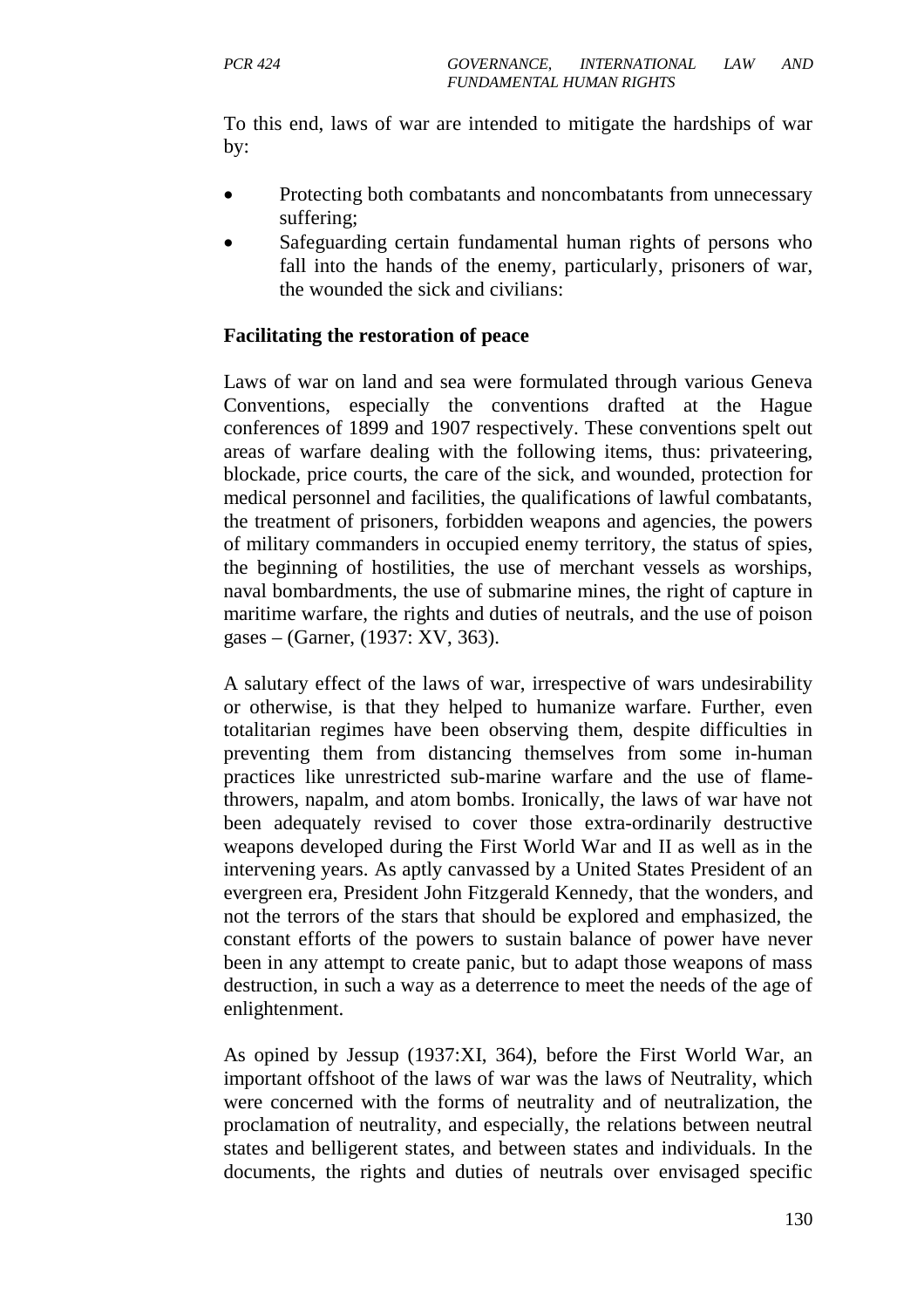problems, among many obligations, included the maintenance of the inviolability of the territorial jurisdiction of neutrals, the need for the neutrals not to allow the use of their territory for military operations, and the regulation of the rights of asylum and of internment. Others included those conditions under which enemy ships may enter and leave neutral ports, the obligations of a neutral state not to furnish military assistance to any belligerent or to permit enlistment of troops for a belligerent state. Equally, as a prevention of violations of a state's neutrality, a neutral state has the obligation to enforce its neutrality laws and to exercise, what was referred to as, due diligence.

As good as the intention of the aforementioned laws of war were, the practices of the combatants in the first world war made nonsense of them as they were disregarded with utmost impunity while the flagrant abuse was also noticed in the use of new weapons as the airplane and the submarine. The United States of America, a Neutralist, was deeply infuriated by the German's use of the submarine which the American President considered a violation of America's rights as a neutral state, because its use affected the smooth-sailing of American ships while Britain's interference with American ships, goods, and nationals also angered the U.S. administration.

However, the relevance of the law of neutrality in the laws of war is highly debatable in a situation of total war. Again, we remind ourselves of those immortal admonitions by the former Prime Minister of India in 1960, during the Congo Crisis, before a full-blown war broke out. He was an international personality of peace whose actions were informed by empirical circumstances and when the Congolese State Actors were unbending in their various camps of ideological divide, he was still optimistic. When his optimism was becoming cynical, he warned all the actors that war knows no rule, when the chips are down. Reminding himself of the failure of traditional laws of neutrality, he told them that in a full scale war, fathers will rise against their sons and mothers, a community against another, and at the end of it all, the greatest leveler would be "FAMINE" which would devastate all the belligerents. In the present setting of globalization, the sore issue to contend with is the relationship between neutrality and collective security. As reasoned by Phillip C. Jessup (1937), it may well be argued that in the present or future condition of the world solidarity, neutrality is an anti-social status."

It is considered necessary to avail students with a list of declarations, conventions, treaties and judgments and on the laws of war. While this will take a sizeable part of this unit, some are listed hereunder while others could be assessed on the website of en.wikipedia.org/wiki/laws of war: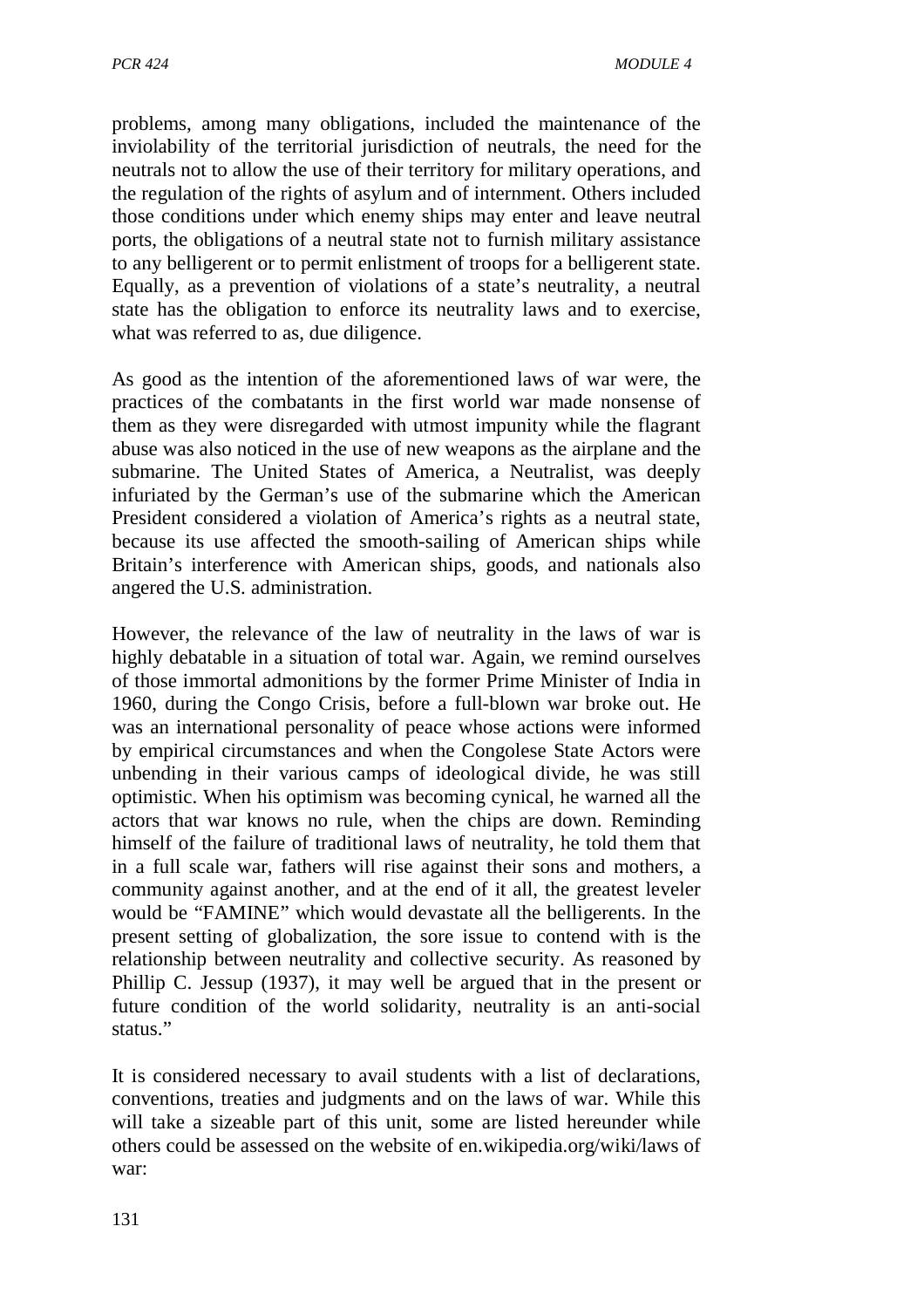- 1856 Paris Declaration Respecting Maritime Law which abolished privatizing
- 1864 First Geneva Convention "for the Amelioration of the Condition of the Wounded and Sick in Armed Forces in the Field
- 1868 St. Petersburg Declaration Renouncing the Use, in time of War, of Explosive Projectiles Under 400 grams Weight
- 1874 Project of an International Declaration concerning laws and customs of War (Brussels Declaration)
- 1880 Manual of the laws and customs of War at Oxford
- 1899 Hague Conventions consisted of four main sections and three additional declarations.
	- a. Pacific Settlement of International Disputes
	- b. Laws and Customs of War on Land
	- c. Adaptation to maritime warfare of principles of Geneva Convention of 1864
	- d. Prohibiting launching of Projectiles and Explosive from Balloons.
- 1907 Hague Conventions had thirteen sections of which twelve were ratified and entered into force and two declarations:
	- The Pacific settlement of international disputes
	- The limitation of employment of force for recovery of contract debts
	- The opening of hostilities
	- The laws and customs of war on land
	- The Rights and Duties of Neutral Powers and Persons in case of war on land
	- The status of Enemy Merchant Ships at the Outbreak of **Hostilities**
	- The conversion of Merchant Ships into Warship
	- The Laying of Automatic Submarine Contact Mines
	- Bombardment by Naval forces in time of war
	- Adaptation to maritime war of the principles of the Geneva Convention
	- Certain restrictions with regard to the exercise of the right of capture in Naval war
	- The Creation of an international price court
	- The rights and duties of Neutral Powers in Naval War
- Declaration I Extending Declaration II from the 1899 Conference to other types of Aircraft
- Declaration  $II$  on the obligatory arbitration.

1909 London Declaration concerning the laws of Naval War largely reiterated existing law, although, it showed greater regard to the rights of neutral entities, as well as others.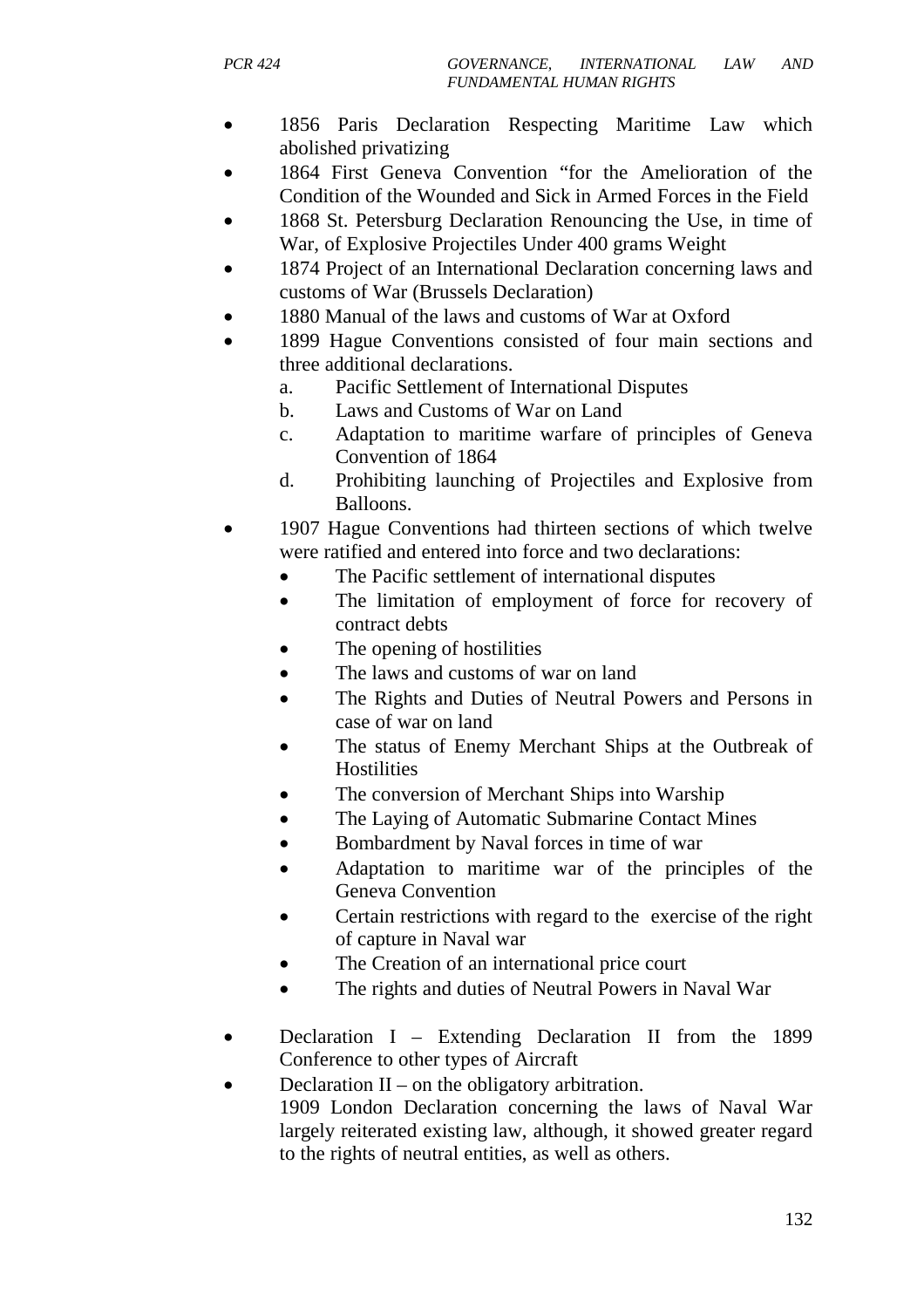- *Additional information could be sourced from:* 
	- *a. Roberts, Adam, and Guelff; Richard (Editors) Documents on the Laws of War, Third Edition, Oxford University Press ISBN 0-19-876390-5.*
	- *b. Tests and commentaries of 1949 Geneva conventions and Additional Protocols (http://www.icrc.org/ihl.nsf/CONVPRES).*

### **War Crime**

War crimes are serious violations of the laws applicable in armed conflict (also known as international humanitarian law), giving rise to individual criminal responsibility. Such conducts include, but not limited to "murder, the ill-treatment or deportation of civilian residents of an occupied territory to slave labour camps, the murder or illtreatment of prisoners of war, the killing of prisoners, wanton destruction of cities, towns and villages, and any devastation not justified by military or civilian necessity.

In a similar vein, actions bothering on betrayal of trust have existed for many centuries as customs between civilized countries but these customs were first codified as International Law in the 1899 and 1907 Hague Conventions.

It will be recalled that the development of modern concept of what constitutes a war crime occurred under the auspices of the Nuremberg Trials, based on the definition in the London Charter that was published on August 8, 1945. That charter also defined crimes against peace as well as crimes against humanity, regarded as usually committed in times of war, and in concert with war crimes.

As contained in Article 22 of the Hague IV which concerns laws and customs of war on land, effective from  $18<sup>th</sup>$  October 1907, "the right of belligerents to adopt means of injuring the enemy is not unlimited similarly, there are in vogue other enactments which have been introduced to serve as constraints on belligerents, such as those in the Hague, the Geneva, and Genocide conventions, considered to be part of customary International Law and binding on all, while there also are those binding on individuals if the belligent power, to which they belong is a party to the treaty which introduced the constraint.

Falk, Richard, and Co (2006), opine that large-scale abuses of human rights often occur during war and serious violations of this kind are considered war crimes. Arguably, International Law is difficult to enforce in war time but extensive norms of legal conduct in war as well as international treaties are largely adhered to. It is usually after a war that losers are punished for violations of the laws of war, similar to the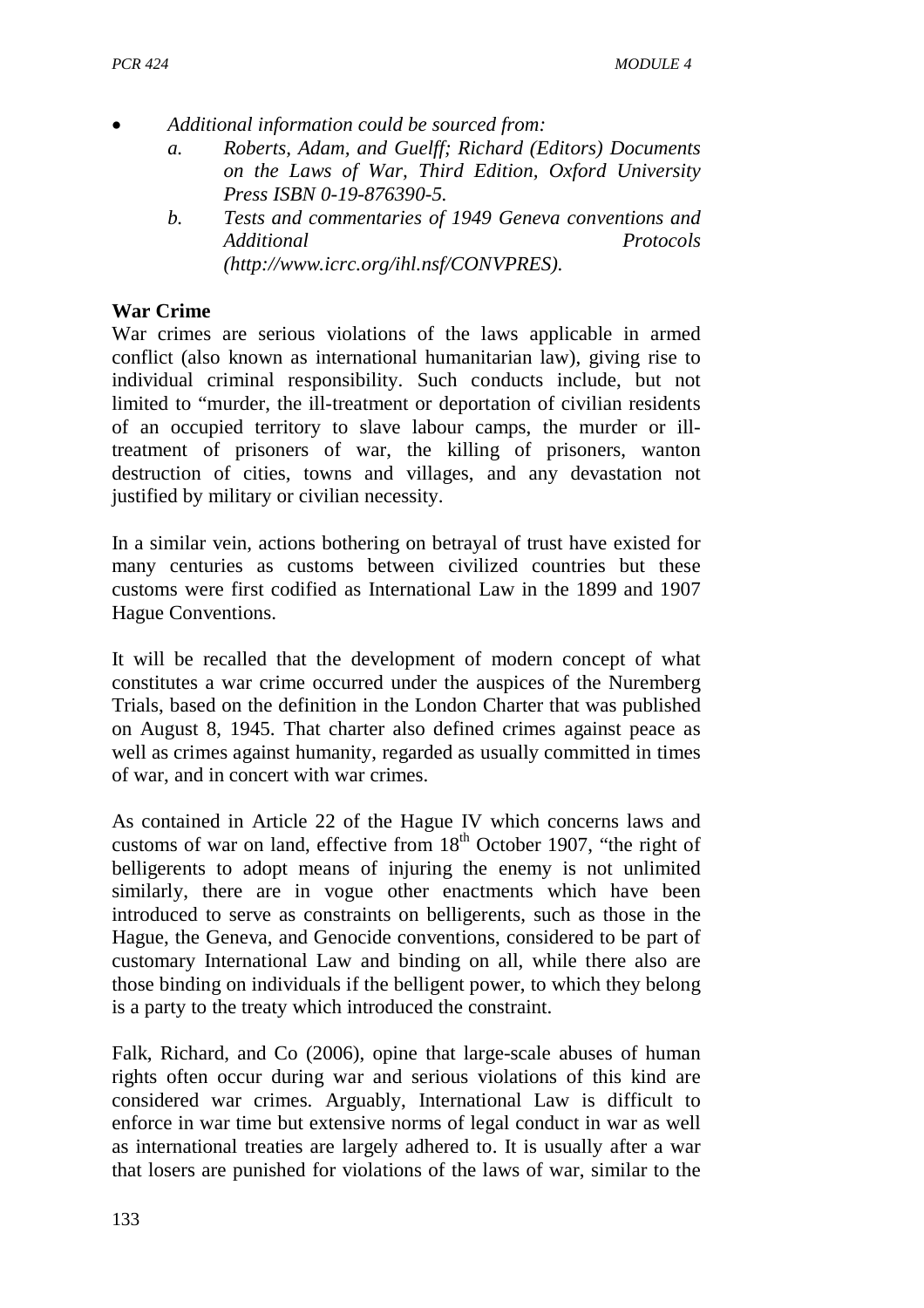situation of the Germans and Japanese in the Nuremberg trials after the 2<sup>nd</sup> World War. It was an irony of the early 20<sup>th</sup> Century German Law which did not see the murders committed by the Nazis as against any German law but the Nuremberg tribunal treated them as having committed crimes against humanity, considered as highly inhuman in the pursuit of an unreasonable and an unjust end.

Moghalu (2008) reminds us that in the 1990s, for the first time since World War II, the Security Council of the UN authorized an international war crimes tribunal, directed against war crimes in the Former Yugoslavia. Similar tribunals were later set up in Rwanda and Sierra Leone for acts of genocide. Indictments were issued against top Bosnian Serb Leaders and other Croatian Officers at the tribunal on former Yugoslavia held in Hague, Nether lands, while in 1999, a similar war crime indictment was issued against Slobodan Milosevic, the Serbian President for his expulsion of Albanians from Kosovo. His eventual arrest was facilitated by his loss of power in Serbian. The new Croatian government that won the 1999 elections gave co-operations to the tribunal, resulting in the arrest, and arrangement of Milosevic at the International Criminal Court in Hague. He was in the custody of the ICC until 2006 when he died suddenly in custody. Yet, in 2008, the Bosnian Serbs leader, accused of ordering his forces to kill thousands of Muslims in Bosina was arrested after 13 years in hiding. He is now on trial at the Hague charged with persecuting Bosman Muslims and Croats, shelling civilian population centres, and destroying property, including places of worship. As a result of the civil war in Sierra-Leone, a war-crime tribunal was set up to try the violators of the law of war there. In 2003, it indicted the next-door head of State in Liberia, Charles Taylor for his roles in the war, which was described as that of an extreme brutality. He was eased out of office and took refuge in Nigeria. In 2006, he was arrested while escaping from his base in Nigeria and is currently undergoing trial at The Hague.

Following up on the tribunals for former Yugoslavia and Rwanda, in 1998, most of the countries in the global community signed a treaty to create a permanent International Criminal Court, as identified by Schiff, B.N. (2004). It is set up to hear cases from anywhere in the global community on issues bothering on cases of genocide, war crimes, and crimes against humanity. It opened for business in 2003 at the Hague with 18 judges from across the globe.

The Darfur conflict in Sudan has caught the attention of the international community where a UN Commission discovered a grave short of genocide. In 2009, the International Criminal Court indicted the sitting Sudanese President Omar al-Bashir, on charges of war crimes and crimes against humanity and ordered his arrest. This action of the I.C.C.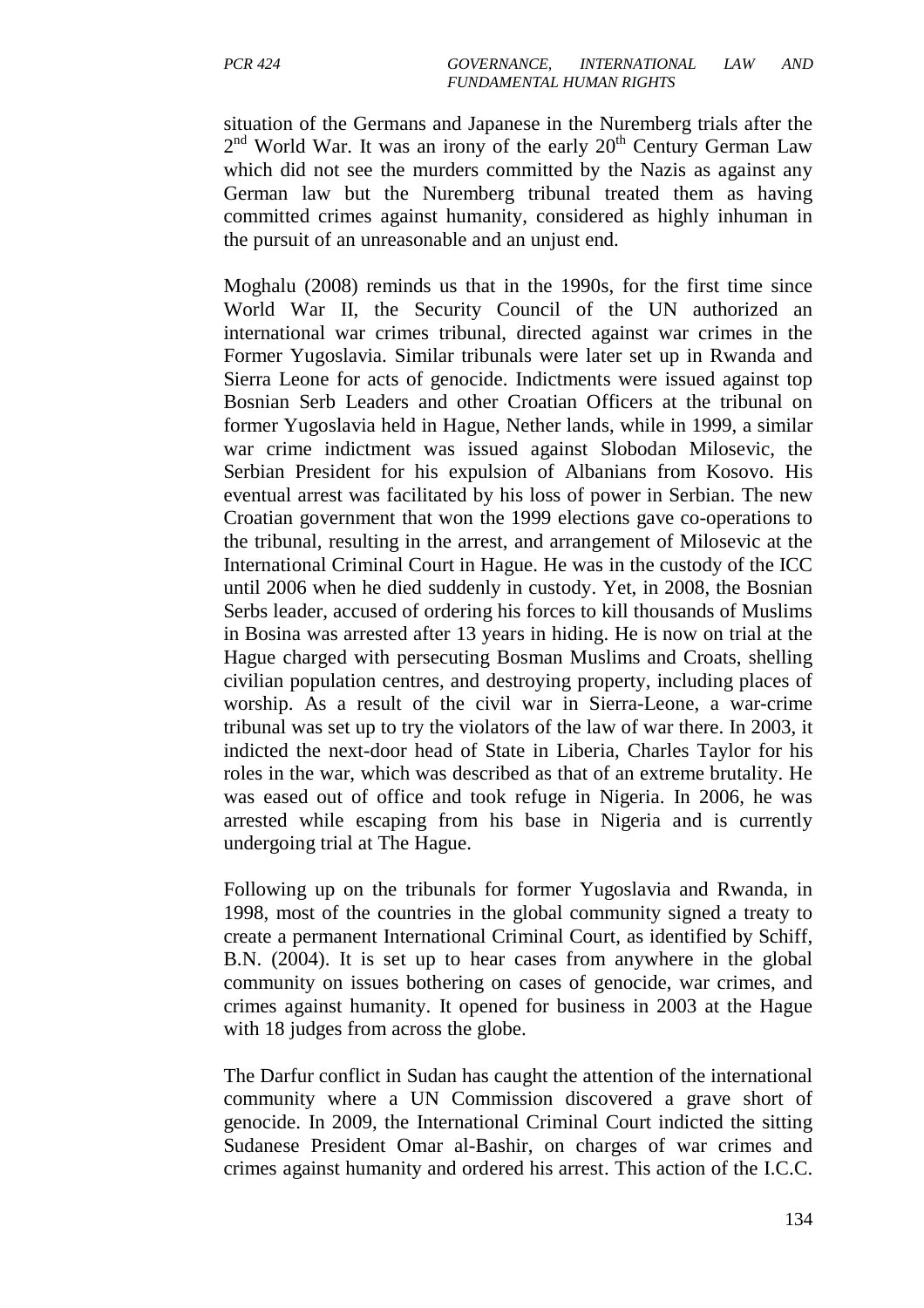infuriated Bashir who retaliated by expelling the humanitarian organisations from Dar'fur to enable him aggravate the sufferings he is accused of having engineered! The I.C.C is a global institution which has the power to prosecute individuals of any nation and when we remember that the world court, its predecessor within the global realm prosecutes only states, and not individuals, it will be seen that it is quite a feat. Three indices are the prerequisites for initiating any trial at the ICC. First, is a State which can send in an individual for trial if it so deems it fit. Second, a special prosecutor at the I.C.C. can begin a trial if the crimes occurred in the territory of a signatory to the ICC, even against the wishes of such state, while the third is that the Security Council of the UN can initiate proceedings even, against individuals from non-signatory states.

### **Prominent Indictees**

Up to date, the present and former heads of State and Heads government that have been charged with war crimes include:

- German GroBadmiral and President Karl Donitz and Japanese Prime Ministers and Generals Hideki Tojo and Kuniaki Koiso in the aftermath of World War II.
- Former Yugoslav President Slobodan Milosevic, brought to trial for alleged war crimes, but died in custody in 2006 before the trial could be concluded after more than 4 years of proceedings.
- Former Liberian President Charles G. Taylor was also brought to the Hague charged with war crimes; his trial stretched from 2007 to March 2011; a verdict is still being awaited.
- Former Bosnian Serb President Radovan Karadzk was arrested in Belgrade on 18<sup>th</sup> July 2008 and brought before Belgrade's War Crimes Court a few days after. He was extradited to Netherlands, and is currently in the Hague, in the custody of the International Criminal Tribunal for the former Yugoslavia. The trial began in 2010 and is expected to continue until 2014
- Omar Al-Bashir, current head of state of Sudan for action in Darfur.
- Former Libyan Leader Muammar Gaddafi has been indicted for allegedly ordering the Killings of protesters and Civilians during the 2011 Libyan Civil War, but however, he was killed in October 2011 before he could stand trial.

Other equally prominent indictees include:

- Yoshijiro Umezu, a general in the Imperial Japanese Army.
- Seisho Itagaki, War Minister of the Empire of Japan.
- Hermann Goring, Commander in Chief of the Luftwaffe.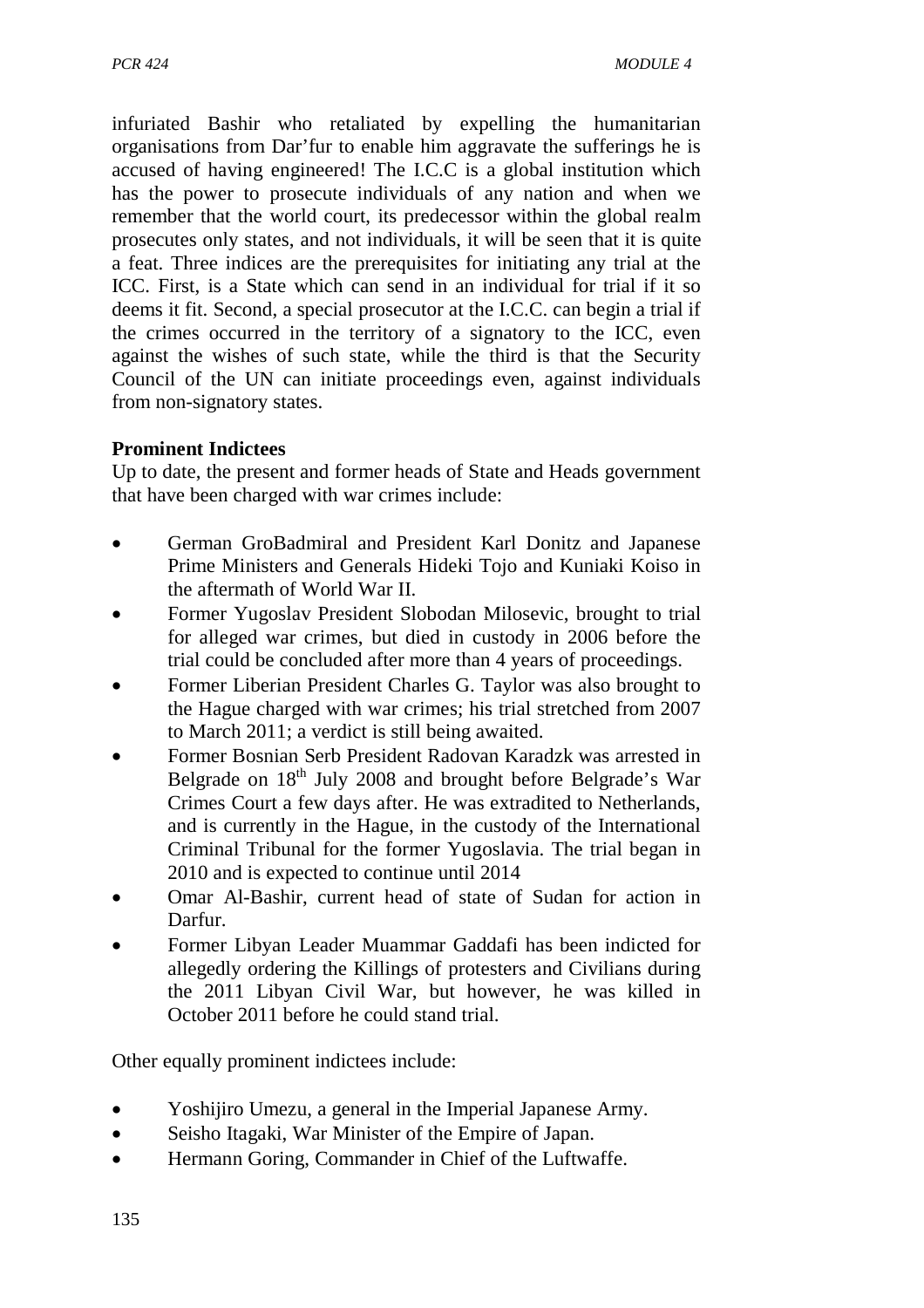- Ernst Katten brunner and Adoff Eichmann high ranking members of the SSS.
- Wilhelm Keitel General Field Marshall, Head of the Oberkomimando der Wehrmacht
- Erich Raeder Gro Badmiral, Commander in Chief of the Kriegsmarine.
- Albert Speer Minister of Armanents and War Production in Nazi Germany 1942-45.
- Ratco Mladic, indicted for genocide amongst other violations of humanitarian law during the Bosnian War; he was captured in Serbia in May, 2011, and has been extradited to face trial in the Hague.

-Sourced from en.wikipedia.org/wiki/war crime 12/12/11

## **3.3 The International War Crimes Tribunals, The Landmine Treaty, And The International Criminal Court**

According to Arend (1999), during the last decade of the twentieth century, a number of major new International Law initiatives took place, and together, they enhanced a continuing international impetus for legal rules. What Arend is referring to, cuts across a wide range of issues including the environment, human rights, and telecommunications but quite conspicuous in the evolution of three distinct new bodies, thus:

International War Crimes Tribunals for the former Yugoslavia and Rwanda, a treaty to ban landmines, and an agreement to create an International Criminal Court.

In essence, these developments reflected a move towards homogeneity, concomitant with the end of the Cold War, and growing respect for the upliftment of human rights discourse. Beyond that, they also indicated great input of the Non-Governmental Organisations (NGOs) such as Human Rights Watch, Amnesty International, Doctors withouts Borders, the International Rescue Committee, and many others. In a further meticulous reflection of the activities of these NGOs, they have actually moved to a level where their roles, even, as non-state actors, have become so visible in shaping world opinion, state actions, and international agreements.

### **International Tribunals for Yugoslavia and Rwanda**

The Security Council of the U.N. set up the war time tribunals to prosecute those accused of being responsible for the mass murder and other crimes in the former Yugoslavia and Rwanda. These tribunals were the first setup since the Nuremberg and Tokyo courts put in place by the Allied Powers after the Second World War to try the Nazi and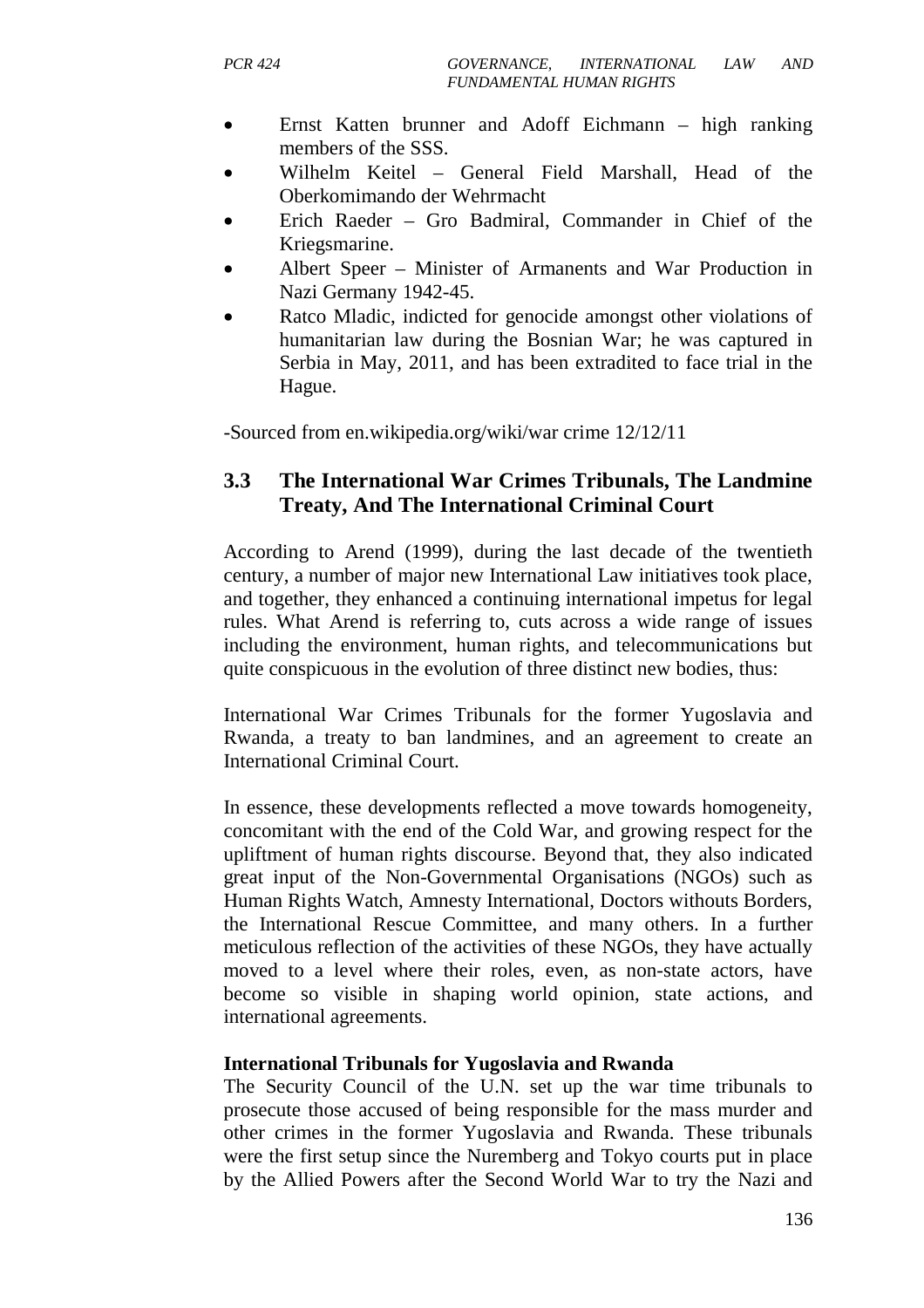Japanese war criminals. It is on record that by Resolution 827 of May 25, 1993, the International Tribunal for War Crimes for the former Yugoslavia was set up by the UN Security Council. This was due to the international outcry against perceived ethnic cleaning and murderous brutality which took place after the 1992 eruption of conflict in Bosnia. One astonishing issue in it was that it was established while war was ongoing, and by powers not directly involved in the conflict. The Rwanda episode, which followed a similar pattern, equally had a Security Council backed authorization of the establishment of a Tribunal to checkmate the recalcitrant state actors. While the importance attached to human right reflected in the establishment of Yugoslavia's Tribunals, the existing international system, coupled with its realities was its constraints. In essence, it should be realized that the UN Peace Keeping force had minimal success in accomplishing their mission, as they could not halt a brutal civil war or prevent its widespread atrocities. Critics took the tribunal to be a substitute for the military intervention which was not only expensive, but unable to enforce compliance. After the appointment of eleven judges and the Chief Prosecutor, the first meeting of the tribunal was in May 1996. As good as the setting up of the Tribunal was, its first four years witnessed the trial of two men and within that period, committed \$120M to its operations.

The Economist (1998:51-2 of Jan. 31), revealed that from that period, the activities of the court gathered momentum as more than 70 persons were indicted. The ineptitude of officials in Croatia, Bosnia and Serbia was a problem as those highly paid officials, most responsible for the commission of those heinous crimes have avoided the court's jurisdiction through their state's protection while scape goats were being turned in as pugns. Further, it is disturbing that while actually the establishment of the court signals a great deterrence to many irrational state and non-state actors, its process has been slovenly painful, as it works at snail speed, and despite its costly operations, its bureaucracy is equally a matter of concern.

### **The Landmine Treaty**

The Landmine Treaty banned the production, stock-pilling, transfer, and the use of anti-personnel land mines. The Ottawa convention, after being signed by 133 countries, and ratified by 65 of them came into force on March  $1<sup>st</sup>$ , 1999. It was astonishing because while initiative for such action used to be the preserve of super-powers in the past, it was the activities of a wide coalition of human rights groups, led by the International Committee of the Red Cross (IRC) and other organisations that launched an International Campaign to Ban Landmines (ICBL). Their actions were supported by the Canadian Government. The campaigners were hiked by the killing and maiming of thousands of unsuspecting citizens scattered over more than 70 countries – these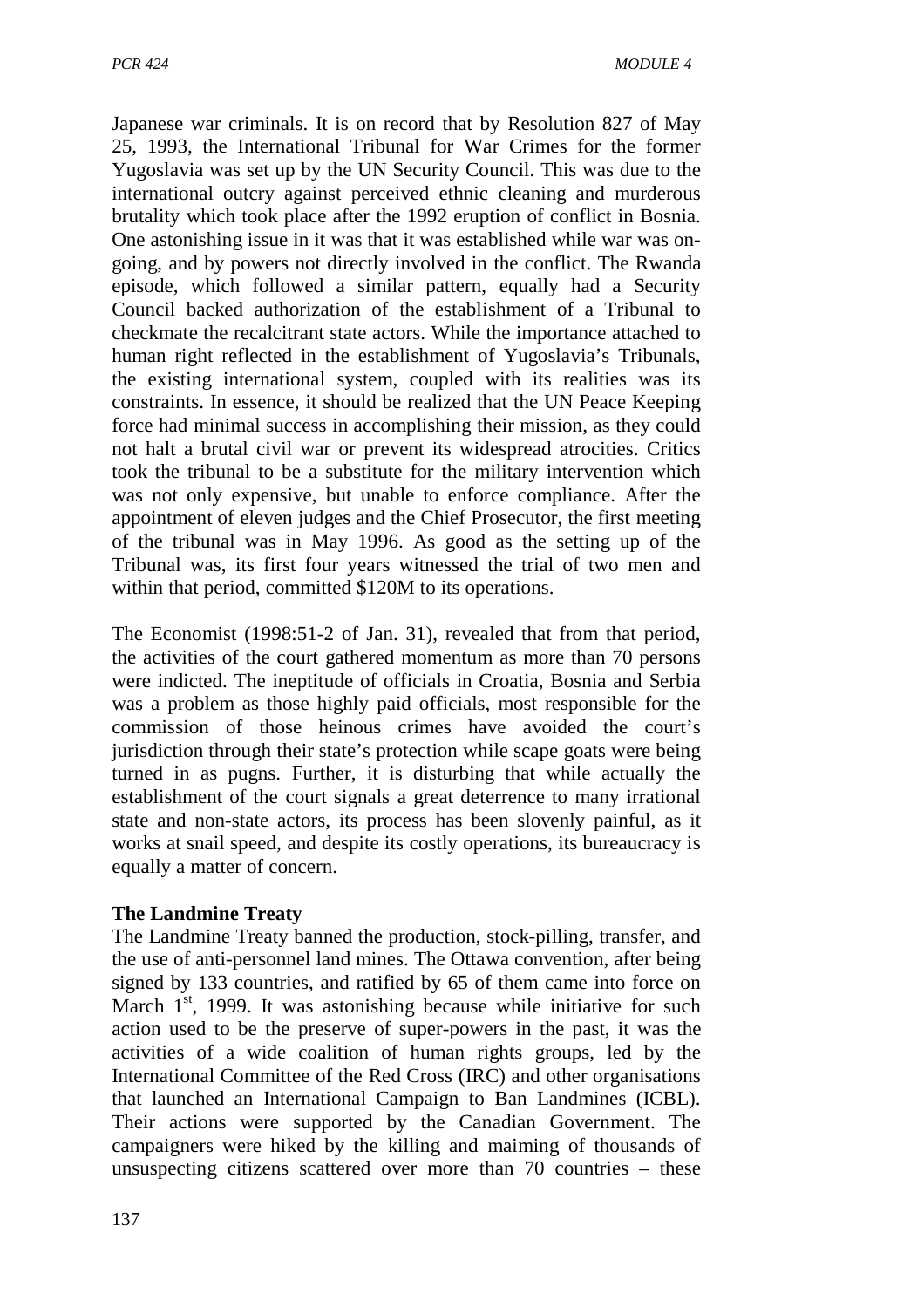landmines, buried in the soil of countries that have been the scene of deadly domestic or international conflicts like Afghanistan, Angola, Bosnia, Cambodia, Croatia, Eritrea, Iraq, Mozambique, Namibia, Nicaraqua, Somalia, and Sudan. Their efforts yielded fruits when in 1997, the Campaign Organisers were awarded the Nobel Peace Prize, which indicated that non-governmental Organisations as well as private citizens could become effective international actors apart from the leadership or wishes of major states. It is hoped that countries in the global community would comply with the ban when, and if they find themselves in conflict.

#### **The International Criminal Court**

The evolution of the International Criminal Court was as a result of the meeting of a hundred and sixty countries in Rome in 1998, in which a hundred and twenty voted for the its creation. Located in the Hague, it is the institution responsible for trying individuals accused of genocide, war crimes, and crimes against humanity. The creation of the court was hailed by all lovers of fundamental human rights and the Secretary General of the United Nations, Kofi Anan was so elated that he described the court as a giant step forward in the March towards universal human rights and the rule of law. Further, its establishment was described as a worthy venture, capable of bringing into permanent existence an institution, whose need had been evident since the Nuremberg trials of Nazi War Criminals which was a fall-out of the Second World War. The international human rights groups, which were the greatest protagonist of its establishment, described it as an effective means of punishing those guilty of human rights abuses and a deterrent to such crimes in the future. One striking thing about the court is its ability to prosecute criminal acts by individuals on a global level, quite distinct from the existing International Court of Justice (ICJ) which deals only with disputes between states. Further, the principle of complementarily empowers the court to take actions where states in whose territory the crimes have taken place are reluctant to act.

A setback about the establishment of the court is that it is not universally supported, especially by the United States due to what she described as some reservations. She and other critics say it lacks accountability and oversight, because the court and its powerful prosecutor's office will be accountable to almost no one, nor is it subject to check and balances that law enforcement in a democratic country requires. Critics were unrelenting in their observations about how fairness and equity could be the hallmark of the courts activities when, unlike the international court of justice, the International Criminal Court would not be answerable to the UN, while the ICC remains the ultimate judge of disputes concerning its judicial functions. Yet, the court, reserves the power to prosecute any accusation within the precept of "Crime of aggression"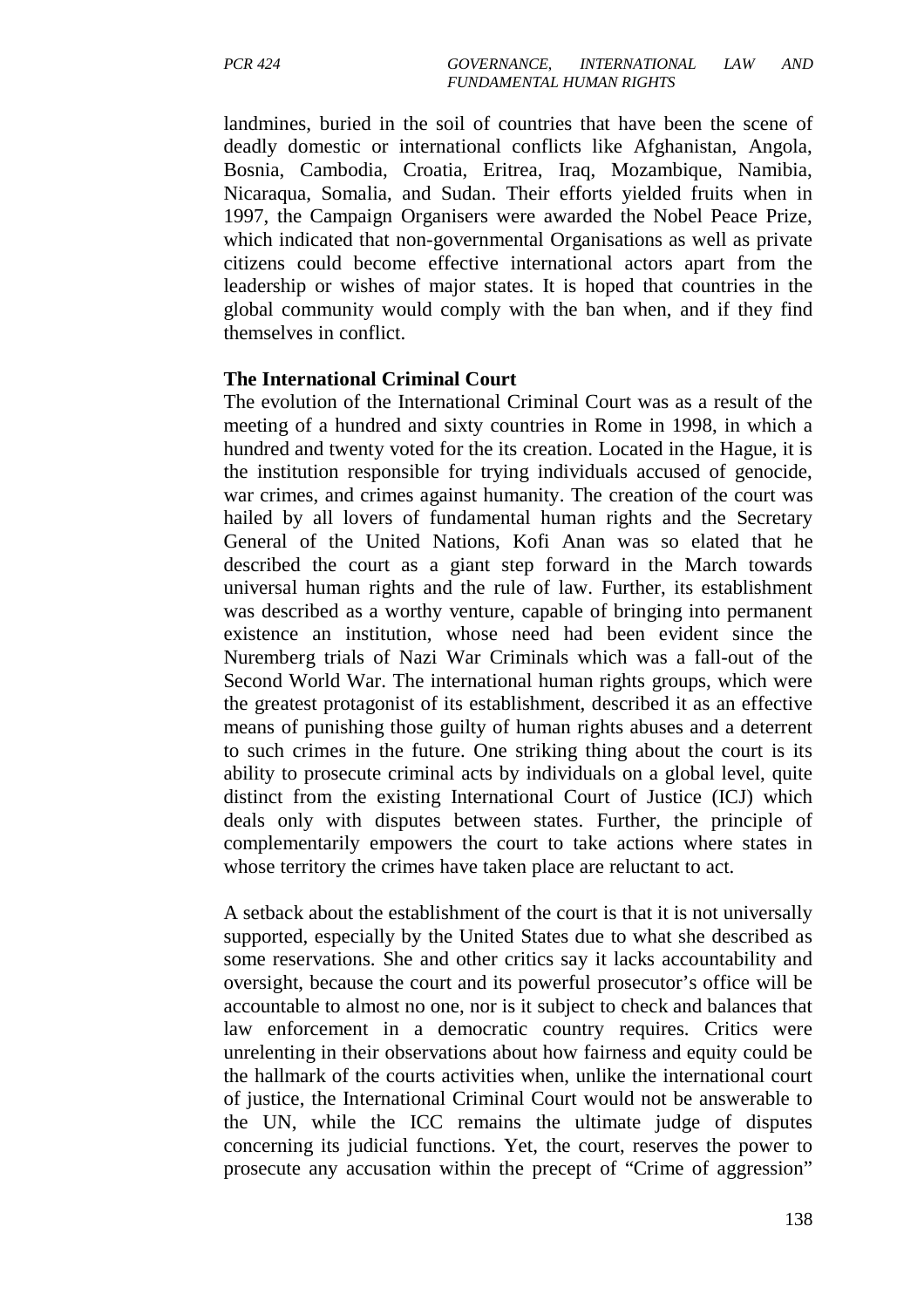whose definition is yet to be clarified, as well as a crime under the guise of yet to be cleared "severe damage to the environment." To further confirm the fears of the skeptics, prosecutors could launch investigations on any perceived offender, with the permission of only two or three judges, who could have been specifically targeted, particularly, those from countries that are yet to sign the treaty. Cynics still find it difficult to believe that while the court holds the power to supersede national judgements, even those democratically decided, they could not see any reason to try any perceived offender under an undefined concept while the definition of crimes is said to be sufficiently loose that an American President or Military Commander (George Bush, Bill Clinton, Collin Powell, Wesley Clark) could be a target for those who objected to the bombing campaigns against either Saddam Hussein of Iraq or Slobodan Milosevic of Serbia.

Rounding up their grouse against the court, they argued that the act setting up the court is capable of eroding the powers of the Security Council under the UN Charter, being the ultimate organ for the maintenance of international peace and security. However, as ably pholosophied by Hiat (1998), and corroborated by Rieff (1958), and Bolton (1999), respectively,

• *"to institutionalize a weakening of national sovereignty in favour of unelected human-rights groups on one end and unaccountable supranational courts and prosecutors on the other is fundamentally anti-democratic. To worry about such a trend is not to be pro-genocide."* 

It is my conviction that within a foreseeable future, the global community will speak with one voice of acceptability for the structures put in place for global peace.

## **SELF-ASSESSMENT EXERCISE**

Comment on the observations of the critics on the establishment of the International Criminal Court.

# **4.0 CONCLUSION**

As aptly elaborated by Simmons (2007) & Best (1994) respectively, history has shown that the laws of war are traditionally more strictly applied to the defeated, as the victorious factions are placed in the role of policing themselves. While it can be argued that the victors may be less strict on their own forces, it can also be argued that the signing of the treaties involved in the laws of war implies a good-faith promise to adhere to them equally.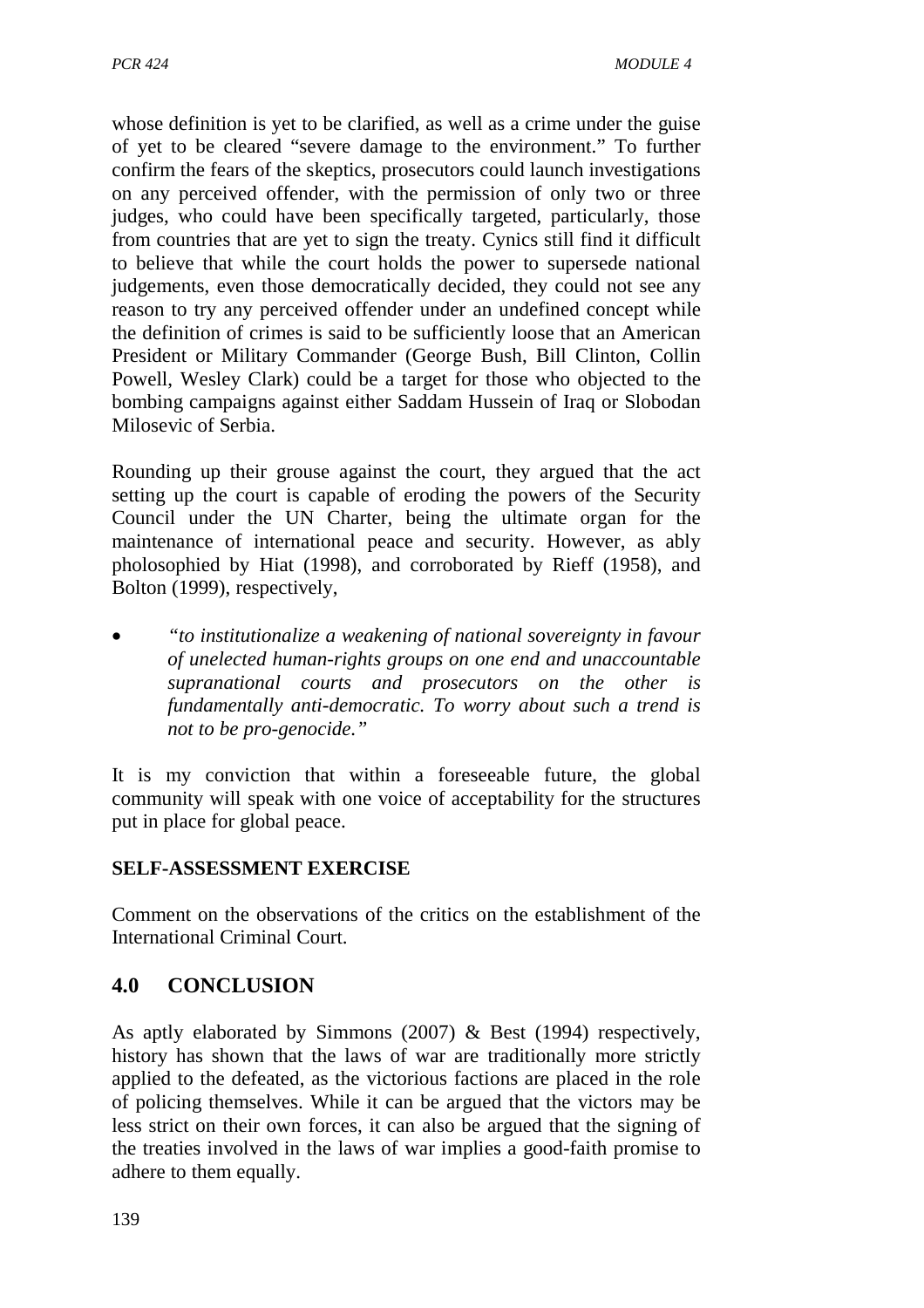As with many facets of war, the aftermath and subsequent legal proceedings depend heavily on circumstances, and are different for each conflict.

### **5.0 SUMMARY**

This unit has discussed laws of war and war crimes. It also discussed the enforcing institutions, with some case studies.

### **6.0 TUTOR-MARKED ASSIGNMENT**

- 1. What is the significance of the law of war?
- 2. Pick two world Leaders, one African and the other elsewhere currently on trial at the international criminal court and narrate what led to it?
- 3. What obstacles confront the establishment of the International Criminal Court?

## **7.0 REFERENCES/FURTHER READING**

- An-Na'im, A.A. (1991). *Human Rights in Cross-Cultural Perspectives: A Quest for concensus.* Pennsylvania: Pennsylvania University Press.
- Best, (1994): War and Law since 1945, Oxford. Oxford University Press. *en.wikipedia.org/wiki/laws\_of\_war*

*en.wikipedia.org/wiki/war\_crime* 

- Evans, G. (2008): *The Responsibility to Protect: Ending Mass Atrocity Crimes Once and for All*; Bookings: Rowman and Littlefield.
- Goldstein, J.S. & Pevehouse. J.C. (2011). *International Relations*; New York: Longman.
- Michael, G.J.A., & Mark, R.S. (1994), *The Laws of War; Constraints on Warfare in the Western World:* Yale: Yale University Press.
- Palmer, N.D, & Perkins, H.C. (2007). *International Relations*. India: A.I.T.B.S. Publishers.
- Schiff, B. (2008). *Building the International Criminal Court.* Cambridge: Cambridge University Press.